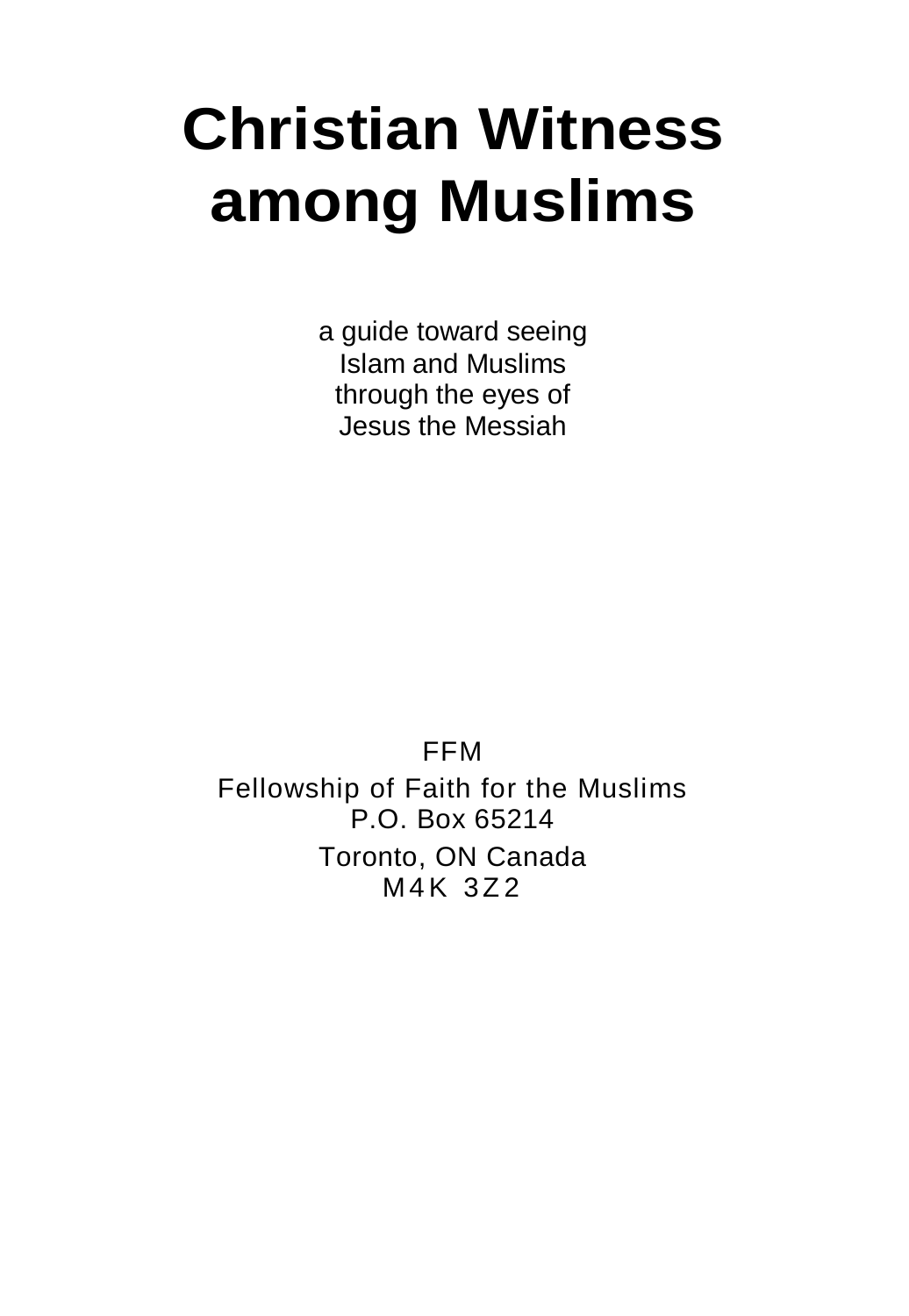First published in 1971 by the African Christian Press, Achimota, Ghana

Revised and published in 1994 by The Voice of the Martyrs, Bartlesville, OK

Revised and published in 2011 by Fellowship of Faith for the Muslims, Toronto, ON Editor: Ernest Hahn

First Kobo edition, March 2013

Copyright 2011 by FFM

All rights reserved. This book may not be reproduced in any form, in whole or in part, without written permission from the publisher.

With few exceptions, Biblical quotations are taken from *The Holy Bible, New International Version*, Zondervan, 1995.

With few exceptions, Quranic quotations are taken from *The Meaning of the Glorious Qur'an*, translated by Marmaduke Pickthall, New American Library, 1953.

88 p. ISBN: 978-0-9918936-1-4 (e-book) 1. Missions to Muslims. 2. Witness bearing (Christianity) I. Title. BV2625.C55 2011

> For further information on FFM's publications and ministry, please visit our website at www.ffmna.org

*Cover photo: Tabriz Blue Mosque*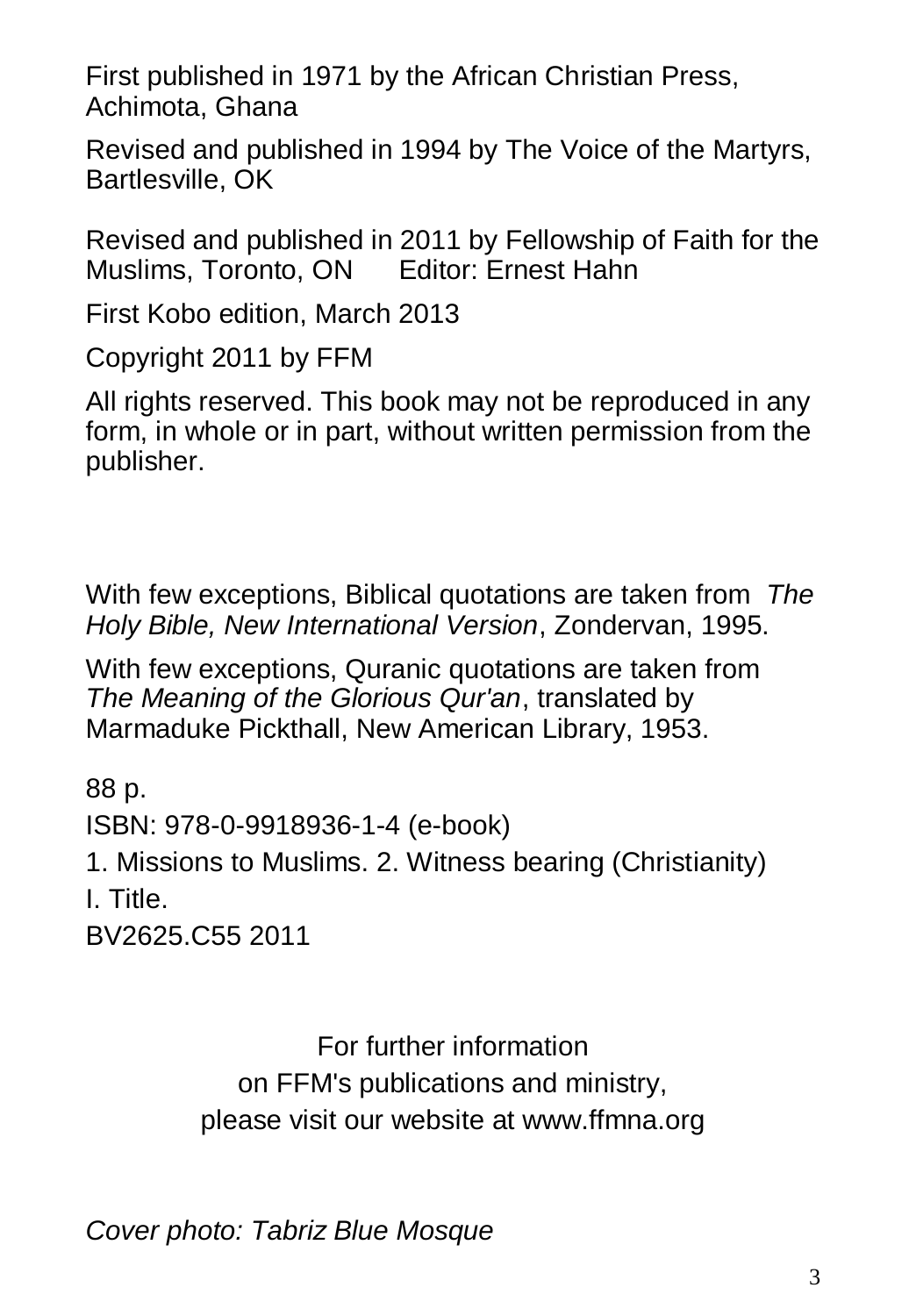# **Contents**

*Preface to this Edition*

| <b>Part 1: Christian Attitude toward Muslims</b><br>New Love for Muslims<br>1<br>$\mathbf{2}$<br>Our Message to Muslims<br>3 The Behaviour of the Christian Witness                                                                                                                                                                                                                                                                                                                     | 6<br>10<br>13                                            |
|-----------------------------------------------------------------------------------------------------------------------------------------------------------------------------------------------------------------------------------------------------------------------------------------------------------------------------------------------------------------------------------------------------------------------------------------------------------------------------------------|----------------------------------------------------------|
| <b>Part 2: Understanding Muslims and Helping</b><br><b>Them Understand the Gospel</b><br>Introduction<br>4 Love God and Love Your Neighbour<br>5 God, Our Heavenly Father, Is Love<br>6 The Life of Jesus Christ<br>7 The Sacrifice of Jesus Christ<br>8 The Victory of Jesus Christ<br>9 Jesus, the Word of God<br>10 The Son of God and the Holy Trinity<br>11 The Holy Spirit and the Church<br>12 The Integrity of Our Scriptures -<br>Comments of Two Muslim Scholars on the Bible | 17<br>19<br>24<br>29<br>34<br>40<br>44<br>49<br>56<br>60 |
| <b>Part 3: Helping the Serious Enquirer</b><br>Introduction<br>13 Bible Study and Prayer<br>14 Joining the Church                                                                                                                                                                                                                                                                                                                                                                       | 66<br>72                                                 |
| <b>Appendix A: An Outline of Islam</b><br>The Pillars of Muslim Practice<br>The Articles of Muslim Belief<br><b>Muslim Morality</b><br><b>Muslim Prayer</b>                                                                                                                                                                                                                                                                                                                             | 79                                                       |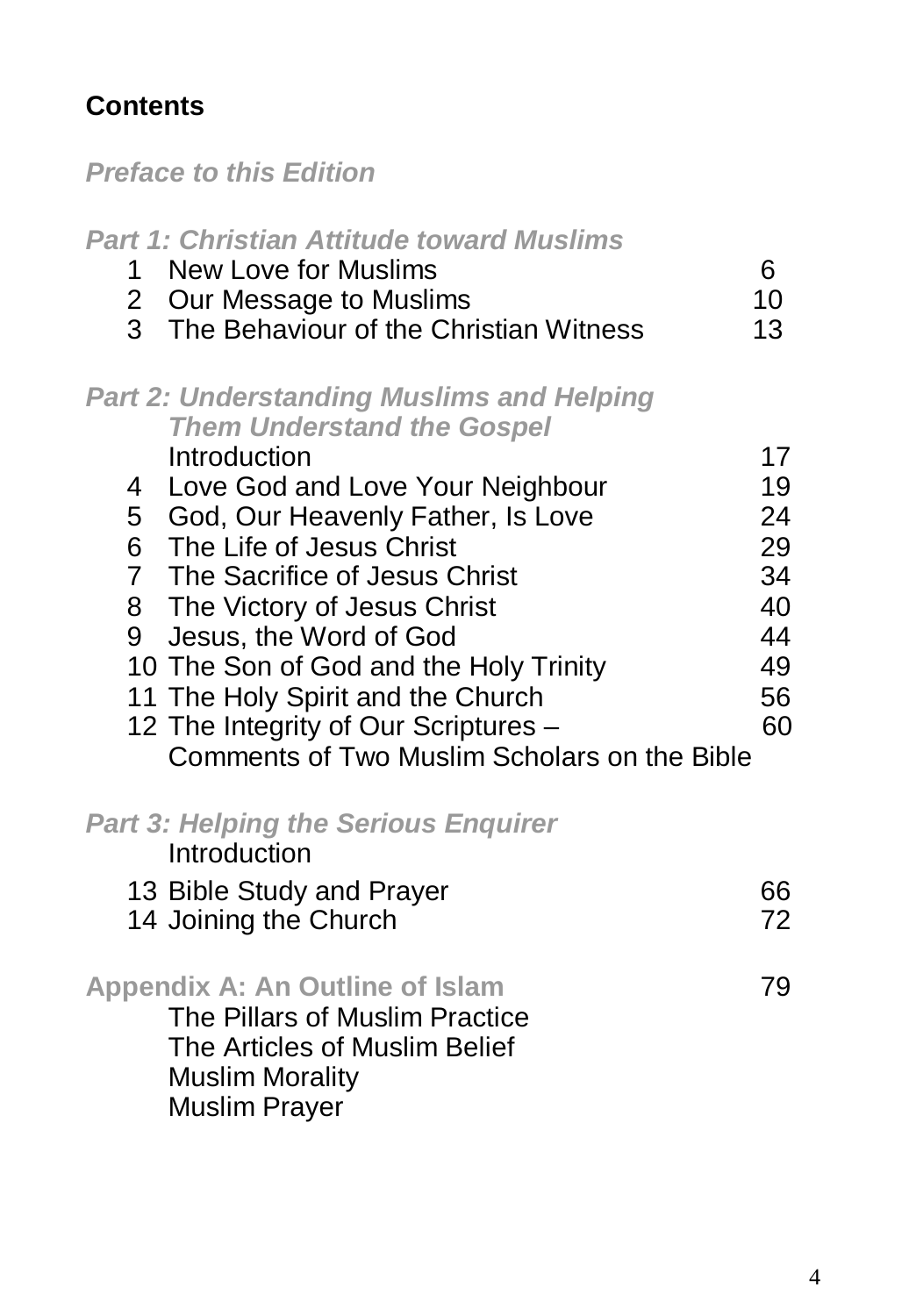| <b>Appendix B: The People of the Book</b>      | 83 |
|------------------------------------------------|----|
| Appendix C: Muslim-Christian Intermarriage     | 85 |
| Appendix D: What is the Nature of the Qur'an?  | 86 |
| <b>Appendix E: A Glossary of Islamic Terms</b> | 90 |
| A Prayer                                       | 93 |

## **Preface to this Edition**

**Christian Witness among Muslims** was first published by the African Christian Press in Ghana in 1971. The author has preferred to remain anonymous since, as he said, so many people contributed to its existence. However, he has kindly granted the possibility of editing it. Hence its subsequent appearance in India (in several languages), North America and Germany.

The FFM is grateful to its members who have contributed to the content of this latest edition.

For the most part, this edition seeks to preserve the basic intention and content of the previous editions, while at the same time gearing intention and content to be somewhat more relevant to North American readers. Given the intensifying turmoil in our world, it would also seek to intensify the plea that Christians increase their efforts, practically and prayerfully, to share the Gospel of God with Muslims.

Do you, your family, your congregation sense an obligation toward Muslims?

*Dr. Ernest Hahn, 2011*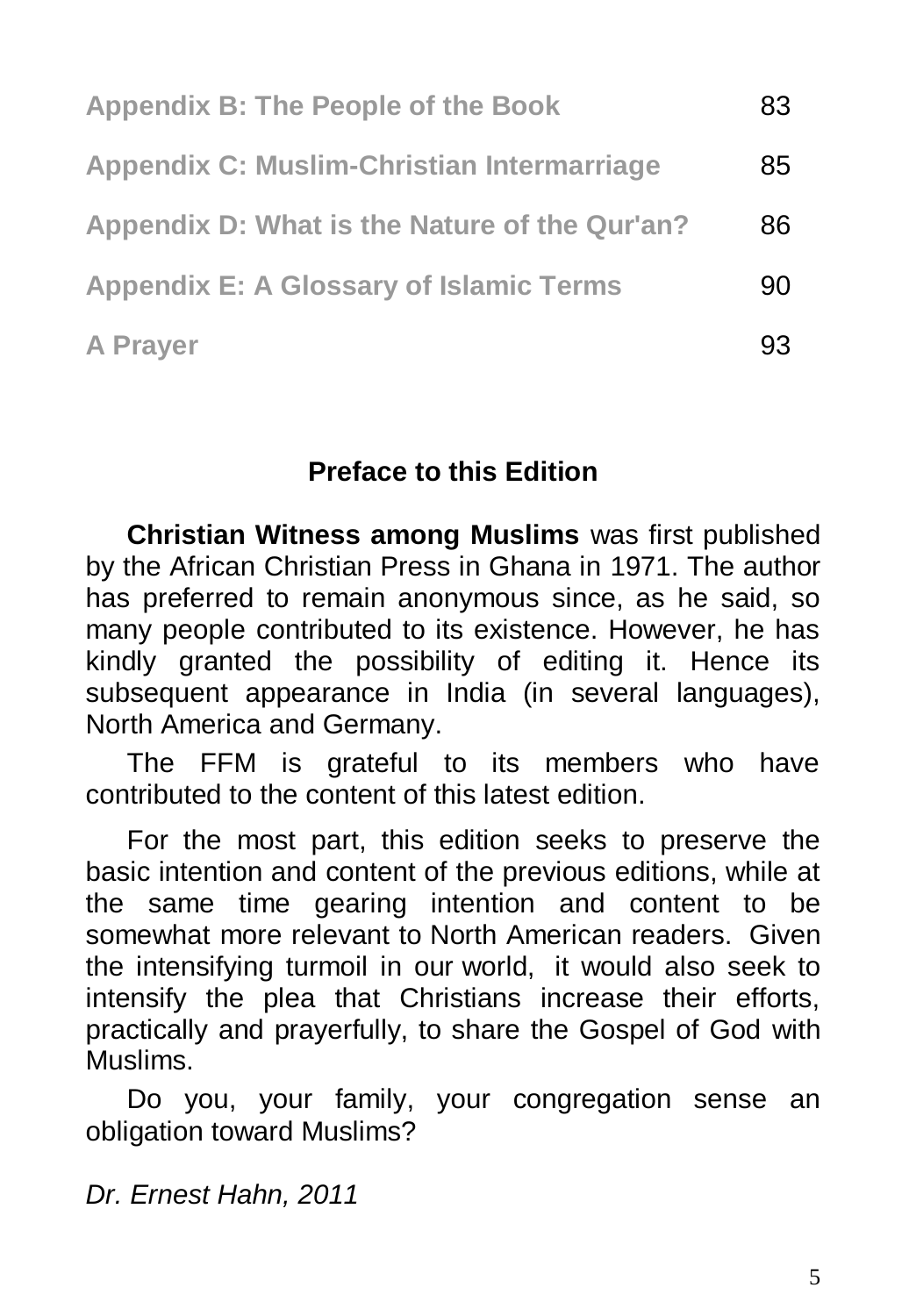*PART 1: Christian Attitude toward Muslims*

## **CHAPTER 1 New Love for Muslims**

# *Whoever does not love does not know God, because God is love*. (1 John 4:8)

Right at the beginning, let us confess one of the great failures of Christians. We have not usually shown much love toward Muslims. It doesn't make it any easier when news headlines regularly report terrorist actions carried out in the name of Islam. Meanwhile, the Muslim population around us may be growing in numbers and influence. Some Christians wish the Muslims would just "go back where they came from." Other Christians live more or less separately from Muslims; they may meet at school, on business or at work, but it seems they rarely take Muslims as close friends.

## **Why We Should Love Muslims**

 $\overline{a}$ 

The main purpose of this chapter is to persuade you, a Christian, to learn to love Muslims. Here are three reasons:

- God loves all people, including Muslims. He sent Jesus Christ<sup>1</sup> to die for all. So we are called to love Muslims, even if sometimes they seem to be our enemies. (Romans 5:6-8; Matthew 5:43-45) From the Qur'an, Muslims know Jesus Christ best as Isa al-Masih (the Messiah  $=$  the Christ, "the Anointed One"), the son of Maryam (Mary). Isa is pronounced Ee-saw.
- Jesus Christ said that the second great commandment is: "Love your neighbour as yourself." (Mark 12:31)

<sup>1</sup> From the Qur'an, Muslims know Jesus Christ best as Isa al-Masih (the Messiah = the Christ, "the Anointed One"), the son of Maryam (Mary). Isa is pronounced Ee-saw.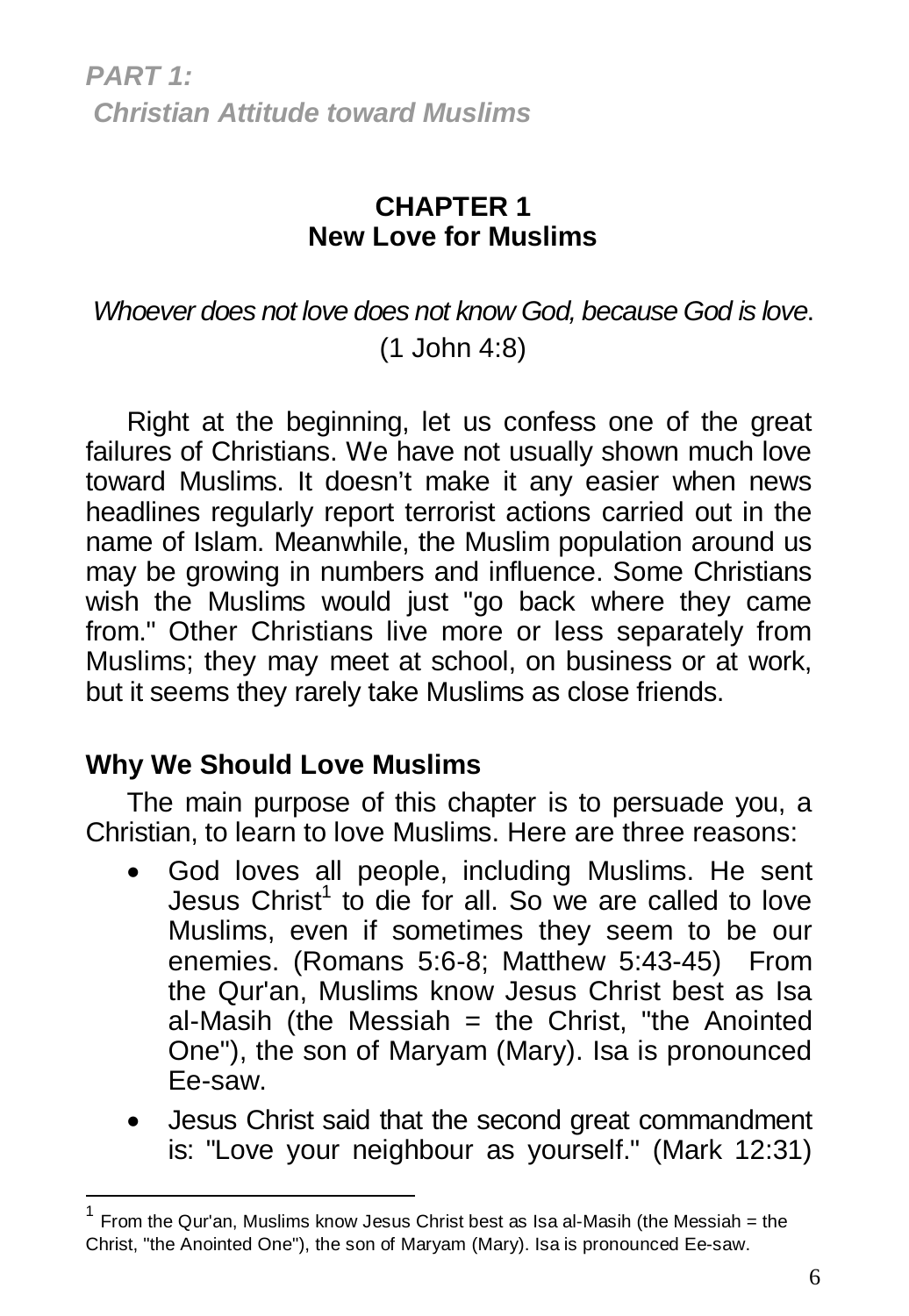Wherever the Muslim is your neighbour, Jesus tells you to love him.

 In many lands, Christians and Muslims live together as members of the same nation, and even as members of the same village or family. Everywhere in the modern world, people of good will are striving for unity and co- operation.

## **How Shall We Show Love to Muslims?**

*Be friendly to Muslims.* Little by little, try to break down the barriers that separate Muslims and Christians. Start in the ordinary way of greeting and smiling. Pay visits to show your friendliness. Give proper respect. Rejoice with those who rejoice and weep with those who weep. Pray for those in trouble. Be honest in business dealings. If any Muslim has done evil against you, forgive him or her. If you have done evil, ask forgiveness.

Show your love by co-operating with Muslims for the welfare and progress of your community. Islam and Christianity both call for justice and for compassion toward the sick and needy. There are many things that Muslims and Christians can do together in their own interests and in the interest of their community.

*Understand Muslims and their faith***.** Some people think that to be a good Christian you must condemn non-Christians. This is a mistake. (See Luke 6:37) You are a better Christian if, while holding firm to your own faith, you show love and tolerance in your attitude to people of other religions. Note how charitable Jesus was to the Samaritans (Luke 9:51-55; 10:29-37; 17:11-19) and to the Gentiles (Matthew 8:5-13), both of these groups considered as enemies by the Jews, Jesus' own people.

Sincere Muslims have many things in common with sincere Christians. They are struggling to do good and are tempted by evil. They are sometimes lonely, disappointed, troubled, sick or facing death. They want to know the meaning of life and seek God as the answer to their problems.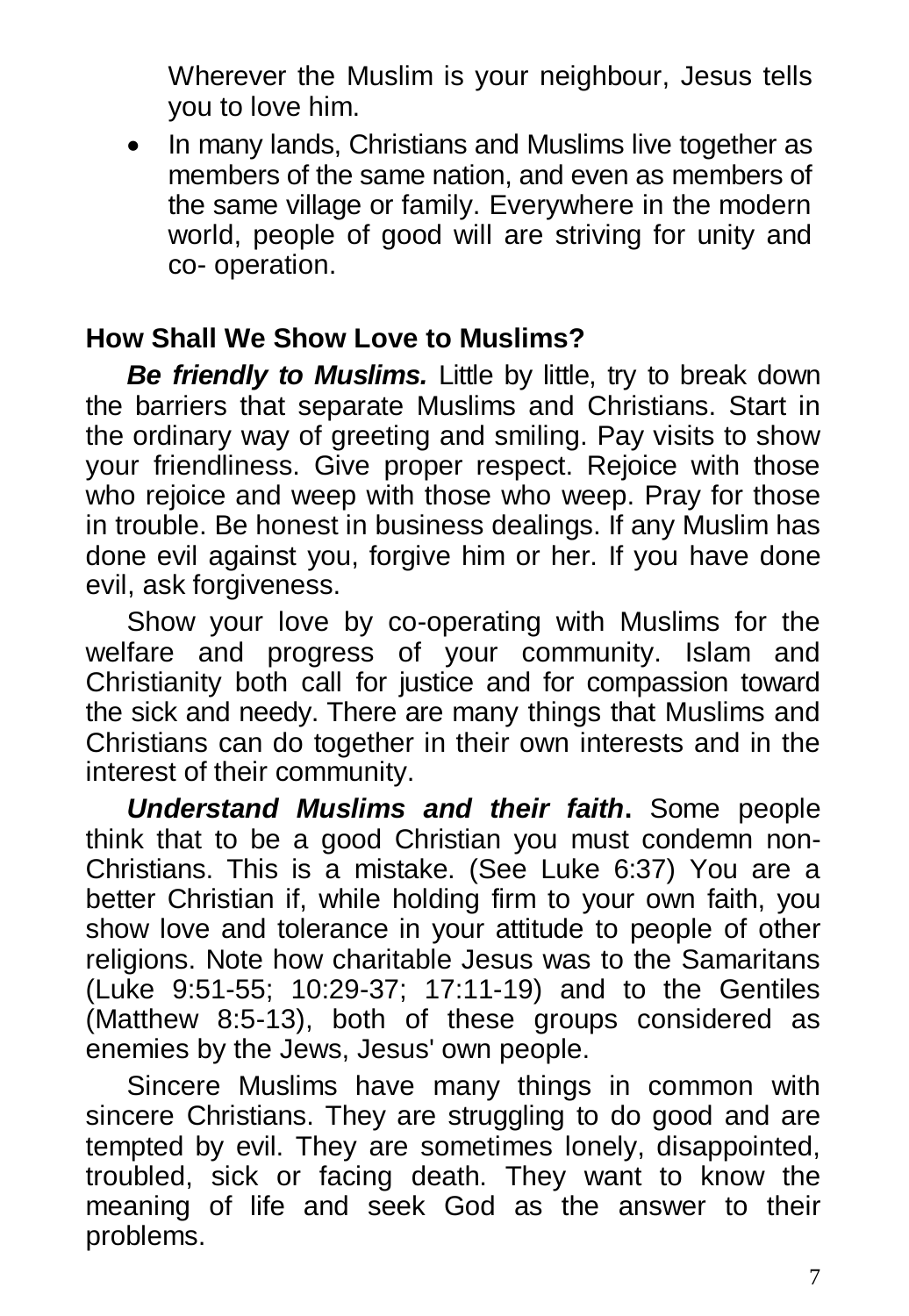So your love for Muslims means that you first recognize them as fellow human beings. Then, in order to understand them, study the religion which is precious to them. Do not study Islam with the sole aim of finding fault. Rather, look for its good points and be glad about them. Do unto them as you would want them to do to you!

*Tell Muslims about Jesus Christ.* Some people misunderstand the word "love." When we say: "Christians should love Muslims," they think we are asking for a sort of compromise. They think "loving Muslims" means "Don't tell them anything about the Gospel, because that might offend them."

That is not what "loving Muslims" means. Loving Muslims means the opposite. When you have something that's valuable, you like to share it with those you love. If we really love Muslims, we shall certainly want to share the wonderful Gospel of Jesus Christ with them.

Further, as Christians we must obey the command of Jesus, who not only told us to love our neighbour, but also told us that "repentance and forgiveness of sins should be preached in His name to all nations." (Luke 24:47; compare Matthew 28:19,20) There will be more on this subject in Chapter 2.

#### **Summary**

This book will help you to understand your Muslim neighbours. It will also help you explain the Gospel to them. But the most important thing is for Christians to have a new attitude of love toward Muslims. That will be a powerful witness to Jesus Christ!

Two proverbs say: "What love cannot do, is not worth doing" and "The person we love, his house is never far away." The Bible says: "And now these three remain: faith, hope and love. But the greatest of these is love." (1 Corinthians 13:13)

## **For Discussion among Christians**

Someone said: "The Muslims of my area are so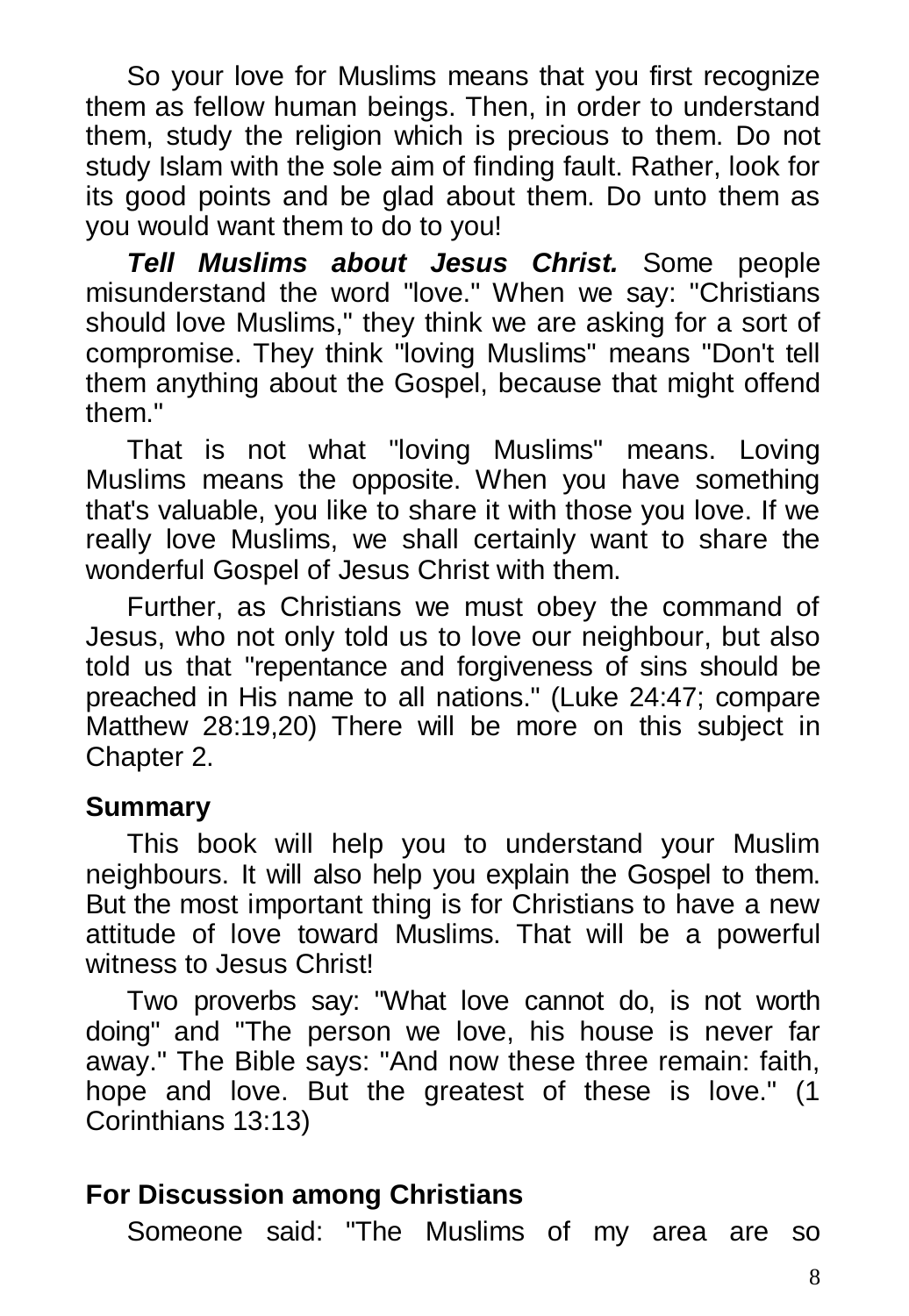aggressive and proud. It is impossible for us Christians to love them." How would you answer? (Consider 1 Peter 2:11- 16; 3:8-18)

Another said: "The Muslims of my area are different from us in race and customs, and we have little to do with them. So we cannot love them." How would you answer? (Consider John 4:7-9, 39, 40; Acts 10:28, 29; Luke 10:29-37.)

Another Christian said: "In my area Christians and Muslims do love one another. But we are afraid to preach because that might spoil the good relationship." How would you answer? (Consider Matthew 28:19; 2 Corinthians 5:14,15,19,20.)

Someone else said: "If we admit the good points in Islam, people will think it is just as good as Christianity. So we had better go on criticizing it!" How would you answer? (Consider Matthew 7:1-5; Luke 18:9-14; 1 Corinthians 13:4- 6; Romans 5:6-8.)

In fact, Muslims and Christians hold several similar ideas in their world views. Unlike secularists, especially those who are agnostic or atheists, both Muslims and Christians believe that God created the world and that He created it with intention, with purpose and meaning. He speaks to all human beings through nature and conscience and we are accountable to Him. What effect should this have on our attitude toward Muslims?

## **Prayer**

Lord God, our Heavenly Father, we acknowledge that we Christians have not always loved Muslims in the past and present. Forgive us for failing to love our neighbours as ourselves. In Your mercy let Your Holy Spirit kindle within our hearts new attitudes of friendship and understanding for Muslims, for those near us and far away. In the Name of Jesus the Messiah, Amen.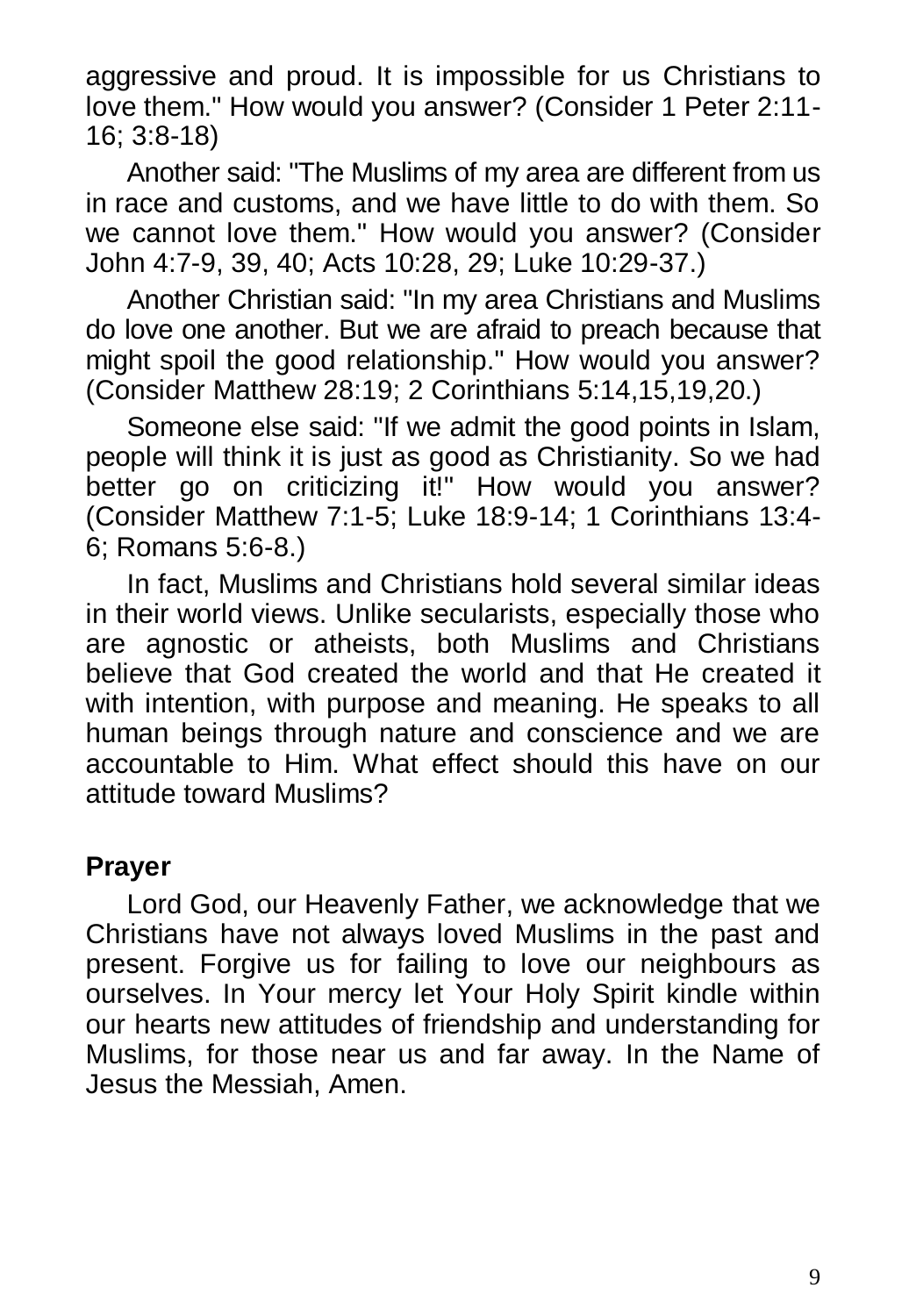#### **CHAPTER 2 Our Message to Muslims**

*For we do not preach ourselves, but Jesus Christ as Lord and ourselves as your servants for Jesus' sake*. (2 Corinthians 4:5)

First, stop and think. Have you met any Muslims in the last few days? Have you shown love to any? If you have no Muslim contacts, perhaps you could show this book to someone who does. Now, we are going to study the above text in three parts.

## **We Must Not "Preach Ourselves"**

This means we must not have any sense of superiority when we tell people about the Gospel. "Preaching" (or "proclaiming") does not mean: "I am better than you." It means: "I have heard some wonderful news that I would like to share with you."

Preaching does *not* merely mean: "My religion is better than your religion." This thought simply arises from the wrong feeling of superiority. Christian preachers will have private thoughts about other religions, thoughts which should be as generous as possible. But these thoughts are no part of their message. Their message is simply about God's revelation of Himself in Jesus Christ.

Another kind of preaching ourselves is to be always speaking and never listening. Notice how Jesus listened to the woman of Samaria, and how Philip listened to the Ethiopian (John 4; Acts 8:26-38). Effective Christian pastors listen to their members.

Even more, Christian preachers among Muslims must listen to them to understand their deepest thoughts and feelings. Then when it is their turn to speak, they will be sensitive to their hearers. And their message will be more understandable and attractive.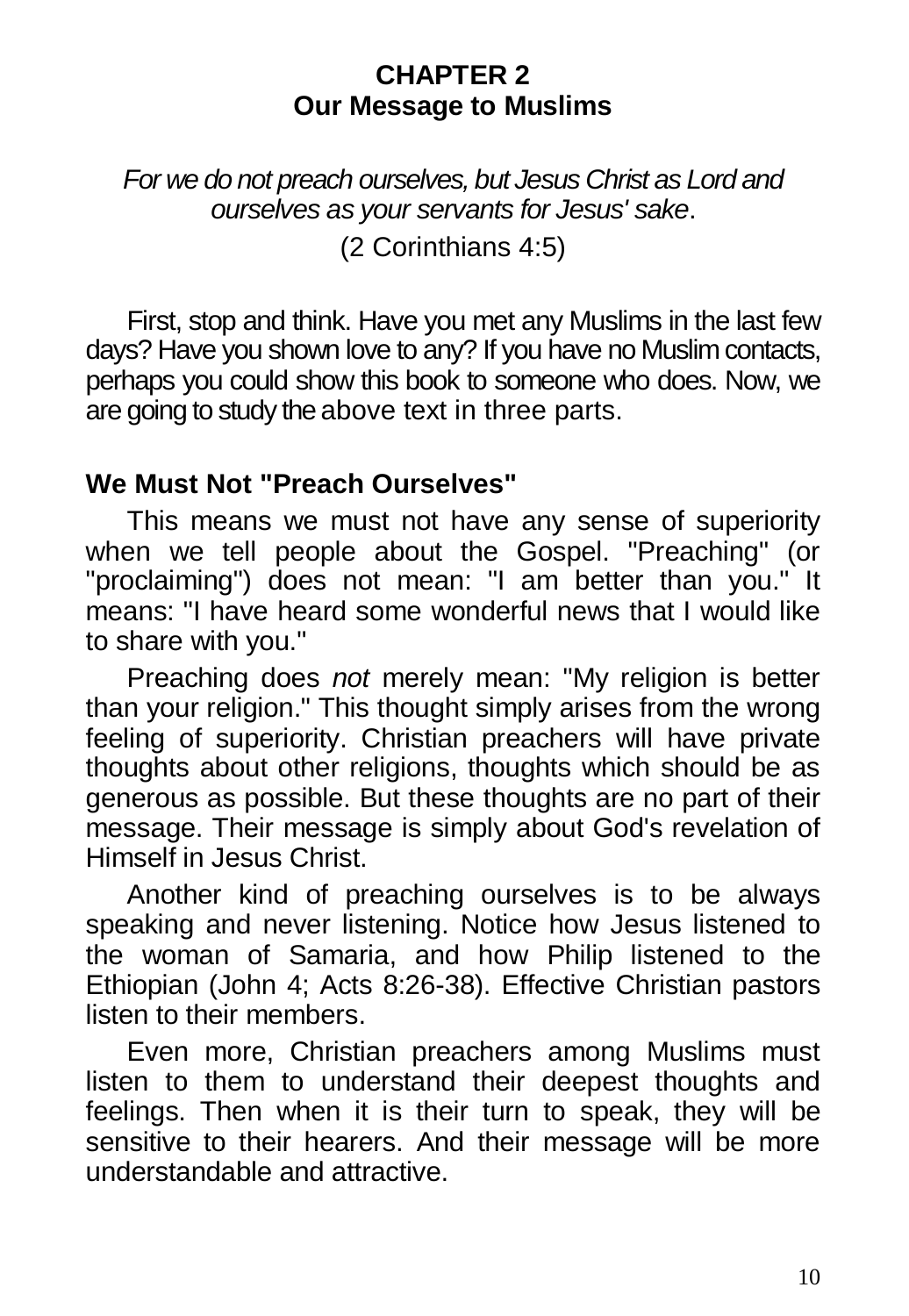## **We Must Preach Jesus Christ as Lord**

Do we need to give any message to the Muslims? Some Christians say: "Christianity and Islam are the same believing in one God. Only the way and manner of worship is different. So there is no need to tell Muslims about the Gospel."

This is a mistake. We are glad the Muslims reject idols and believe in only one God, as we do. We respect the sincere devotion and goodness of many Muslims. But this does not mean all their beliefs are the same as ours. Consider these differences:

Muslims honour Jesus as prophet, but they do not know Him as their Lord and Saviour. They deny that He is the Son of God. (See Chapter 10)

Orthodox Muslims say that Jesus did not die on the cross and did not rise from the dead. (See Chapters 7 & 8)

Muslims seldom call God "Father." They say that God has no sons, and people are only His slaves or servants.

So these most precious truths of the Gospel (Jesus the Messiah as Lord and Saviour, His cross and resurrection, God as our Heavenly Father) are seldom, if ever, known to Muslims. Or if they are known, they are rejected.

Do you remember the Jews in Jerusalem on the Day of Pentecost? They were sincere religious men and women and believers in one God, but God inspired the apostles to proclaim to them Jesus as Lord and Saviour. In a similar way, devout and good as many Muslims are, God wants them to hear and believe the great things He has done for the world in Jesus Christ.

"God was in Christ reconciling the world to Himself." But how shall the world know, unless someone tells the good news? God is "entrusting to us the message of reconciliation." So, unworthy as we are, we are made ambassadors for Christ, appealing to people to be reconciled to God through Him. (2 Corinthians 5:19, 20)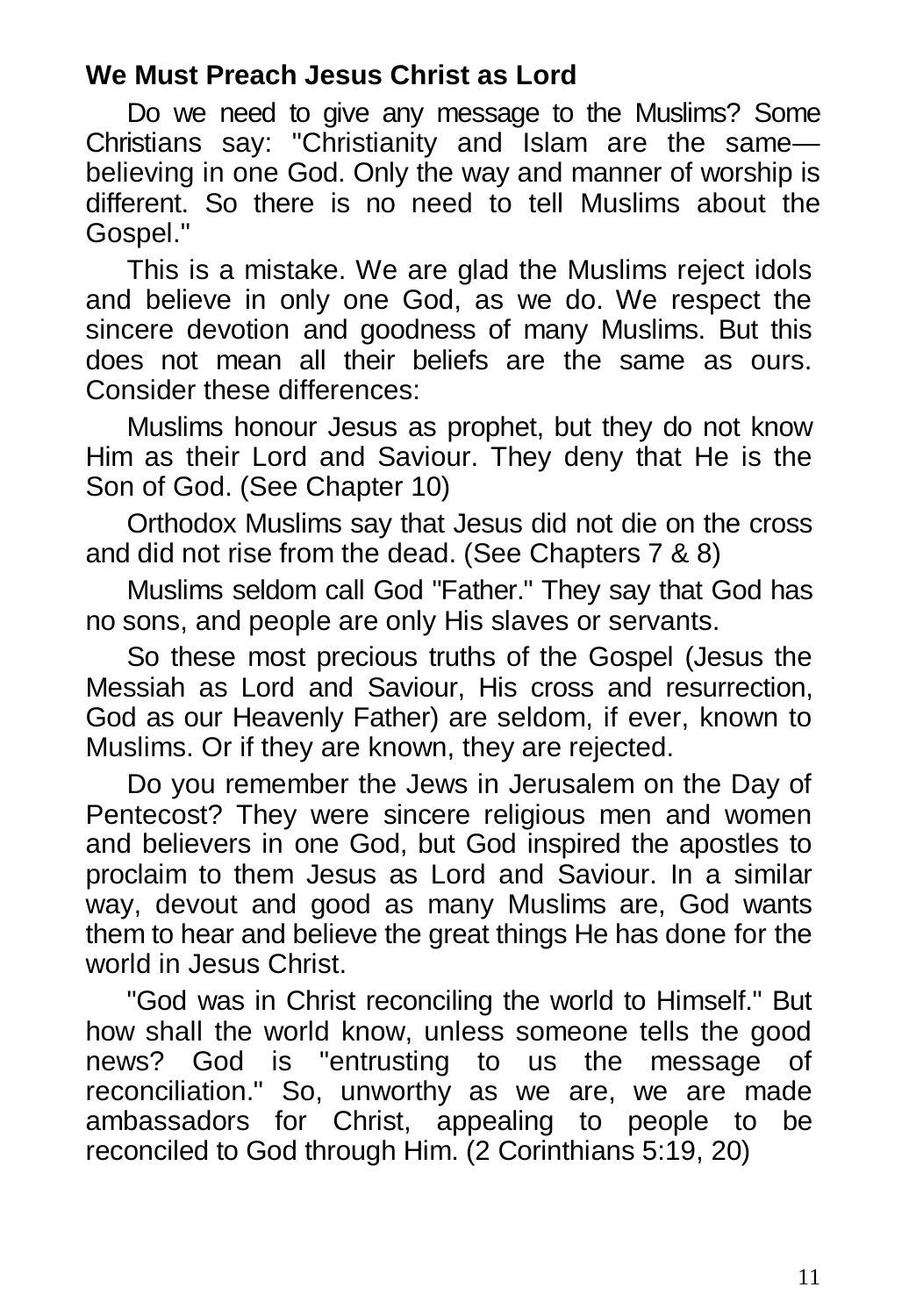## **We Must Be Servants to Those to Whom We Preach**

This reminds us again to avoid all sense of superiority. Jesus, our Lord and Master, stooped down to wash people's feet. What will you do in order to be a servant to Muslims? Some Christians may still say: "If we go too far in loving the Muslims, we risk compromising our faith. So we had better keep separate from them." But listen to the apostle Paul: "I have become all things to all people that by all possible means I might save some." (Read 1 Corinthians 9:19-23.) Of course, the saying "all things to all people" can be misunderstood. It does not mean: "Worship idols with the idolaters and get drunk with the drunkards!" You must be all things to all people, but you are not to do anything that is against your faith in Christ. You cannot, for the sake of "love," deny Christ!

But apart from compromise, do everything possible to show love, to serve and to let people know God's salvation through Jesus Christ.

## **Summary**

In approaching people of other religions, there are two mistakes Christians sometimes make. They are either hostile and aggressive, which is forbidden by Jesus' command that we love our neighbour, or they compromise and keep silent about their faith in Christ. Because of love for the neighbour, the Christian must try to present Christ by deed and word to people of other religions.

## **For Discussion among Christians**

Have you heard Christians saying that there is no need to tell the Gospel to Muslims? What reason did they give? Are you now prepared to answer them?

How was Jesus "all things to all people" with the sinners and the Pharisees? (Luke 5:29-32; 7:36-48; 19:1-10) Was this compromise? What was His aim?

Deciding how far to go in loving Muslims without compromising your faith may be difficult. Discuss some examples.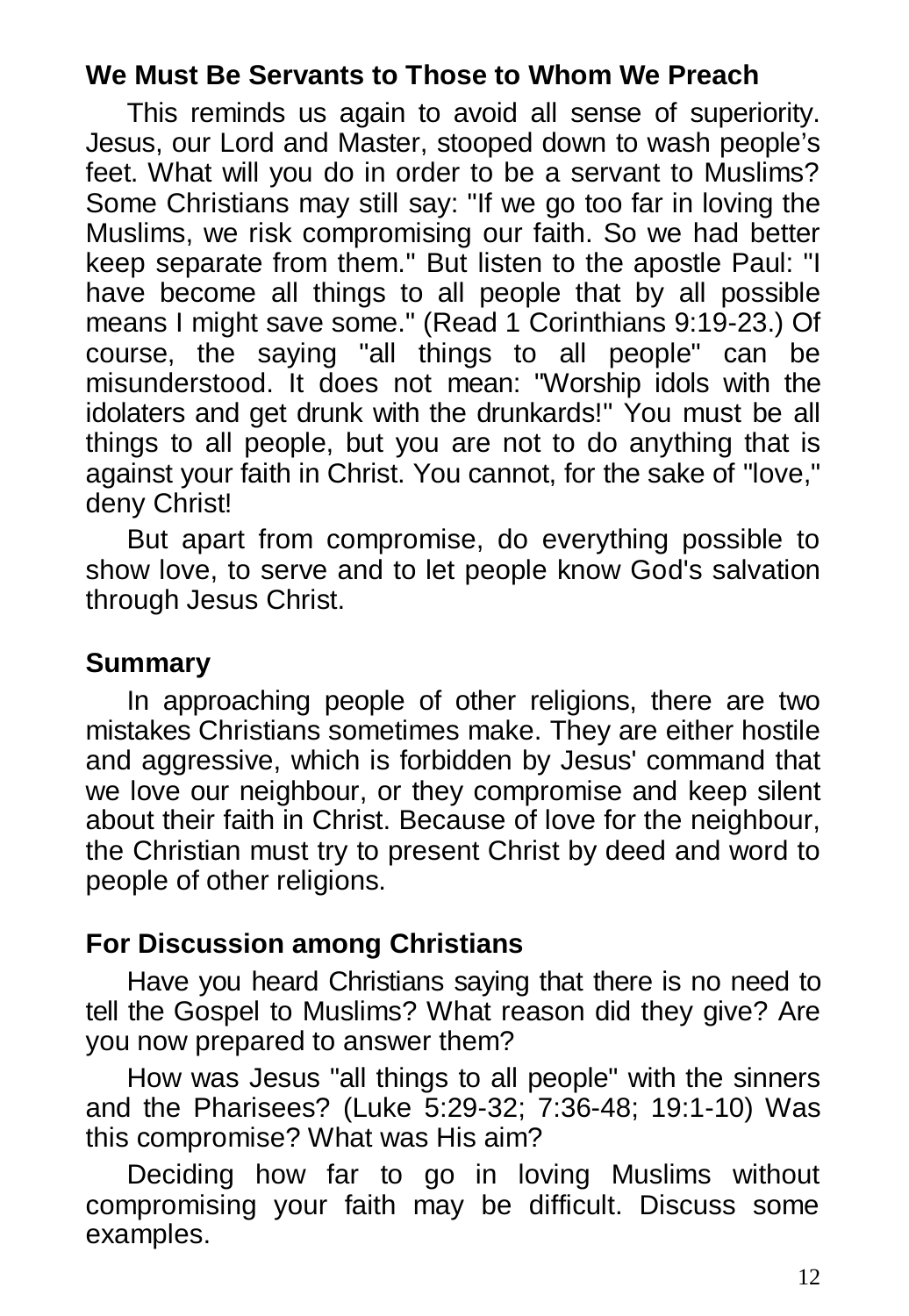#### **CHAPTER 3 The Behaviour of the Christian Witness**

*And the Lord's servant must not quarrel; instead, he must be kind to everyone, able to teach, not resentful. Those who oppose him he must gently instruct, in the hope that God will grant them repentance leading them to a knowledge of the truth*.

(2 Timothy 2:24, 25)

In his second letter to Timothy, Paul advises the young preacher on how to be a true Christian witness. In the first13 verses of Chapter 2*,* Paul tells him to centre his faith on Jesus the Messiah, risen from the dead, and to endure hardship for the sake of the Gospel. In verses 19 to 22, Paul warns that everyone who professes Jesus Christ must turn away from evildoing. Then in verses 24 and 25 (quoted above), he tells how the Lord's servant should behave when he is witnessing for Christ.

## **Do not Quarrel; Be Kind to Everyone**

See also verse 14: "Warn them before God about quarrelling about words." Often a Christian has set out to witness for Christ but has ended up in a useless argument! How can we avoid this quarrelsomeness?

*Avoid attitudes that cause quarrels.* Do not aim at a debate in which we are trying to "defeat" the Muslim. Do not argue to prove yourself right and the Muslim wrong. Instead, aim at a friendly discussion in which Christian and Muslim show a sincere interest in each other. Then in this kind way you will seek to bear witness to what God has done for the world in Christ.

*Avoid subjects that cause quarrels.* Some Christians think they should "preach the Gospel" by attacking Muhammad, criticizing the Qur'an and condemning the morals of Muslim society. This is a wrong approach. It hardens Muslims against your message and provokes them to reply with criticisms of the Bible and of Christian society.

*Avoid situations that may encourage quarrels.*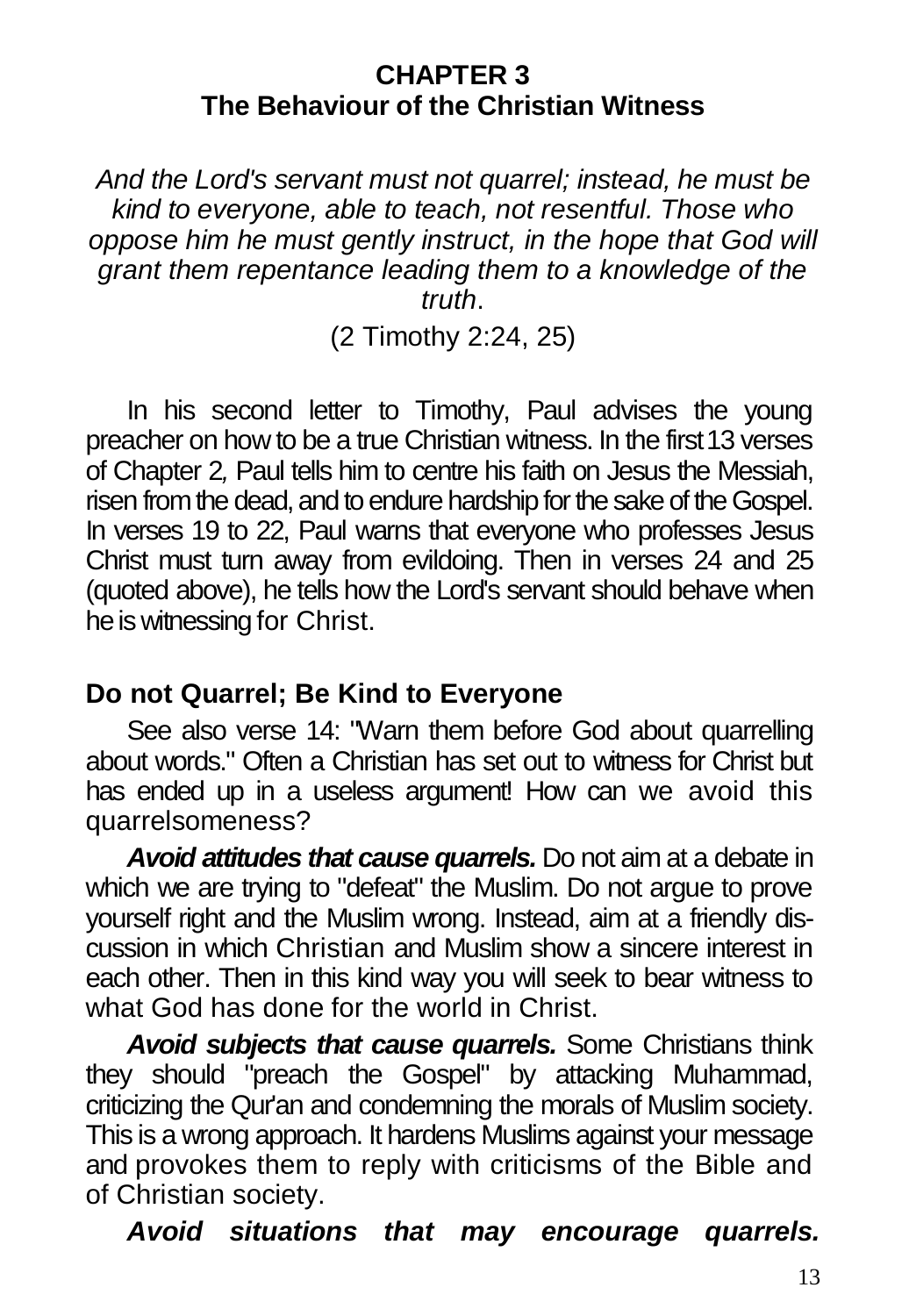Beware of debates that may lead to fruitless contention. Would it be better to have a quiet chat with a few people in private?

# **Be a Good Teacher**

*Understand people***.** To teach Janice mathematics, you must understand not only mathematics; you must understand Janice also. Study Islam and the Muslim community to understand Muslims. Ask sincere questions and listen to the answers.

*Go from the known to the unknown***.** Start with the things Muslims already know: one God; Jesus as prophet, teacher, healer; the Last Judgement; prayer; morality. Lead on from there.

*Do not start by speaking of the things Muslims find difficult and perhaps offensive* (such as the Holy Trinity and Jesus as the Son of God). When you do speak of these, show that you understand the difficulties that Muslims have with these expressions. Say that you want to explain what Christians mean by them. Assure them that we do not believe in three gods, or in God physically begetting a son. We believe in one God!

*Go step by step***.** Keep to one point at a time. If a Muslim mixes many subjects together in their questions, choose the most useful subject and politely ask them to keep the discussion on this one. Come to the other subjects later or on another day.

*If you do not know, say so!* The Christian need not pretend to be a know-all. If you are asked a question you cannot answer, say that you will try to find the answer and bring it later.

# **Gently and Patiently Instruct Opponents**

You should not consider all Muslims as opponents! No doubt some will oppose your witness and show their misunderstanding of the Gospel. Then you have to correct them, but with *patience* and *gentleness*.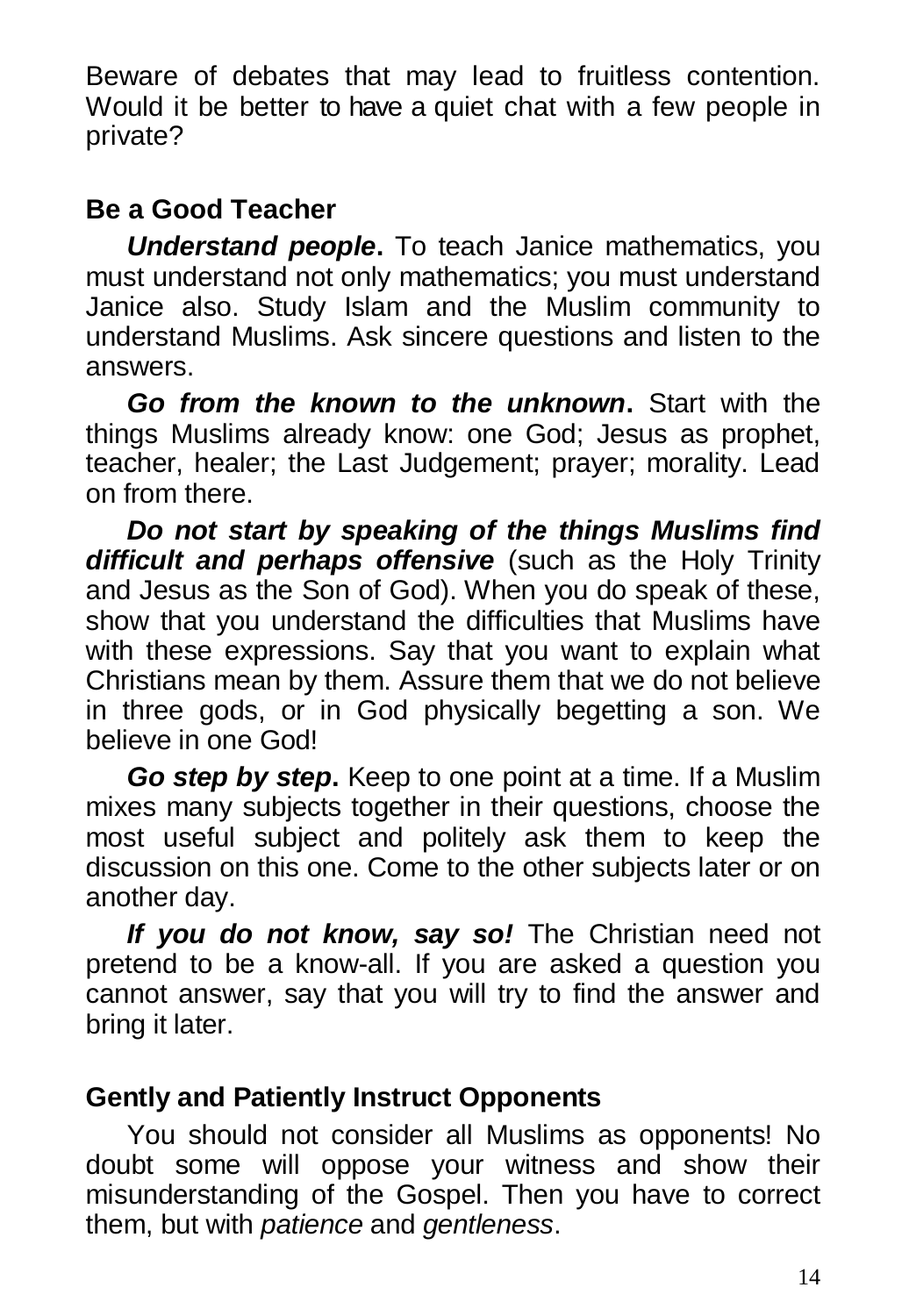Thus you might say: "Excuse me, I have to say something a bit different," or, "I think there is a misunderstanding there!" If you meet someone who is bitter or angry, you might say: "Please, we all stand before God. None of us is perfect. Let us not quarrel but sincerely try to serve God and understand one another." Often a smile and a joke will help. Your calmness and patience in a difficult situation may be an impressive witness to Christ.

Then, of course, how will you react when the Muslim corrects you?

#### **God Grant Them Repentance and Knowledge of the Truth**

Some Christians have said: "It is a waste of time, you will never convert Muslims; they will not listen."

Certainly you and I will never convert a Muslim, for conversion is the work of God. Do not imagine that by much arguing you can make someone believe. By too much arguing, you may rather provoke people to resist the message.

But we should never set limits on the power of God. He can bring anyone to know the truth. Our task is to give our witness, with prayer and with love, and then to trust that God will do His own work.

In fact, many Muslims are attracted by the Gospel, and not a few have fearlessly declared their faith in Christ. If Christians showed greater sincerity and love, who knows what could happen! Needing more information? Contact FFM, for example!

## **At All Times Pray!**

Pray privately for your Muslim friends and their families. Pray for their health and welfare. Pray that God will guide them as they think over your discussion and as they read the Bible. Pray that the Holy Spirit will touch their hearts and lead them to the truth.

Pray, too, for yourself, that your love may be genuine and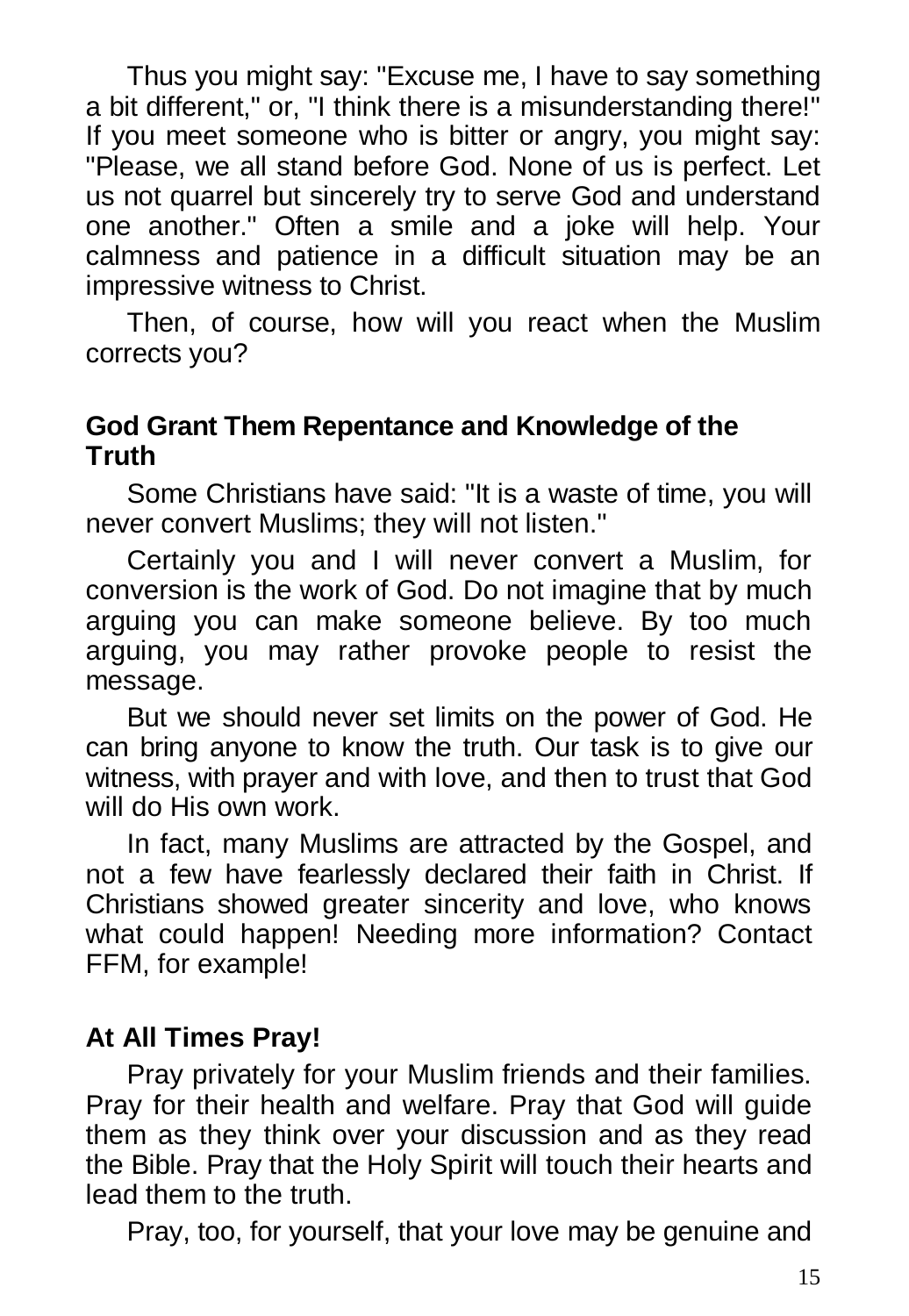that you will always be learning more of the goodness of God.

# **For Discussion among Christians**

In some areas, Christians have difficulty starting a friendly religious discussion. Discuss how to do this.

You can start by asking a Muslim about his or her faith, such as the meaning of a ritual or festival. Can you comfort and advise someone who is sick, suffering, or in some difficulty, and so begin to speak of God's love? Can you speak of your regret that Muslims and Christians have so often been hostile or suspicious? Can you offer a portion of Scripture or other Christian writings, saying that you are happy to hear that Muslims, too, believe in the *Tawrat*  (Law of Moses), the *Zabur* (Psalms) and the *Injil* (Gospel).

What passages would you choose when you first ask a Muslim to read the Bible?

In your experience, is it good for a Christian to offer prayer when he or she visits, or is visited by, a Muslim? If so, how will you pray?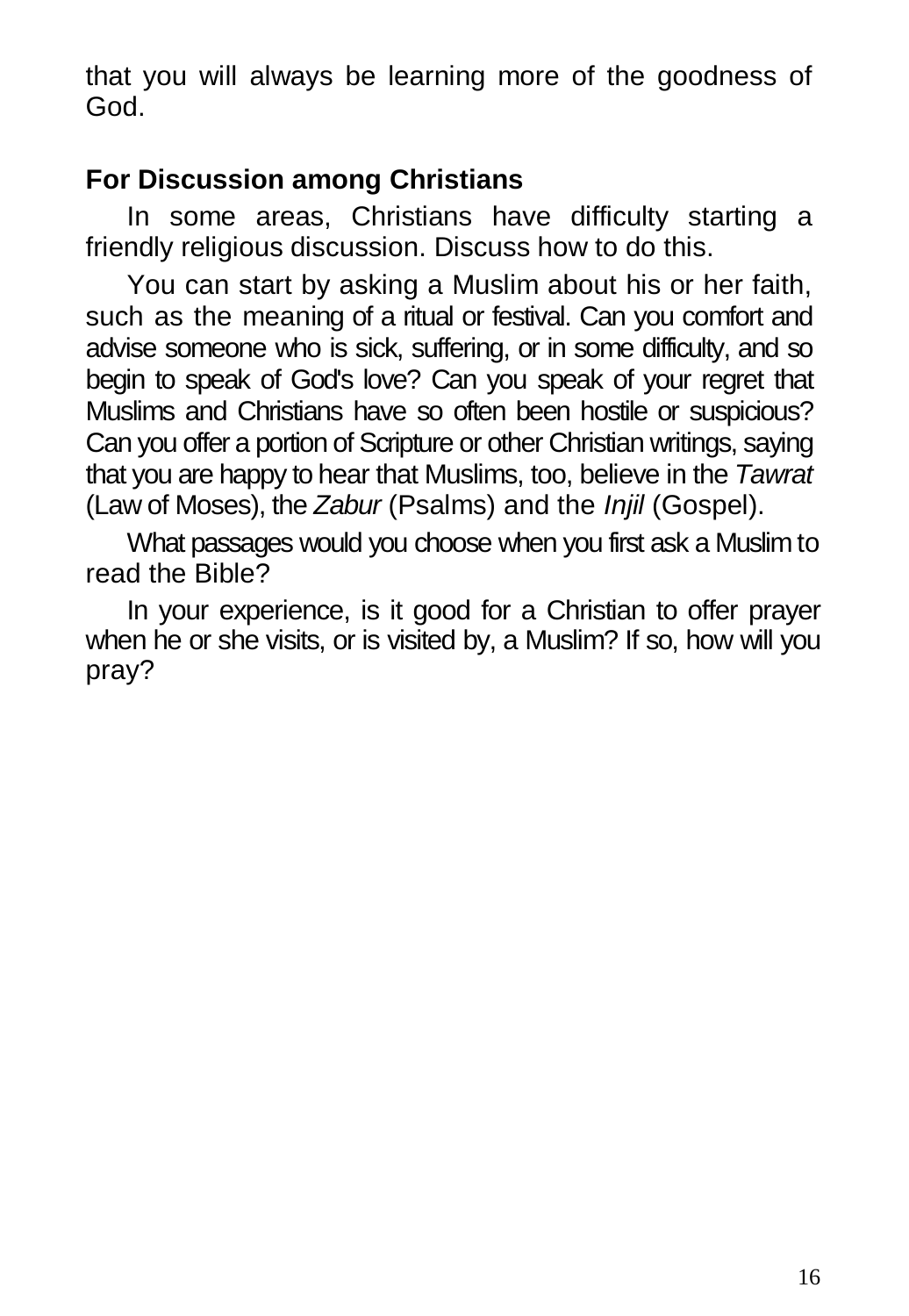#### *PART 2:*

*Understanding Muslims and Helping Them Understand the Gospel*

#### **Introduction**

Part One (Chapters 1 to 3) described the general principles of Christian approach to Muslims. Now in Part Two (Chapters 4 to 12) we introduce you to what you might talk about in your witness among Muslims. Each chapter has five sections:

## **Understanding the Muslim**

This section gives a short introduction to the Muslim point of view on a particular subject. From this you should find out for yourself what your Muslim friends think and feel about the subject.

## **Steps of Christian Witness**

This section suggests how you may lead the Muslim, step by step, from what the Muslim already knows, to an explanation of the Gospel.

## **Discussion with a Muslim Friend**

This section suggests what to say during your witness. You can discuss the material, encourage your friend to comment, and then respond.

## **Practical Hints**

This section provides practical do's and don'ts that Christians have learned over the years.

## **For Discussion among Christians**

This section should challenge and inspire us Christians to make sure we believe what we say we believe and practise what we preach.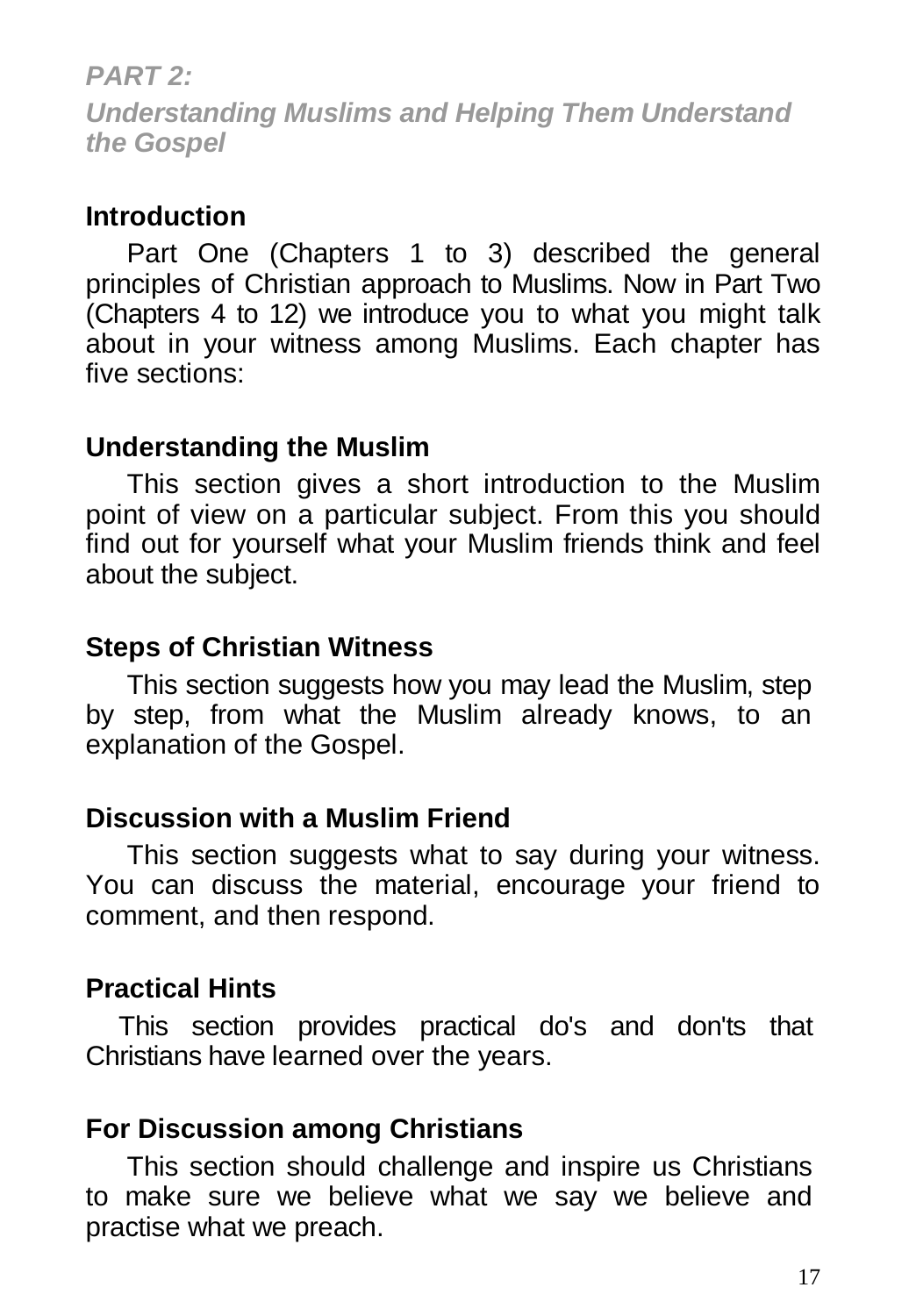Wherever possible, Christians should follow the order of these chapters in their discussions with Muslims. Muslims who understand the Christian view of God's unity and love (Chapters 4 and 5) are more prepared to think, or even rethink who Jesus the Messiah is, and what He does. When they have learned more of the life of Jesus Christ (Chapter 6), they will be in a better position to think about His death and resurrection (Chapters 7 and 8). Once Muslims understand Jesus as "the Word of God" (Chapter 9), they are much more able to make sense of "Son of God," "Holy Trinity" and "Holy Spirit" (Chapters 10 and 11). If Muslims question the authority of the Bible and the reliability of the Biblical manuscripts, look for help in Chapter 12.

Of course, it is often not possible to be systematic. In any case, we must try to be prepared to take up any topic in which our Muslim friend shows interest.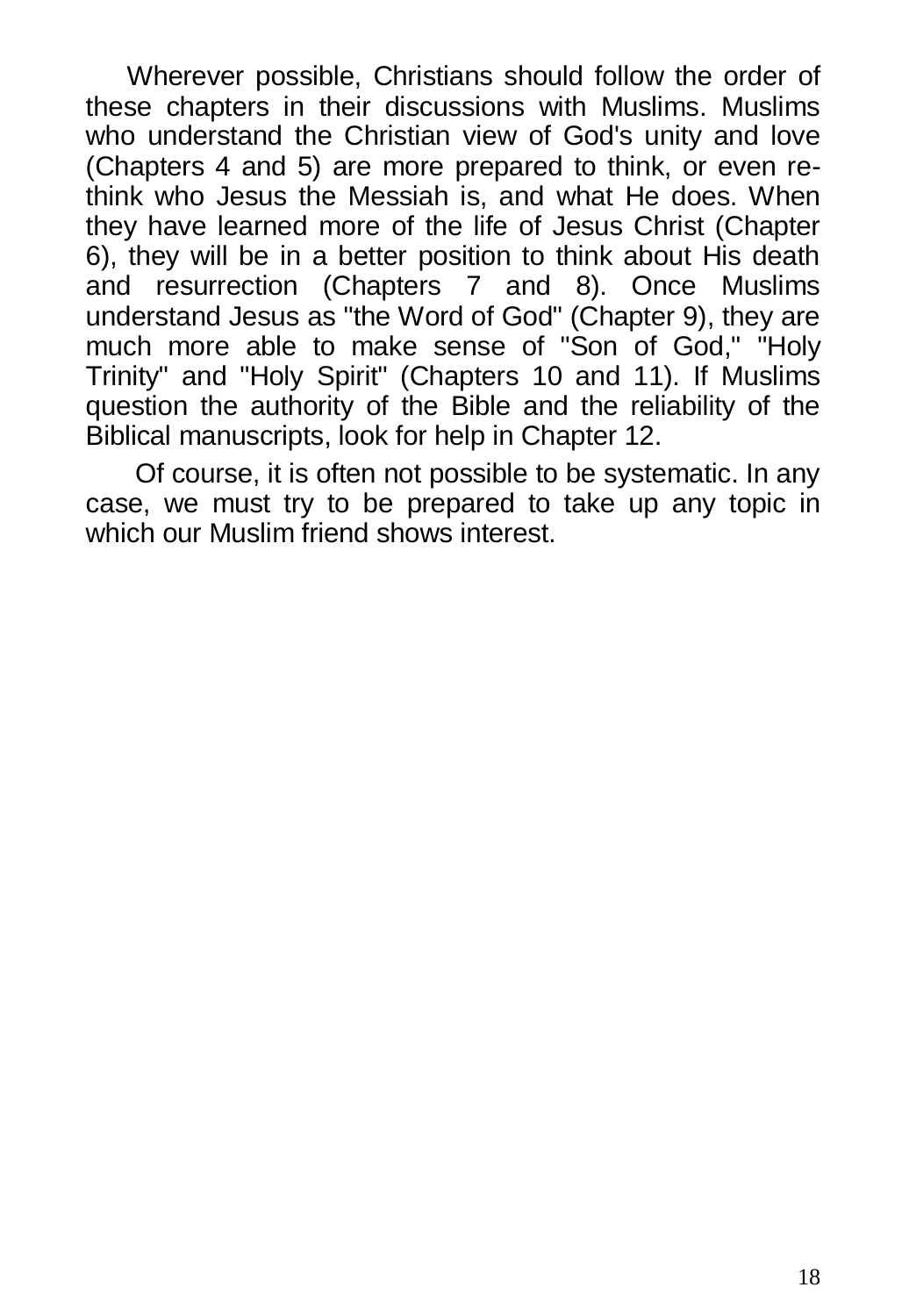#### **CHAPTER 4 Love God and Love Your Neighbour**

*"The most important [command]," answered Jesus, "is this: 'Hear, 0 Israel, the Lord our God, the Lord is one. Love the Lord your God with all your heart and with all your soul and with all your mind and with all your strength.' The second is this: 'Love your neighbour as yourself.' There is no commandment greater than these."* 

(Mark 12:29-31)

## **Understanding the Muslim**

*Unit vs. Unity. Oneness of God*. Muslims have a strong belief that there is no god but God. According to Islam, the greatest sin a person can commit is to worship anything else beside God, that is, to associate (or "join") other gods with God. The purpose of human life is to worship God.

*Ritual Worship***.** When they speak of "worshipping God," Muslims think first of the rituals (the ceremonies and outward actions) of prayer, fasting, giving alms, and so on. Yet, if you take the discussion further, many will agree that "worship" includes much more than ritual.

*View of Christianity***.** Because the above two beliefs are so important in Islam (the Oneness of God and the performance of ritual worship), many Muslims are puzzled and even distressed about Christianity. They hear that we call on Jesus as Lord. They see that we do not perform anything like their own ritual worship. Do Christians, then, actually worship one God?

## **Steps of Christian Witness**

The first step in our witness is to reassure Muslims that we believe in one God and are zealous for the worship of God above all other things.

The second step is to share with them the teaching of Jesus that a person's "worship" or "service" is, above all, *loving God and loving our neighbours as ourselves*.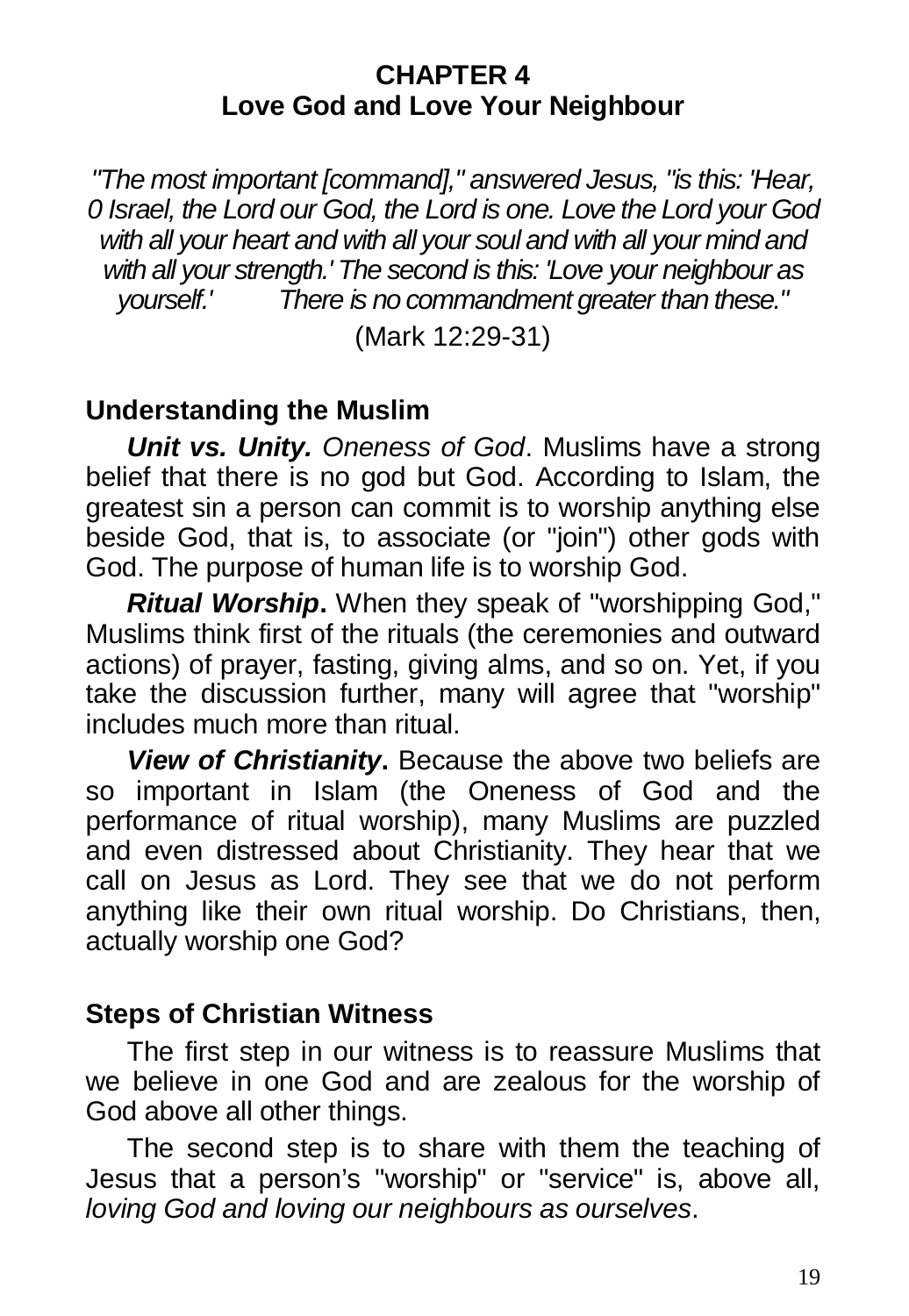## **Discussion with a Muslim Friend**

Refer to the Muslim creed: "There is no god but Allah and Muhammad is the messenger of Allah." (See Appendix A.) Ask about the use of this creed in Islam. (For example, it is a part of the Muslim call to prayer and it is spoken in the ear of a new-born child.)

Agree that God is one and that we should worship nothing beside Him. Tell how someone asked Jesus Christ which commandment of God is the first and greatest. Ask the Muslim: "What would you say?" Then tell him Jesus replied: *"The most important one is this: 'Hear, 0 Israel, the Lord our God, the Lord is one.'"* (Mark 12:29)

Yes, it is so important in Christianity that God is one. Most Christians learn by heart the Ten Commandments that God gave through Moses, which begins with:

"I am the Lord your God, who brought you out of Egypt, out of the house of slavery. *You shall have no other gods before me*." (Exodus 20:2,3)

But what does it really mean to worship only one God? To say it with the lips is not enough. Even Satan knows there is one God. But he does not obey God. (James 2:19)

Again, to bow down in a ceremony of worship is good, but it is not enough. People may bow down hypocritically. An African proverb says: "Every lizard prostrates; we don't know which one has a bellyache." Just so, people bow but God alone sees their hearts; He knows who is sincere in worship.

True worship is to love God and to obey Him, isn't it? When Jesus was talking about the first and greatest commandment, He continued: *"Love the Lord your God with all your heart*….*"* True worship of the one God means to love Him more than anything else; more than we love ourselves, our power, money or pleasures.

Jesus also told people the second great commandment. Ask your friend to say what he thinks is the second most important law of God. Jesus said that it is: *"Love your neighbour as yourself*."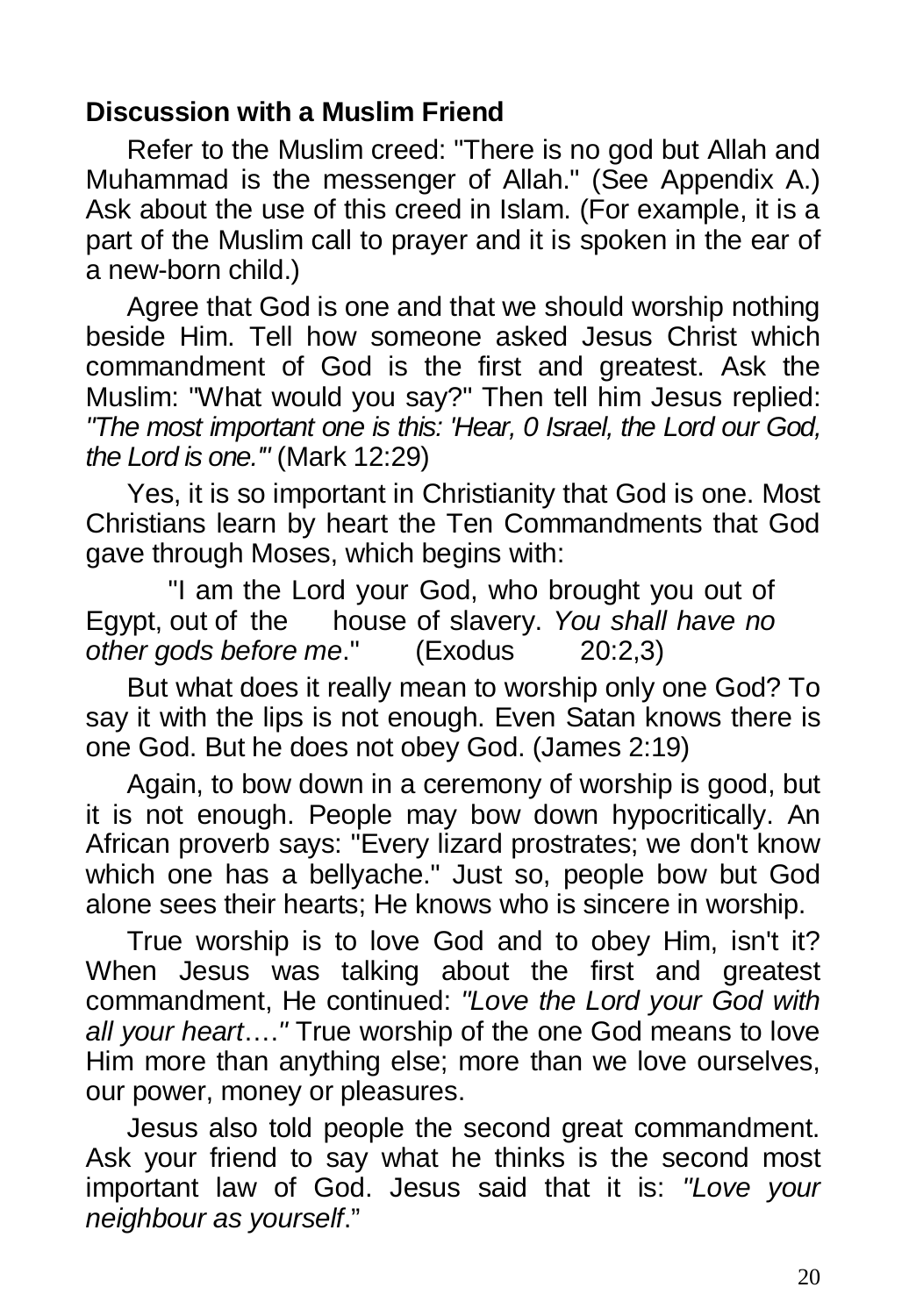Do we love our fellow human beings? See how we human beings oppose one another, how we deceive one another and speak evil of one another! Often even people in one family fight among themselves; how much more people of different towns, different tribes, different nations and different social classes! Look at us Muslims and Christians: how far have we loved or failed to love one another? Yet we have God's command through Jesus to love our neighbour as ourselves! We who are Christians know that we have many faults and have often failed to keep this law of God. May He have mercy on us all!

Your Muslim friend may like to quote local examples of enmity and jealousy that divide people. As far as possible, do not take sides, and do not judge who is right or who is wrong. Keep to the point that we all are failing to love God and our neighbour as we ought, and that we all need God's mercy and guidance to worship Him truly.

Say: "Especially we Muslims and Christians. I hope we may care for one another more. Thank you for your kind welcome to me today. Can we meet and discuss this another day?"

# **Practical Hints**

*Pray***.** From time to time during any such discussion, pray silently: "Father, help me to speak and listen in a way that will lead to good understanding between us. Help me to give a sincere Christian witness. Help my friend to hear Your voice in their heart."

*Avoid controversy***.** At this stage, avoid controversial questions about the Holy Trinity and the deity of Christ. But if the Muslim raises them, give a simple, courteous answer, without raising a spirit of debate.

For example, a Muslim might say: "But you Christians are worshipping three gods instead of one God." You could reply: "Oh no, please! We wouldn't dare to do so after so many commands to worship God alone. We only believe that the one God, above and beyond us, has made Himself known to people as Creator, as Word and as Spirit. It is God alone we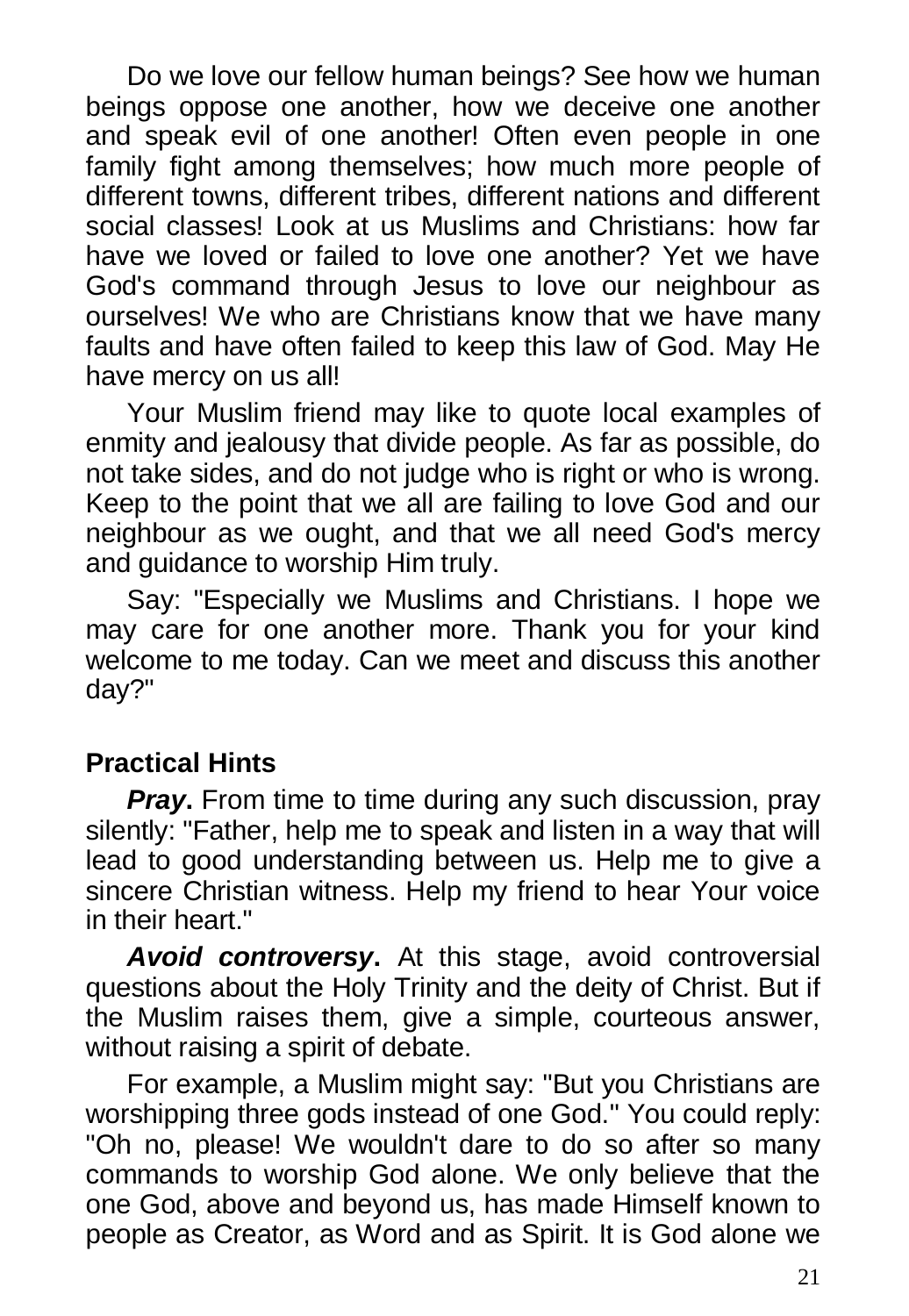call upon."

Or, if asked: "Why do you worship Jesus?", answer: "You see, we worship the one and only God through Jesus Christ, because God has so wonderfully revealed Himself to us in Jesus. Of course, we cannot understand and explain everything about God, since He is so great. But, praise God, He has revealed to us what we need to know about Him and His salvation for us—so that we can praise Him with understanding and thanksgiving. And, please believe me, Christians can never think that Jesus is a second god beside God!"

Often this short answer will satisfy your Muslim friend for the time being, and you can return to your discussion on love for God and neighbour. However, if your friend is really eager to discuss the Holy Trinity or the Person of Christ, do not refuse to do so. (See Chapters 9,10,11)

*Use familiar terms***.** Use names and expressions that are familiar to Muslims. (See Glossary)

*Recommend the Bible***.** Use the discussion to stir your friend's interest in the Bible. Speak about the Bible reverently, not argumentatively. Offer to lend a Bible, or give a Scripture portion. Suggest passages that you know he or she will enjoy reading, and talk about these next time you meet. (Suggestions: Psalm 23; 1 John 4:16-21; James 2:16-21; Luke 10:25-37.)

Could you offer a DVD, *The Life of Jesus the Messiah*?

## **For Discussion among Christians**

On what occasions do Muslims repeat the Muslim creed? Ask your Muslim friends and find out all you can about what it means to them.

What can we do as Christians to show that we confess that God is one and that we worship God above all?

Is there any way in which we are failing to love our neighbours as ourselves? How can we put this right?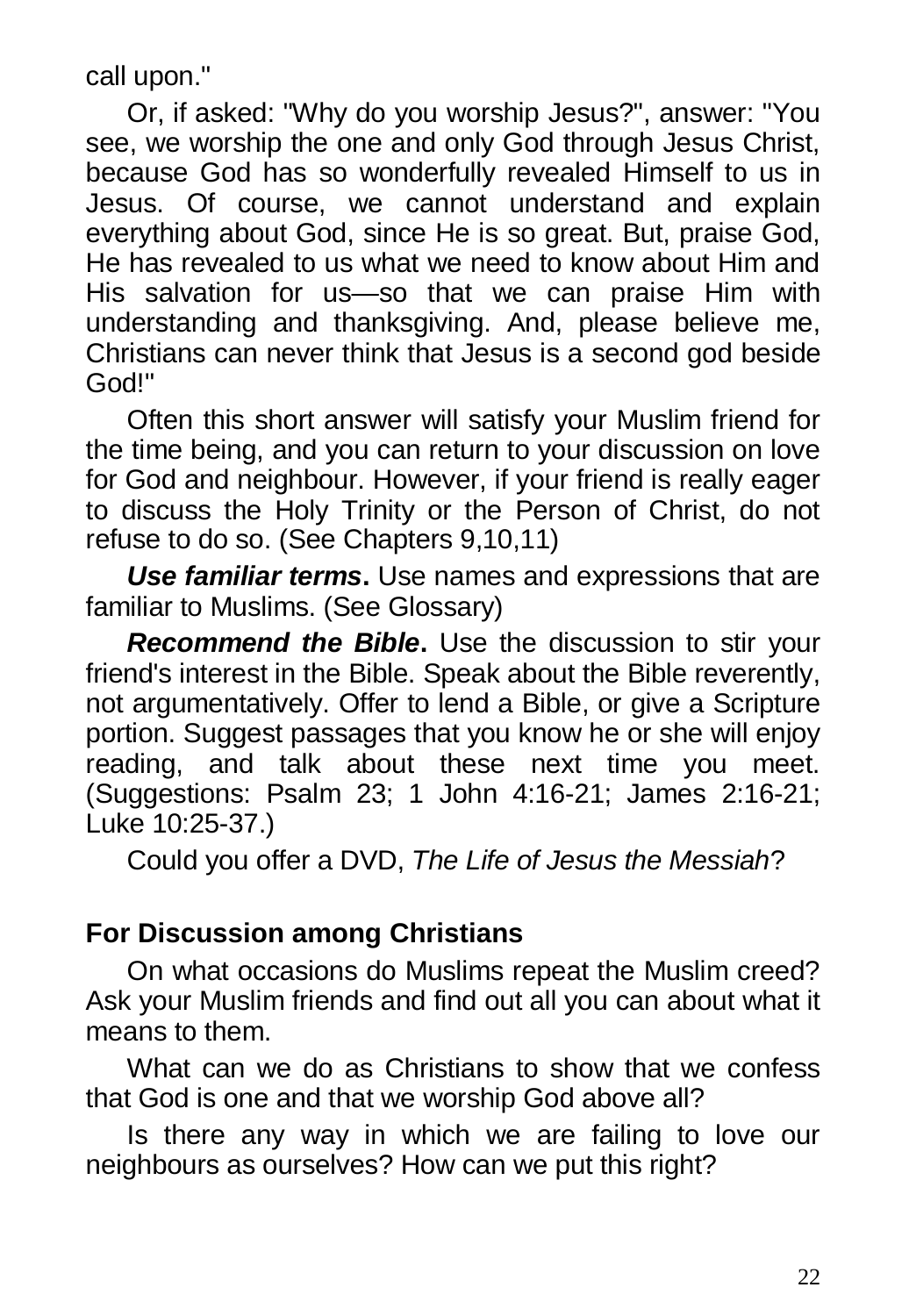## **Prayer**

Lord God, our Heavenly Father, You alone are the Creator and Preserver of the whole universe, of the earth, and of all the people living on it. We thank You and praise Your holy Name! Open the hearts of Christians and Muslims that they would learn to live together in harmony and promote peace on earth among all nations. Encourage and enable us as Christians to share, through word and deed, Your blessed Gospel with Muslims also. In the Name of Jesus the Messiah, Amen.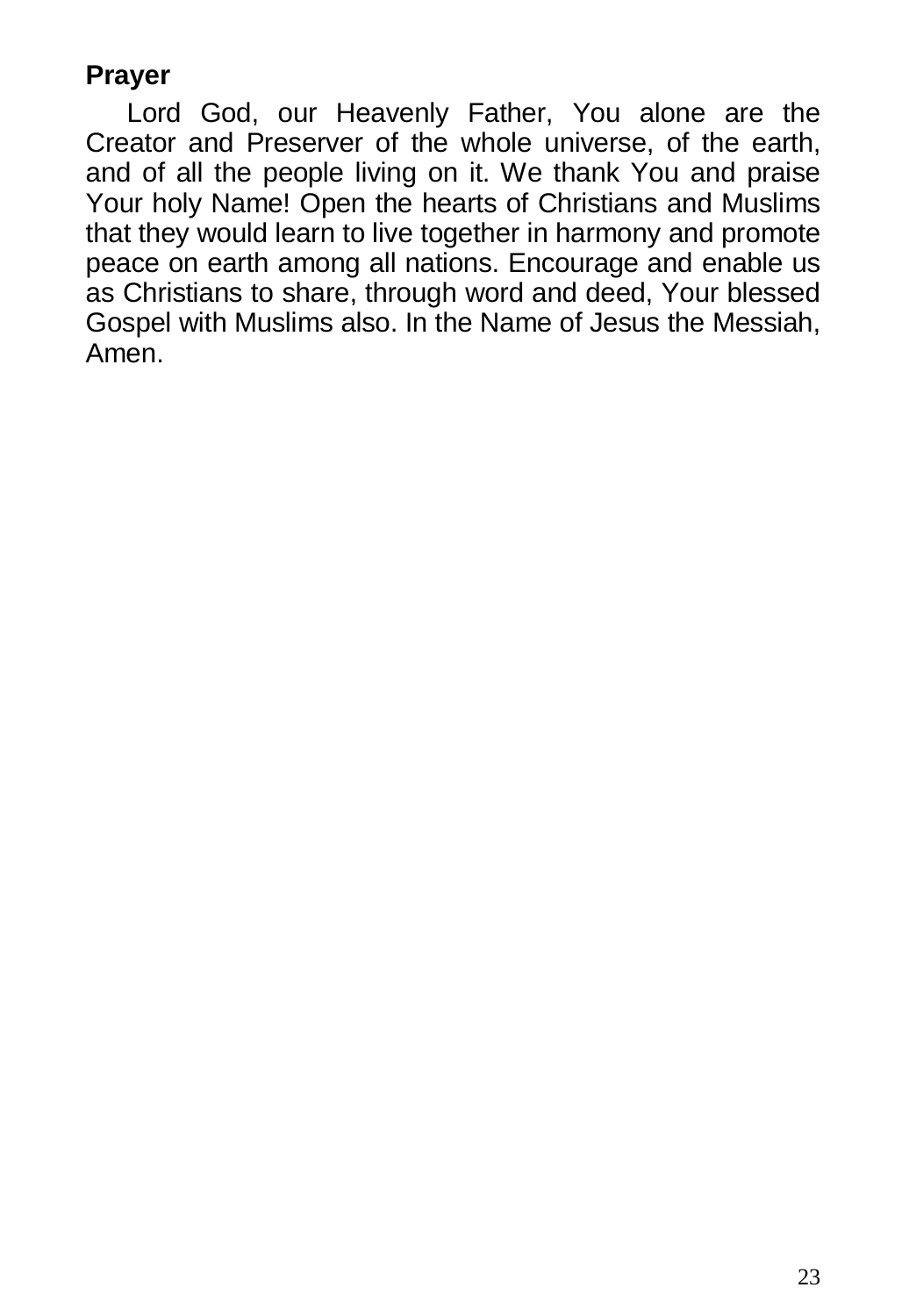#### **CHAPTER 5 God, Our Heavenly Father, Is Love**

*But the Pharisees and the teachers of the law muttered, "This man welcomes sinners and eats with them." Then Jesus told them this parable: "Suppose one of you has a hundred sheep and loses one of them. Does he not leave the ninety-nine in the open country and go after the lost sheep until he finds it?"*

(Luke 15:2-4, read the whole chapter.)

## **Understanding the Muslim**

*"God is greater!" (Allahu akbar!)* is repeated in Muslim prayer and in everyday life. After the Oneness of God, His greatness seems to be the most important thing in the Muslim belief about God. God is far greater than our thought of Him, greater in power and wisdom and mercy; nothing is to be compared with Him.

*Does God love all people?* This is not so clear in Islam. On the one hand, the Qur'an calls God "the Merciful," "the Compassionate," and "the Loving." On the other hand, the Qur'an says that God loves the good people and does not love the bad. (*Surah* 3:134, 140)

Muslims interpret this subject in different ways. Here we can only say that all Muslims have some idea of God's love, but not many will think of it in the way that Christians do. The Christian thinks of the love of God as it was revealed in Jesus Christ: "God proves His love for us in that while we still were sinners, Christ died for us." This is a strange idea to most Muslims. Only the Bible says that "God is love." (Romans 5:8; 1 John 4:8)

*Is God our Father?* The Qur'an, the Traditions (*Hadith*) and the Muslim commentators seldom, if ever, call God "Father." Many Muslims suspect that the "Fatherhood of God" means a physical fatherhood; that is, that God had relations with a woman and produced children. Such an idea is blasphemous to them—and it is blasphemous to Christians too! Also, many Muslims feel it is bringing God too low if we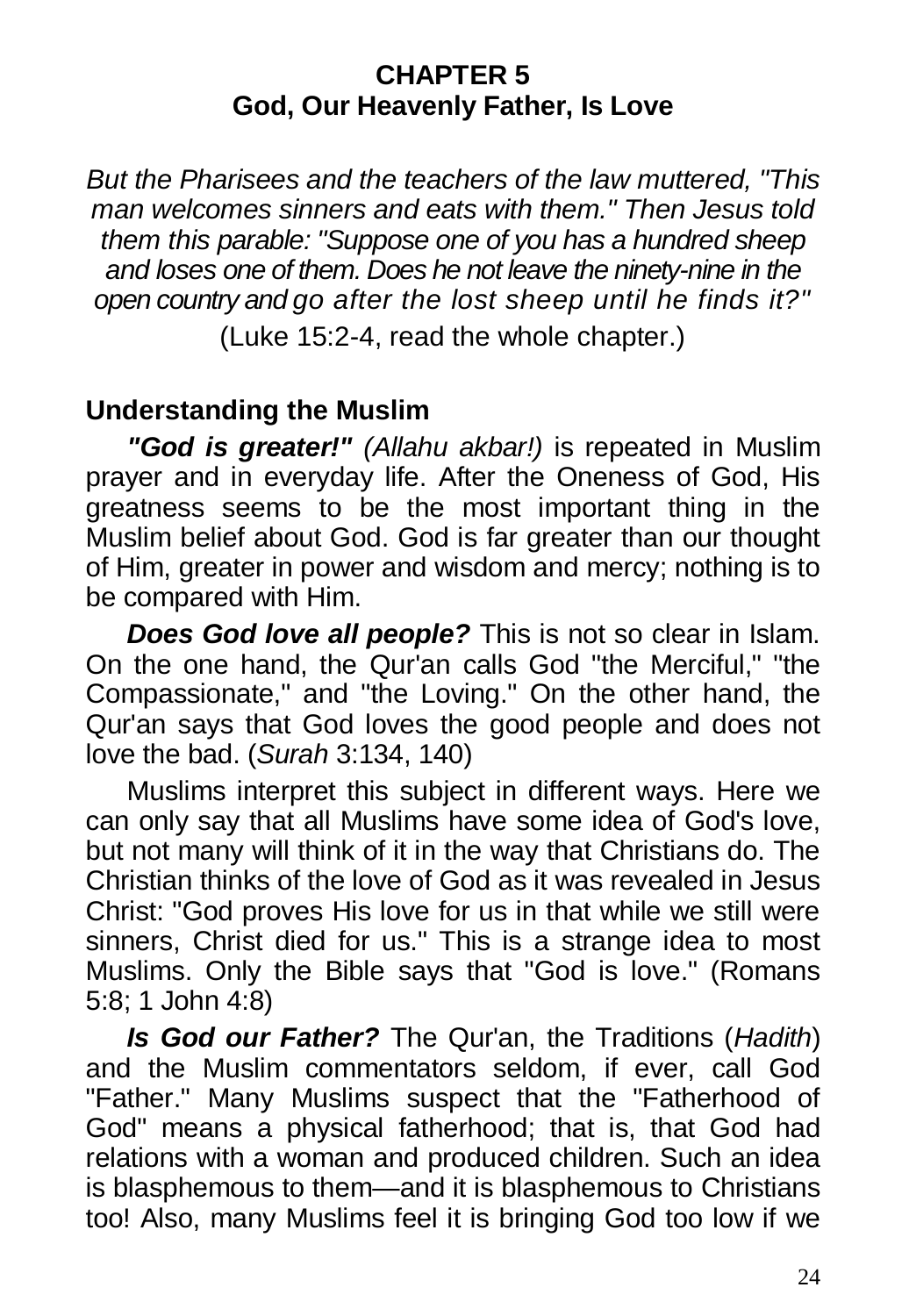compare Him with a human being, such as a father. However, some Muslims have accepted that they can call God "Heavenly Father" in a spiritual sense and understand themselves to be children of God.

## **Steps of Christian Witness**

The expression "Son of God" often leads to argument. Many Muslims know by heart the verses of the Qur'an that say that God begets no son (as in Surah 112). It may be hard for them even to listen to your explanations. So, do not start your talk with a Muslim by trying to convince him that he is (or could become) a son of God! Instead, start from the love of God, especially as revealed in Jesus. Then lead to Jesus' teaching that God is the loving Heavenly Father. Tell what it means to you personally to trust God as Father.

## **Discussion with a Muslim Friend**

*The love of God, revealed in Jesus.* In the time of Jesus the Messiah, people thought that a holy man, a religious leader, ought to have nothing to do with unholy people. As the proverb says: "A man wearing a white cloth doesn't enter the palm-oil shop." So people were astonished when they saw Jesus mixing with despised and sinful people. They criticized Him for it.

Jesus explained His action by asking them to think about a good shepherd. A shepherd may have 99 of his 100 sheep safely at home. But is he content with that? No, if even one is missing, he will go out looking until he finds it. Then how happy he will be when the lost sheep is found! (Luke 15:1-7)

Through this parable of "The Lost Sheep," Jesus was teaching that God is the greatest Shepherd, who loves every one, including the lost and the sinful. Of course, God's love for sinners does *not* mean that He likes them to continue in sin. His love means that He wants to save them from sin! For this reason He sent Jesus Christ into the world to seek and to save the lost. (Luke 19:10; Mark 2:17)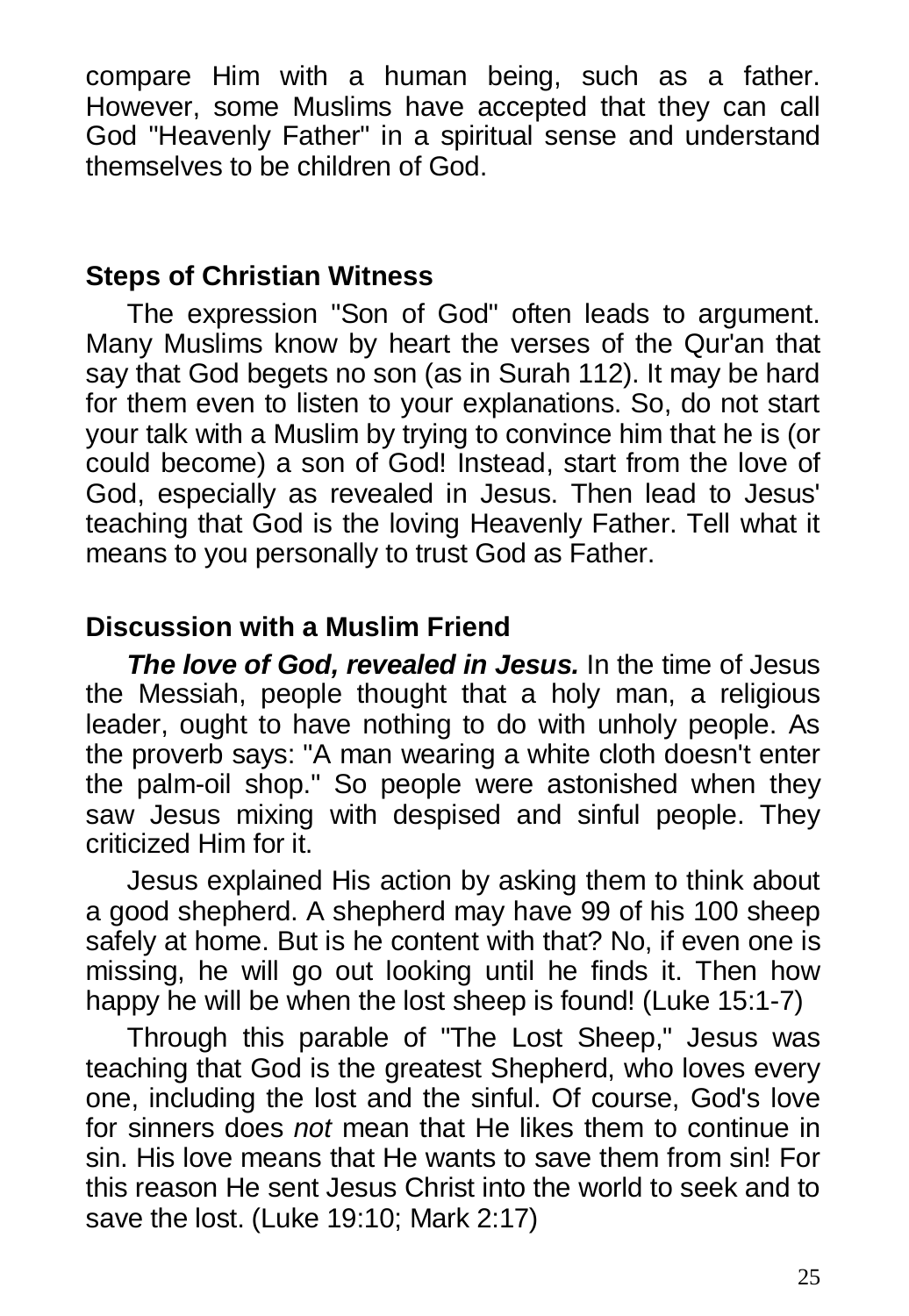*God's love is like a good father's love—but far greater!* Jesus went on to show the greatness of God's love by telling the parable of "the Prodigal Son." (See Luke 15:11- 32, especially up to verse 24.) Many Muslims are drawn to this parable. Find out if your friend has heard it. Show where it is in the Bible.

Discuss the story. When the son was doing evil in the far country, what was the father thinking about him? Did the father still love him? What would you say if the father had rejected him, saying: "Go away; after all the evil you have done, you are no more my son?" Do you think the father should have beaten the boy to punish him? Probably not many fathers would do as this one did, forgiving the son completely and welcoming him back with joy and honour. But Jesus was teaching us that God's love is even far greater than an earthly father's love!

Jesus taught us to pray, saying: "Our Father in Heaven...." (Matthew 6:9) But please let me make one point clear. Muslims always say that God could not be a father in a physical sense, in the way that human fathers sleep with their wives and beget children. Of course they are right. Christians agree with Muslims here. We can never think any such thing about God.

When Jesus taught us to call God "Father," it was in the spiritual sense, to show the greatness of God's love. You know that even among men there are some we call "father"; not to say that they physically begot us, but that they care for us and we respect them. For example, people in India call Mahatma Gandhi "the Father of our nation." Pakistanis may call Mohammad Ali Jinnah "the Father of Pakistan." Americans talk about their Pilgrim Fathers. Many nations talk about "our Founding Fathers." Much greater than this is the love of God, which Christians think of when we call Him "Father."

*The joy of trusting in God as Father.* We all have times of trouble, we are tempted by evil and are surrounded by enemies. At such time some people despair of God, thinking that He no longer loves them. If you look at all the suffering in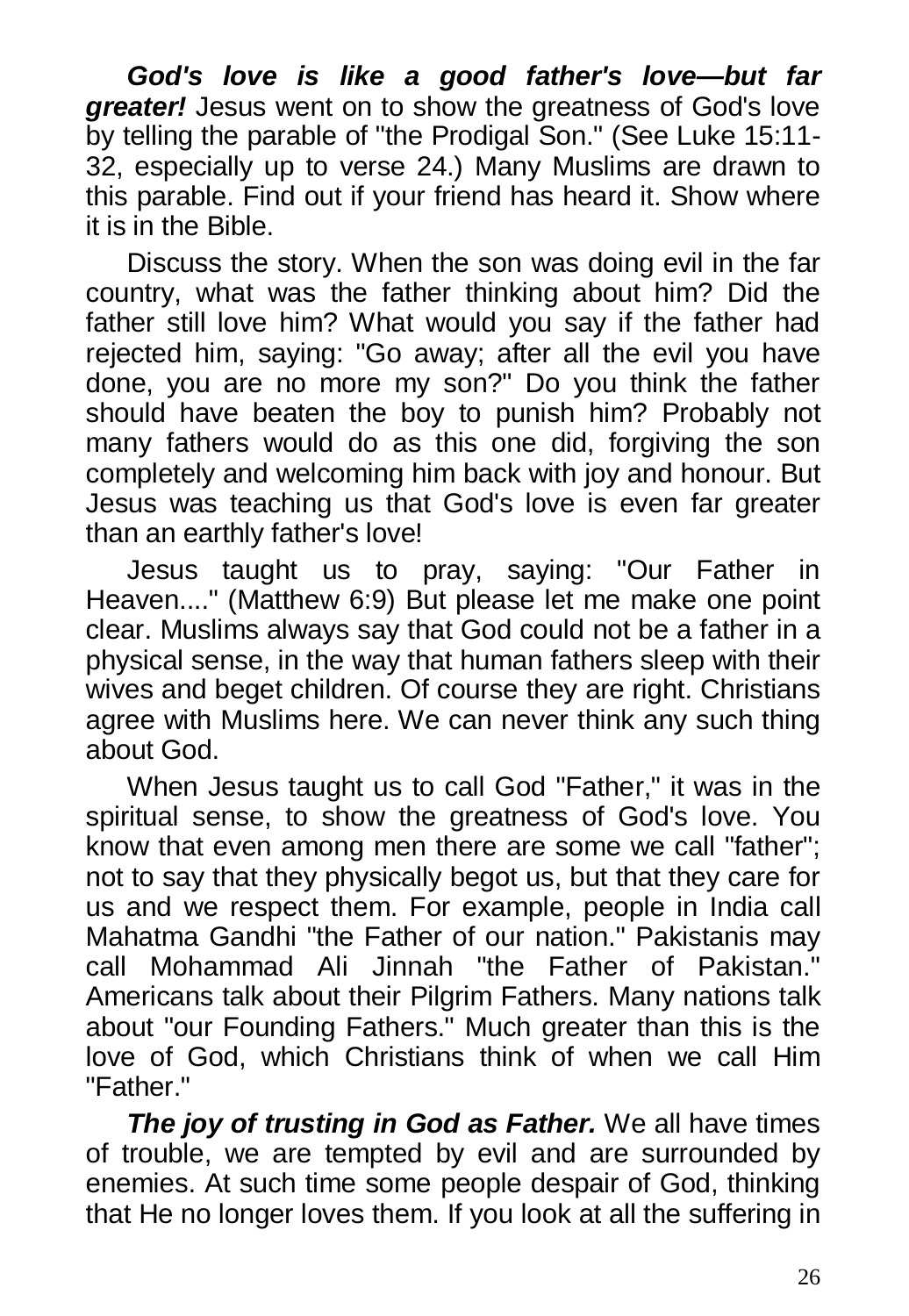the world, you can begin to wonder: "If God loves us, why does He allow this to happen?"

Yet, through Jesus Christ, we have learned to trust in God's love, no matter what happens. The mighty God, the Judge and the Creator of all worlds, cares for each one far more than the best human father cares for his children. His love surrounds us. His love is stronger than the power of evil! (Romans 8:35-39)

In Jesus' own life we see a perfect example of trust in God as Father. Betrayed by friends and tortured by enemies, He prayed: "Father, forgive them, for they do not know what they are doing." Then, at the point of death, He prayed confidently: "Father, into Your hands I commit my spirit." (Luke 23:34-46)

## **Practical Hints**

If a Muslim raises the question of "sons of God," try to give a brief, friendly answer and then, if possible, return to the main point of your witness. For example: "Of course, we often use the word "son" as a metaphor or parable. Thus also the Qur'an speaks of the traveller as 'the son of the road' (*ibn al-sabil*). We do *not* mean the road married a wife and begot a child! Similarly, "sons of God" has a spiritual (not physical) meaning; it shows the great love God has for us and the trust we have in God." (1 John 3:1)

Be ready with illustrations of a child's trust in their father. For example, a little girl once went out in a boat on the sea for the first time in her life. It happened that her father was the one in charge of the boat. A great storm blew up, people were tossed here and there, many were shouting and weeping. But the little girl sat calm and smiling. Someone asked: "How is it you are not afraid like the others?" She replied: "My father is in charge of the boat. He knows I'm here."

Our earthly fathers cannot always protect us, but we know that God is all-powerful. Christians believe the message of Jesus Christ that God is our Father. Through all the storms of life, we know that He is "in charge of the boat" and He cares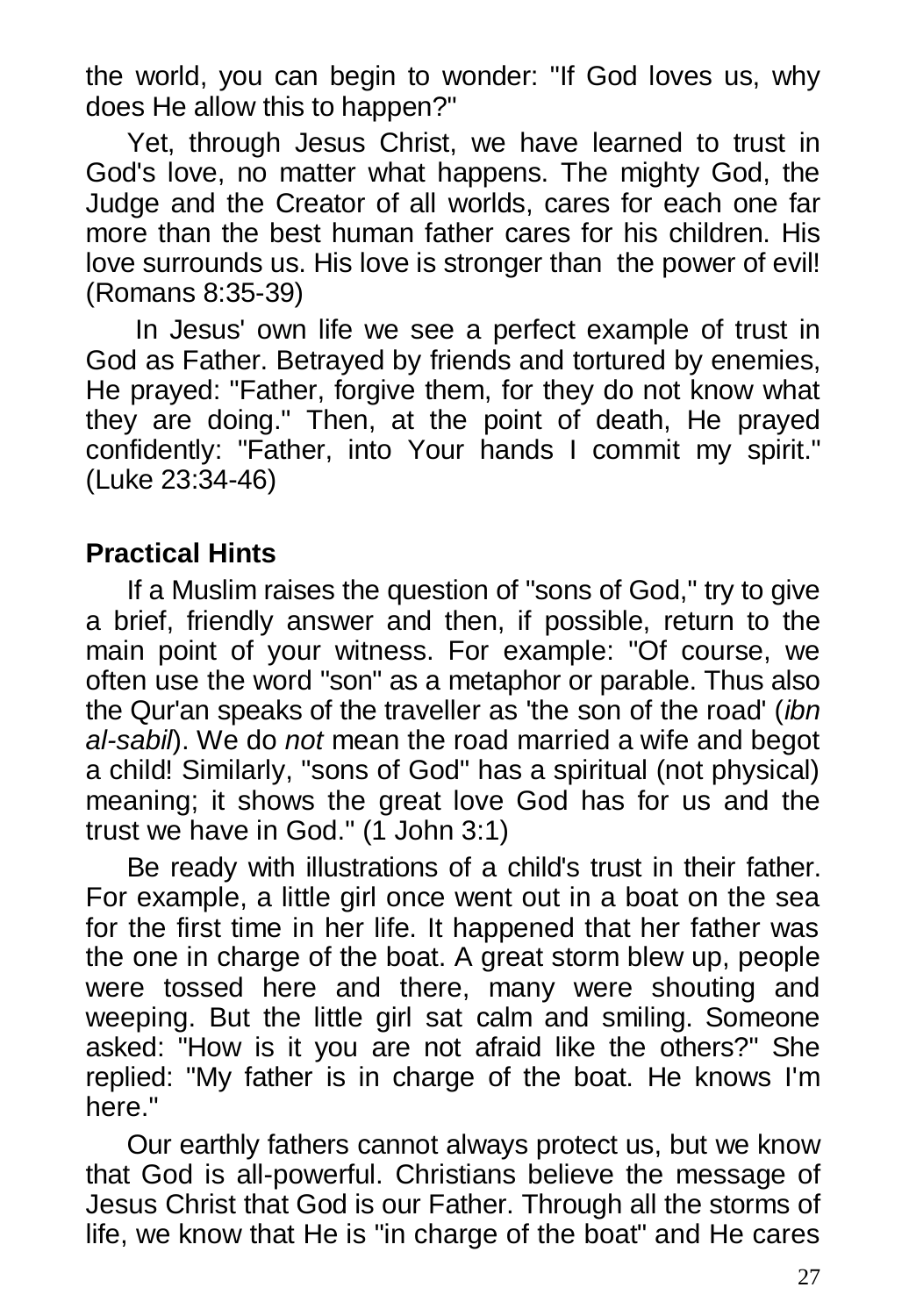for each one of us. In some areas, it may be better to tell this story about a boy. Or tell the story about some other frightening situation, such as being in the jungle at night.

It is said that in some languages, the word for "love" may not be appropriate for speaking to Muslims of the love of God. If this is so in your friend's language, you may then begin by speaking of God's "mercy". But note: in Christian marriage, both husband and wife promise to love each other. If each promised the other, "I will have mercy on you," would it make a difference?

Consider also Matthew 5:44, 45; 6:25, 26, 31-33; 7:9-11; Romans 8:14-16; Hebrews 12:5-11.

## **For Discussion among Christians**

We Christians say "Our Father," and many of us recite: "I believe in God the Father Almighty!" Do we really think about "God as Father" and believe it? What do we do during the troubles of life? Do we trust in the Heavenly Father? Or do we despair, or rely on "magical" protection? Let us get right with God ourselves, so we shall have a genuine testimony to give to Muslims about the peace and joy of trusting our Father God.

A good son or daughter is expected to copy the virtues of his or her father. Are we behaving as sons and daughters of the Heavenly Father, showing His goodness in our lives? (See Matthew 5:44,45.) Another proverb says: "The praying mantis has given birth; now it is up to the child to learn to dance like his father!"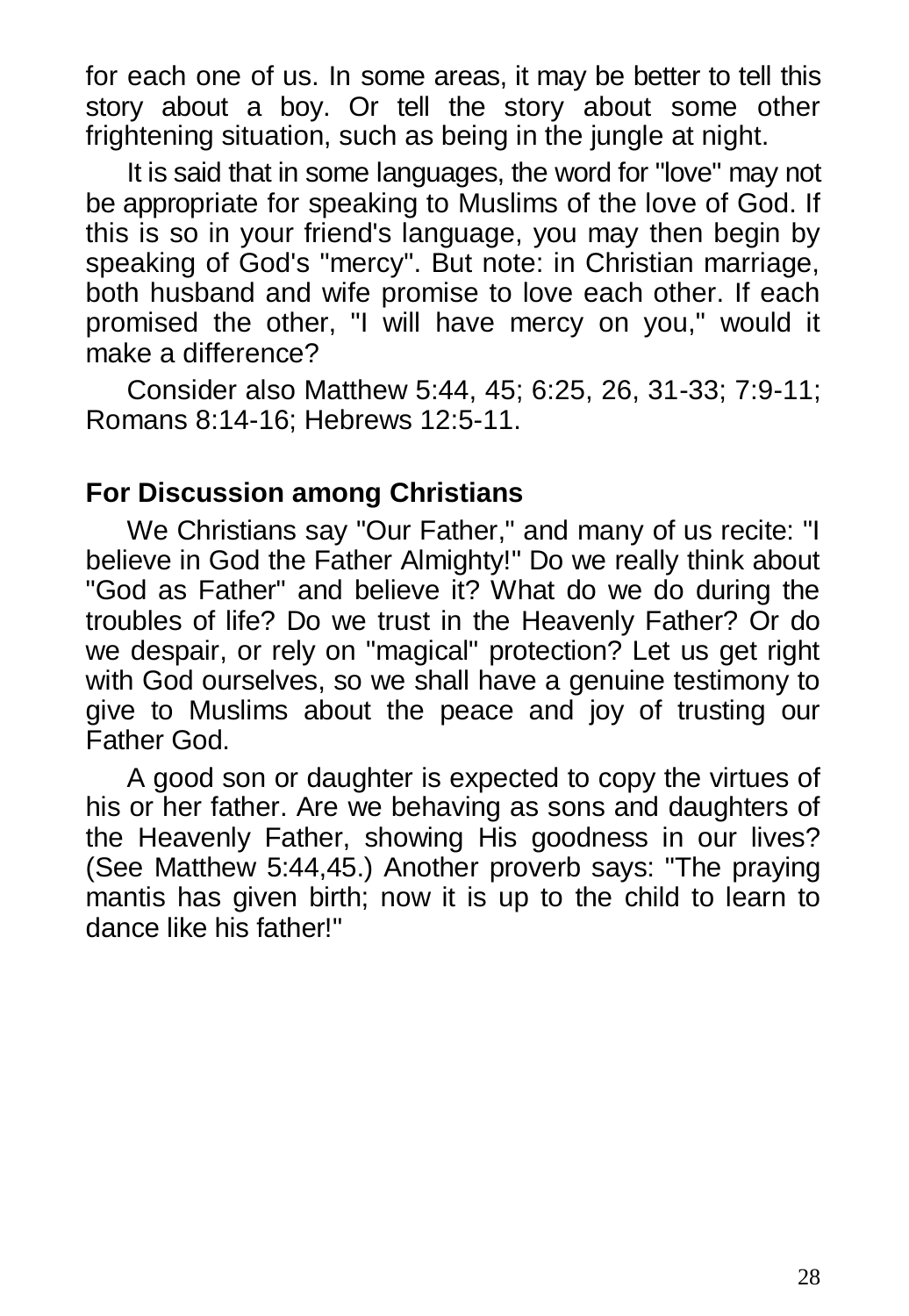#### **CHAPTER 6 The Life of Jesus Christ**

*… peace through Jesus Christ, who is Lord of all...how God anointed Jesus of Nazareth with the Holy Spirit and power and how He went about doing good and healing all who were under the power of the devil, because God was with Him.* (Acts 10:36-38)

## **Understanding the Muslim**

*The messengers of God.* Muslims believe that God has revealed His will especially by sending messengers to the world. Generally Noah, Abraham, Moses, Jesus and Muhammad are called both messenger and prophet. Muslims consider that such persons received Scriptures from God. All preached more or less the same message. At the Last Day they will witness against those who rejected their message.

*Muhammad, "the seal of the Prophets."* Muslims believe Muhammad received the Qur'an as God's complete, final revelation for all. The life and teaching of Muhammad are believed to give the perfect example for people to follow.

Some Muslims do seem to raise Muhammad to superhuman status. But Orthodox Islam insists that, however great Muhammad was, he was only:

a man, of a purely human nature. He was neither a great god, nor a small god, he is not an object of worship; we do not pray to

him, but pray to God for him. (Shaykh M. Abdullah Draz)

*Jesus, son of Mary, the Messiah.* Jesus is mentioned in some 90 verses of the Qur'an and in many Traditions (*Hadith*). He is called a prophet and messenger, a blessed and righteous one, honoured both on earth and in Heaven, one of those close to God. In the Qur'an His birth is announced by Gabriel and Mary conceives Him miraculously while still a virgin. The Qur'an says He healed the blind, the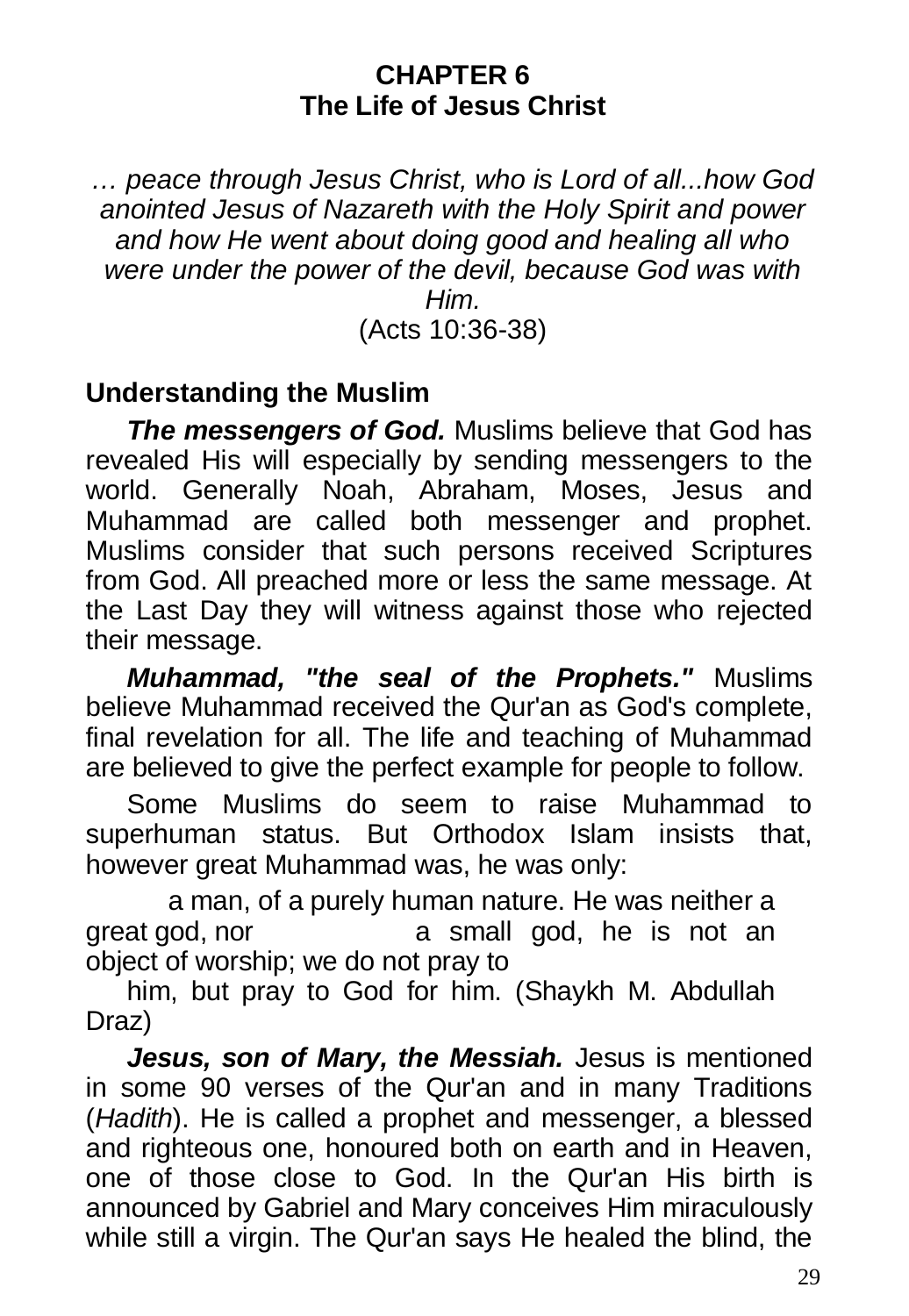leper and raised the dead. God gave Jesus the book called the Injil (Evangel, Good News) containing guidance and light for all people. Jesus gathered disciples who believed in Him as the messenger of God. Many of the Children of Israel, especially their religious leaders, wanted to put Him to death. But God rescued Him from them. God will place those who follow Jesus above those who disbelieve, until the day of resurrection. Muslims honour Him with the titles: "the word of God" and "the spirit of God." (See Chapters 9 and 11.)

Yet in Muslim belief Jesus is like the other human messengers, a created mortal man, no more than a servant. He must never be called "God," "Son of God" or "Lord," for there cannot be any other god or lord beside God. Jesus did not die on the cross. (See Chapters 7 and 8.) However highly Muslims honour Jesus, still Muhammad usually remains in their eyes the supreme and final messenger of God for all the world.

## **Steps of Christian Witness**

What a challenge! Muslims honour Jesus in so many ways but reject the most important aspects: His deity, His death on the cross, His resurrection. How shall we meet this challenge?

As usual, go "from the known to the unknown." Do not begin by trying to prove that Jesus is God. (In fact, Biblically, Jesus is God *and* man.) A Muslim will almost inevitably misunderstand and reject what you say. Even Jesus' disciples did not at first realize that Jesus was the Son of God. They had long observed His life before Peter was enlightened to know more fully who Jesus the Messiah was. (Matthew 16:13-17)

So normally your first step of witness about Jesus will be to encourage your friend's interest in the life of Jesus, especially in those events also mentioned in the Qur'an. As they begin to better understand the words and deeds of Jesus, they should clearly grasp that Jesus is a man and yet **more** than a man, a great prophet and yet more than a great prophet.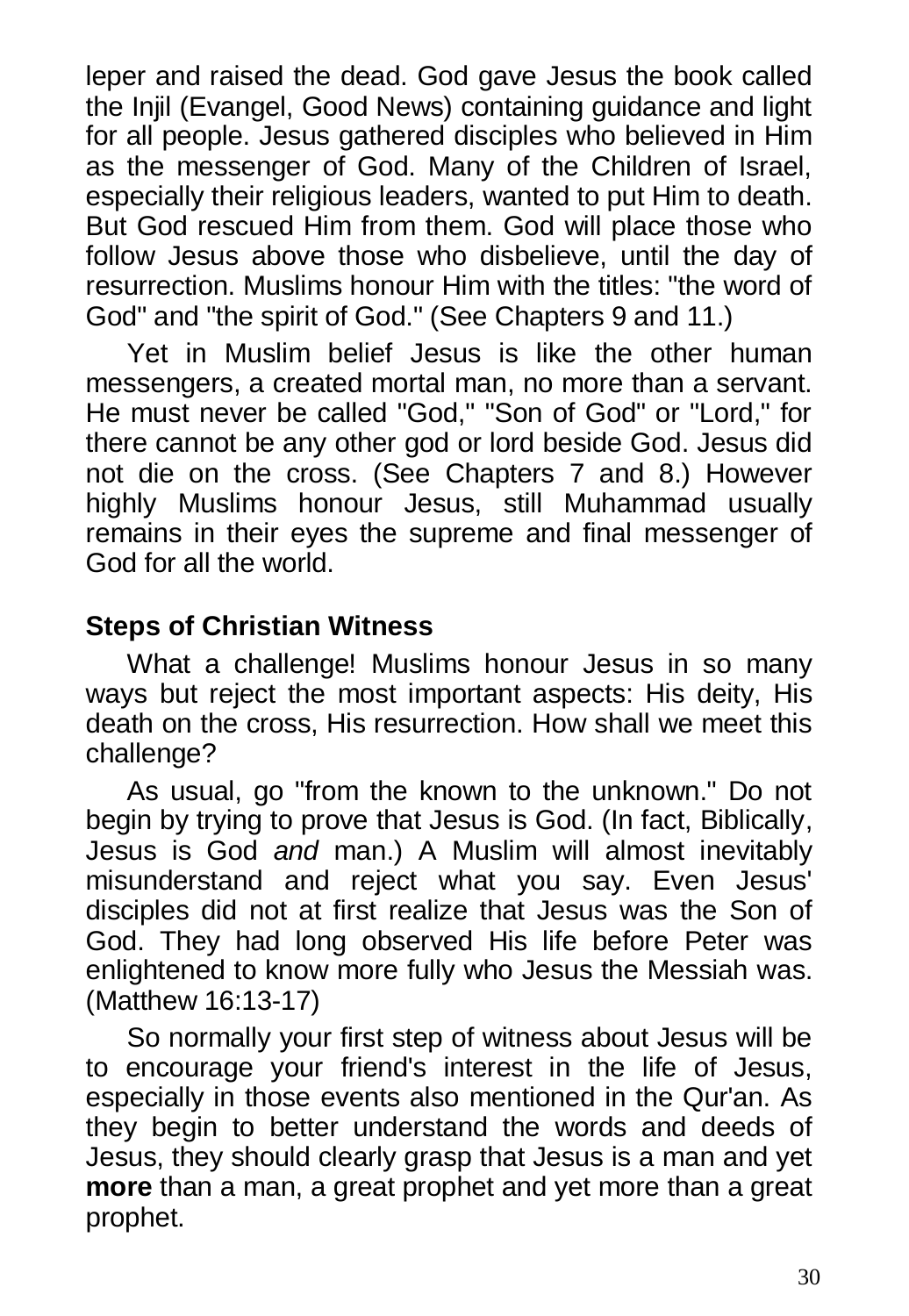## **Discussion with a Muslim Friend**

We have already seen two very important things in the life of Jesus Christ. In Chapter 4 we saw how Jesus commanded us to love God and to love our neighbour as ourselves. The religious teachers at that time were much concerned about detailed rules and rituals. It was a new and shocking idea when Jesus said that **love** was more important than all these rules.

Then in Chapter 5 we saw how Jesus made friends with sinners, with despised and humble people. He demonstrated to the world how God loves sinners, how He as the Heavenly Father never stops loving any of His children.

From there we can go on to discuss the events in Jesus' life that the Qur'an mentions. Ask your Muslim friend what they know about the life of Jesus. Ask your friend to read or listen to the story of the birth of Jesus in Matthew 1:18-25 and Luke 1:26-56; 2:1-40. According to the Qur'an, God says: "We breathed into Mary of Our spirit and made her and her son a sign for all people." (Surah 21:91)

The Qur'an recognizes John the Baptist (Yahya) as a prophet and tells the story of his birth. Discuss John and lead to his testimonies about Jesus Christ; for example,

I baptize you with water. But one more powerful<br>than I will come. the thongs of whose sandals I the thongs of whose sandals I am not worthy to untie. He will baptize you with the Holy Spirit and with fire." (Luke 3:16)

The Qur'an (Surah 3:49) says that Jesus healed the blind and the leper and raised the dead, but it does not give any details. Most Muslims will be happy to know such stories as Mark 1:40-45 (a leper), Mark 10:46-52 (blind Bartimaeus) and Luke 7:11-17 (the widow of Nain's son).

Make clear Jesus was not a magician or "wonderworker," doing miracles to astonish people. His miracles were signs, teaching people about God. They show God's mercy to all people. They show that in the coming of Jesus "the Kingdom of God is at hand." They call all people to repentance.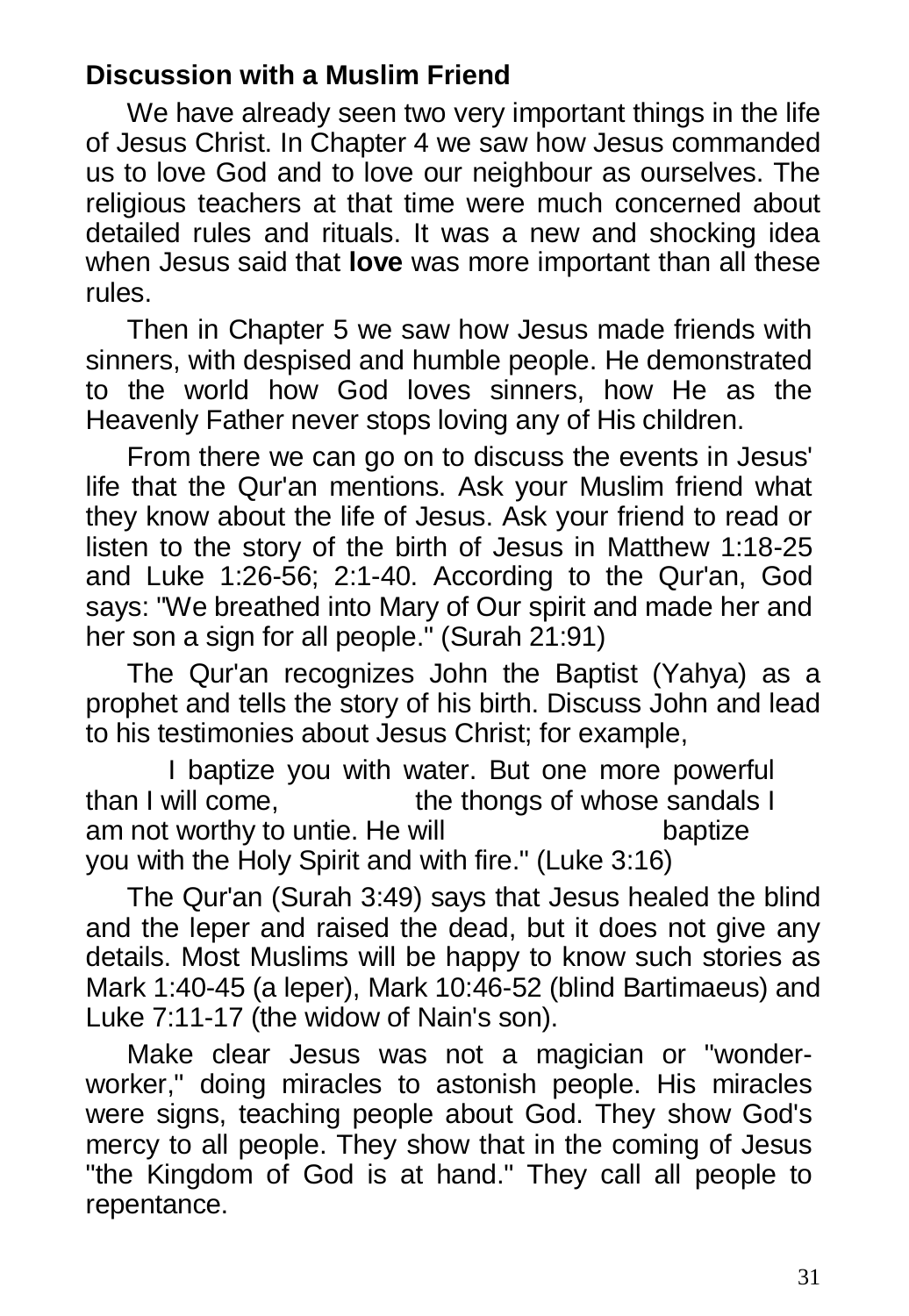The prophets had foretold a great day of salvation with the Messiah who would make the blind to see, the lame to walk, the dumb to sing; He would preach good news to the poor and set free those who were oppressed. The miracles of Jesus show that this salvation has come with Jesus Christ. (Isaiah 35:5, 6; 61:1, 2; Luke 4:16-22; 7:18-23; 11:20)

# **Practical Hints**

*Do not compromise.* Muslims who are friendly to us sometimes propose a compromise: "If you Christians will only leave out 'Son of God,' then Muslims and Christians could agree on one God and Jesus as a prophet. In this way we could end our differences." We do appreciate the good intentions of this proposal. But it is impossible for us to omit any part of the Bible's testimony to the Messiah Jesus!

*Do not try to prove the integrity of the message of the Bible from the Qur'an.* Some Christians have tried to end the differences by claiming that the Qur'an supports vital Christian doctrines that Muslims reject. Thus it is possible, by cleverly and wrongly twisting the meaning of some Qur'an verses, to give the impression that the Qur'an itself "proves" the Holy Trinity, the deity of Christ—even that He is Son of God.

But Christians must not misrepresent the Qur'an. Doing so is unfair, unjust and only annoys Muslims (as we are annoyed when Muslims misrepresent the Bible). This practice may also confuse other Christians, giving the false impression that the Qur'an agrees with the Bible on our own foundational doctrines.

*Be careful how you speak about Muhammad—*if you speak about him at all*.* Initially, at least, it is better to let the Qur'an and Muslim Tradition speak for him, and to remember that God is Judge. (Luke 6:37) Attacking Muhammad may be quite irrelevant to your conversation or even distort it, and may damage your friendship.

Also be careful about comparing Jesus and Muhammad, because here comparison may more often offend than edify. They may feel you are doing it to attack Muhammad, since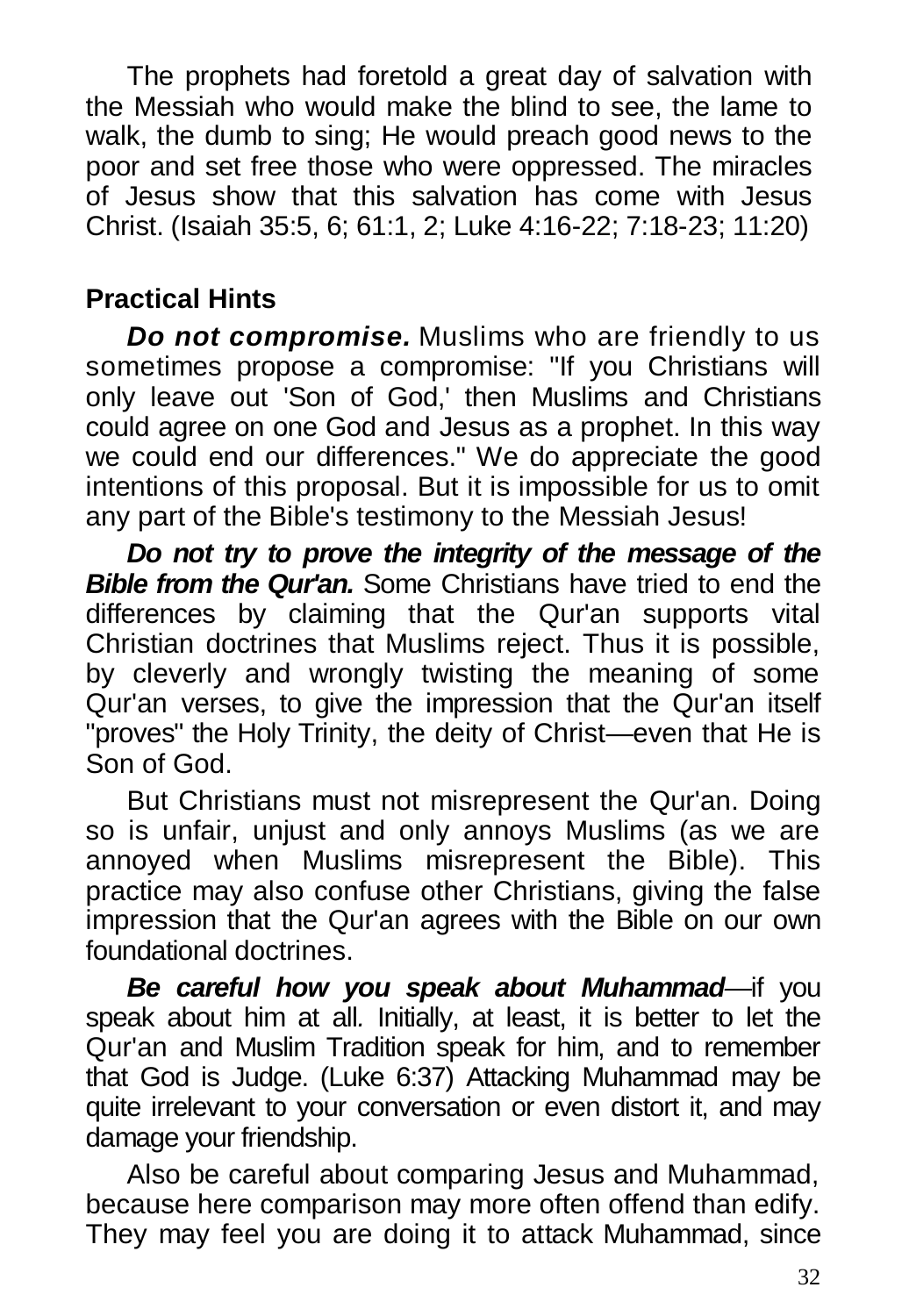the position of Jesus Christ in Christian faith (as Lord and Saviour) is different from the position of Muhammad in Islam (as messenger). Therefore, comparison may be misleading.

If you have to make any comment on Muhammad, let it be a favourable one: that he understood that we should worship one God (see Appendix A), or that he established unity and order among warring tribes.

*Be careful about what you try to prove from the miracles of Jesus and His virgin birth***.** Some Christians have claimed these as proof that Jesus is God or the Son of God. These "proofs" fail to convince most Muslims, since other prophets have also performed miracles. Adam, they may add, came into the world miraculously without a father and mother.

Jesus never used miracles as mere "proofs" of His deity (see Matthew 4:6,7). The Bible witnesses that the miracles are primarily "signs" fulfilling the prophecy of the coming of God's Kingdom in Jesus Christ and of everyone's need to repent.

## **For Discussion Among Christians**

Is it our difficulty that we are weak in understanding the life of Jesus Christ? We know some separate stories about Him. We know John 3:16 by heart. But can we describe His life? Practise giving a five-minute talk about Jesus—not about the key doctrines, but simply about what Jesus did and said.

Give similar talks about some of the Bible stories mentioned in this chapter. Connect each story with a Muslim belief. Tell the story in a lively way, showing what sort of person Jesus is and how "the Kingdom of God is at hand" in His ministry.

What special occasions can we use to make the stories of Jesus vivid and personal, both to Muslims and Christians? For example, when we pray for the sick, we could tell how Jesus healed the sick.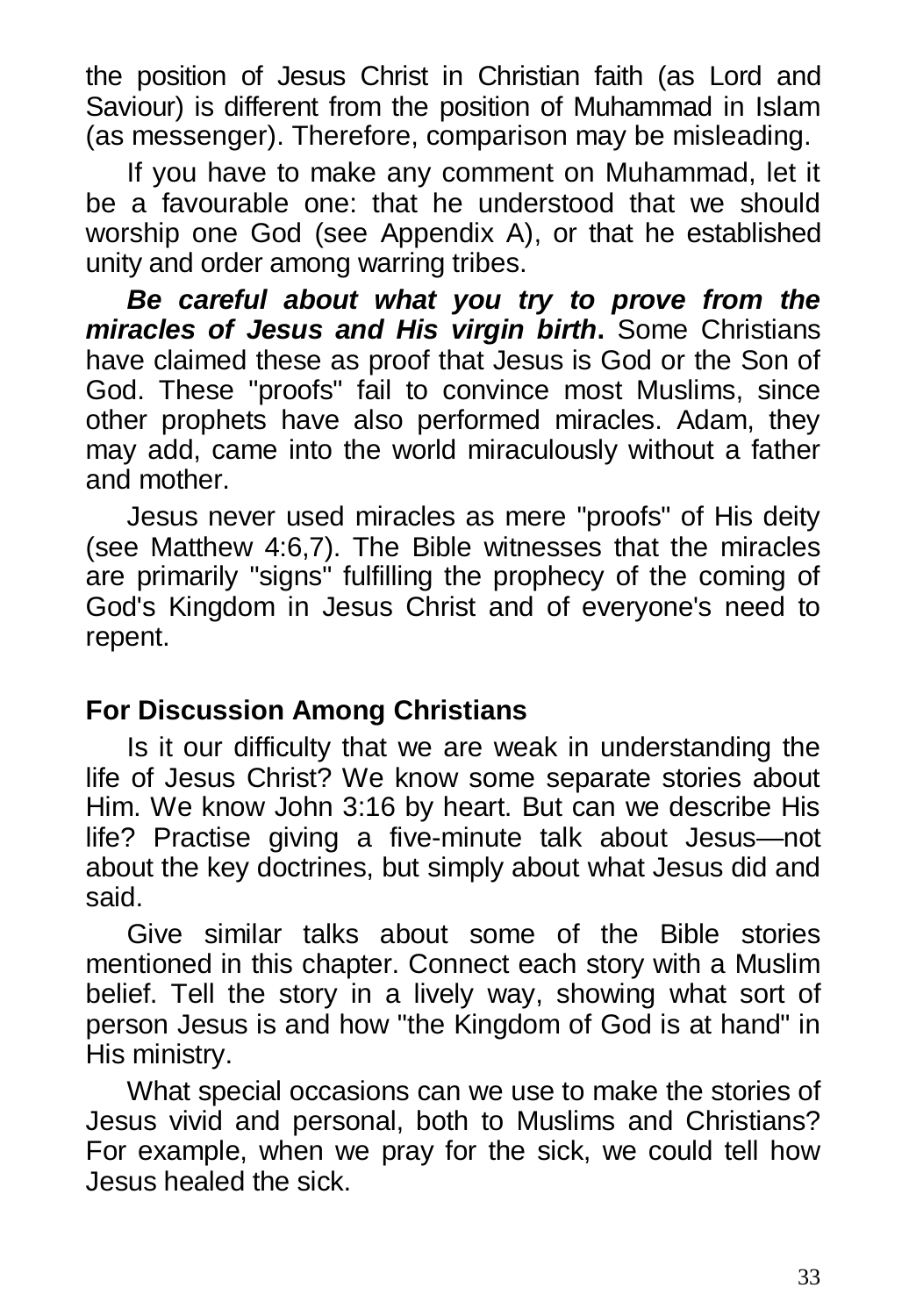#### **CHAPTER 7 The Sacrifice of Jesus Christ**

*[Jesus said] "The good shepherd lays down his life for the sheep."* (John 10:11)

*Christ died for our sins according to the Scriptures.* (1 Corinthians 15:3)

## **Understanding the Muslim**

*Did Christ die?* Many Muslims have heard the story that God took Jesus to Heaven just before the crucifixion, and that God miraculously caused a substitute to be crucified in His place. They feel this gives more honour to Jesus than the Christian belief that He died on the cross and was buried. For most Muslims, a crucified Jesus would be a shamefully defeated Jesus. God would not allow His prophet to die such a shameful death!

Most Muslims deny that Jesus died on the cross. On the other hand, Musims may seriously differ as to what happened to Him: Did God actually substitute someone on the cross in place of Jesus? If so, who was this person? Would such a substitution by God befit God's justice? If God made the substitute look like Jesus, would this not suggest that God deceives? Some traditional Muslims rejected the substitution theory. Still others, members of the Ahmadiyya Movement, claim that the real Jesus was nailed to the cross, was taken down while still alive, recovered from His wounds and lived to the age of 120 years, finally dying in Kashmir, India.

*Do we all need an atoning sacrifice?* Muslims readily admit that they sometimes disobey the commandments of God. Nevertheless, they feel that God forgives them their sins because of (1) their belief in God, (2) their rejection of idols and (3) their repentance and other good works—to cite some examples. They hope that on the Day of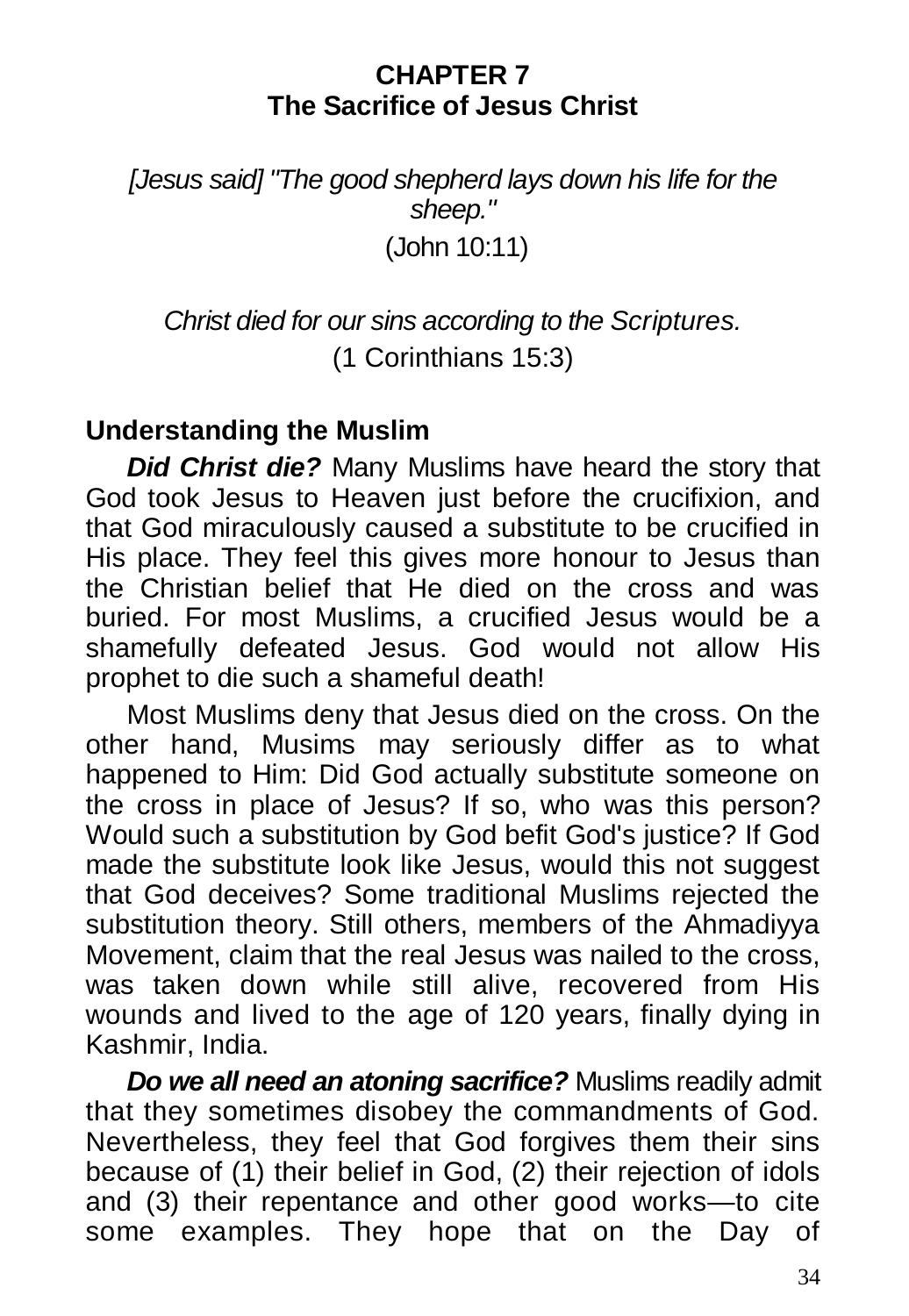Judgement, God who is merciful will allow them to enter into Paradise. There is no need, they say, for another to die for their sins.

*Does God need an atonement?* Islam emphasizes the absolute freedom of God. He does whatever He wills. When He decrees something, He merely says: "Be!" and it is. So, if God wants to forgive, He does not need any atonement. He simply forgives.

## **Steps of Christian Witness**

Thus, Christ's death for our sins, so precious to us, is puzzling to Muslims. (Remember how difficult it was for Peter to believe that the Messiah would die. See Matthew 16:13-23.) So your first step of witness is, simply, to tell the story of events leading up to the cross. Then let the meaning of Christ's sacrifice come naturally from the story.

Your witness should balance three aspects of the crucifixion:

- What people did: They opposed Jesus and plotted to kill Him. (Muslims believe this.)
- What Jesus did: He made a voluntary, loving selfsacrifice on behalf of people. (Would your Muslim friend explain to you the meaning of the martyrdom of Hussein, a grandson of Muhammad, for many Muslims?)
- What God did: God so loved the world that He planned and used the death of Jesus as the way of bringing forgiveness and cleansing to humankind.

## **Discussion with a Muslim Friend**

As an introduction, discuss the theme of "self-sacrifice." Find examples from the history or legends of your own people. Or tell the story of Damien: This was in previous days when there was still no cure for leprosy, and lepers were sent away to an island where they lived hungry, dirty, quarrelling and hopeless lives. Damien, a Christian, went to live with them and cared for them. Eventually he caught the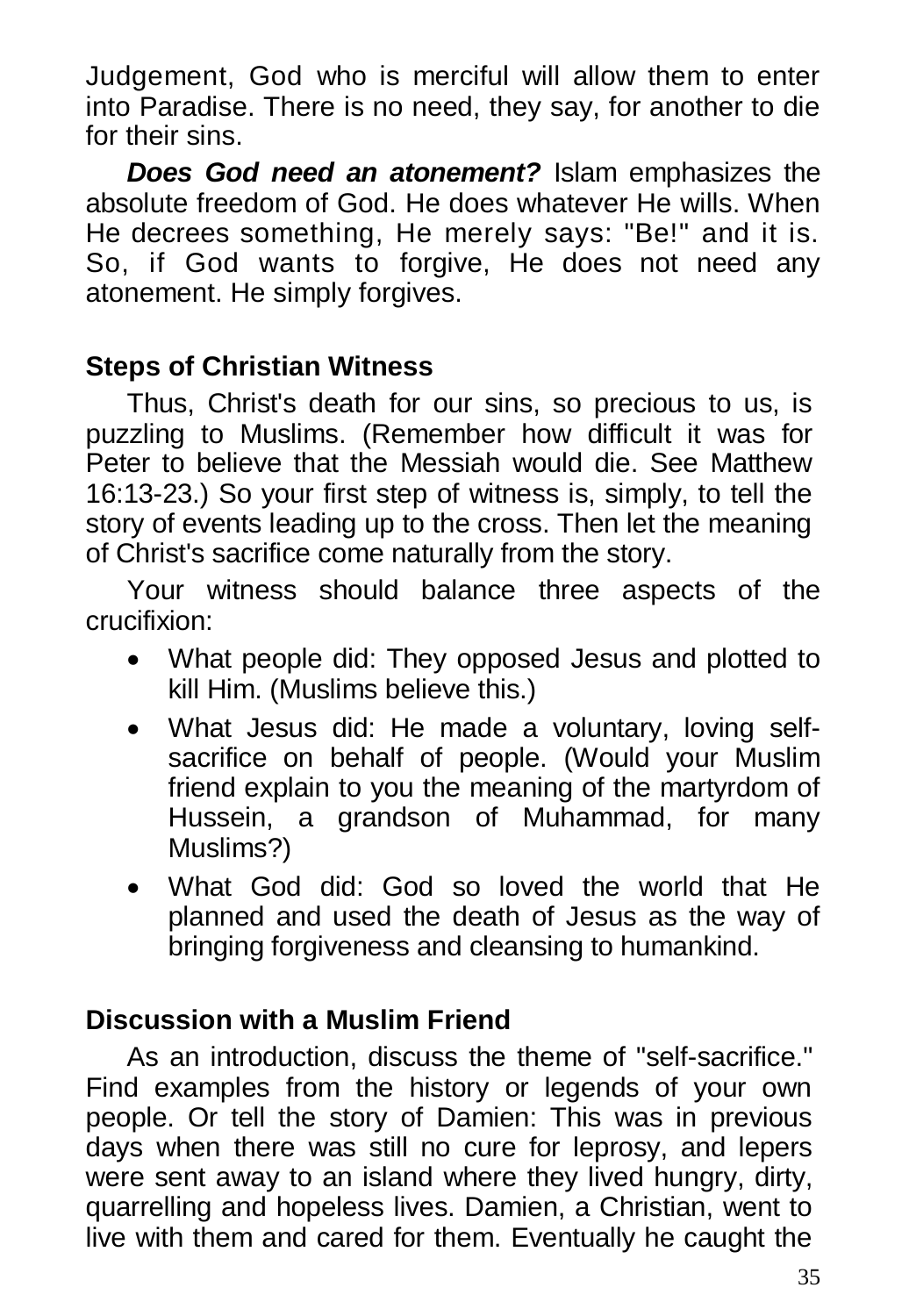disease and finally died of it. He gave His life for them. Go on to tell how Jesus Christ sacrificed Himself for us, as no one else could!

*What people did***.** Jesus brought peace, healing and forgiveness. He showed people the way to God. You might think that everyone would love Him! But the religious leaders were angry because Jesus said love was more important than their ritual laws. They condemned Him for mixing with sinners. The self-righteous did not like to have their faults revealed; powerful men did not like to have their power challenged. Were not even Jesus' disciples guilty of betraying or deserting Him?

The same sins that spoil the world today were the sins that led people to plot to kill Jesus.

*What Jesus did***.** The Messiah could have gone into hiding; instead, He voluntarily set His face to go into the midst of the opposition: into the capital city, Jerusalem. As a human being, He had natural human feelings and prayed that, if possible, the cup of suffering might be taken away from Him. But His prayer continues: "Yet not my will but Yours be done." (Luke 22:42) He knew in advance that people would reject and kill Him. Still He would not allow His disciples to take the sword in His defence and He refused to call on His Heavenly Father for a miraculous deliverance. (Matthew 26:51-54) He believed it was God's will for Him to lay down His life. (John 10:17,18)

Why did Jesus the Messiah believe this? Hundreds of years before, the prophet Isaiah had written his inspired vision of the "Servant of the Lord" who was to suffer and to lay down His life for the salvation of people:

But He was pierced for our transgressions, He was crushed for our iniquities... He poured out His life unto death, and was numbered with the transgressors. For He bore the sin of many, and made intercession for the transgressors. (Isaiah 53:5,12).

Jesus saw Himself as the fulfillment of this prophecy. He foretold that He would suffer and be killed. (Mark 8:31; 14:24) He said that He "did not come to be served, but to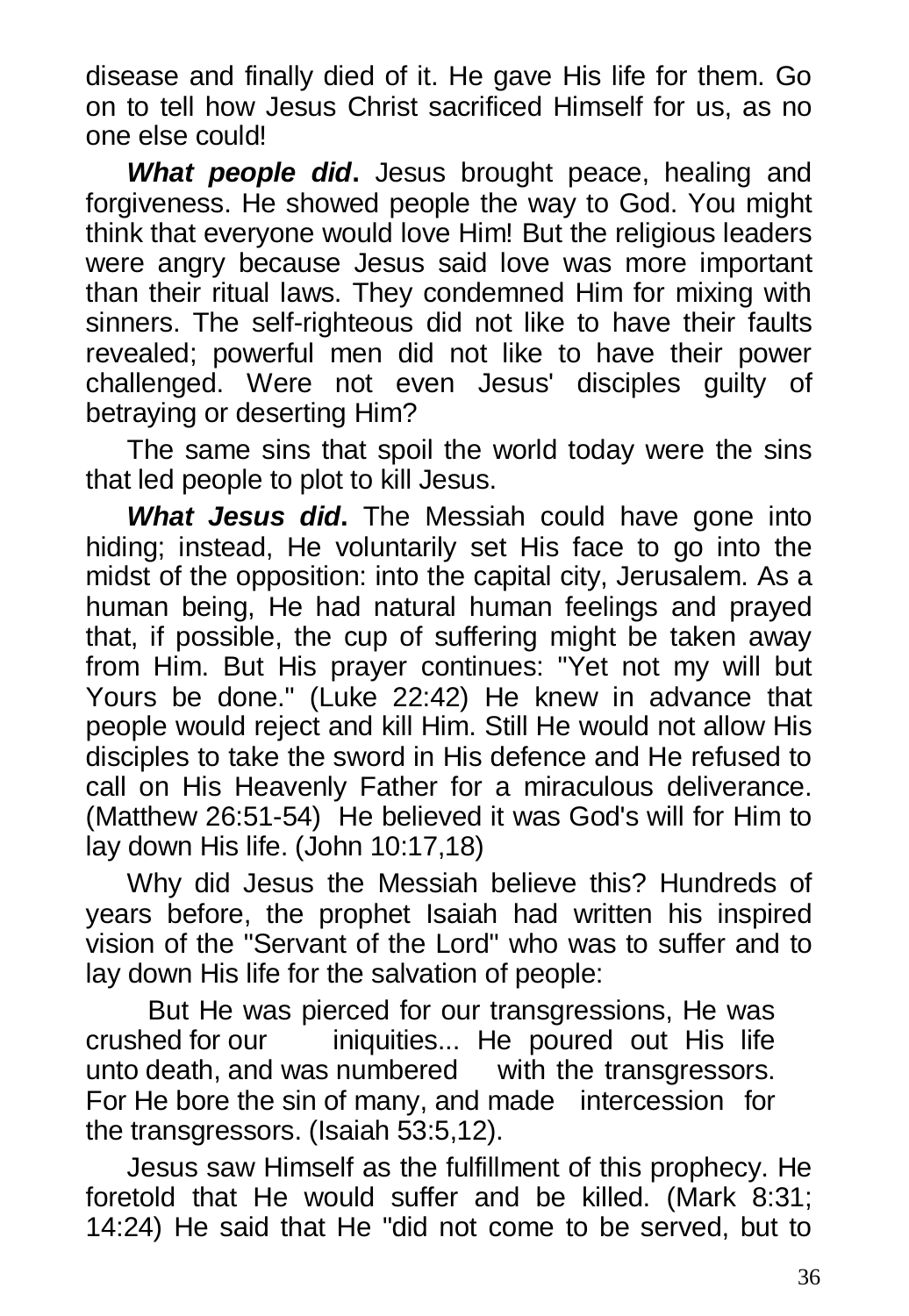serve, and to give his life as a ransom for many." (Mark 10:45) He determined to sacrifice Himself even to death, in love for humankind and in obedience to God. He died so that we may live! So the Christian thankfully declares that He "loved me and gave Himself for me." (Galatians 2:20)

*What God did***.** The sacrifice of Jesus is the supreme sign of God's love for humankind. "God demonstrates His own love for us in this: While we were still sinners, Christ died for us." (Romans 5:8) At the same time, the sacrifice of Jesus shows God's view of our sin and our absolute need for His forgiveness. So God planned the sacrifice of Jesus for humankind. He made the death of Jesus to be the way for all people to receive His forgiveness, to become His true servants and friends and, yes, to become His children!

Why did God choose this way to save humankind? Could He not have chosen another simpler and easier way? But who are we to tell God what He can or ought to do? Nothing is plainer in the Bible than that God willed the sacrifice of Jesus as His way of redeeming us, redeeming all humankind.

# **Practical Hints**

We cannot hope to explain fully the meaning of Christ's death. But Christians believe:

*It puts an end to all other atoning sacrifices.* We feel our own guilt as a stain, a defilement that separates us from God. The Children of Israel (and so many people of other religions) have offered animal sacrifices in the hope of cleansing the stain. The Bible says that it is the sacrifice of Jesus offering His perfect life-blood that, once for all, cleanses our guilt and brings us into fellowship with God. (Hebrews 10:11-25)

*It assures us of our forgiveness.* Of course this cleansing from guilt is not automatic. We need to accept it by sincere faith, by trusting in Jesus Christ who died for our sins. So the "way of salvation" is not a matter of first trying to be righteous in order to make ourselves worthy of salvation. It is a matter of first coming as an unworthy sinner and accepting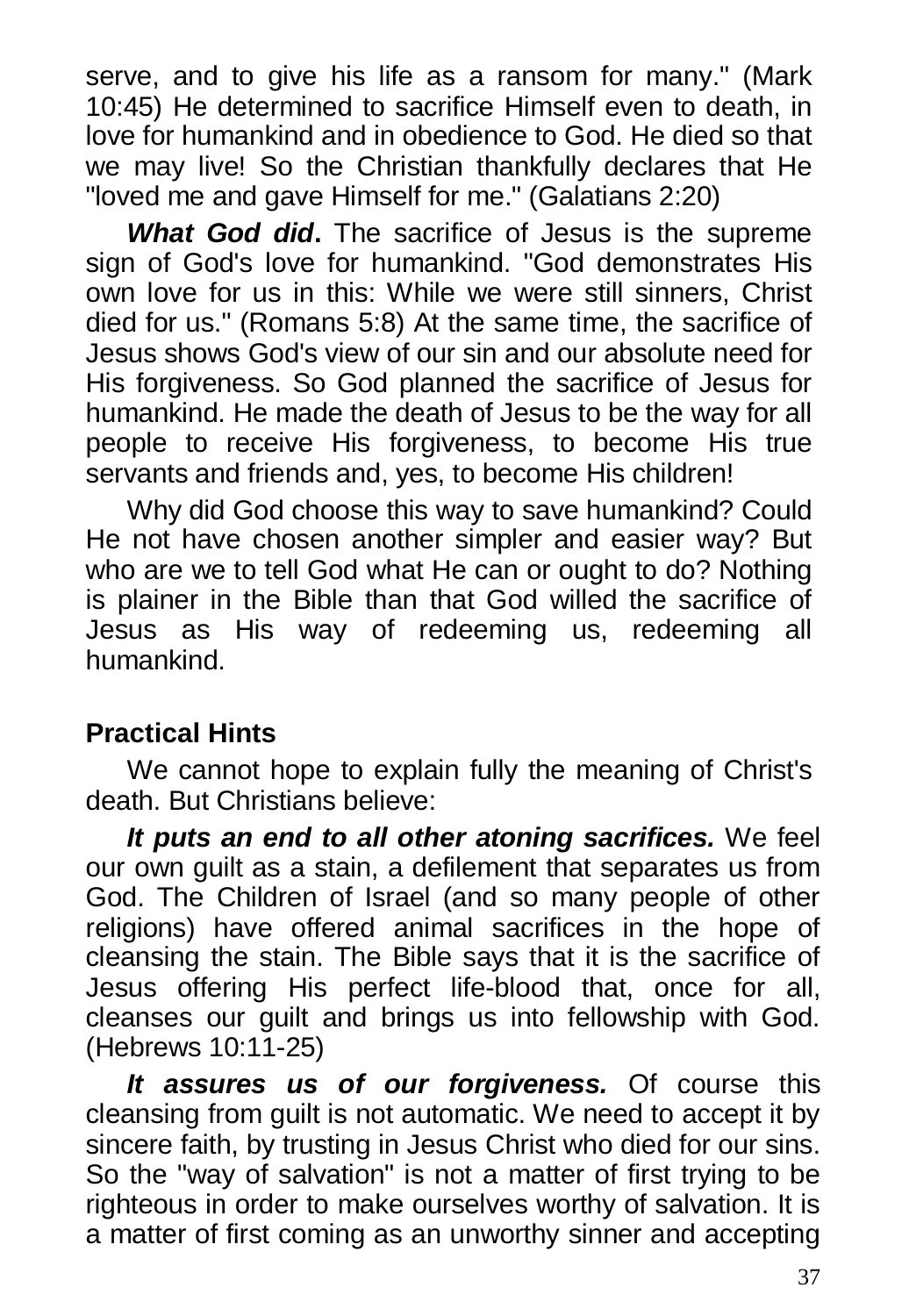God's free forgiveness. (Luke 18:9-14; Romans 5:1-11) What joy to know our sins need to be forgiven, can be forgiven, have been forgiven! Praise God!

*It reveals the horror of sin and the righteousness of God.* Some people might think: "If God's forgiveness is free, we can commit any sin we like. God will easily forgive us!" This is *not* its intention!

In fact the death of Jesus Christ is a terrible warning against sin. See what our sin did to Jesus! Sin deserves to be judged and punished. But God in His mercy allowed the punishment and judgement to be carried by His beloved Messiah. Through the Messiah crucified, God offers us forgiveness. At the same time, He shows us His righteousness. (Romans 3:21-26)

*It is the supreme victory.* Christ has won the battle against the powers of evil. (See next Chapter.)

The Qur'an says: "They slew him (Jesus) not nor crucified, but it appeared so unto them." (Surah 4:157) Indeed, Christians find few, if any, Quranic verses more inconceivable and unacceptable than this verse. Of all communities, Muslims alone deny the death of Jesus on the cross. Their denial is based primarily on this verse.

While wishing to avoid argument, we may ask Muslims: "Are you familiar with the Quranic verses that refer to the killing of other prophets (such as Surahs 2:61, 91; 4:155; 5:70)? In the light of these passages, does Jesus' 'escape from the cross' deprive Him of His full obedience and His total surrender to God, *in life and in death*? Does He escape from what He taught His disciples to accept?" (Matthew 16:24, 25) Do Muslims believe He was willing to sacrifice Himself?

You may have to deal with the contention of the Ahmadiyya Movement that Jesus was put on the cross but never died on the cross, that He went to Kashmir where He continued to live and eventually died and was buried. This contention would falsify all the evidence of the Bible. The Bible clearly states that Jesus was crucified, that He died on the cross, that He was buried and that He rose from the dead!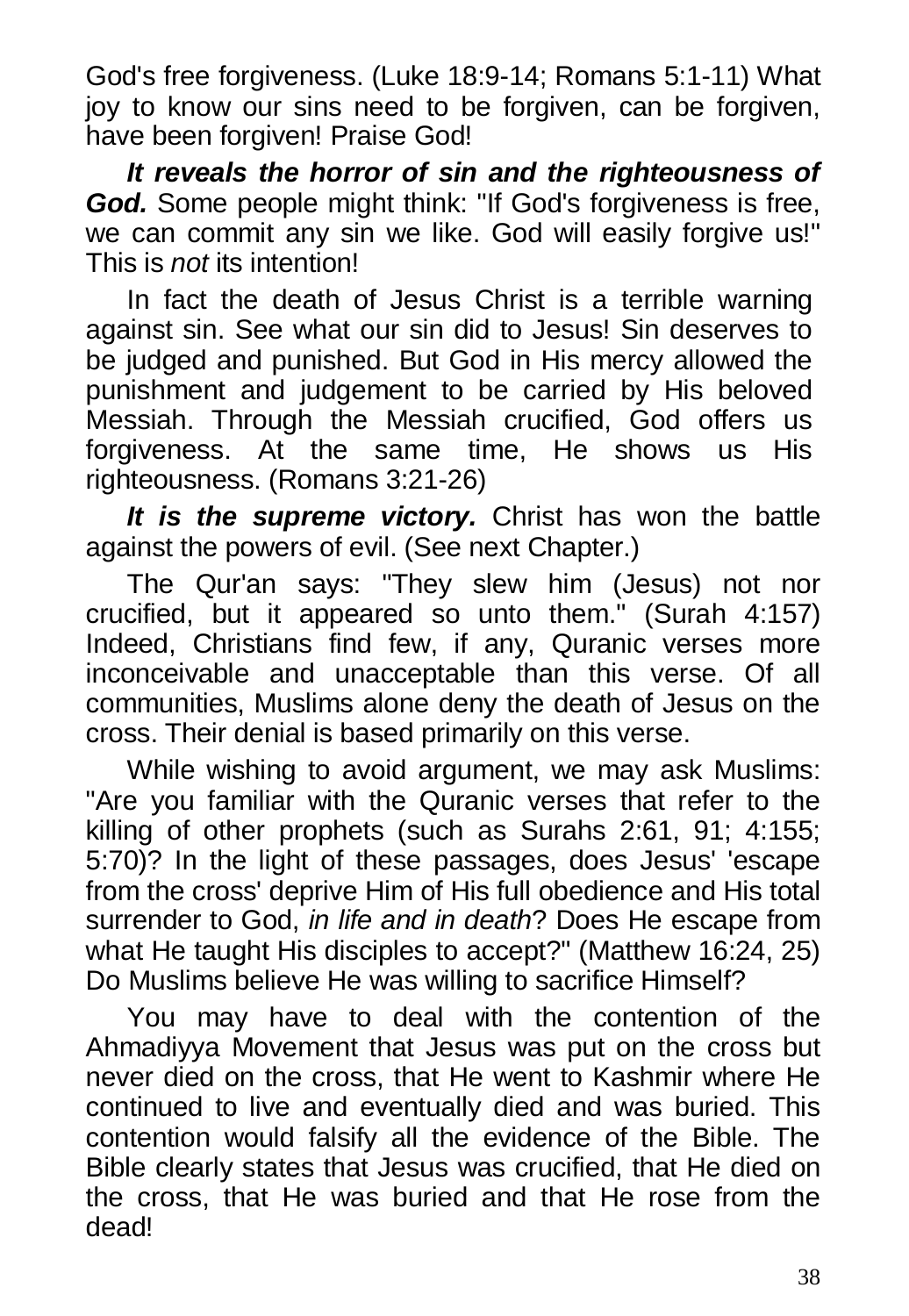Let your main emphasis be on what the Bible says. In telling the story, show how strong the evidence is that Jesus died. (Jesus foretold His death: Mark 10:45; Romans, Jews and Jesus' disciples were eye-witnesses: Luke 23:47-49; Mark 15:43-45; the grave was sealed and guarded: Matthew 27:65, 66). Emphasize the story of Gethsemane, which some Muslims misrepresent by quoting only: "Let this cup pass from me", and omitting "yet not my will, but what You will."

Eventually we must show the Muslim how the Bible also links the death of Jesus with the person of Jesus. His opponents sought to kill Jesus because of the claims He made about Himself. (John 10:31-39; 19:7)

Both Muslims and Christians refer to Jesus as the Messiah, the Christ. Try to find out what the Qur'an and Muslims understand by the word "Messiah." Compare it with the Biblical and Christian understanding of "Messiah." For Christians the Messiahship of Jesus and the death of Jesus are inseparably linked.

Ask Muslims in your community to tell you about the great festival, also called "The Festival of Sacrifice." (See Surah 37:102-107.) What is their idea of sacrifice? Do they perform any sacrifices? If so, what is their significance? Does their idea of "sacrifice" help you to explain to them the sacrifice of Jesus?

### **For Discussion among Christians**

Practise retelling the events leading to the death of Jesus*.* Include in a balanced way the three aspects of what people did, what Jesus did, and what God did.

In language that Muslims would understand, describe what the cross of Jesus means to you.

If you meet a person who is suffering severely (physically or mentally), how will you use the story of Jesus' death and resurrection to comfort this person?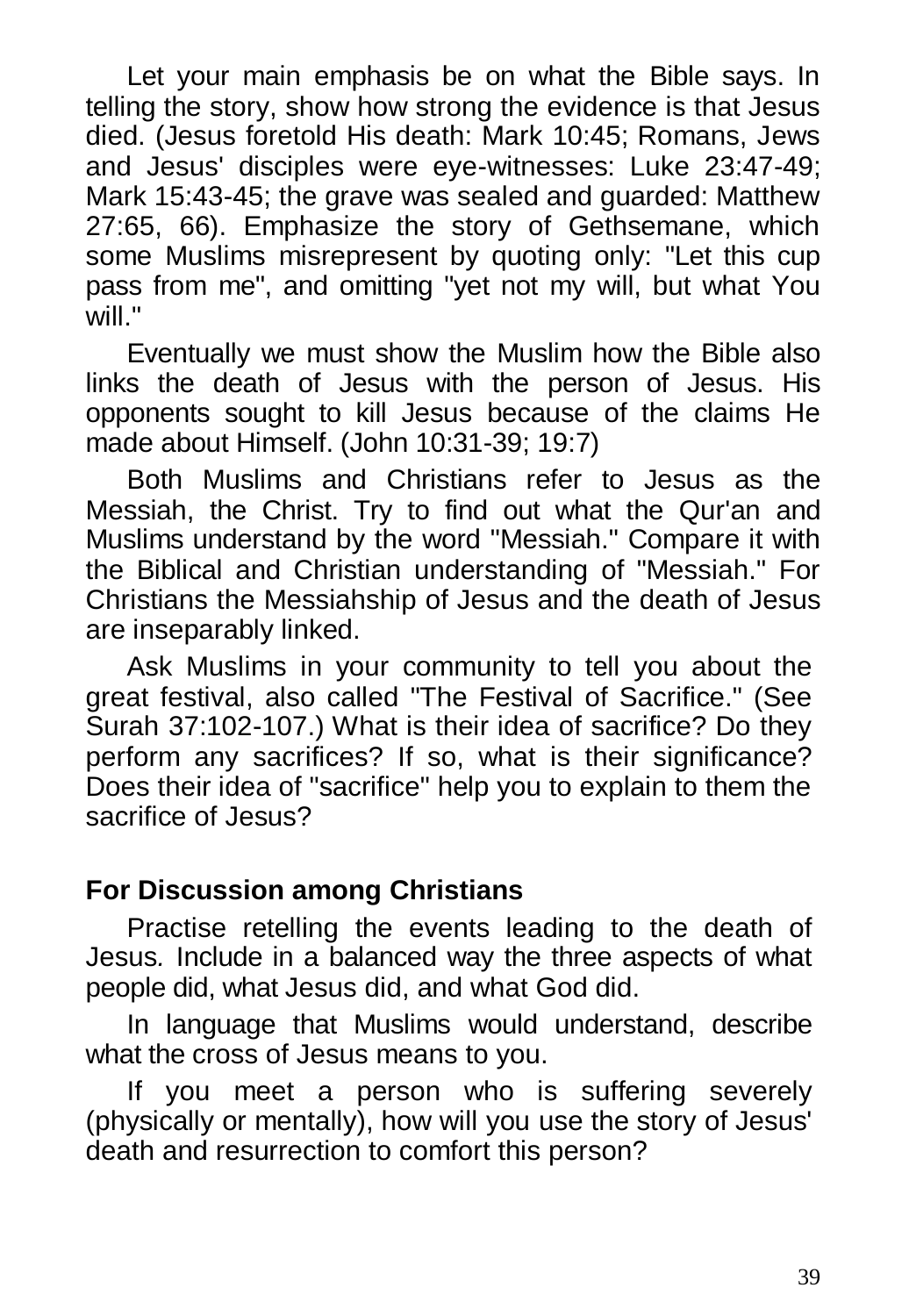#### **CHAPTER 8 The Victory of Jesus Christ**

*Praise be to the God and Father of our Lord Jesus Christ! In His great mercy He has given us new birth into a living hope through the resurrection of Jesus Christ from the dead.*

(I Peter 1:3)

#### **Understanding the Muslim**

"I take refuge with God from Satan, the accursed" is a common confession of faithful Muslims. Through this confession they recognize that they need to be saved from all the powers of evil, within or outside of them, and that God alone can save them from these evil powers.

Some Muslims (like some Christians) are concerned with created things rather than with the Creator as their way of salvation. There is little or no Quranic support for the popular Muslim practices of trusting in amulets, the intercession of saints or even in the intercession of Muhammad. On better Quranic authority, generally Muslims believe that God will save them because of their faith in God or because of their faith in God *and* their good works, or simply because God wills to save them.

Yet few Muslims are certain that God will save them now or in eternity. Is this statement harsh and exaggerated? In any case, the best way for Christians to understand the matter is to enquire from Muslims what they understand about it.

### **Steps of Christian Witness**

We need to explain Jesus Christ's whole ministry, especially His death and resurrection, as a glorious victory over the powers of evil. Your Muslim friend has likely heard only of the death of Jesus, not of His glorious resurrection and victory over death. "And if Christ has not been raised, your faith is futile; you are still in your sins." (1 Corinthians 15:17) Christ lives to intercede for us. Christians "take refuge with God" by trusting in Jesus Christ, alive forevermore!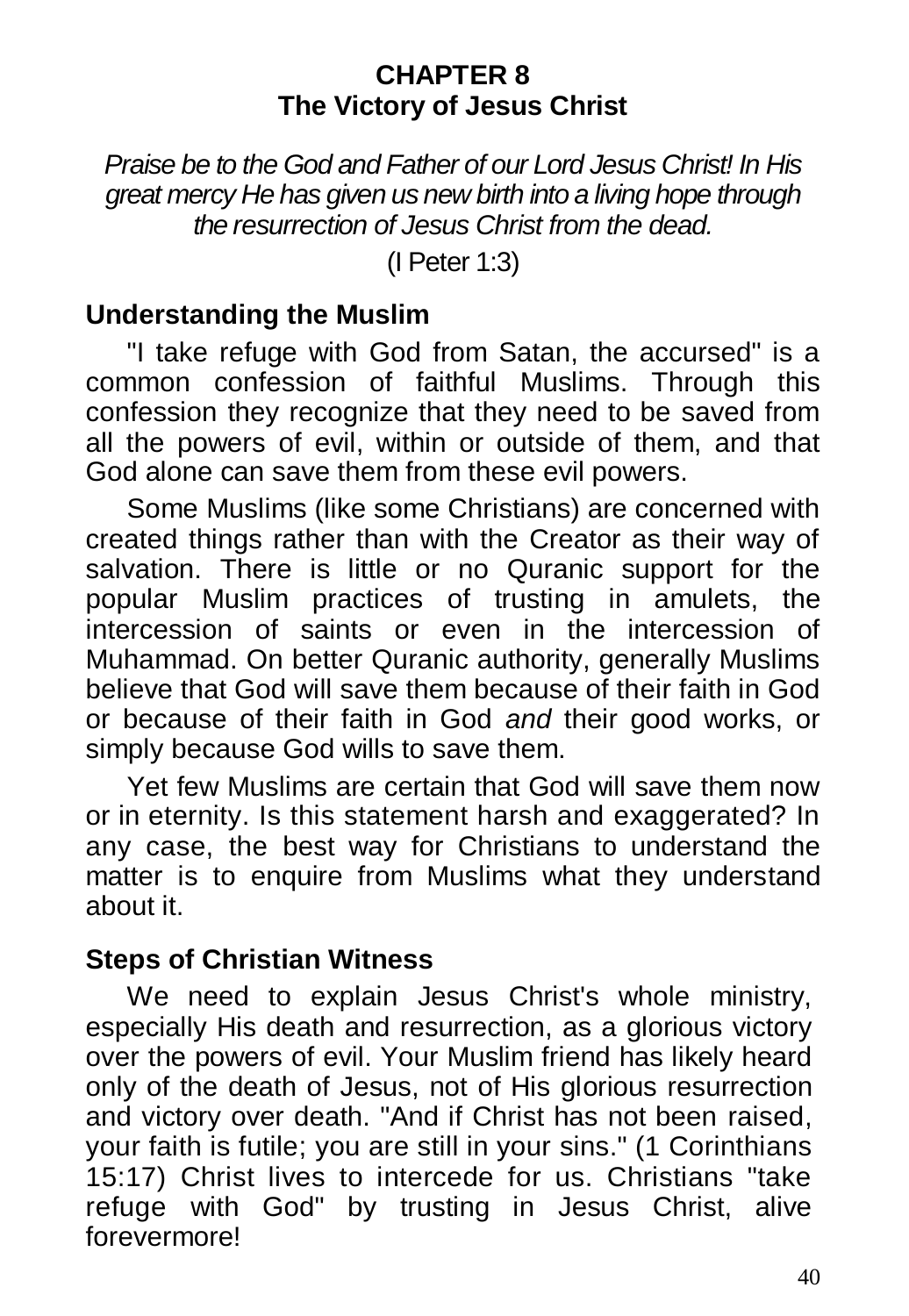## **Discussion with a Muslim Friend**

Throughout His life on earth, Jesus suffered temptation from Satan, even as we do. Perhaps you have heard the story of the time when God first called Him to preach. He went into the desert for 40 days, fasting and praying, and Satan tempted Him there. Satan took Him up a high mountain and showed Him all the kingdoms of the world in a moment, saying: "I will give you all their authority and splendour...if you worship me." Jesus answered, "It is written, 'Worship the Lord your God, and serve Him only.'" (Luke 4:5-8)

The following event shows us how Jesus can control the evil forces in people's lives. One day, in the house of God, a man with an evil spirit screamed out at Jesus. Jesus simply spoke His word to drive out the spirit. The people were astonished and said: "What is this teaching? With authority and power He gives orders to evil spirits and they come out!" (Luke 4:31-37)

At last, Satan entered the hearts of Jesus' opponents to induce them to destroy Jesus. They betrayed Him, jeered at Him and crucified Him. But Satan could not make Jesus do any evil. See how patiently Jesus endured, without anger or sin. Did He curse His enemies? He prayed: "Father, forgive them." He laid down His life, willingly, to save the world according to God's plan. So His death on the cross was no defeat; it was a glorious victory over Satan! (Hebrews 2:14,15; 12:2)

Then, to demonstrate the victory, God raised Him from the dead. God has made Jesus Christ to be Lord over all the "powers" and "spirits", whether good or evil. (Acts 2:36, Romans 14:9; Philippians 2:8-11)

Jesus Christ is alive, with God. He has gone through the sufferings and trials of human life, even through death, for God to make Him our living Saviour. When we meet temptation, death, and all the evil works of Satan, we call to the Lord Jesus Christ and He brings us victory. He intercedes with God for us, both now and on the Last Day. If we trust Jesus Christ, nothing can separate us from God's love.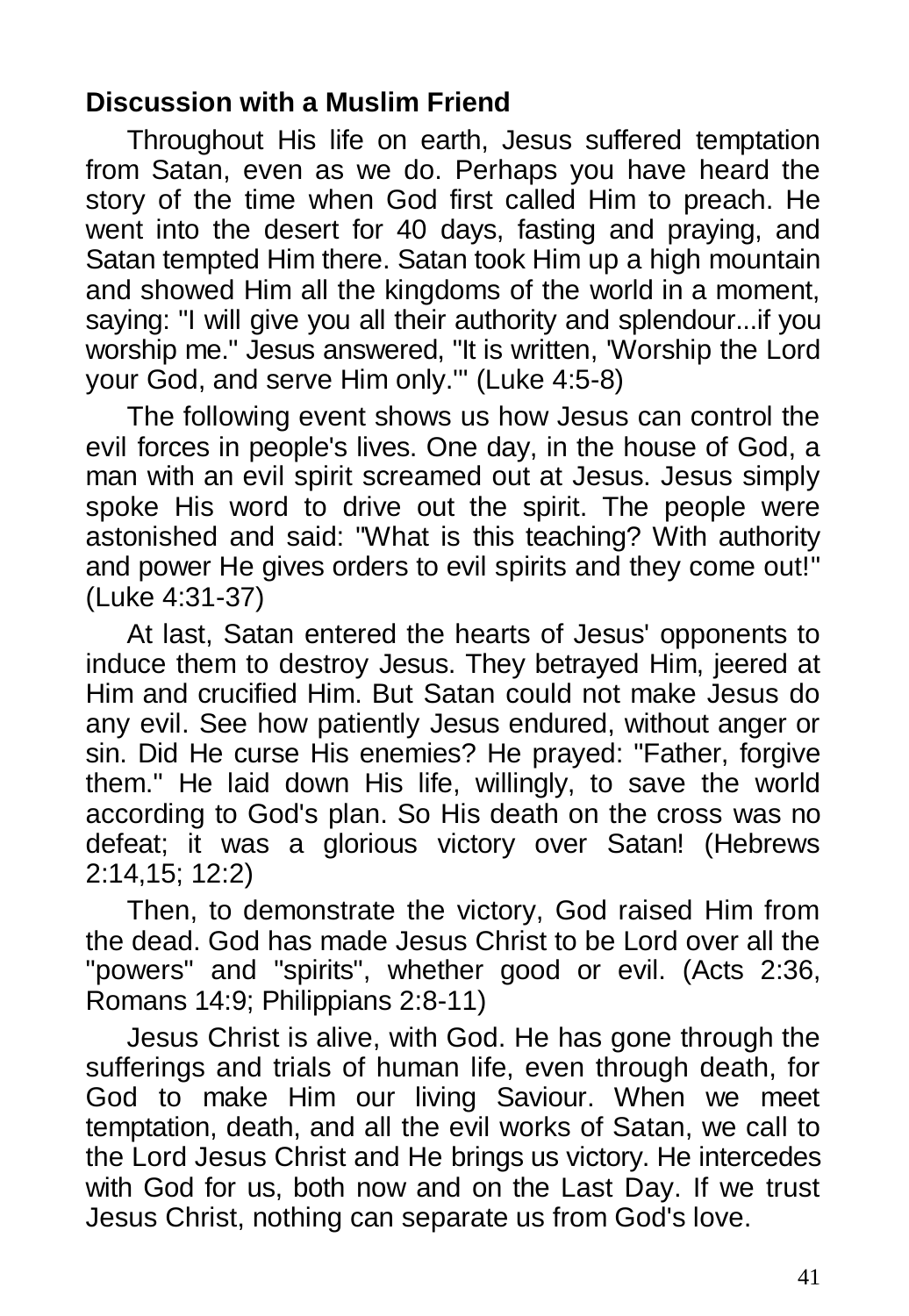Who shall separate us from the love of Christ?<br>Shall trouble or bardship or persecution or famine or hardship or persecution or famine or nakedness or danger or sword? As it is written: "For your sake we face death all day long; we are considered as sheep to be slaughtered." No, in all these

things we are more than conquerors through Him who loved us. For I am convinced that neither death nor life, neither angels nor demons, neither the present nor the future, nor any powers, neither height nor depth, nor anything else in all creation, will be

able to separate us from the love of God that is in Christ Jesus our Lord. (Romans 8:35-39; see also Hebrews 2:17,18; 4:15,16)

## **Practical Hints**

We are not interested in attacking a Muslim's understanding of salvation. But we may remind Muslims that their religion tells them to take refuge in God alone. Moreover, we should testify to the blessing of trusting in God through Jesus. Because of what God has done for us through Jesus, our salvation is dependent upon *God,* not upon our feeble and imperfect works, no matter how good they appear to us. *He* is our Refuge and Salvation. And He has sent Jesus to be our way to Himself.

Christians have several symbols of their faith. They should understand, and help others to understand, the origin and significance of these symbols. Two of these, Baptism and the Lord's Supper (also called sacraments by many Christians) invite us personally to share in God's grace and deepen our faith. Generally, they form part of the congregational worship service celebrated every Sunday. Need it be said that all Christian worship services need to be conducted with reverence, in an orderly manner, and to God's glory—and as a positive witness to outsiders who may be present? Then of course, there are other symbols of our personal and our family faith and commitment: family prayer, pictures, Bible verses, the Bible itself (well-treated and well-used) and, finally, our own character as a symbol.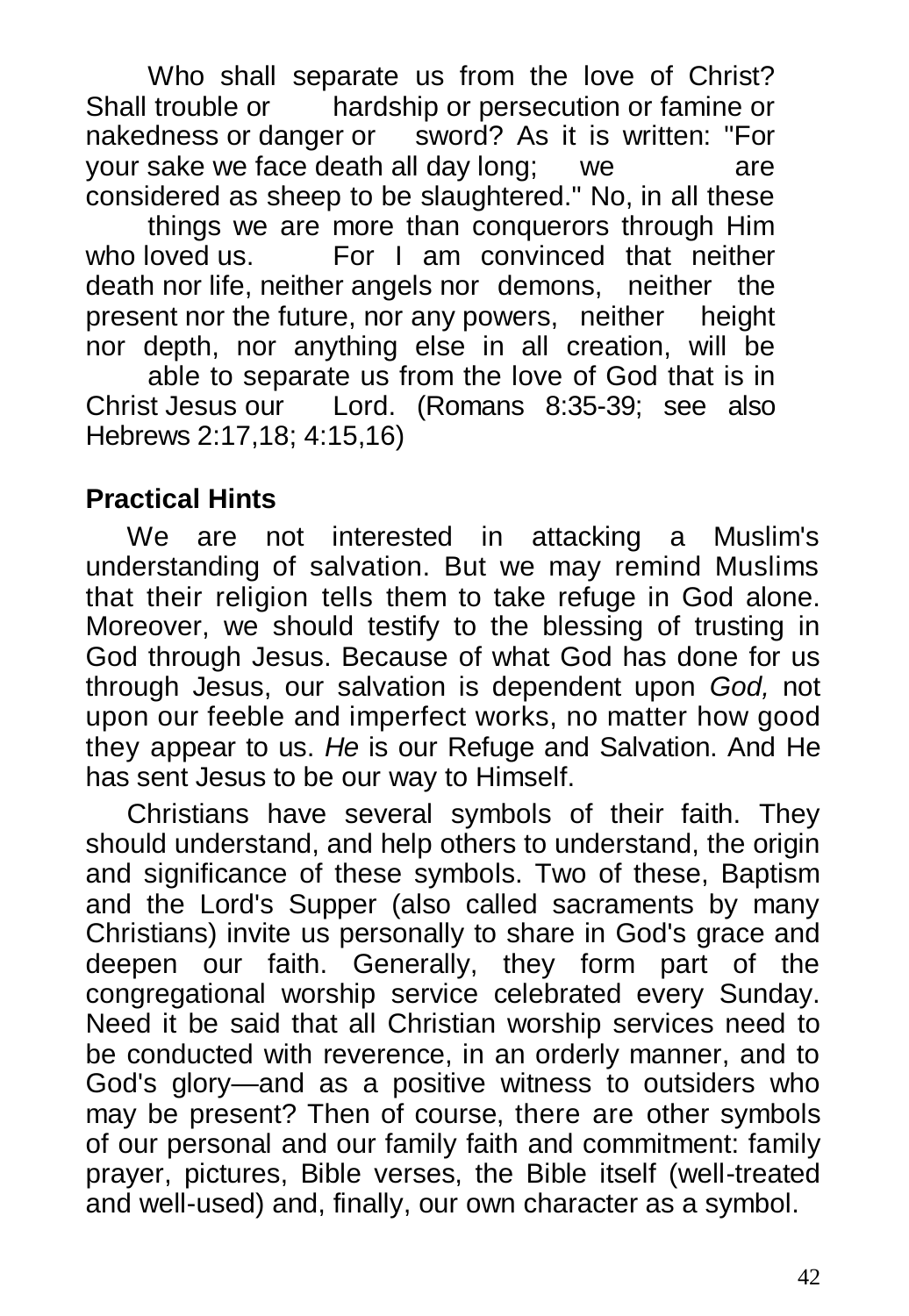The water of Baptism, the bread and wine of the Lord's Supper, and the paper and ink of a Bible text have no magic power in themselves to help or harm anybody. They are not charms. But as signs they express and deepen our faith in God through Christ, and help us to receive God's presence: His salvation, power and guidance.

Some Christians display a cross or pictures of Jesus Christ as a reminder to trust in Him. We should be clear that we are not worshipping pictures or a cross.

Two small points may help a Muslim to believe Christ's death and resurrection. Jesus lived a fully human life; so, it was natural for Him to go through the human experience of death. (Hebrews 2:14,15) Secondly, according to the Qur'an, Jesus raised the dead; so, it should not be difficult for Muslims to believe that He Himself could and would rise from the dead, especially since the Bible so clearly states that He has done so. Praise God!

## **For Discussion among Christians**

What factors in Jesus' life did Peter emphasize in his sermons in the Book of Acts? (Compare 1 Corinthians 15:3,4.)

Discuss the cross and resurrection of Jesus as the heart of the Gospel. Consider the witness of Jesus' disciples before and after His resurrection. Locate Bible references that Christians worshipped on Sunday, the Day of Jesus' Resurrection from the dead.

How does the resurrection of Jesus make a difference in your life?

Are you trusting in material things, the things of this world? Do you have a sincere testimony on this? (See Acts 19:18- 20) Or are you taking refuge with God alone, through Jesus Christ?

Do you believe that all evil power can be conquered in Christ's name?

Are we helping one another to overcome evil? Happy is the church where James 5:13-20 is practised!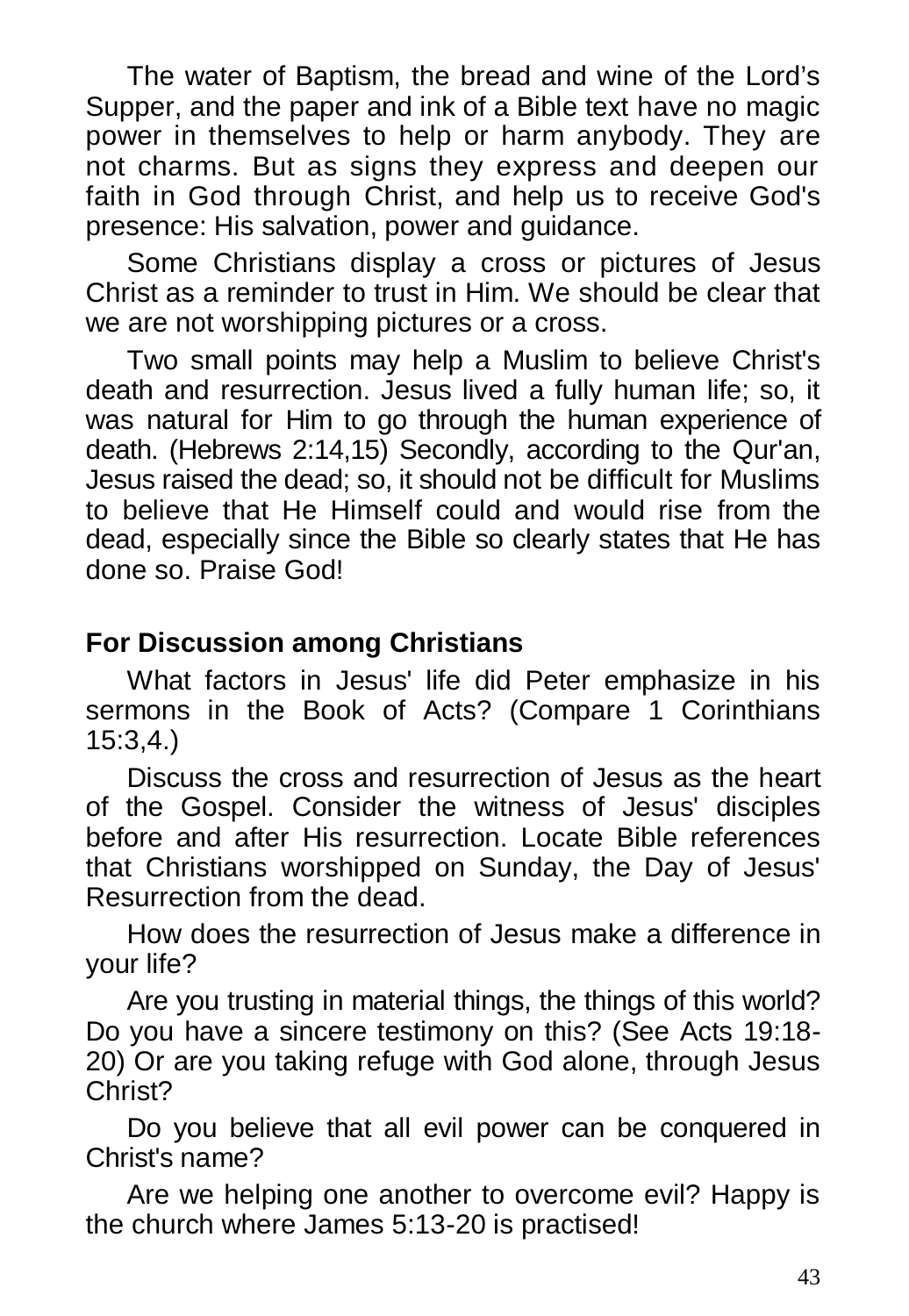#### **CHAPTER 9 Jesus, the Word of God**

*In the beginning was the Word, and the Word was with God, and the Word was God ... Through Him all things were made ... In Him was life ... The Word became flesh and made His dwelling among us ... full of grace and truth*.

(John 1:1-4,14)

## **Understanding the Muslim**

*God is One and Most Great.* Remember that the great sin in Islam is to worship other gods beside God. Do not be surprised if Muslims are suspicious of your testimony to Jesus Christ, wondering if you are making Jesus into a second god.

Also, although Muslims can think of God as "near," the main emphasis in Islam is that He is far above us, completely different and separate from us. So if you use such language as "God became man" or "Jesus is both God and man," Muslims may feel you are saying something impossible or meaningless, even blasphemous.

*God speaks.* Islam teaches that God speaks to people through angels and prophets. God's Word accomplishes anything He wants. Most Muslim theologians say that the Word *(Kalam)* of God is an eternal and uncreated attribute or quality of God. God sends it into the world in the form of Holy Scriptures, most noteworthily the Qur'an. This is something like the idea of John 1:1. Roughly speaking, one can say that Muslims believe: "In the beginning was the Word of God...and the Word became a Book.

*The Word of God (Kalimat-Ullah).* This is a popular Muslim title for Jesus: "God's word which He conveyed unto Mary." (Surah 4:171)

Muslims regard Jesus as a created being only. Therefore, they may not regard Jesus as the Word of God in the same way that the Gospel of John understands Jesus to be the Word of God. Yet there is a similarity, which makes it easier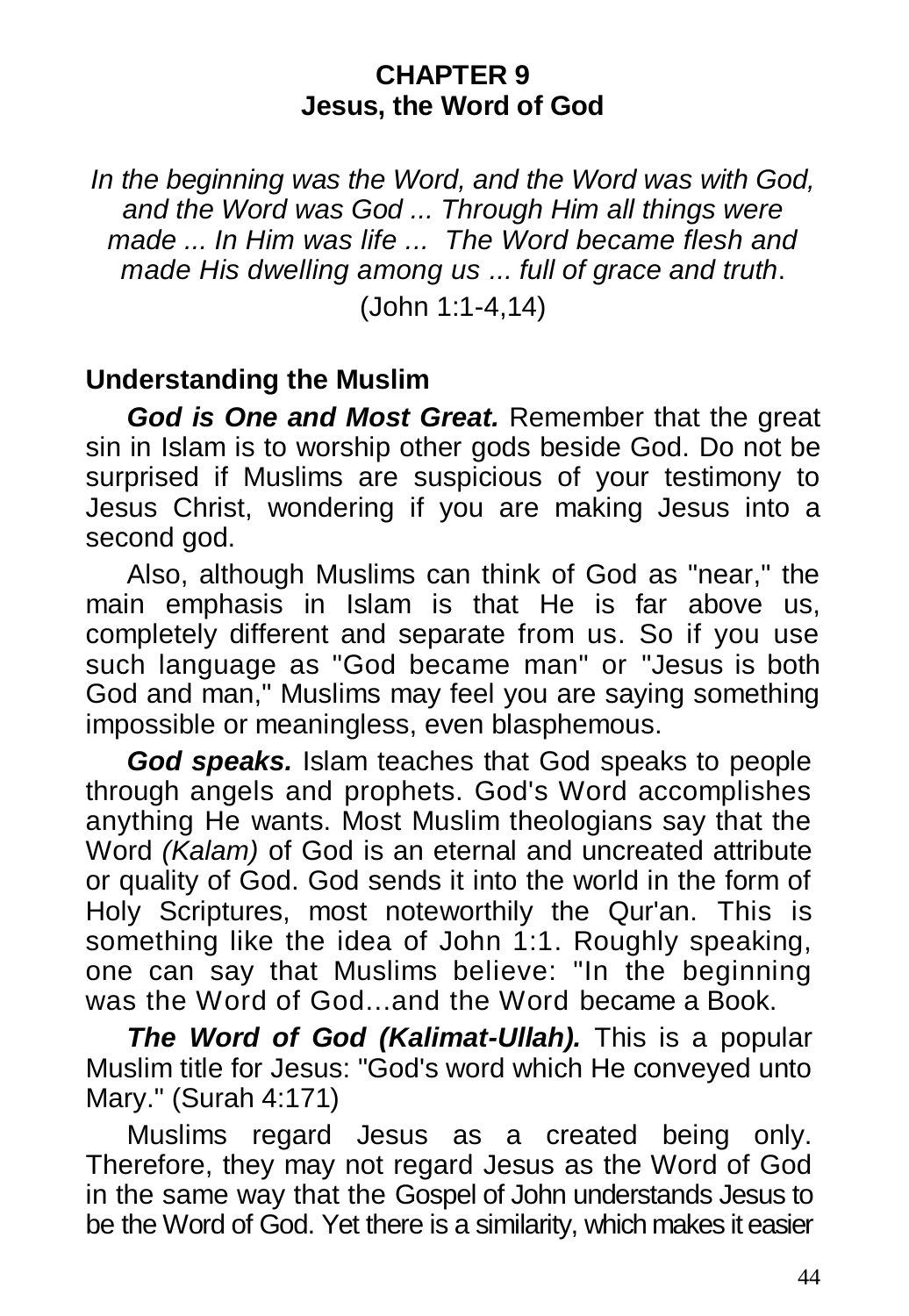to use this title for Jesus when conversing with Muslims.

## **Steps of Christian Witness**

The previous chapters show the uniqueness of Jesus. He lived and died as a man, yet did and said things that made Him different from any other man. Then who is Jesus? We agree with Muslims that God speaks to all; we contend that God's Eternal Word came into the world as a human being, Jesus Christ.

### **Discussion with a Muslim Friend**

I am happy that you already know much about Jesus the Messiah. The Qur'an says He was born of a woman, just as we have been, and "he and his mother both ate food." Yes, the Bible, too, teaches that Jesus lived a real human life among human beings. He grew up as all children do. He ate and drank and experienced joy, pain, suffering and temptation—though never falling into sin. He became a great religious teacher and leader. Muslims call Him a messenger and prophet of God.

Yet there is something more about Jesus in the Bible. Things happened in His life that make Him different from any other prophet. These lead us to believe that Jesus was a man, yes, but also more than a man!

His miraculous birth was a "sign to all mankind." John the Baptist, himself a prophet, pointed to Jesus as someone far greater than himself. Jesus announced: "The Kingdom of God is at hand." With His coming a new age had dawned.

This new age was the fulfillment of all that God had promised through the prophets of Israel. Through Jesus, blind people received sight, lepers were healed, the dead were raised to life, sinners were forgiven and converted, and poor, despised people heard the good news of God's love. Jesus revealed that God is our loving Heavenly Father. A person's first duty is not to observe many religious rules, but to repent: that is, to acknowledge one's sins, to turn from evil to God, to love God and one's neighbour.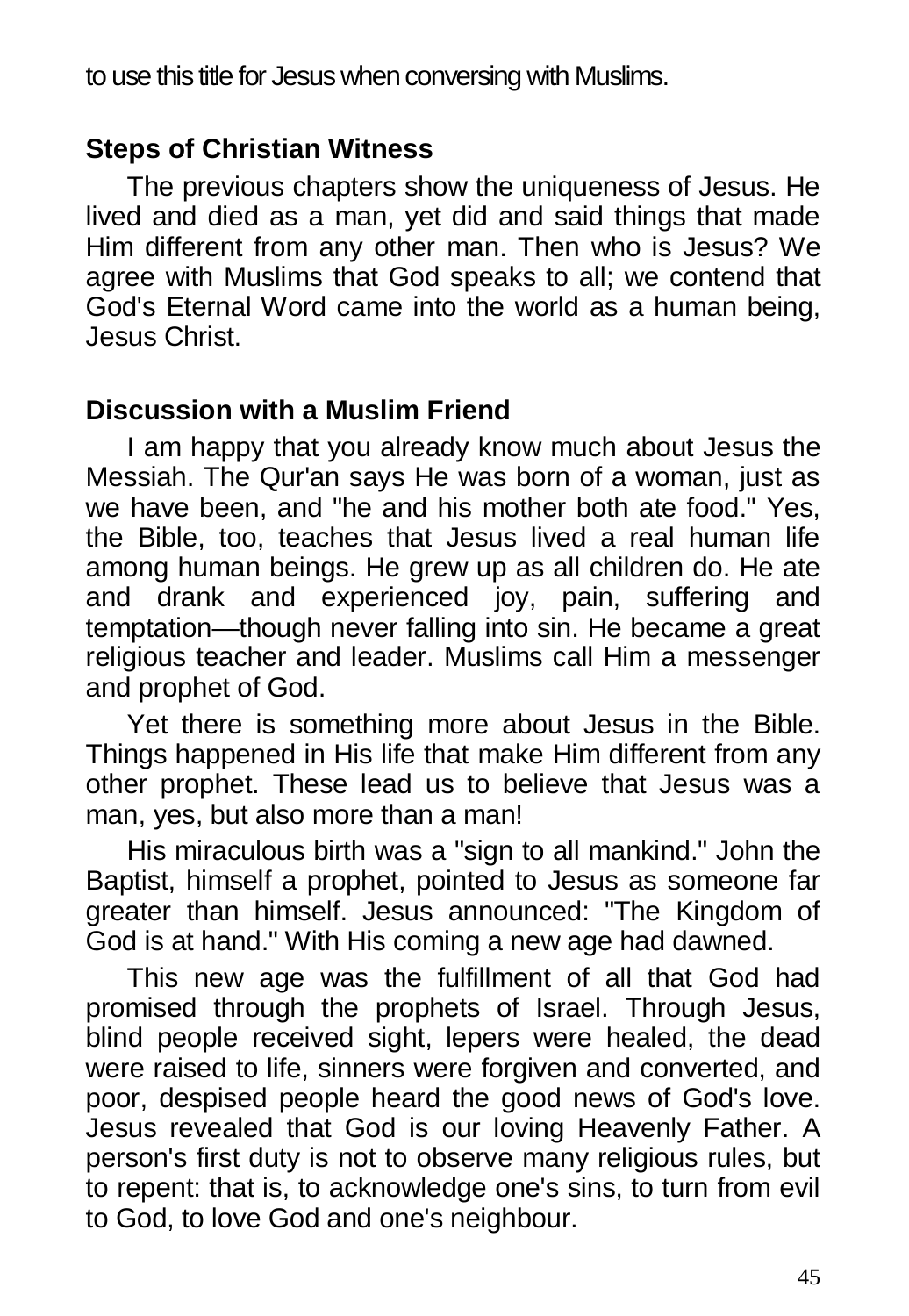The leaders rejected Jesus. They seized and killed Him. But that was not the end. Jesus' death was not a defeat. God made His death to be a sacrifice by which Jesus took away our sins and gave us peace with God. God also raised Jesus from the dead in victory over all the powers of evil. Jesus lives! To those who trust Him, He gives a share in His victory over evil.

After His resurrection, Jesus said these astonishing words:

All authority in heaven and on earth has been given to me ... And

surely I am with you always, to the very end of the age.

(Matthew 28:18-20)

On the Last Day, Jesus Christ will be the judge, treading all evil under His feet and fully establishing the Kingdom of God the Father. (Matthew 25:31-46; 1 Corinthians 15:24-28)

 All of this is the clear testimony of our Bible, setting Jesus on a different level from the rest of humanity. But the Bible says just as clearly that God is one and no other is to be worshipped beside Him. How then shall we describe Jesus?

Many have found the answer in the first verses of John's Gospel account: "In the beginning was the Word, and the Word was with God, and the Word was God." So when we read in the Bible about "the Word of God," it does *not* mean another thing or another being or a second god beside God. "The Word" means God Himself in action, God expressing Himself.

John's Gospel goes on to explain who Jesus Christ actually is. The eternal Word came into the world, was born and lived as a human being, humbling Himself by coming to our level, showing the glory of God and bringing us salvation. "The Word became flesh (a human being) and made His dwelling among us…full of grace and truth." (John 1:14) Jesus the Messiah is the Word of God. This thought is not strange to Muslims.

We should add: We are sorry if we Christians have sometimes given you the false impression that we make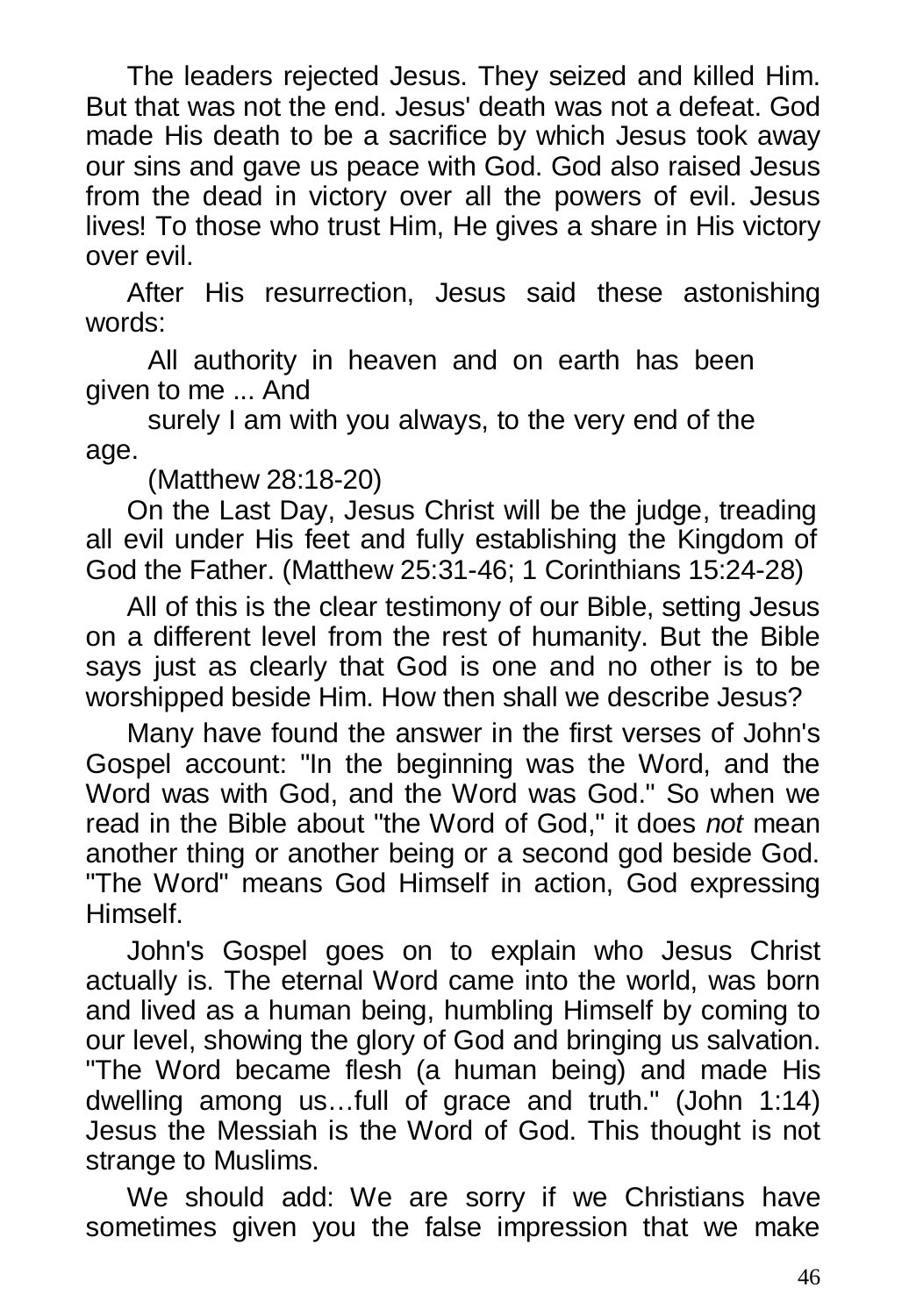Jesus into another god beside God. This is not what we mean. We mean that God's eternal Word came on earth as Jesus the Messiah to live a human life among people. God revealed Himself in His Word, Jesus Christ, so that we know God as our Heavenly Father and pray to Him through Jesus Christ our Lord.

By believing in Jesus, we put our trust in God. By honouring Jesus, we honour God's Word and we honour God. (John 12:44,45) Praise God!

## **Practical Hints**

Take a simple illustration from human speech. Where was my word before it came out of my mouth? You may say it was in my heart or brain. But if I call a doctor to cut open my heart or my head, can he find my word there? It seems, mysteriously, that I and my word are the same and cannot be separated. I am in my word and my word is in me. Whatever my word does (e.g., it may please you or annoy you), it is I who am doing it by my word. So whatever the Word of God does, God Himself is doing it. Trust God's Word and trust God!

Apply this to Mark 2:1-12. How could the Son of Man (Jesus) have authority to forgive sins (verses 5, 7, 10)? How can the Son of Man be judge on the Last Day? (Matthew 25:31-33) This is possible because Jesus is the Word of God. What He does is the action of God Himself.

Muslims often call Jesus "the spirit of God" *(Ruhullah).*  We are glad that they want to give Him such honour. At first, this might seem to be an unusual title for Jesus. However, the Bible refers to the Lord Jesus as a "life-giving spirit." (1 Corinthians 15:45; see also 2 Corinthians 3:17) The Bible clearly states that Jesus is a human being, flesh and blood. And also that God's Spirit was with Jesus and filled Him. (Mark 1:1-10; Luke 4:1-19)

Do not to jump into controversies about Christian doctrine. First introduce the life and teaching of Jesus, with the prayer that God Himself will show your friends who Jesus is.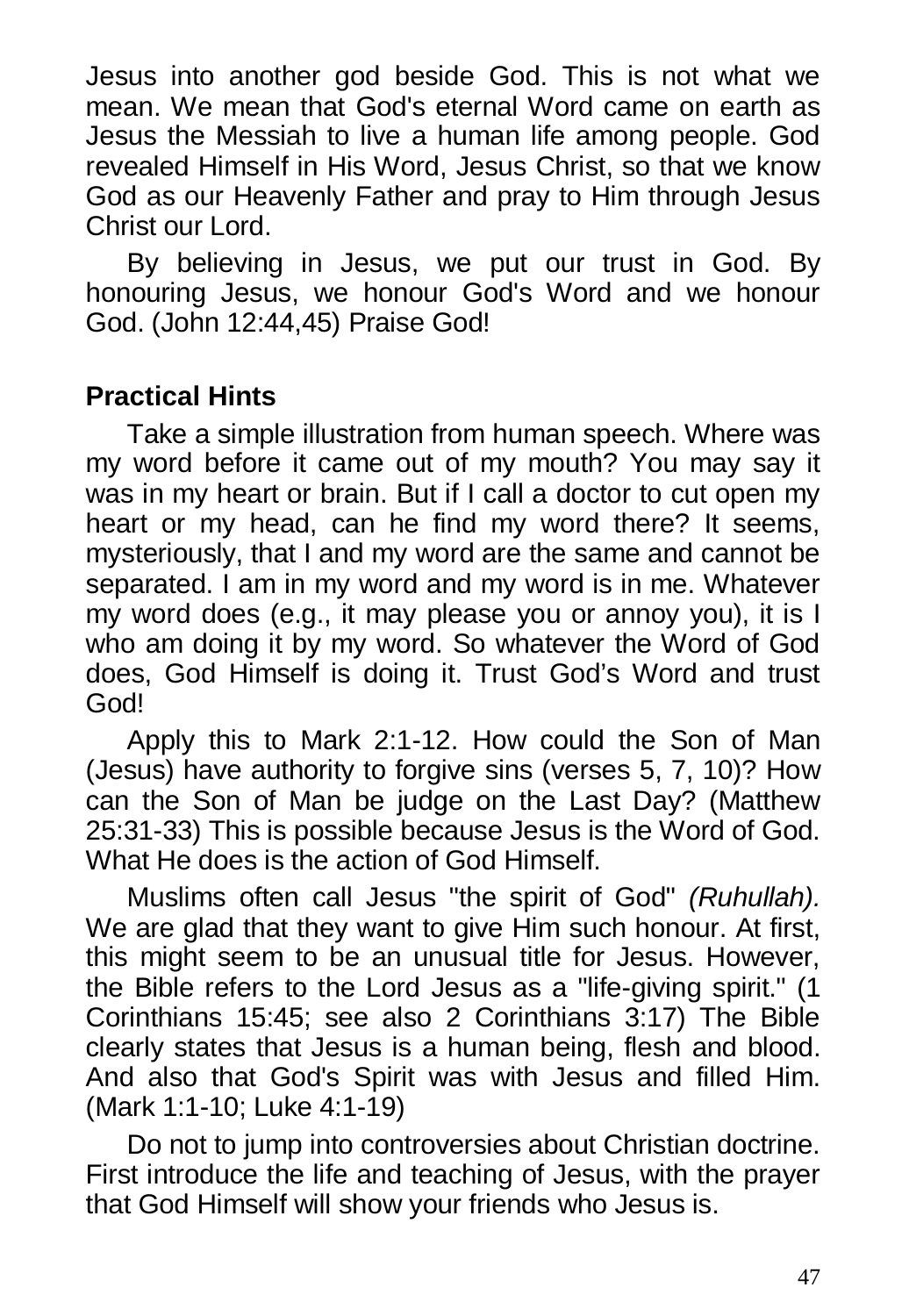When asked the direct question: "Who is this Jesus?" answer in the language of the Bible, rather than in the language of Church creeds. The creeds were written to instruct Christians and to warn them against heresies. They may be less suitable for explaining the Gospel to non-Christians initially. Moreover, since many Muslims feel the Bible (especially the Gospel accounts) has authority, they may respect what you say even more when they see it is clearly based on the Bible.

Language such as "second person of the Trinity," "being of one substance with the Father," and "divine and human natures of Christ" seldom help explanations to Muslims, especially when they are only beginning to learn about Jesus from the Bible.

For the most part in these discussions we have avoided calling Jesus Christ "the Son of God." This does not mean that we are concealing or compromising on Christ's Sonship. (See next chapter.) It simply means that, out of love and respect for our Muslim friends, we want to start our witness with concepts and language that are more familiar and acceptable to them.

This is the Biblical method of witnessing! Different books of the Injil (the New Testament) present Jesus Christ in different ways. Some books speak repeatedly of Jesus as the Son of God; other books (Acts and Revelation) rarely use the title, and still others use it not at all. (Timothy, Titus, 1 Peter)

## **For Discussion among Christians**

Practise telling who Jesus is along the lines of this lesson. For the moment, don't call Him "the Son of God" or "God."

As we think of the greatness of our Lord Jesus Christ, let us remember His warning: "Not every one who says to me 'Lord, Lord,' will enter the Kingdom of Heaven, but only he who does the will of my Father who is in heaven." (Matthew 7:21)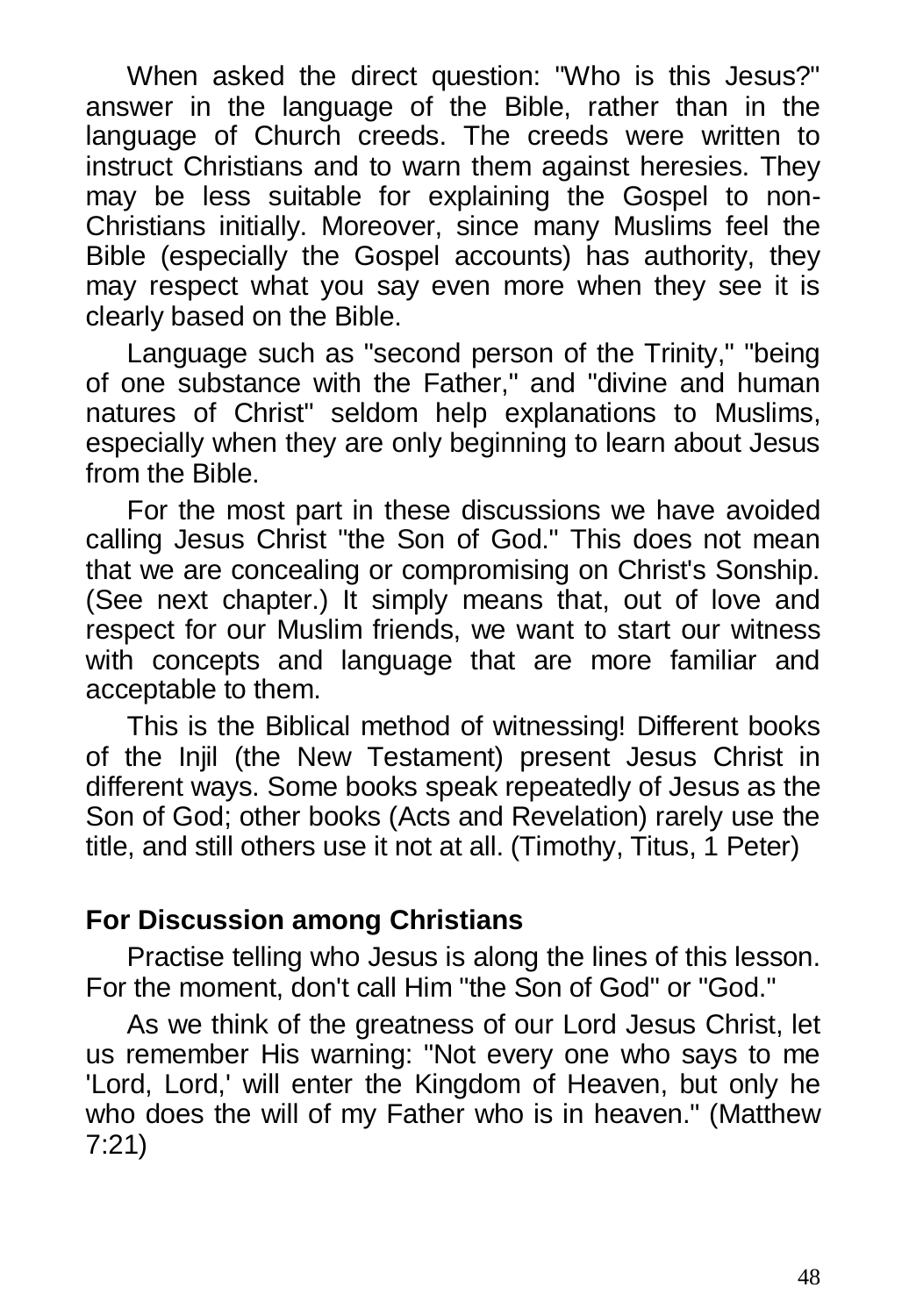#### **CHAPTER 10 The Son of God and the Holy Trinity**

*In the past God spoke to our forefathers through the prophets at many times and in various ways, but in these last days He has spoken to us by His Son, whom He appointed heir of all things, and through whom He made the universe. The Son is the radiance of God's glory and the exact representation of His being.*

(Hebrews 1: 1-3)

### **Understanding the Muslim**

In the view of many Muslims, to say "Son of God" means to believe that God physically begot a child as we humans beget children. This would be blasphemy. God is so great that, if He wants to create anything, He has no need to come down to human level and take a wife. He simply says: "Be," and it is. Many Muslims know and recite Surah 112 of the Qur'an:

Say: He is Allah, the One! Allah, the eternally Besought of all! He begetteth not nor was begotten. And there is none comparable unto Him.

Muslims feel deeply about this. Even if you explain that "the Son of God" (referring to Jesus) has nothing to do with physical begetting, many will still suspect that somehow this title is dishonouring to God. Some modern Muslims, nevertheless, do accept that Jesus could be called "Son of God" in a metaphorical or a spiritual sense. But, they may add, any righteous person can be called "son of God." Jesus, therefore, is seen as only one among God's righteous people.

If you tell Muslims that "Jesus is God," they will inevitably misunderstand you. (Do we understand it fully ourselves?) They may ask: "Do you mean that when Jesus was born, God was born; that when Jesus was (as you say) dead for three days, God was dead? Then, please tell me, who was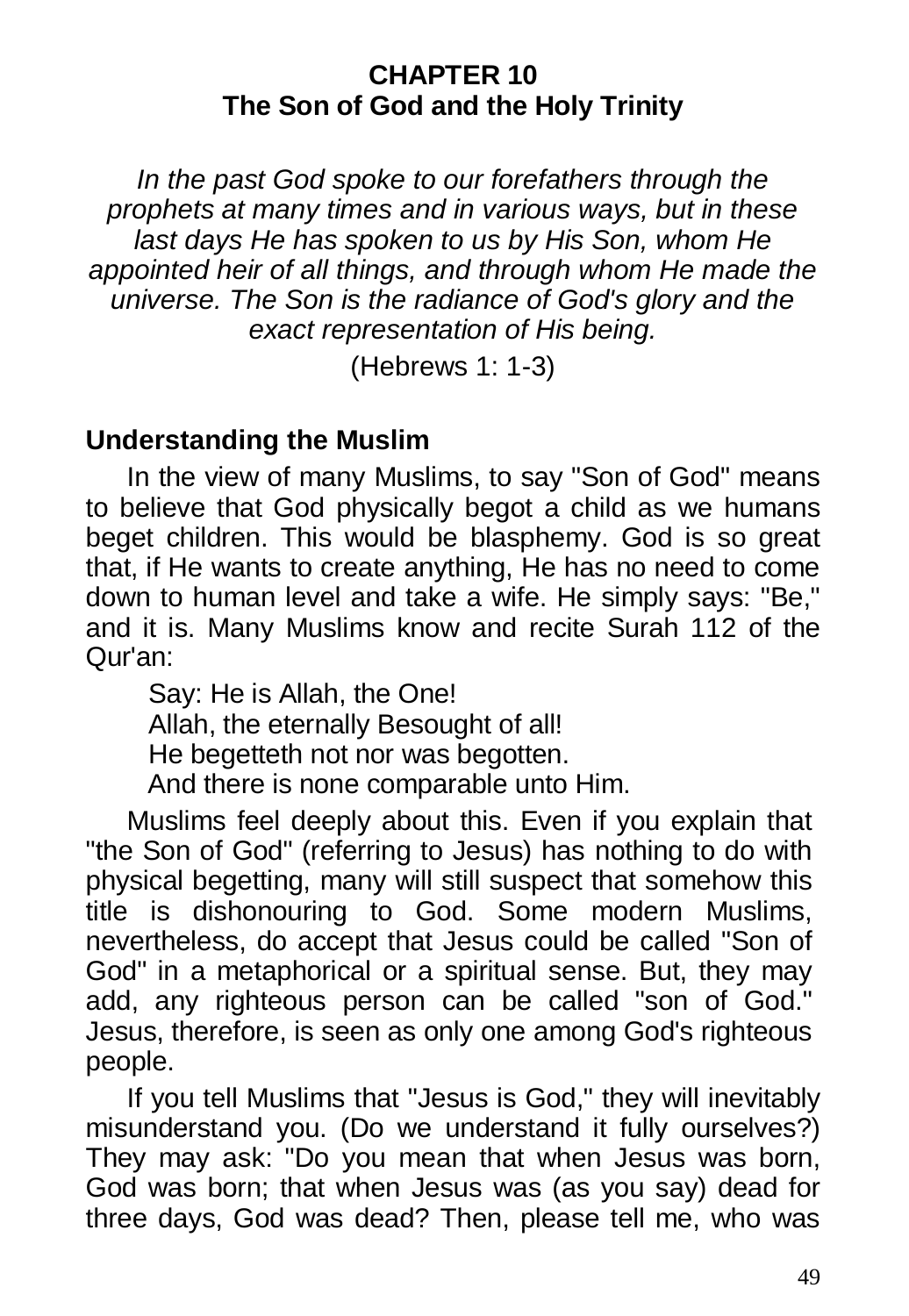looking after the world while God was dead?" These may be fair questions and hard to answer.

When Muslims criticize the doctrine of the Holy Trinity, they usually have the idea that it means three gods, of whom Allah (God) is only one; or that it means dividing God into three parts. According to the Qur'an:

They surely disbelieve who say: Lo! Allah is the third of three .... (Surah 5:73) And when Allah saith: O Jesus, son of Mary! Didst thou say unto mankind: Take me and my mother for two gods beside Allah ...? (Surah 5:116)

### **Steps of Christian Witness**

First, set your Muslim friend's mind at rest. Trinity = *Triunity.* Christians believe in one God, in God's unity. Christians, like Muslims, deny that "Allah (God) is the third of three", that there are three gods, that God has a wife and through her, a son. Similarly, Christians deny that God deifies a man, that He turns Jesus, a man and a prophet, into a God. Then use helpful examples from everyday life to introduce what the Bible means by "the Son of God."

#### **Discussion with a Muslim on the Son of God**

Give illustrations to show that, when in everyday speech people say "son of something," they are often speaking metaphorically (or, as here, spiritually), free from any physical or sexual connotations. Give examples such as son of the road  $(= a$  traveller, appearing in the Qur'an also), sons of thunder, sons of light and sons of darkness. Or how about the designation "son of Satan," a designation familiar to many Muslims and used by one person to designate another person as satanic, evil—a designation free from any biological and sexual connotation. Surely Satan has no wife or son! Present these examples light-heartedly, not argumentatively. Emphasize that we speak of Jesus as the Son of God only in a spiritual sense. As God is unique, so is Jesus' Sonship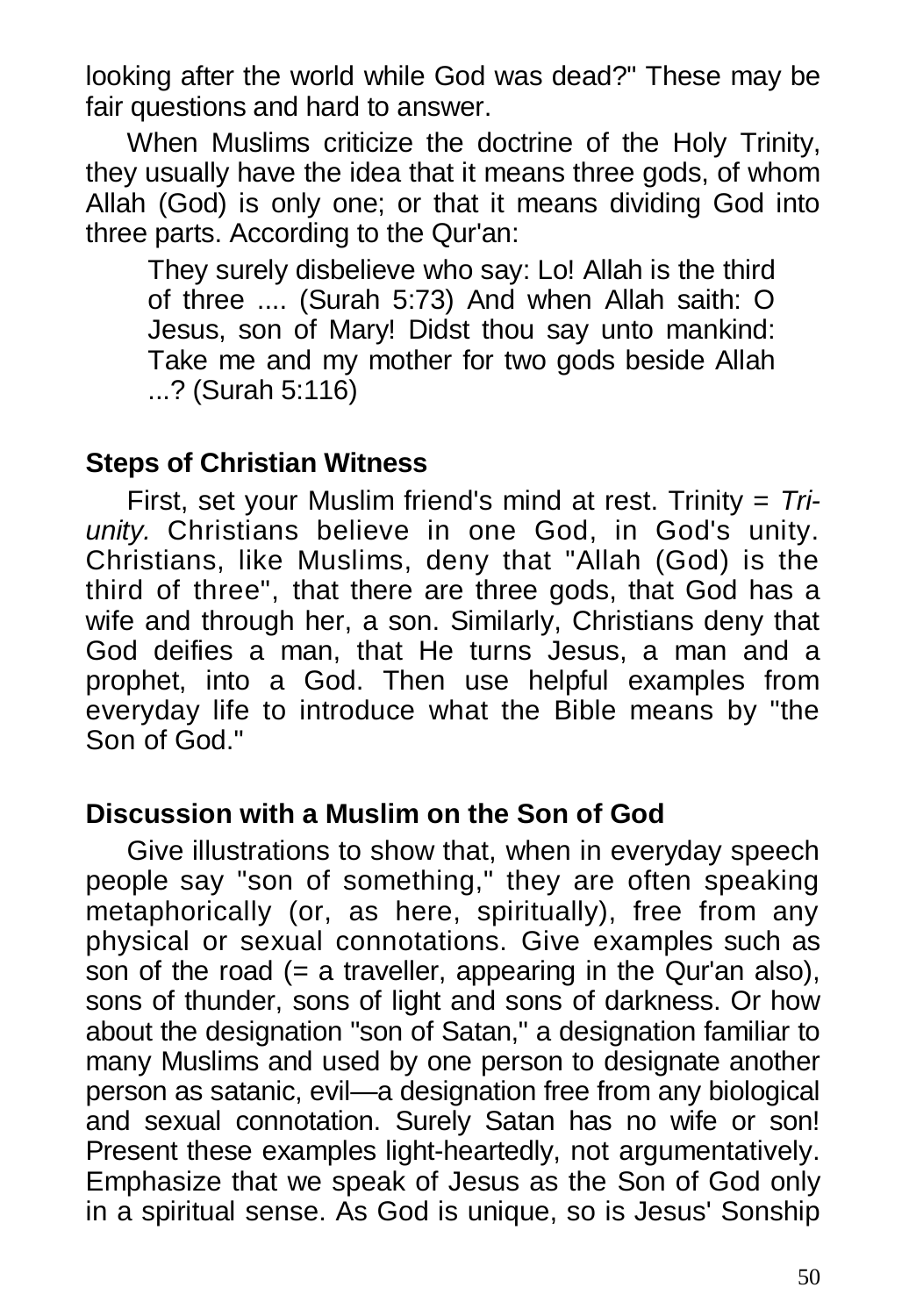unique.

Give illustrations from everyday life and from the Bible to show the relationship of son to father (excluding the physical relationship). Find proverbs, stories and experiences to help make the conversation interesting and meaningful. Lead to one or more of these points:

- The son is the *picture of his father.* When we know the son, we know what the father is like. (Hebrews 1:3; John 14:9)
- The son has the *closest knowledge of his father*  and obeys his father. (Matthew 11:27; John 8:28,29)
- The son is the *highest representative of his father.* He can stand in the father's place and receive the honour due to his father. (Mark 12:1- 9)

Show how God told Jesus at His baptism that He is the Son of God (Mark 1:11). It does not mean "physically begotten." Jesus' prayers show how He trusted in God as Father. When Peter recognized Jesus as the Son of God, Jesus congratulated him and said that God Himself had revealed this to Peter. (Matthew 16:16,17)

Many Muslims will be open to consider these explanations. Still, because of their tradition, they may not find it easy to give the title "the Son of God" to Jesus. You need not argue about it. If your friend finds it easier to think of Jesus as the Word of God or the Messiah, let that suffice for the present. Trust God to make things clearer in time.

## **Discussion with a Muslim on the Holy Trinity**

Many Muslims understand that some passages in the Qur'an have reference to the Christian doctrine of the Holy Trinity. In fact, you will agree with your Muslim friend that God has *no* wife, that God is *not* the third of three (Surah 5:73) and that Jesus and Mary are *not* two gods beside God. (Surah 5:116) It saddens Christians that Muslims may understand these verses to be references to the doctrine of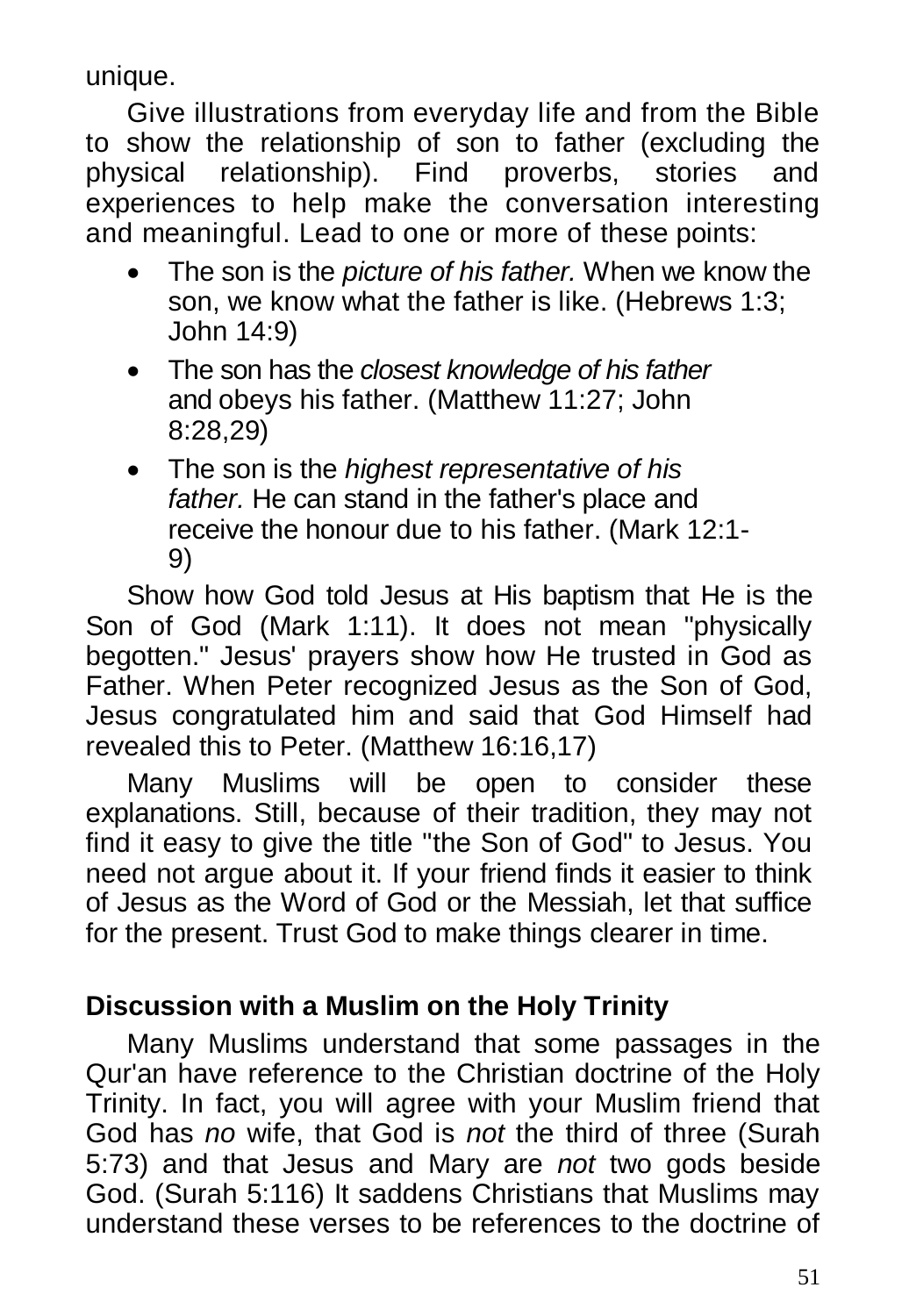the Holy Trinity when, in fact, they do not at all address this doctrine. Similarly, when the popular Muslim Qur'an commentator, Yusuf Ali, translates Surah 4:171 by "Say not 'Trinity'," he mistranslates, leaving his readers understanding that the Qur'an actually cites the word "Trinity." It does not. Another translator, Marmaduke Pickthall, correctly translates the Arabic of this passage (Surah 4:171) as "Say not 'three'." In brief, the Bible does not teach tritheism and Christians are not tritheists or polytheists. What the Qur'an here rejects, Christians do not confess!

Again, show that Christians believe firmly in one God and that nothing is to be worshipped beside Him. (Mark 12:29; Exodus 20:2, 3)

The Bible shows the one God revealing Himself as the Father, as the Son and as the Holy Spirit. If your Muslim friend is finding it hard to listen to the titles "Father" and "Son," you may say that God reveals Himself as the Creator, the Word and the Holy Spirit. Also, mention that this does not mean God changed Himself from one thing to another. He exists eternally as one God, God alone: the Father, the Son (Word) and the Holy Spirit.

Still, your Muslim friend might continue to contend, this leads Muslims to understand that Christians worship three deities, for  $1 + 1 + 1 = 3$ , never 1. In response we might recall that 1 x 1 x 1 = 1, always 1! God's being one, His oneness, His unity cannot be reduced to a mathematical formula!

Of course, God is greater, far above our thought and understanding. No one (including Christians) can explain exactly how God exists and communicates with us as the Father, the Son and the Holy Spirit. Neither will a Muslim claim to explain fully the nature of God. In fact, Muslims generally understand God to be totally different from His creation and beyond all our understanding.

Still, simple examples may help us to think about what the Bible says about the Holy Trinity. For example, Mr. soand-so is a mechanic, a husband and a church member;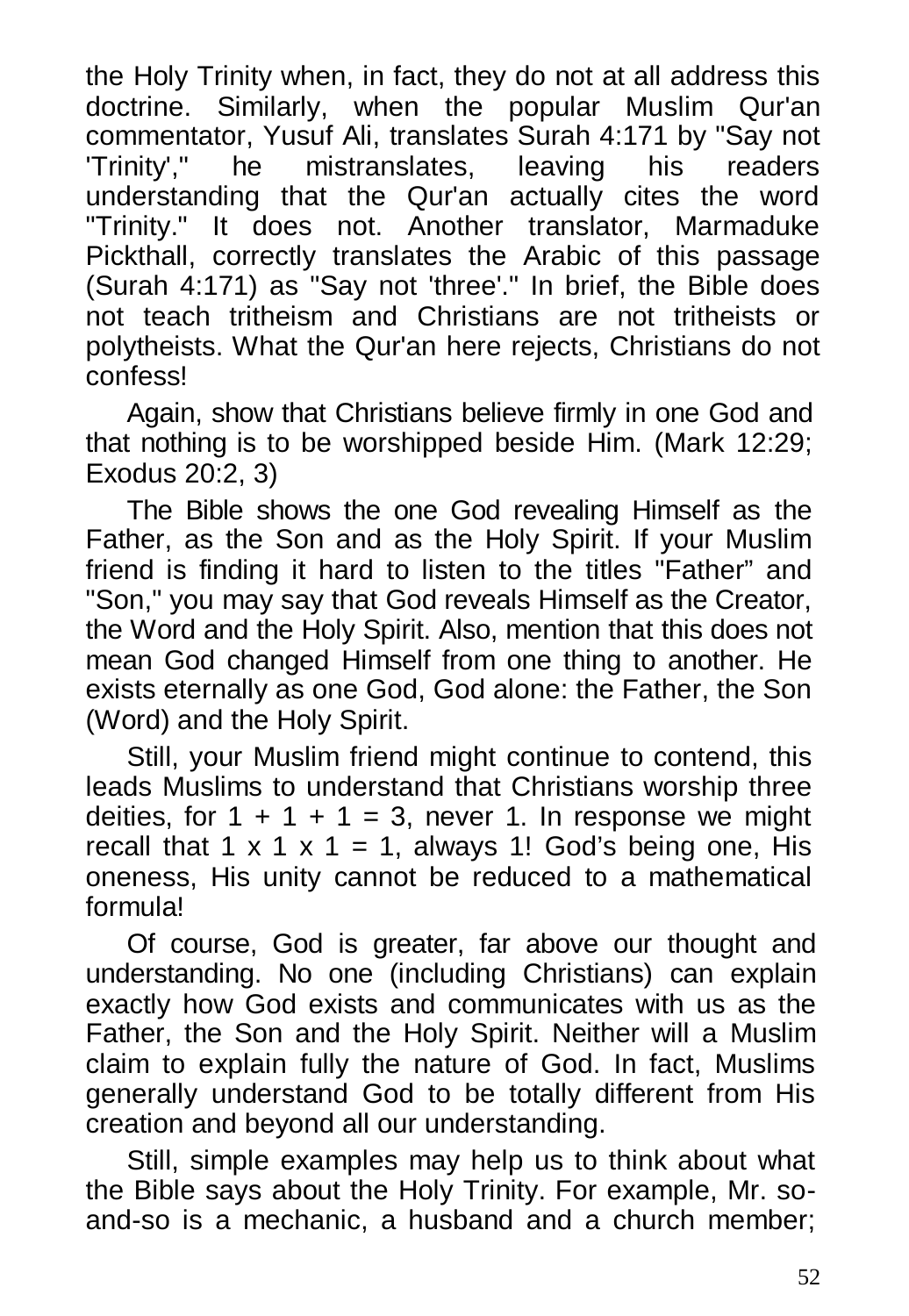you may meet him at work, at home or in church; all the time he is all three, yet he is only one person. Similar examples are: a person, who mysteriously exists as body, mind, and soul; the sun, which we see as a globe in the sky, as rays in the air, and which we feel as warmth on the body.

Emphasize that your examples are imperfect. Examples do not prove the Holy Trinity; they only help people to think about its meaning.

The doctrine of the Holy Trinity is simply a Christian summary statement of what the Bible teaches about God, Jesus and the Holy Spirit. Rightly understood, this doctrine exists *to defend the unity of God* and to guard against the false idea that Jesus is a god beside God.

For example, the Bible says that Jesus, while a human being, does things that no created being could do: He forgives us our sins, He holds all authority in Heaven and earth, and He will be the judge on the Last Day. Someone reading this might mistakenly think that Jesus is another god beside God. The doctrine of the Holy Trinity warns us against any such misunderstanding. It speaks of the one God who reveals Himself through His Word, the Word who lived as a person among all people, Jesus the Messiah. So what Jesus does is not something apart from God; the acts of Jesus are acts of God Himself. Likewise, the one God reveals Himself to us as Holy Spirit. God works in us and among us through the Holy Spirit. The acts of the Holy Spirit are the acts of God Himself.

Acknowledge that mere talking cannot convince anyone about the Holy Trinity and the Son of God. God wants us to trust in Him through Jesus Christ. When we, moved by God's Holy Spirit, trust in Jesus Christ, little by little we shall grasp the meaning of these doctrines.

# **Practical Hints**

Do not be annoyed with the Muslim for raising these questions and for not being easily satisfied. They are fair questions.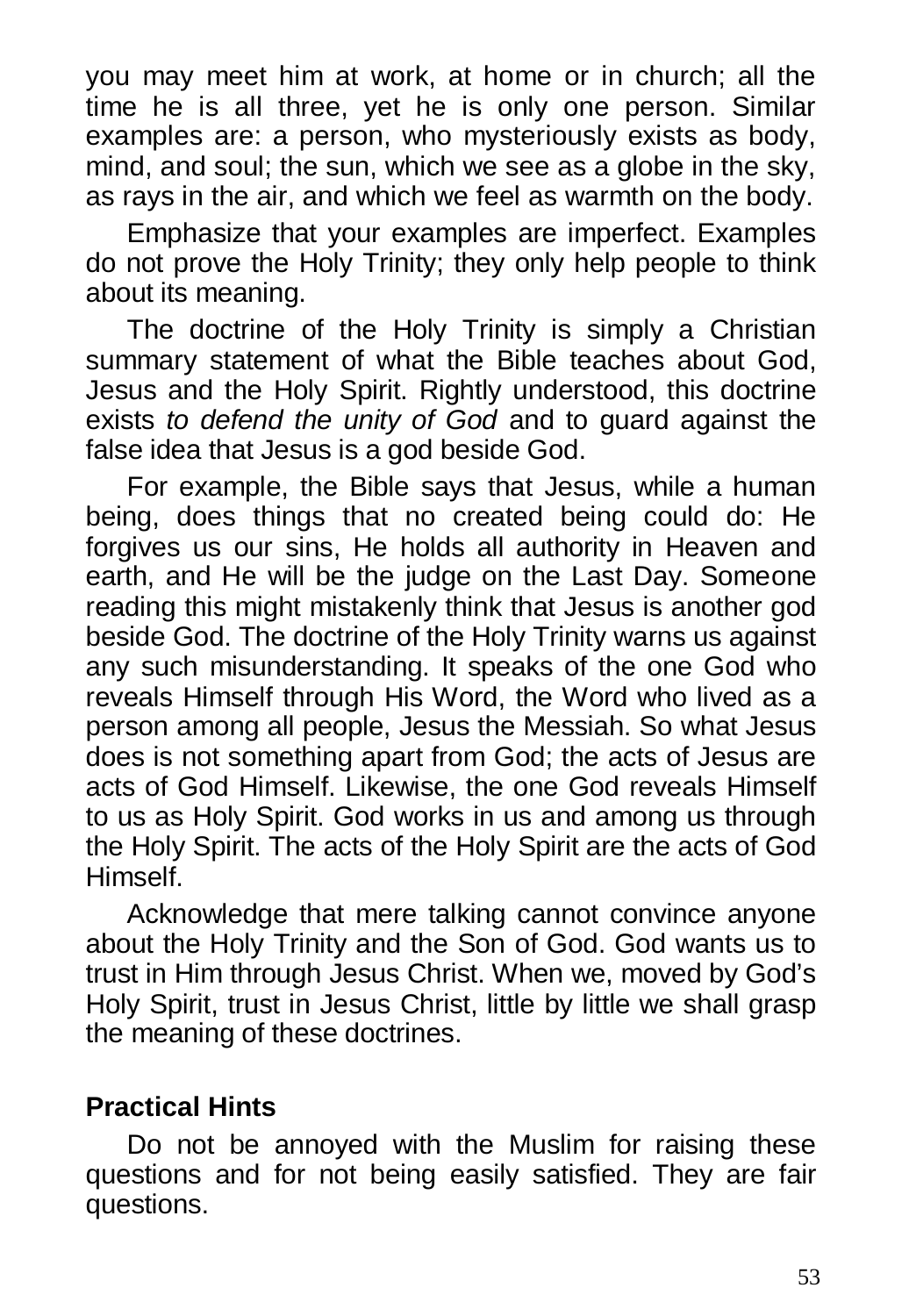Do not refuse to answer by saying: "It is just a mystery." Truly, God is a mystery, in the sense that our small minds cannot fully grasp God's greatness. Nevertheless, He has given us many things in the Bible that all people can and should understand about Himself. Be prepared to show texts of the Bible (especially from the Gospel accounts) that reveal Jesus as the Son of God. But do not stop there; go on to explain the meaning.

Do not start a doctrinal debate in which you try to defeat one another. Do not argue. Listen, explain, pray and leave the conclusion with God.

Try to keep to one subject at a time. Do not mix up Jesus as God, Jesus as Son of God and Christians as sons of God.

If a Muslim points out that other people beside Jesus are called sons of God, welcome the point. The Israelites as a whole (Hosea 11:1) and Christians "adopted" through God's mercy (Galatians 4:4-7) are called sons of God. This means that they are called to know and to obey God and to be His representatives in the world, as discussed earlier in this chapter. But they do this imperfectly; Jesus Christ alone is perfect in His Sonship.

Do you believe that Jesus is God? If a Muslim asks this, it is probably best to reply (as in Chapter 9) that Jesus is the eternal Word of God who came into the world, lived and died and rose from the dead as a human being. You may answer also in the words of Colossians 1:19, 20; 2:9.

Or you could say: "Jesus is God showing Himself to us in this world, communicating as a human being with us as human beings in ways human beings communicate".

Some Christians speak much about Jesus (Jesus saves, come to Jesus) and very little about God. This gives Muslims the impression that we are making Jesus a second god or a substitute for God. Bible texts emphasize that God sent Jesus and acted in Him (John 17:3; Romans 3:25; 5:8; 2 Corinthians 5:19), and that the work of Jesus is entirely to the glory of God. (John 12:27, 28; Philippians 2:11; 1 Corinthians 15:28) Study these texts, and practise speaking with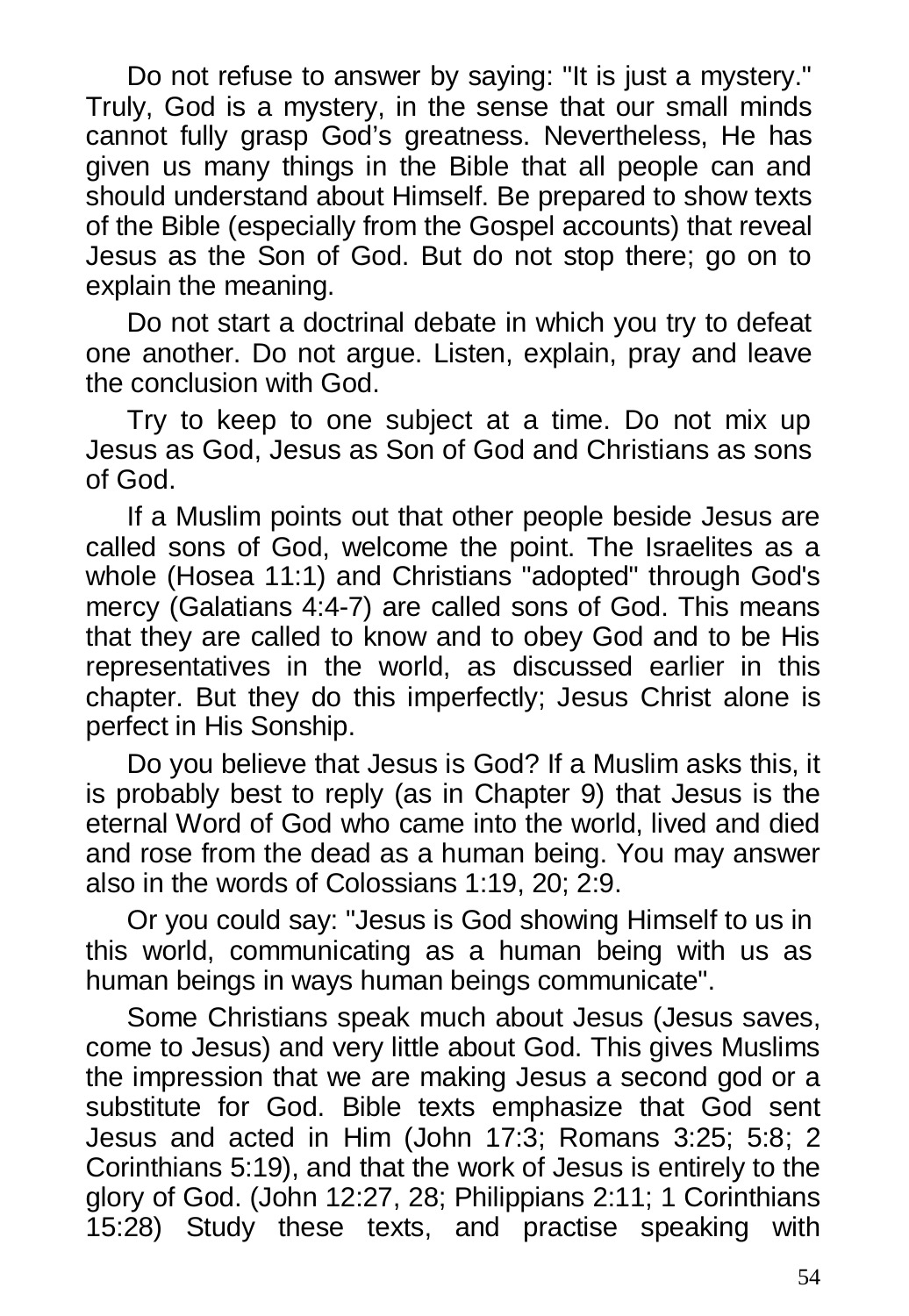emphasis on what God did in Christ, and on faith in God through Christ.

If a Muslim questions you about the Holy Trinity, respond by first asking for their understanding of the Holy Trinity. If the Muslim seems to wish a quick and simple answer, you might ask: "Can someone understand calculus without first learning basic mathematics?" Any serious understanding of the Holy Trinity, of course, calls for a serious study of the Holy Bible. So, too, any serious study of theology, Christian or Muslim, requires serious study of their respective sources. (See Appendix D)

### **For Discussion among Christians**

Practise speaking among yourselves about the Sonship of Christ in accordance with the suggestions above. Help one another to find good illustrations. Remind yourselves often that you are aiming not to argue about words, but to lead people to Jesus. We, too, need to draw closer to Jesus, and through Jesus to our Heavenly Father.

In the same spirit, practise speaking about the Holy Trinity.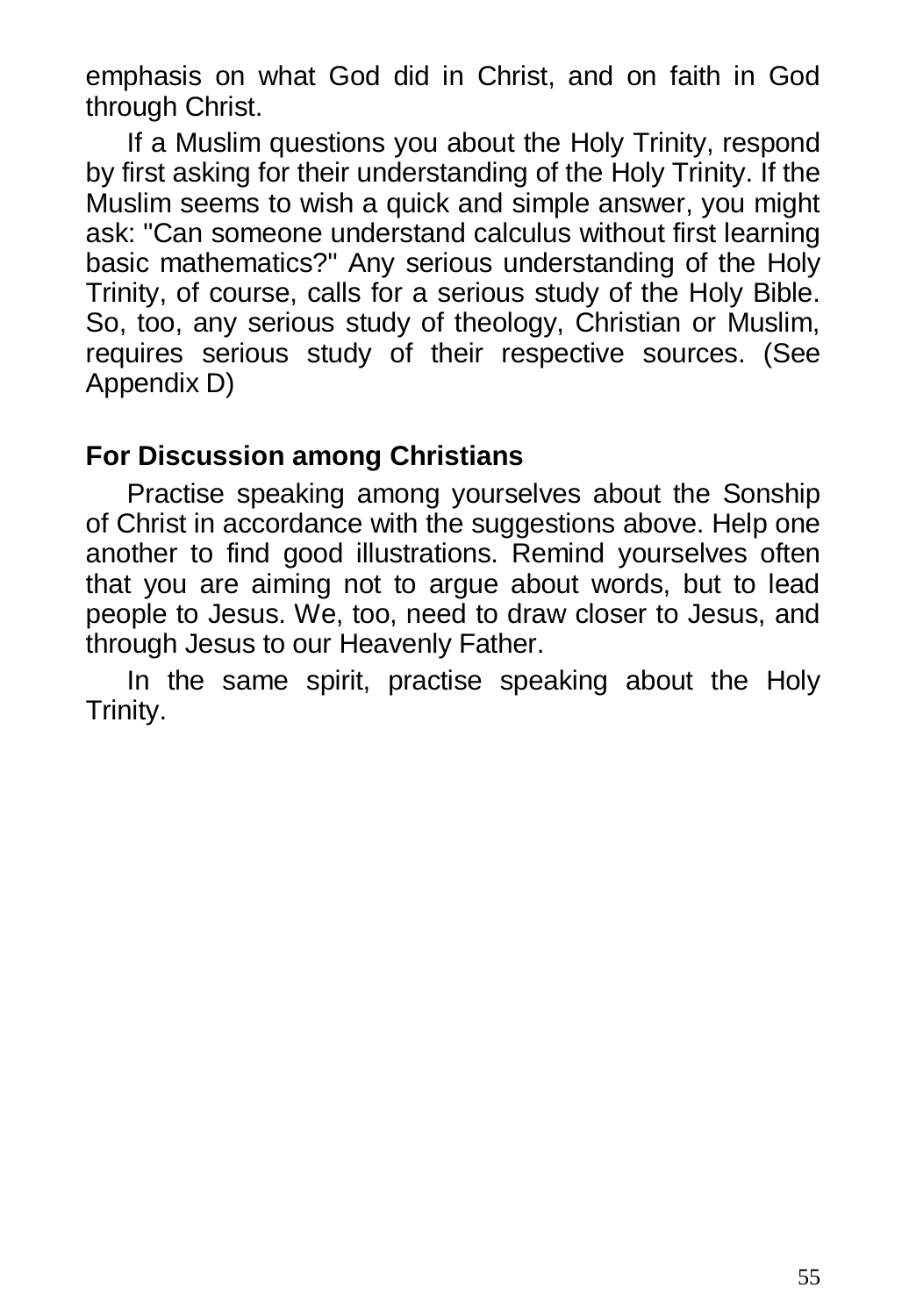#### **CHAPTER 11 The Holy Spirit and The Church**

*Jesus said: "The Counselor, the Holy Spirit, whom the Father will send in my name, will teach you all things and will remind you of everything I have said to you ... He will testify about me ... He will convict the world of guilt in regard to sin and righteousness and judgement."*

*(John 14:26; 15:26, 16:8)*

### **Understanding the Muslim**

Muslims usually use the title "Spirit of God" or "Holy Spirit" in a different sense from Christians. They take it to mean a created being, such as the angel Gabriel or Jesus Himself. (Surah 19:17; 4:171) The divine nature of the Holy Spirit is scarcely, if at all, recognized by Muslims.

Some Muslims claim that Muhammad is the Counsellor whom Jesus promised in the Gospel according to John, chapters 14,15,16. The Qur'an and orthodox Muslim teaching have never said that Muhammad is the Holy Spirit. Still some modern Muslims do give him this title, since the Counsellor is called the Holy Spirit.

Muslims think of "Islam" primarily as submission to God. They express their submission by obeying a complete set of rules and regulations for ritual worship and daily behaviour. These rules and regulations are embodied in the Shariah. For Muslims the Shariah is God's divine Law, contrasted with the rules and regulations devised by rulers and governments in this world. They may feel that Christianity, too, ought to have a similar set of rules and regulations given by God through Jesus for the Christian community, and may be puzzled that this is lacking in the Christian community.

### **Steps of Christian Witness**

Tell how Jesus the Messiah promised and sent the Holy Spirit to His disciples. Then show how the Church is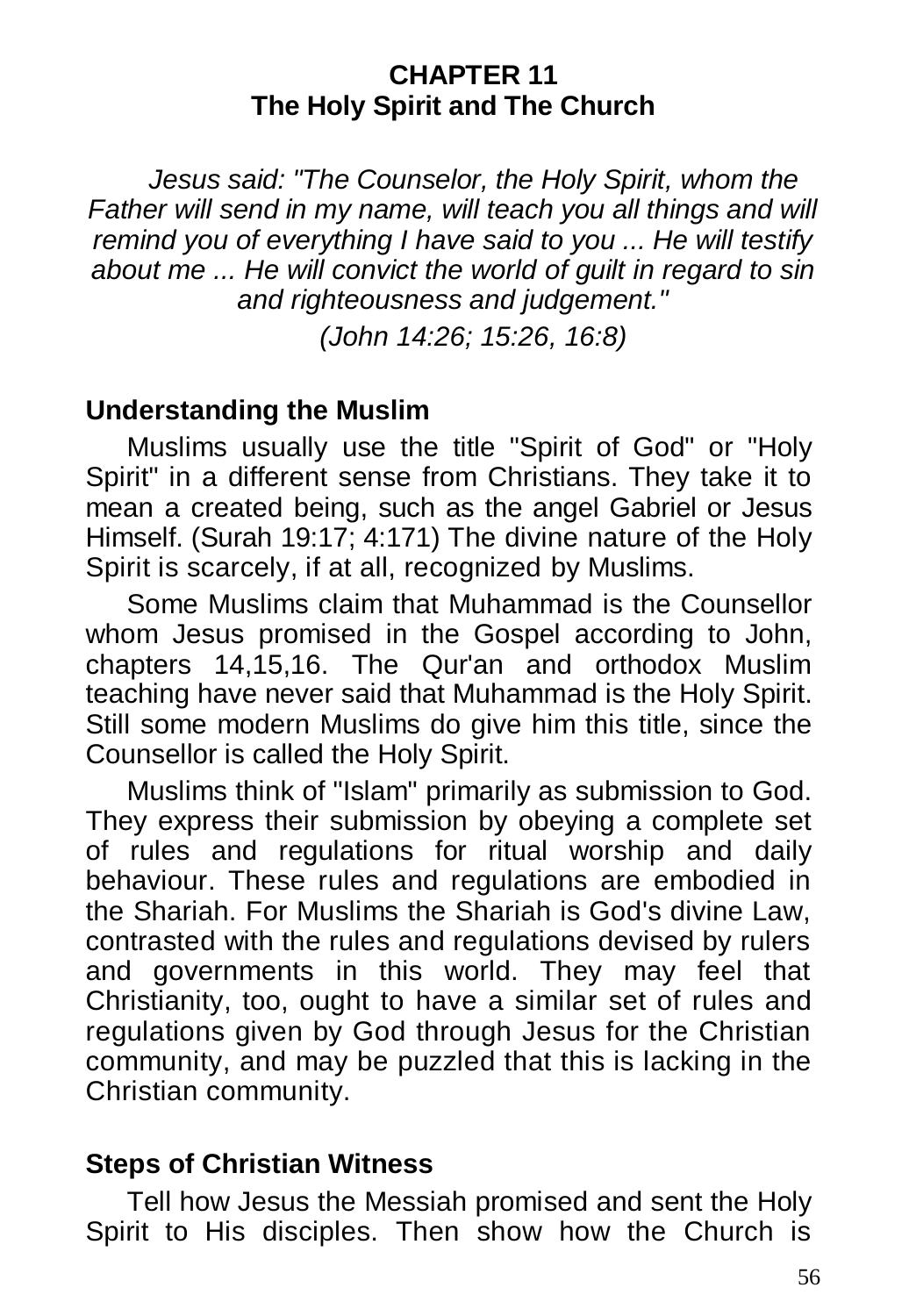essentially the community of believers in Christ, united and governed by the Holy Spirit.

## **Discussion with a Muslim Friend**

A Muslim may introduce the idea that Muhammad is the Counsellor or the Holy Spirit. You will have to show, politely, that this is a misunderstanding of the verses in John, chapters 14,15,16—and of a particular word in the Injil's original Greek text, "*parakletos*," meaning "counsellor" or "advocate," which Muslims have altered to suggest it means "praised" and therefore refers to Muhammad. The Counsellor of whom Jesus spoke is not a man but the Spirit, not seen by the world but already dwelling in the disciples of Jesus over 500 years before Muhammad was born. (John 14:16, 17)

Do not aim to prove the Muslim wrong. Instead, aim to witness to the Christian experience of the work of the Holy Spirit. Better, you might introduce the subject of the Holy Spirit by discussing power. For everyone wants power. Some want to get power for evil or selfish purposes. You and I want the power of God to fight against evil, the evil of the world around and the evil of our own hearts. We want His power to do good to all.

When Jesus the Messiah was put to death by His enemies and buried in a tomb, His disciples were brokenhearted and without hope. They had no power. Yet, by the mighty power of God, Jesus rose from the dead. He showed His disciples His hands and feet, and said: "It is I, myself. Touch me and see; a ghost does not have flesh and bones, as you see I have." (Luke 24:39) He told the disciples that "repentance and forgiveness of sins will be preached in His name to all nations … You are witnesses." (Luke 24:47- 49)

Those few, simple disciples had no special learning and no religious or political authority. How could they preach to all nations? Jesus promised that they would be "clothed with power from on high."

It happened soon afterwards. On the day called Pentecost, this power came to them. They recognized it as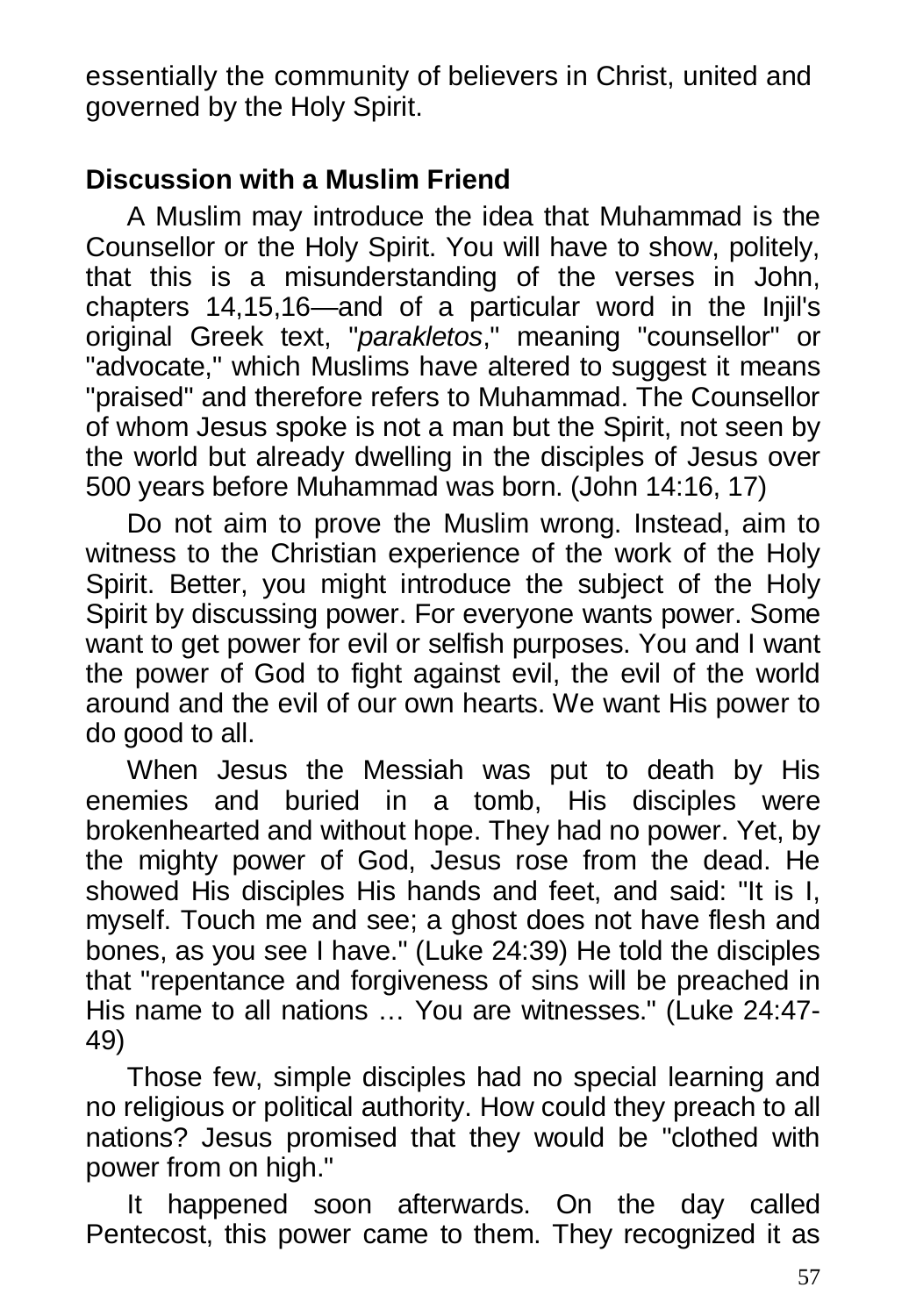the power of the Holy Spirit, that is, the presence of God Himself dwelling in their hearts. They had already known God to some extent. Now God filled their lives with His divine power. They prayed with power. God answered their prayer with miracles of healing. They were united in a wonderful fellowship of love and joy. They preached fearlessly that all people who repented from sin and believed in the risen Jesus Christ would receive this same Holy Spirit.

The number of believers grew rapidly. This was the beginning of the Christian Church. Read with your friend the fascinating story in the Acts of the Apostles, especially chapters 2,3,4,5. Try to show that the Christian Church is not a group of people who follow the same particular ritual or observe exactly the same laws of daily behaviour. It is a fellowship of people who believe in God through Jesus Christ; it is a fellowship created and guided by the Holy Spirit.

Different members of the fellowship are equipped by the Holy Spirit with different gifts, just as the parts of the body have different functions. Some preach, some teach, some have great faith, some have power to heal the sick, some serve and some are administrators. Every believer, great and small, has some gift of the Holy Spirit to contribute to the common life and welfare of the Church.

Yet there is one gift which *all* believers should have: the power to love (1 Corinthians 12 and 13). The Church should be a fellowship of people who love one another (and love others as well), because God through Christ has so greatly loved us! We should be people who readily forgive one another (and forgive others), because God through Christ has forgiven us. (1 John 4:10,11; Ephesians 4:32)

Admit to your friend that Christians often fail to live like this. We sinfully shut our hearts to the Holy Spirit. Yet we do experience the Spirit pricking our consciences and guiding us to be more loving and forgiving.

The "fruit" of the Holy Spirit should be seen in the life of the believer: "The fruit of the Spirit is love, joy, peace, patience, kindness, goodness, faithfulness, gentleness, selfcontrol." (Galatians 5:22,23) The same Spirit fights against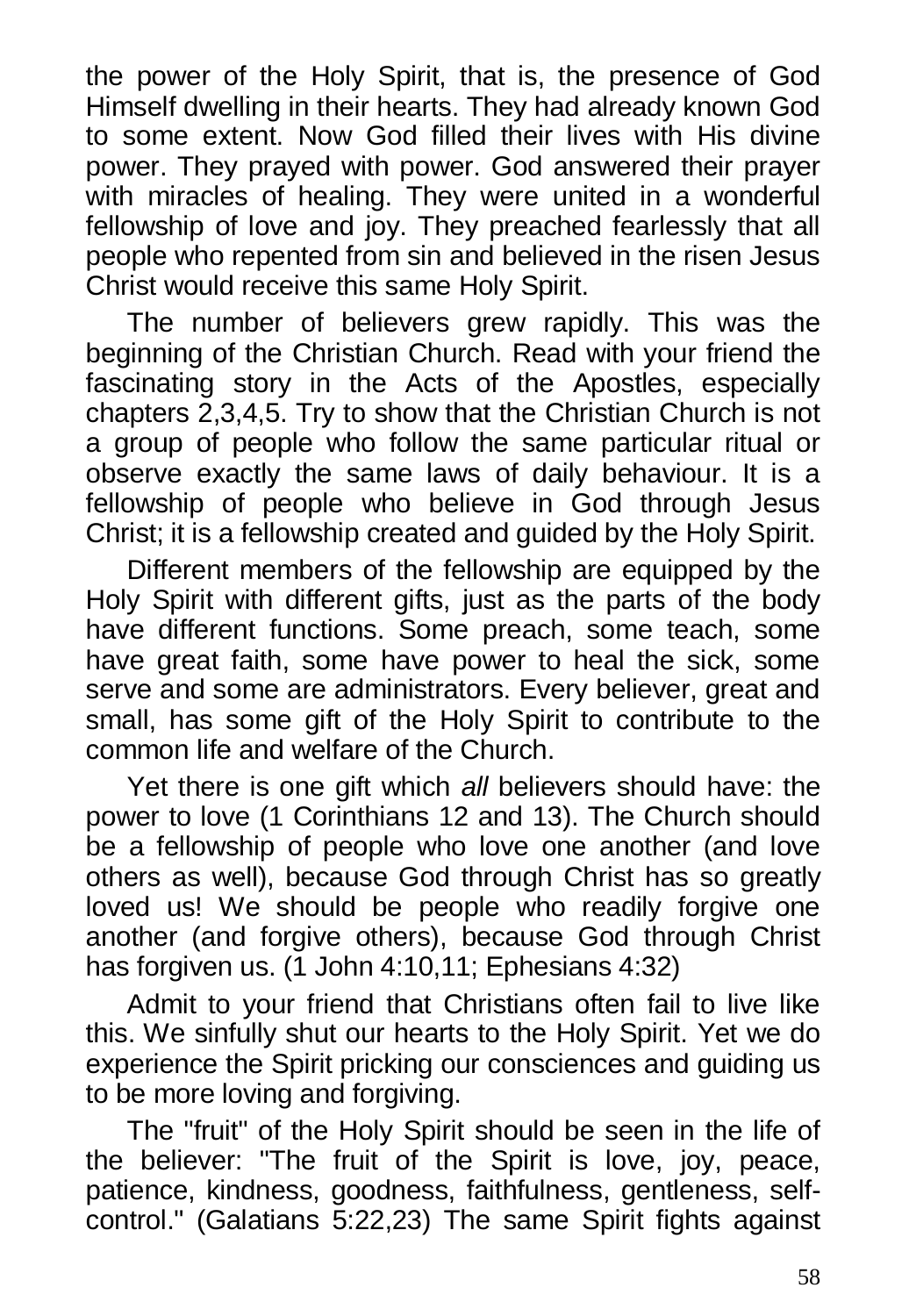the evil of our human nature: our immoral and impure actions, idolatry and witchcraft, quarrelling, fighting, jealousy, anger and selfish ambition, splitting the community into hostile sections and drunken revelling. (Galatians 5:19-21) Those who belong to Jesus Christ try to put to death this side of their nature. The Holy Spirit has given us a new life. Hence we try to live and pray under the guidance of the Spirit. (Romans 8:2,11,26)

### **Practical Hints**

Muslims know that we do not live up to this teaching. Nevertheless, it is part of our witness that, by God's power, we humbly admit our faults and speak of what we are aiming to be.

Apply Galatians 5:22 to your behaviour with Muslims. Are you meeting them with "love, joy, peace, patience, gentleness …?" If not, you are failing.

## **For Discussion among Christians**

Which of the "works of the flesh" (Galatians 5:19-21) is the greatest problem in your Christian community? Of which fruit of the Spirit do you especially need to have more? Pray together about it.

What do you feel is fundamental to the Church and the Christian life? Do you think of the Church mainly as an organization to be administered and a place to go on Sundays? Or do you know it as a living fellowship where Christians help and encourage one another and where they also reach out to help others outside their fellowship?

Is the Christian life mainly a set of laws to be obeyed? Or is it, above all, "God's love poured into our hearts through the Holy Spirit"?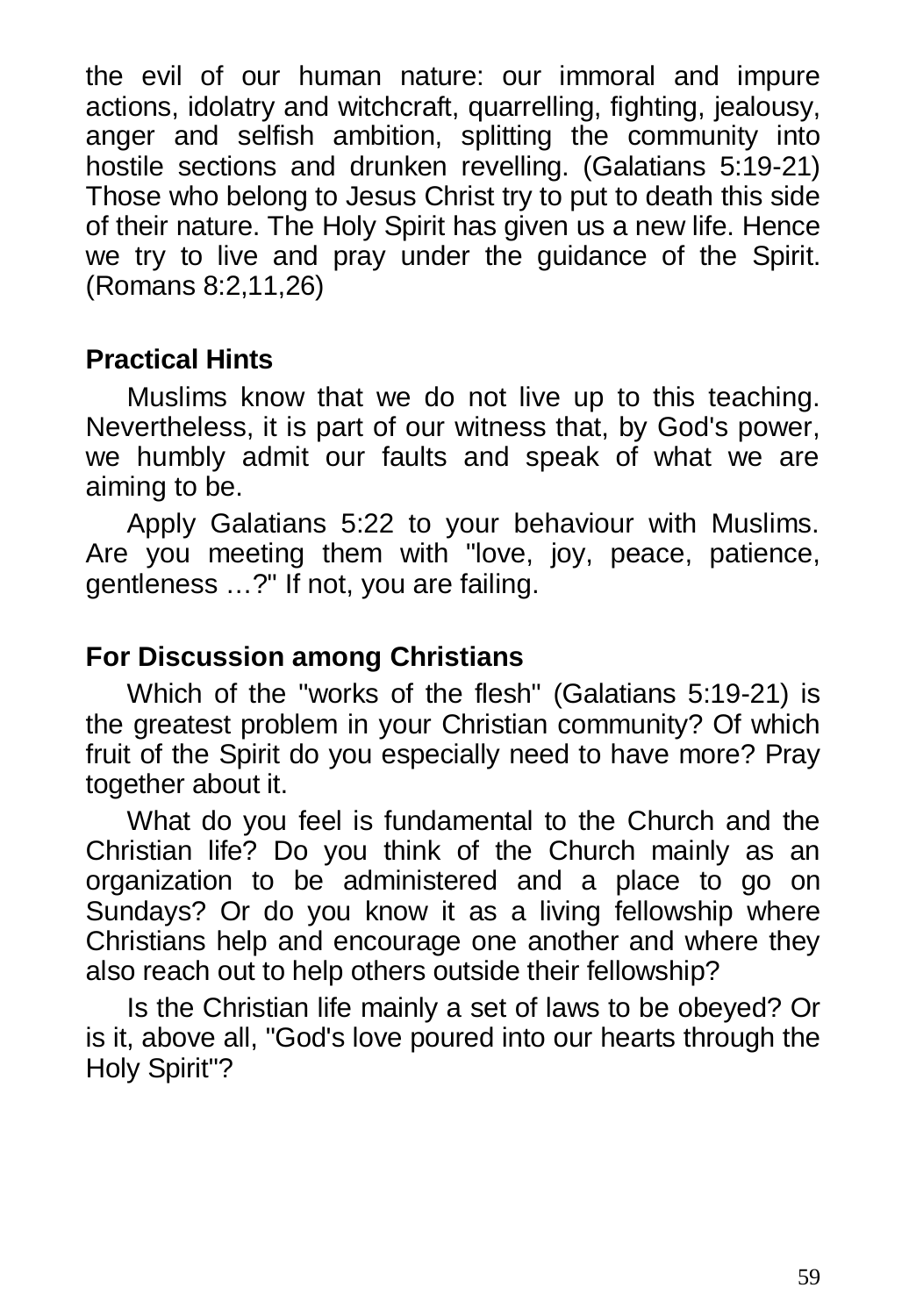## **CHAPTER 12 The Integrity of Our Scriptures (The Holy Bible)**

#### *[Jesus said] "Do not think that I have come to abolish the law or the prophets; I have come not to abolish them but to fulfill them."*

(Matthew 5:17)

### **Understanding the Muslim**

*The People of the Book and their Scriptures***.** The Qur'an frequently calls Jews and Christians "the People of the Book." By this name the Qur'an means that God has given them revelations in the form of Scriptures through some of their prophets and apostles. Thus the Qur'an mentions the *Tawrat* (Torah) given through Moses, the *Zabur* (Psalms) given through David, and the *Injil* (Evangel, Gospel) given through Jesus. The Qur'an commands Muslims to believe in all revealed books, not only in the Qur'an. (Surah 4:136) Why then may it seem that Muslims seldom pay attention to these previous Scriptures?

*The corruption of the previous Scriptures***.** Many Muslims believe that, during the course of history, Jews and Christians have changed and corrupted their Scriptures. Today's Scriptures are not trustworthy revelations of God.

*The abrogation of the previous Scriptures***.** Some Muslims say that the Qur'an, as the final revelation of God, has abrogated (replaced) the previous Scriptures. The Qur'an contains everything that is of value in the previous Scriptures. People therefore no longer need the previous Scriptures. The Qur'an suffices for all.

**The Injil.** Some Muslims believe that the Injil is no longer with Christians. The true Injil as given to Jesus, a few Muslims would say, was taken into Heaven when Jesus was taken into Heaven. What remains with Christians is an untrustworthy collection of writings of the followers of Jesus. These reasons, then, are some of the reasons Muslims give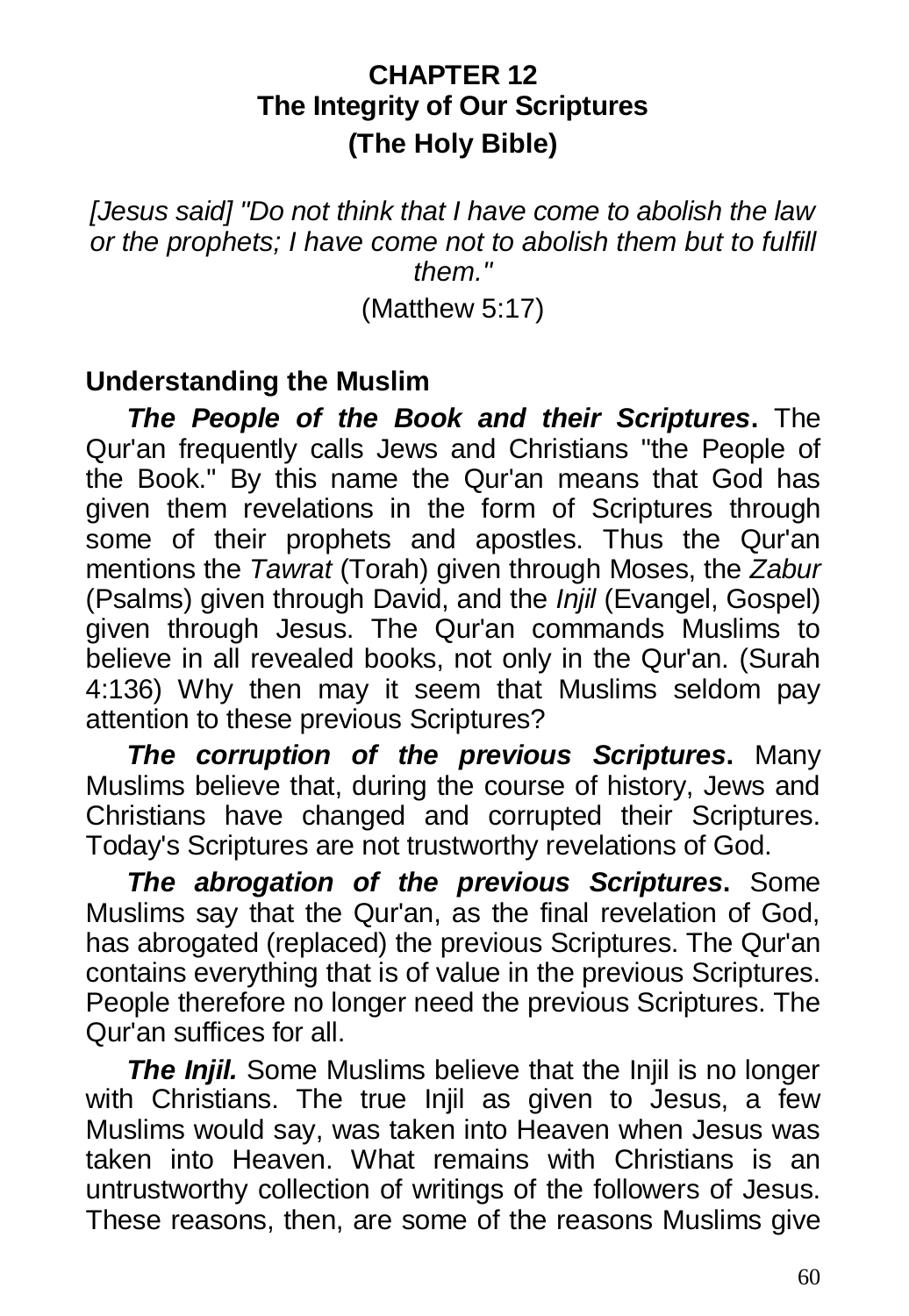for rejecting or ignoring the Bible or parts of it.

Still, other Muslim scholars have not been able to accept these reasons. They accept the present Scriptures of the People of the Book as revelations of God, but they suggest that the People of the Book do not interpret their Scriptures correctly. In any case, they may add that the Qur'an still displaces the previous Scriptures.

## **Steps of Christian Witness**

Muslims sometimes refrain from discussing their difficulties about the Bible. They may not want to offend Christians who treasure the Bible. Or they may feel that Christians will not understand their point of view. Or, perhaps, they may be unaware of any such criticism of the Bible.

When the authority of our Scriptures is discussed, Christians should patiently listen to Muslim claims. At the same time, the Christian should not allow the discussion to degenerate into a Muslim–Christian "battle of the books," an angry debate over the Qur'an and the Bible about which book is better and even the best. If possible, turn attention on the content of the book, what the book says to us rather than what we say about it. The contents of a book, not a theory about a book, not the glorification of an unread book, is after all, our chief concern!

## **Discussion with a Muslim Friend**

*Why these objections?* When the Muslim raises his doubts about the integrity of the Bible, the burden of proof should rest upon him. Politely ask him why he believes the Bible or parts of it to be corrupted, abrogated or taken into Heaven. What is the evidence? Has he merely heard it from a teacher? Is there any Quranic evidence to support these claims?

*The Quranic testimony to the Tawrat and the Injil***.** It might help both Muslims and Christians to examine what the Qur'an says about the Tawrat and the Injil:

How come they unto thee (Muhammad) for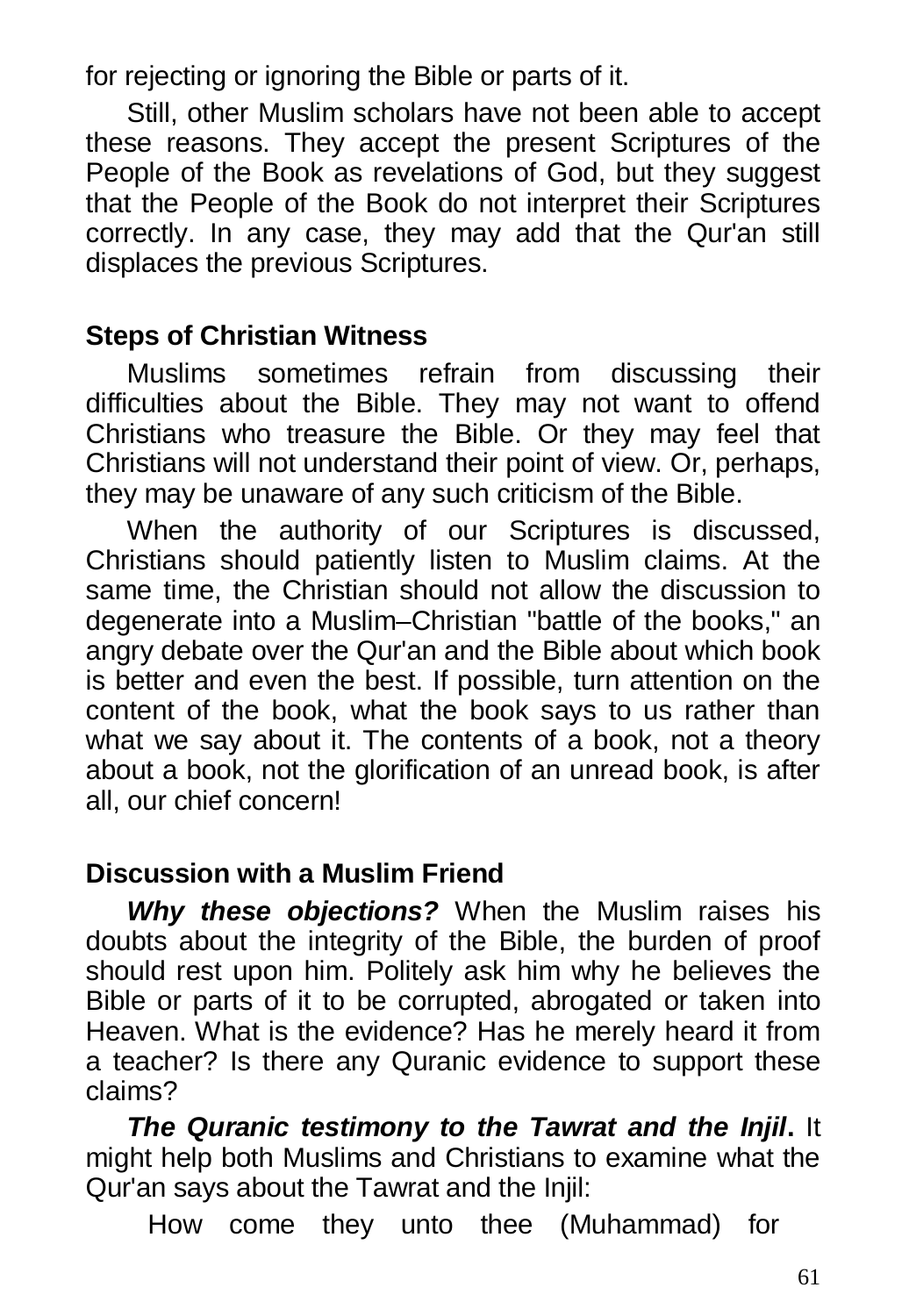judgement when they have the Torah wherein Allah hath delivered judgement (for them)? …

Lo! We did reveal the Torah, wherein is guidance and a light, by which the Prophets who surrendered (unto Allah) judged the Jews, and the rabbis and the priests (judged) by such of Allah's Scripture as they were bidden to observe, and thereunto were they witnesses. So fear not mankind, but fear Me. And barter not My revelations for a little gain. Whoso judgeth not by that which Allah hath revealed: such are disbelievers. (Surah 5:43,44)

... and We (God) bestowed on him (Jesus) the Gospel (Injil) wherein is guidance and a light, confirming that which was (revealed) before it in the Torah—a guidance and an admonition unto those who ward off (evil).

Let the People of the Gospel judge by that which Allah hath revealed therein. Whoso judgeth not by that which Allah hath revealed; such are evil-livers. (Surah 5:46,47; see also 5:66,68)

And if thou (Muhammad) art in doubt concerning that which We reveal unto thee, then question those (the People of the Book) who read the Scripture (that was) before thee. (Surah 10:95; see 3:3,4)

These and many similar passages point to the existence and the value of the Scriptures with the People of the Scriptures. There is no hint that the text of these Scriptures has been corrupted, abrogated or taken into Heaven. Clearly the People of the Scriptures are not the People of the Corrupted Scriptures. Why should they wish to corrupt their Scriptures? Is it possible that those Muslims who make such claims misrepresent not only the People of the Scriptures but also the Qur'an?

*The Injil as Jesus' Scripture.* The Injil is Jesus' book in the sense that He is the subject of it and the inspiration for these Scriptures and the focal point of their witness. On the other hand, the Christian may do well to help the Muslim to understand that Jesus never received the Injil in the way that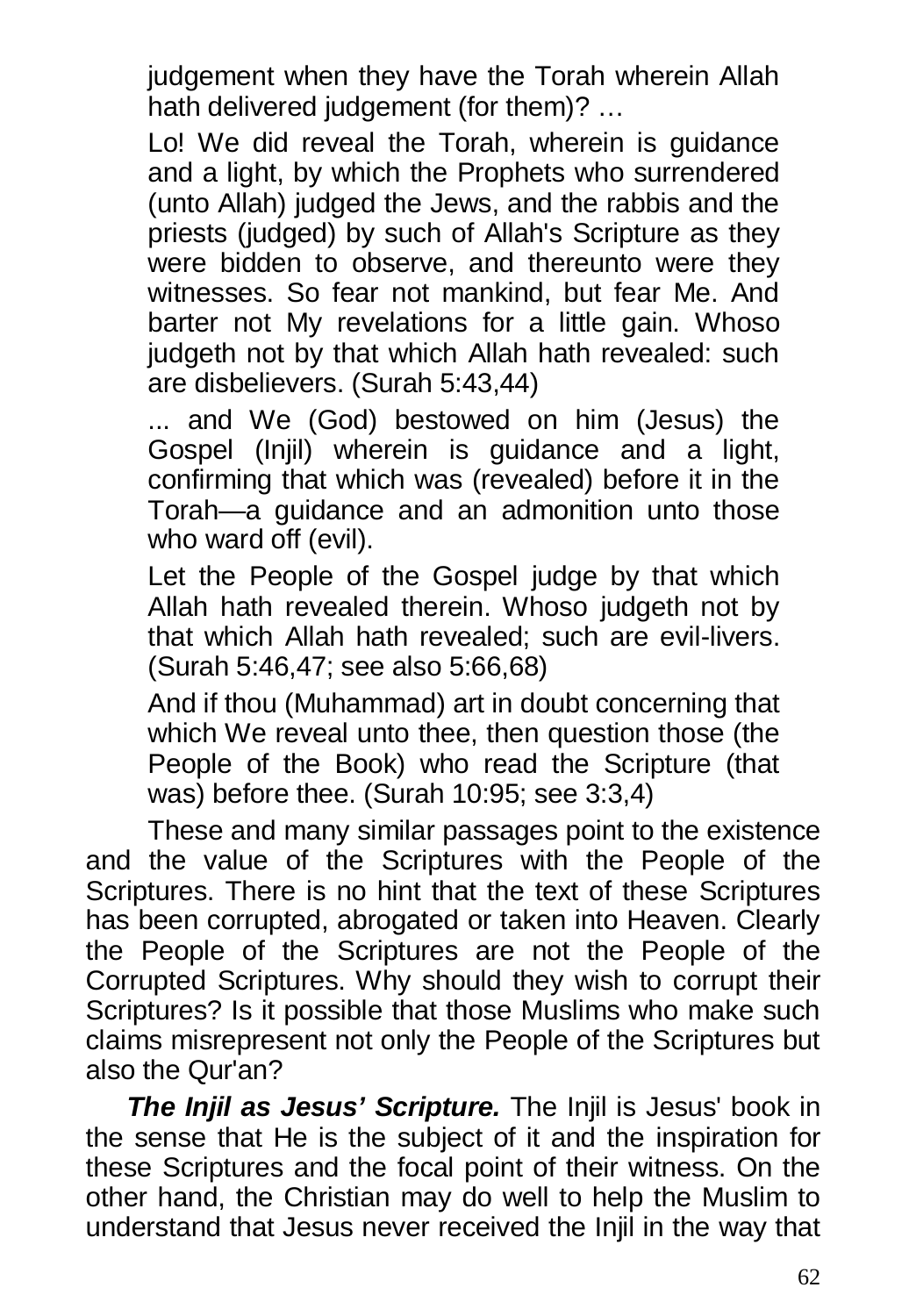Muslims understand the prophets and apostles, as well as Jesus, to have received their Scriptures from God. Jesus Himself is the Injil, the Evangel, the Good News! The various writings of Jesus' apostles and disciples included in the Scriptures called the Injil testify to this.

But again, whatever your Muslim friends may think about our Scriptures, *encourage them to read them*! Would it help if more Christians better understood Islam and the Qur'an, as Muslims often invite us to do?

# **Practical Hints**

*The Christian like a farmer***.** In dealing with such Muslim objections a Christian may be compared to a farmer who clears and ploughs the land before he sows the seed. With the help of the Qur'an, he tries to remove some misunderstandings about the Bible that Muslims have. (This does not mean that Christians believe the Bible because of the testimony of the Qur'an to the Bible.) With the removal of any misunderstandings about the Bible, the Muslim may be more ready to receive its message with an unbiased mind and an open heart.

*The Christian like a storekeeper***.** The Christian is like a storekeeper who introduces his customer to a new kind of rice in his shop. He does not ask his customer merely to admire the rice; he suggests that he tests it by tasting it. Thus, the Christian does not only talk about the Bible; they also invite their Muslim friend to taste the sweetness of its Word and experience the goodness of God. What better testimony to the integrity of the Bible and to the truth of the Bible than the Bible's own testimony to itself!

*The adamant customer.* Even if the Muslim continues to hold their arguments against the integrity of the Bible, invite them to read parts of it so that they at least have some understanding of what they reject. Someone has said: "The Bible, like Paul in chains, is able to give a worthy testimony to itself."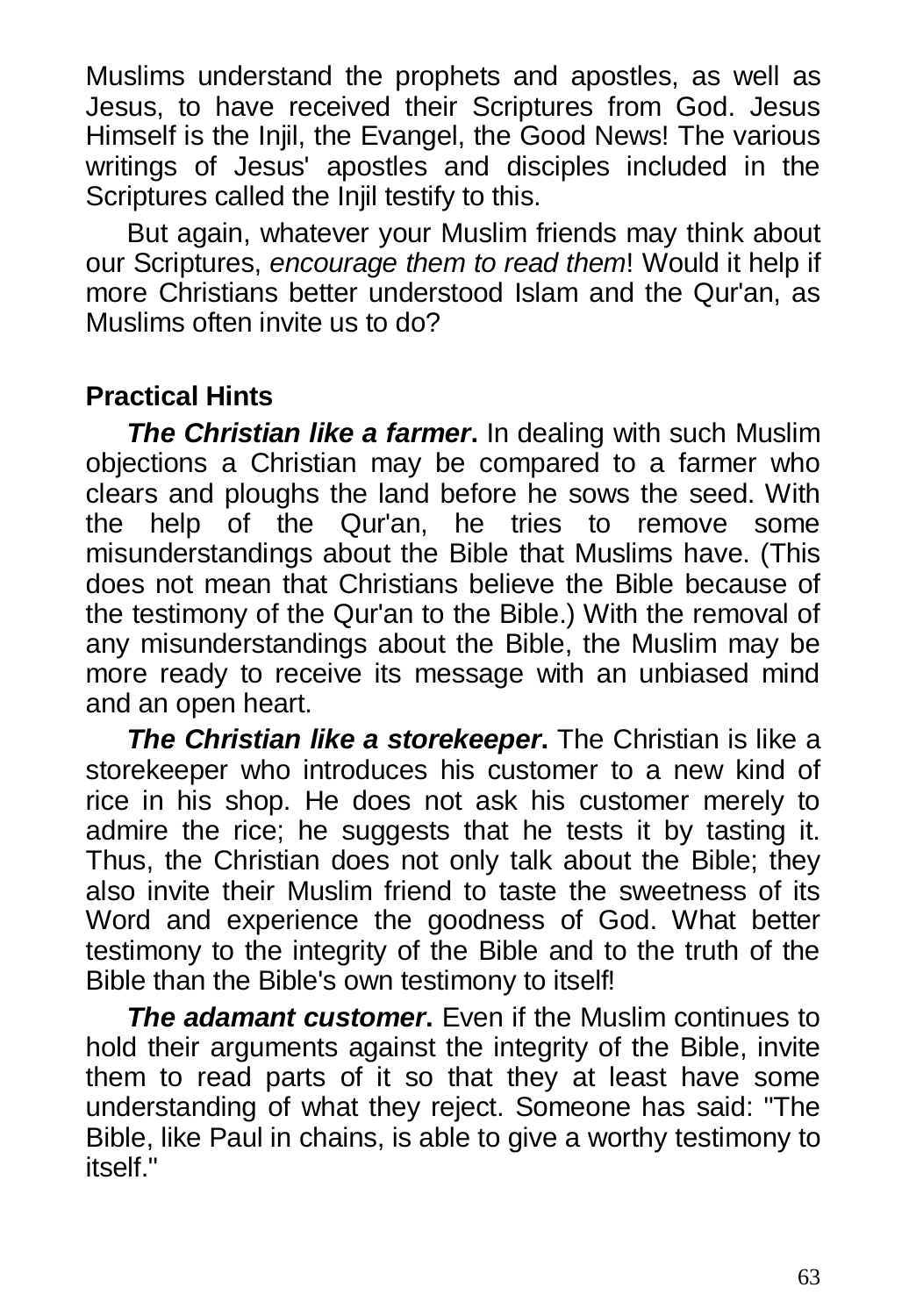# **For Discussion among Christians**

Occasionally we read of Christians in some countries who cannot obtain a Bible. If a copy comes into their possession, they secretly and laboriously copy it so that others can share its message. Can you imagine you and your congregation without a Bible? Do we sometimes take the Bible for granted, like air or water or sunshine?

Have you ever shared a Bible or a Gospel portion with your Muslim neighbour? Would your neighbour prefer it in English, or in another language, or even both languages? Does your sharing, or failure to share, indicate its value to you?

Or what about sharing a DVD Life of Jesus—available in Arabic, Farsi, Urdu, as well as in English and many other languages?

Discuss Muslim responses to the Bible or to a Christian DVD. How best can you respond? Do you feel that references to the Qur'an (e.g., Jesus heals the sick) can help you encourage your Muslim friend to read the Bible?

How would you feel if a Muslim corrected you, a Christian, on the basis of the Bible? Would you be grateful? Would it be right for you to help him, a Muslim, similarly with a passage in the Qur'an?

Have you ever noticed how carefully Muslims handle the Qur'an? What do they think of Christians who handle the Bible carelessly and place it on the ground?

Consider Jesus' answer to the Sadducees: "Is not this why you are wrong, that you know neither the Scriptures nor the power of God?" (See Mark 12:18-27.)

Consider the 12-year-old Jesus "in the Temple, sitting among the teachers, listening to them and asking them questions" (Luke 2:41-52). Give other instances when Jesus used the Scriptures.

Multitudes of Muslim women love Mary/Maryam, the mother of Jesus. The Qur'an often calls Jesus "the son of Mary." Surah 19 of the Qur'an is entitled *Surah Maryam*. Discuss advantages in sharing with women the Gospel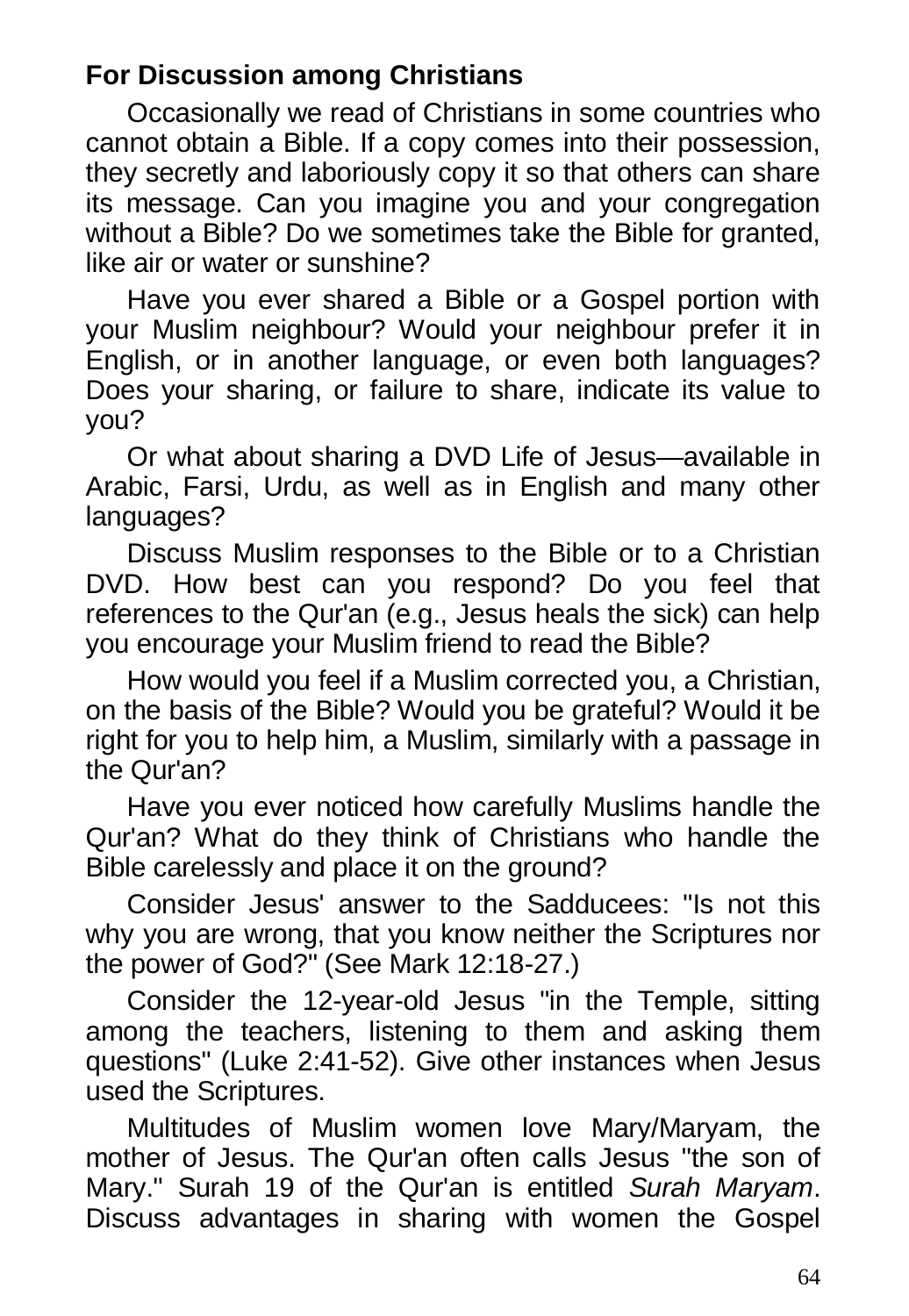according to Luke as an introduction to the Injil.

### **Comments from Two Muslim Scholars on the Bible**

The famous Egyptian Muslim scholar, Muhammed Abduh, notes with reference to the charge of the corruption of the text of the Bible:

It would not have been possible for Jews and Christians everywhere to agree on changing the text. Even if those in Arabia had done it, the difference between their books and those of their brothers, let us say in Syria and Europe, would have been obvious. (J. Jomier, *Jesus, the Life of the Messiah*, CLS, Madras, 1974, p. 216.)

Adil Ozdemir, a Turkish Muslim scholar, states:

… I am talking about us Muslims. There also seems to be a contradiction in our attitude toward the People of Scriptures (Jews and Christians). We respect Jesus but not Christianity. We believe in the Scriptures but refuse to read the Bible. I know that this is a sensitive issue, but it comes to my mind and I cannot help reflecting upon it. In my personal background I was led to believe there are no more true Christians today who follow Jesus. I was also told that Christians changed their Scripture. If this had been true, then we might have proved how all this happened and why. We should have discussed this point with our Christian friends. (Newsletter No. 34, 1987, Office on Christian-Muslim Relations, NCCC, USA)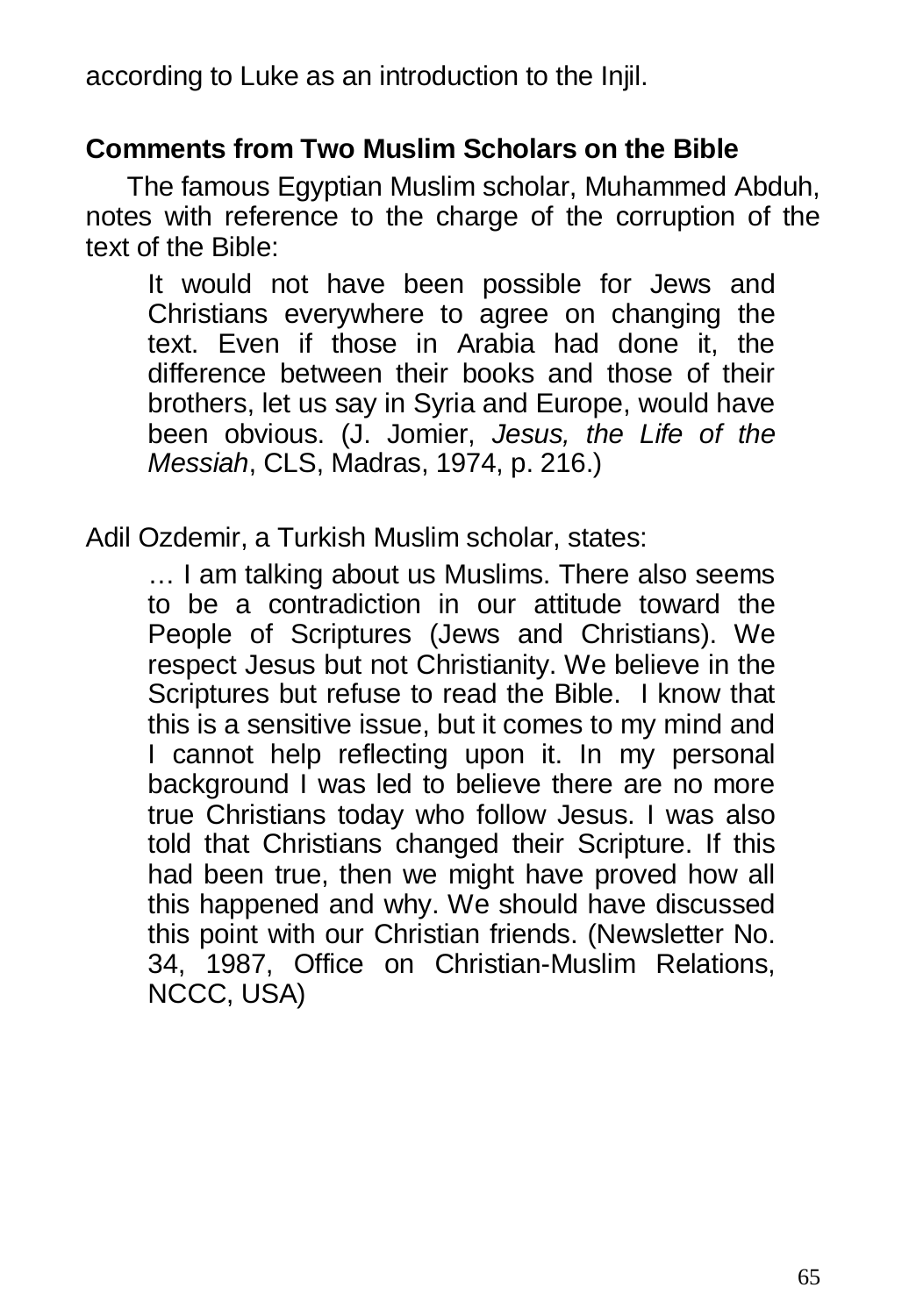*PART 3: Helping the Serious Enquirer*

### **Introduction**

In Part 3 we are thinking especially of Muslims who are interested in the Gospel of Jesus the Messiah. Perhaps they are thinking of becoming Christians, or perhaps they have already begun to believe in Jesus the Messiah as more than a prophet. We will call this Muslim "the enquirer." What special help does the enquirer need to understand and follow the Christian way, the way of the Holy Bible? We will discuss the same themes in Islam and Christianity and will consider how best to help the enquirer understand the Christian faith.

#### **CHAPTER 13 Bible Study and Prayer**

*They devoted themselves to the apostles' teaching and to the fellowship, to the breaking of bread and to prayer.*

(Acts 2:42)

### **Bible Study**

#### **Scripture in Islam**

The Muslim idea of Scripture, as we have seen, is different from the Christian idea. Therefore, the Muslim enquirer may need special help to know how to study the Bible.

Muslims believe that the Qur'an is the supreme revelation of God.

Generally, Muslims believe that the Qur'an, verbally inspired, did not come from the mind of Muhammad. For them, it is God's eternal Word/Speech located on a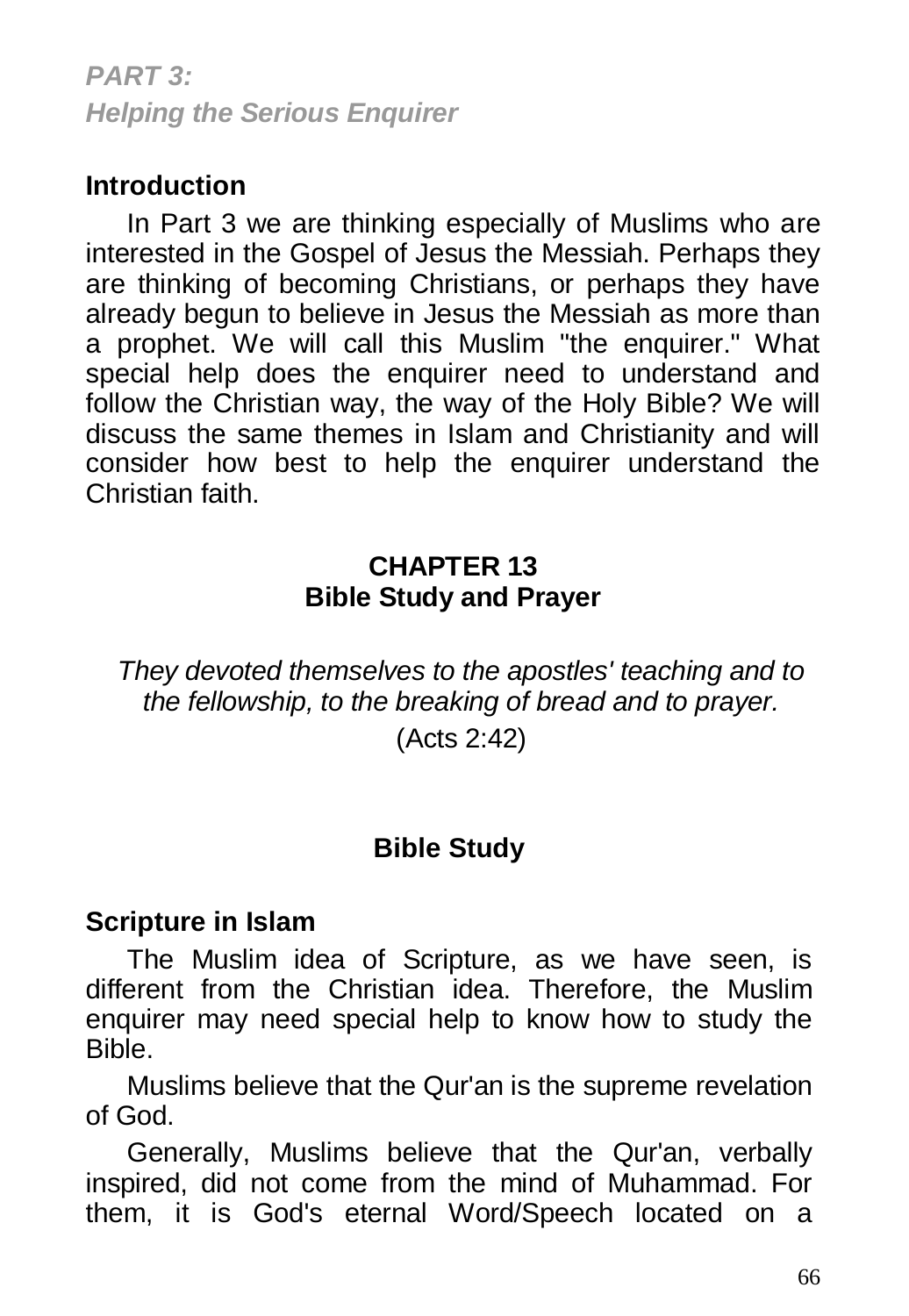Preserved Tablet (*Lawh Mahfuz*) in Heaven and sent down through the angel Gabriel to Muhammad, free from all human and worldly contamination. In turn, Muhammad dictated the message to his secretaries, who put it down in writing. Many Muslims would say that the Arabic Qur'an alone is the true Qur'an. A translation of it is only an interpretation.

Islam offers Muslims a code of law (based primarily on the Qur'an and the *Hadith*/Traditions) that directs Muslims how to behave in life and worship. This law is called the Shariah. Generally, the Shariah, too, is considered to be divinely inspired and, thus, unlike and superior to all human legislation.

Generally, Muslims recite the Qur'an with a different idea from the Christians' idea of Bible study. Their recitation of the Qur'an, especially in Arabic, is mainly a way to praise God for sending down His revelation and to express their reverence and obedience. Of course, many also study it. They may read the Qur'an, either in the original Arabic or in a translation or in both. Nowadays, the Qur'an is translated into a growing number of languages.

#### **The Bible in Christianity**

For the Christian, the supreme revelation of God is not through a book but a person, Jesus the Messiah. He is the eternal Word of God, God's Speech, the Mediator between humanity and God. But to enable us to know about Jesus Christ, God inspired prophets and apostles, through His Holy Spirit, to write the Scriptures. These Scriptures tell not only the story of Jesus' life and teaching, but also how God spoke beforehand through the prophets, through the history of the Children of Israel and afterwards through the life and preaching of the Church, beginning with Jesus' apostles and disciples and the coming of the Holy Spirit.

Christians do not believe that revelation must be brought "straight down from Heaven" without going through a prophet's mind. Rather, God guides the whole thinking and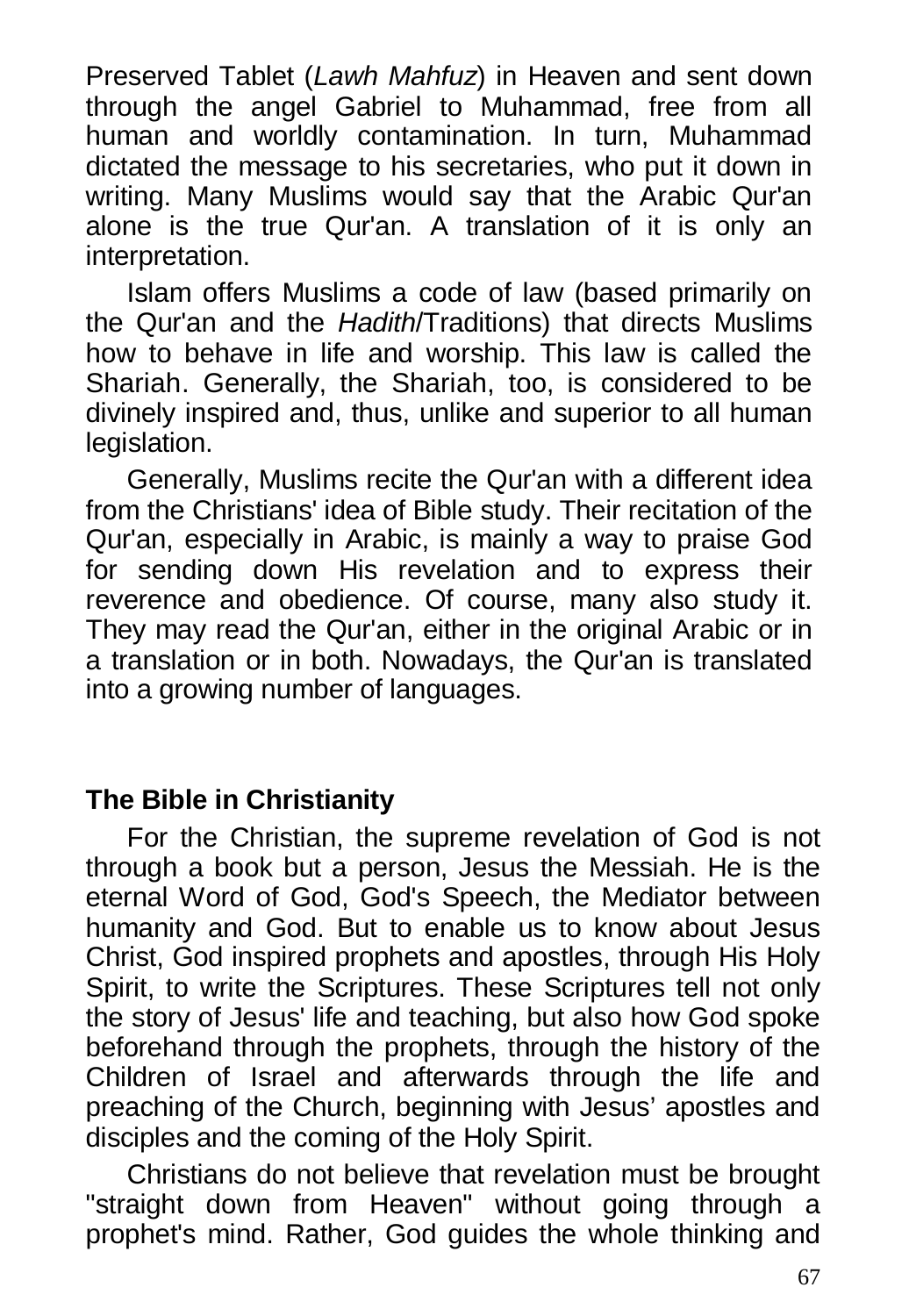experience of prophets and disciples of Jesus so that what they speak or write will come through their conscious mind and will be truly a revelation from God. So Christians believe that people wrote the Bible by the inspiration of God. We trust it completely as "the Word of God," leading us to believe in Jesus Christ who is (in an even greater sense, as we have noted) God's eternal Word, God's self-revelation in the world or, as Christians also say, God's incarnation for us and for our salvation.

We Christians do not think that the Bible exists mainly to be recited and only in its original languages, Hebrew and Greek. It is there, carefully translated from its original languages into our own languages, to be studied and understood and lived out. As God inspired the writers and their Scriptures, so He speaks to its readers, telling them how He created all things, teaching them His will and encouraging them to obey His commandments, warning them of the consequences of disobedience. The Bible gives many examples of God's judgement and mercy. Above all, the whole Bible bears witness to Jesus Christ, how God through Jesus the Messiah has saved us from our sin and given us new and eternal life. Everything in the Bible must be read "in the light of Jesus Christ." All of its roads converge on Him.

Since Jesus has perfected the Old Testament revelation, there are many rules and rituals in the Old Testament (for matters, let us say, such as circumcision or abstention from some foods) which His disciples need not obey.

### **Helping Enquirers**

Enquirers may need your help to understand what the Bible means to Christians. Many things that you may have known from childhood will be strange and new to them. When possible, please spend time reading the Bible with them. Explain the significance of the Bible for Christians. Lend them an introductory Bible study book. Perhaps enroll them in a Bible correspondence course. Also, let them see the Bible being treated reverently by Christians.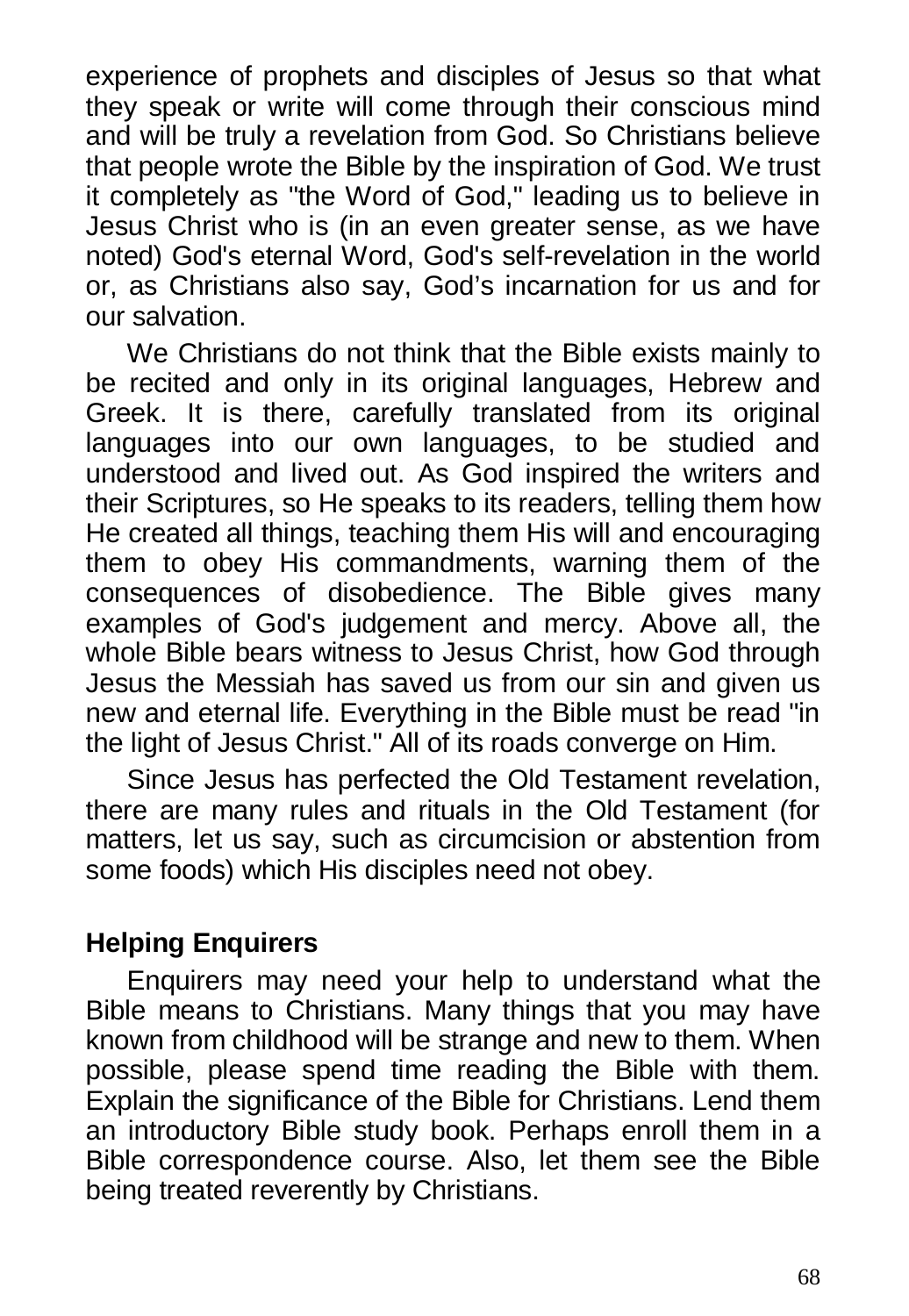### **Prayer**

#### **Ritual Prayer in Islam**

The Muslim Prayer is a ritual that must be performed exactly in Arabic before God. To know the meaning of the words may seem to be less important than to perform it correctly.

This does not mean (as some Christians may think) that Muslim Prayer is insincere or only an outward form. The reverence and the participation of the whole congregation can be very impressive. We are only pointing out that this idea of prayer is different from the Christian idea.

On the other hand, Muslims may also pray to God in a more personal and informal manner while bringing their feelings and needs before Him.

Find out from your Muslim friends more about the content of their prayer. Does it include thanksgiving, confession of sins, intercession for others and intercession for oneself? Ask what their prayer means to them.

Women should observe the ritual laws as men do. Some mosques have a place for women. Usually they pray in their homes.

### **Prayer and Worship in Christianity**

Christians do not think of prayer primarily as "performing a ritual." They think of it more as a conversation with God. We hear God's Word in the Bible and we reply by our prayers and by our everyday obedience. We speak in our native language and hymns and songs. We may use set words, or simply open our hearts and speak as children speak to their fathers and mothers.

This Christian way of prayer is unique in that it is offered to God, our Heavenly Father, in the name of Jesus Christ. We dare to approach God as our Heavenly Father because God has first approached us, revealing His love for us in Jesus Christ. We speak to God because we know that He loves us and seeks our good. We do not pray to "make use of God" for our selfish reasons; we pray that God may make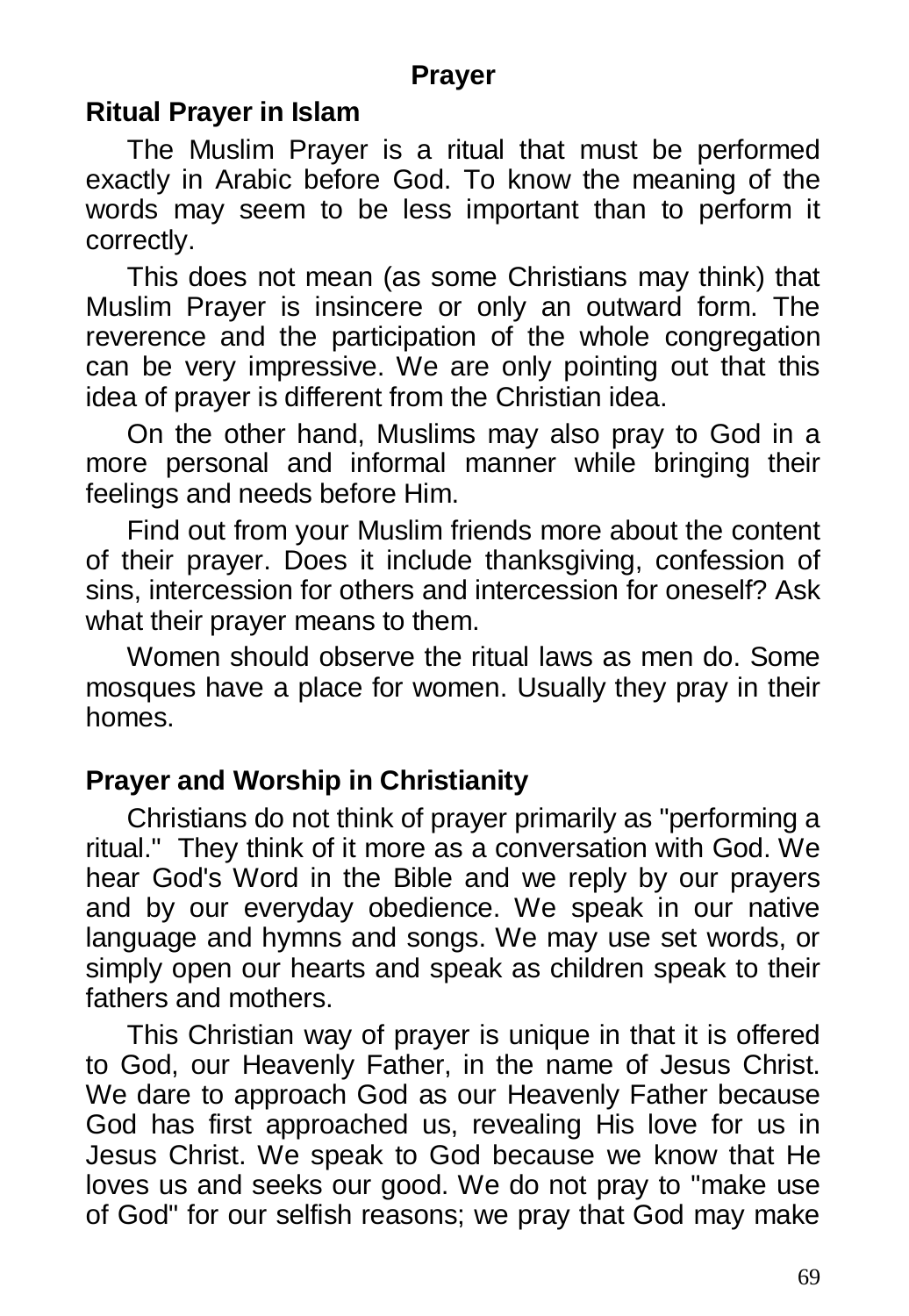use of us for His purposes and make us useful to others! In our prayer we express:

- *Our gratitude and praise* ("Thank you, God!") for who He is and what He has done for us, for everything that each day brings, for all God's gifts of health and all material and spiritual blessings as well as the love of friends, including Muslim ones! (Psalm 103), and even for our difficulties that draw us closer to Him. (For God promises us a blessed life, but not an easy one!)
- *Our penitence* ("Forgive me, God!") for being evil, for all evil thoughts, for all actions that may have harmed someone, for all good actions not done. (1 John 1:8,9)
- *Our petition and intercession* ("Please, God!") spreading out our wants before our Lord, as children telling their parents how they are and what they need (Matthew 7:7-11). We add: "if it be Your will," because God knows best what is good for us.

Women have a full share in Christian worship and fellowship. Often the Christian women are more prayerful and energetic than the men! Then, of course, the same may be said of Muslim women, whether during or outside of Muslim worship.

# **Helping Enquirers**

The informality of Christian prayer can surprise Muslims, but it can also attract them. One former Muslim became interested in the Gospel on the day he first heard Christian *extempore* prayer (personal, informal and heartfelt prayer). Explain the meaning and manner of Christian prayer. Invite the enquirer to join you in your family prayer, in prayer for others as well as for yourselves, even in visiting and praying for the sick, and so on.

There is also more formal worship in Christianity. The enquirer may be interested in this because it is closer to their experience in Islam. Tell them what you "recite" in your church. It may be the Lord's Prayer, the Psalms, or confession of sin. Everyone joins in singing hymns to express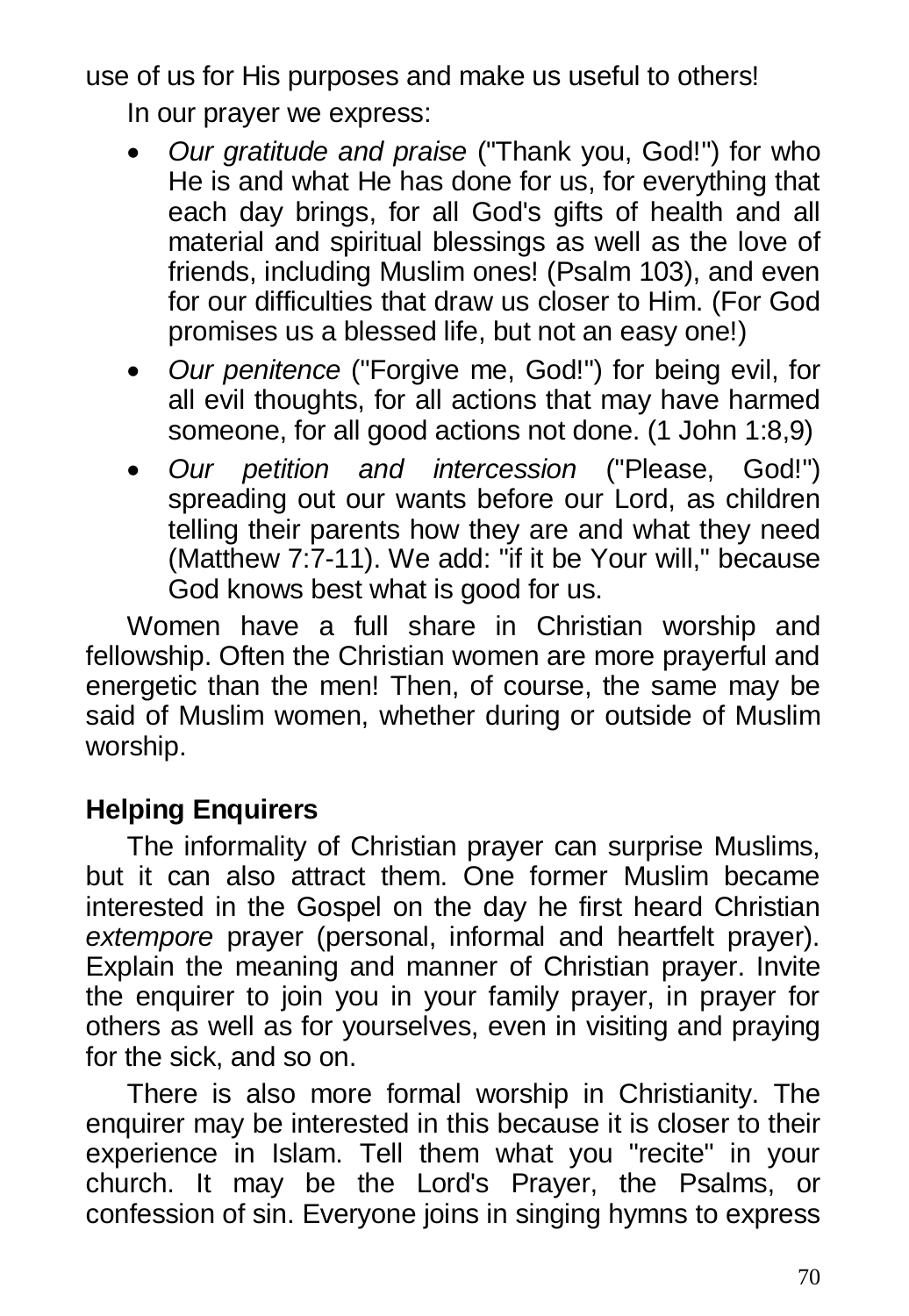our unity and joy in worship. The Lord's Supper (Holy Communion) will be interesting to many Muslims because it is a sort of "ritual" performed in obedience to the command of Jesus. (1 Corinthians 11:23-26) Emphasize that in this service (as in all our worship) we celebrate God's victory through the risen Christ, the One who gives us pardon and victory, and who is the living Way to God. Sunday especially is designated as the day for formal worship since on Sunday, as already noted, Jesus the Messiah rose from the dead.

# **For Discussion among Christians**

If Muslims attended your church during a Sunday worship service, what would they find? Would they find what they are accustomed to in Islam: great reverence; much praise to God; proclamation of God's Oneness; everyone participating in the worship? Would they find the things that may be lacking in Islam: an emphasis on understanding the Scriptures and the worship; a sense of personal conversation with our Heavenly Father, earnest intercession for the needs of others; joy in the great saving acts of God? Or will they find the preacher giving a monologue over the heads of an inattentive congregation; unintelligent mumbling of lessons and prayers; and a sermon, perhaps unprepared, full of moralizing but omitting to proclaim God's judgement and mercy in Christ?

Consider in which Christian gathering your Muslim friend may feel more comfortable, more "at home." Could it be in your home? In smaller groups and more informally?

A Christian wrote a book entitled *Instrument and Purpose*. He intended to show how we should be God's instruments for God's purposes. Do we, however, sometimes reverse the roles by wanting, consciously or unconsciously, God to be our instrument for our purposes?

Some Christians fast, linking fasting especially with prayer. Muslims, of course, are to fast during the month of Ramadan. Can you compare the fasting of Muslims and Christians, noting also why they fast and their ways of fasting?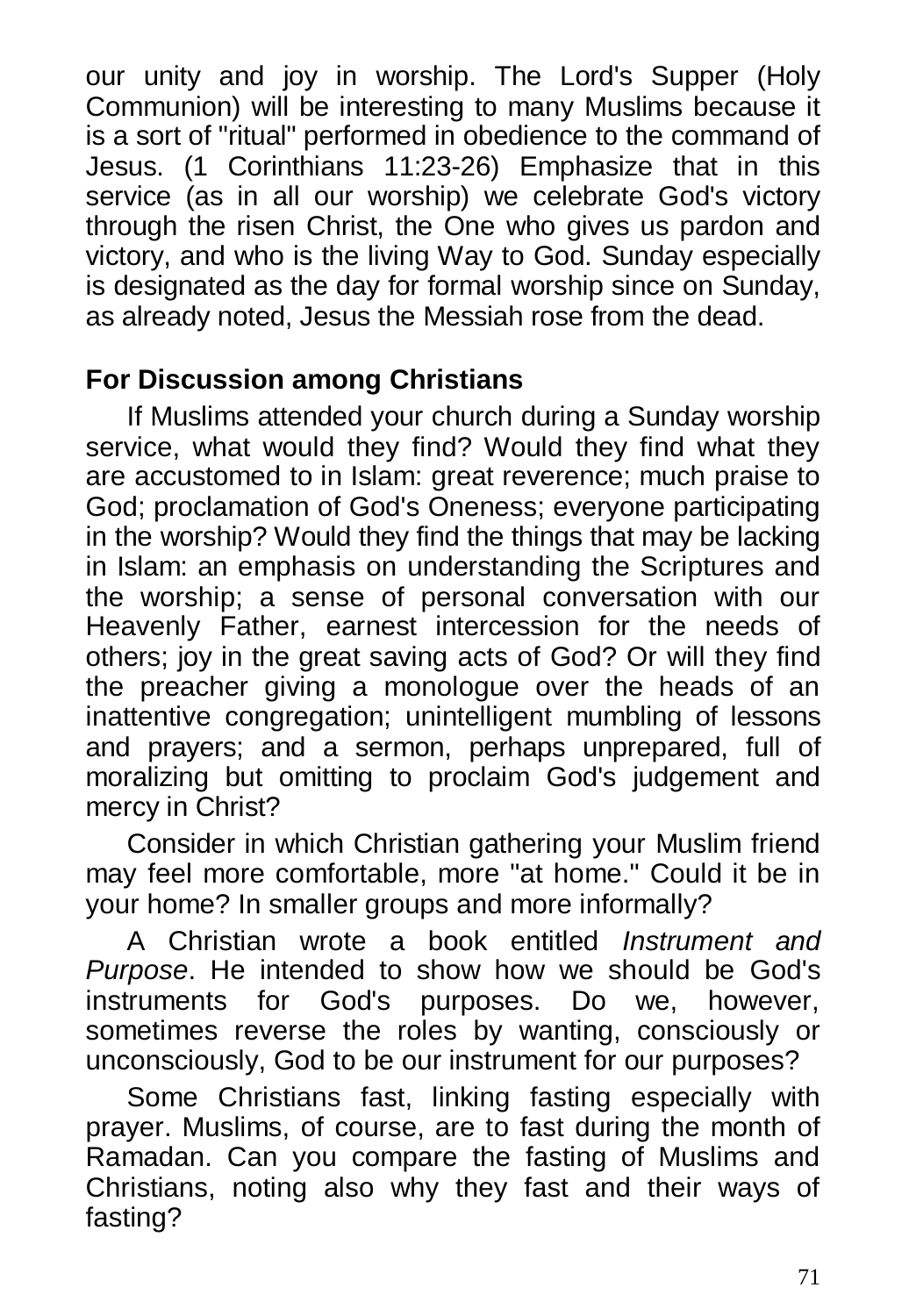#### **CHAPTER 14 Joining the Church**

*"Brothers, what shall we do? "… "Repent and be baptized, every one of you, in the name of Jesus Christ for the forgiveness of your sins. And you will receive the gift of the Holy Spirit..." And the Lord added to their number daily those who were being saved.*

(Acts 2:37-47)

### **The Community in Islam**

*The meaning of being a Muslim.* "Being a Muslim" means not only that one holds particular beliefs and practices, but also that one belongs to a particular community, called the *ummah*. In this community, Islamic law (*Shariah*) governs (more or less) the worship, the beliefs, the customs and the habits of the people. Generally, everyone adopts a certain style of politeness and cleanliness, everyone has an Arabic name, everyone joins in the fasts and festivals, and often everyone wears the same style of clothes. All these show the solidarity of the community. Still, as Muslims move around the world, often living in minorities, and the world becomes "smaller" and more united, Muslims, too, become more affected by external and alien influences, not least by Western technology and secularism. Even Muslim countries experience these influences. And, we must admit, these influences are not always good.

*The horror of apostasy***.** The Muslim community may be shocked when a member apostatizes (= leaves Islam) to join another religion, to abandon Islam, or become agnostic or atheist. Why shocked? Normally, the Muslim community will not view the member's act as simply a personal and private decision of faith. Rather they will understand the member's act to be traitorous and the member to be a traitor, an enemy, perhaps a member of a rival community. Normally Islamic law punishes the apostate by death—though some schools of Muslim law would exclude the execution of a woman. True, not all converts from Islam are put to death. Still, many live in the shadow of persecution and even death! Even if apostates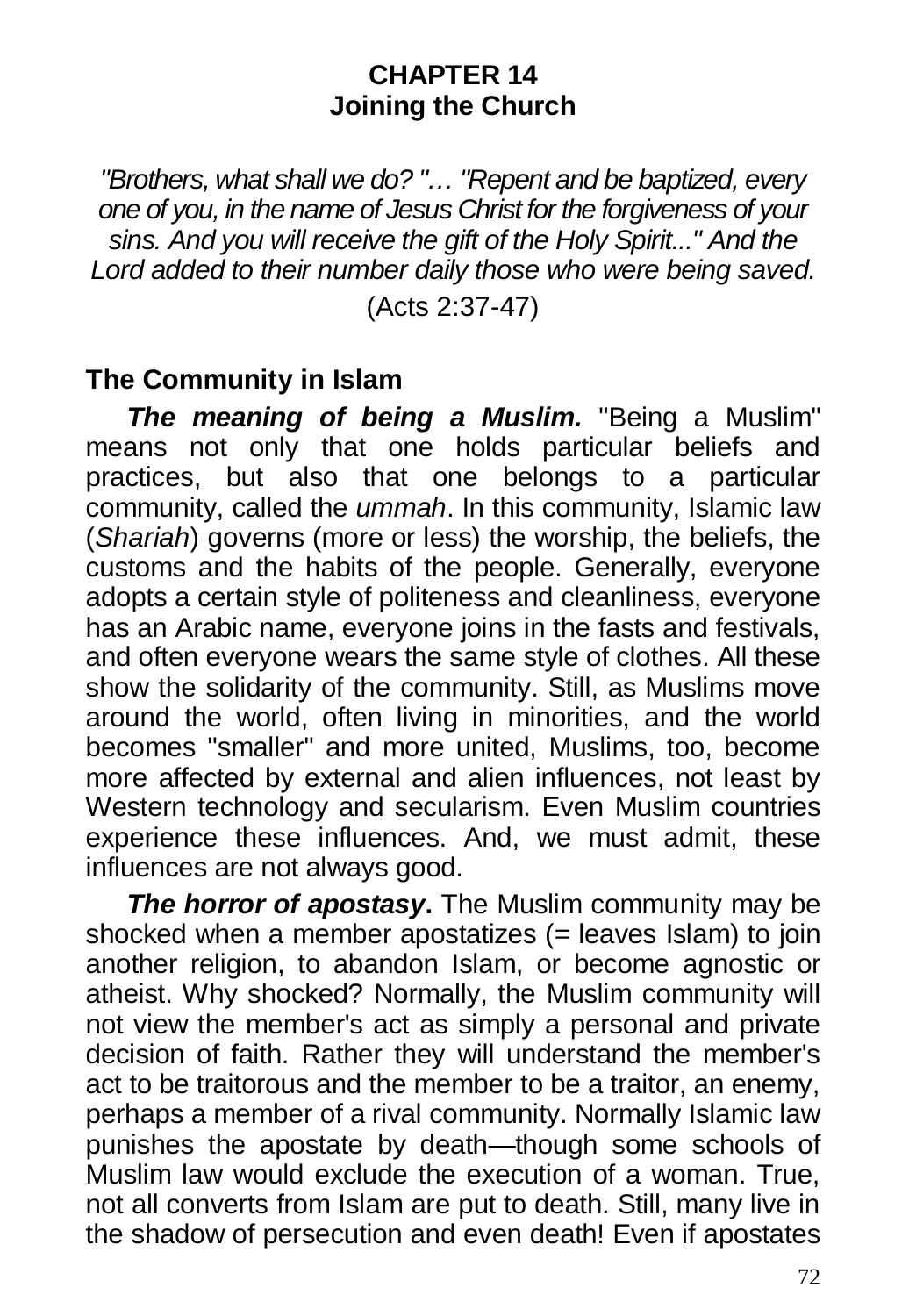escape execution, they may be ostracized and even their families threatened and pushed to bring them back into Islam. (Lest we forget, in the past some Christians too, sadly, have engaged in persecuting heretics—though with no support from Jesus!)

*The call for tolerance***.** At the same time, many Muslims recall the Quranic summons to tolerance, most clearly reflected in the following passage: "There is no compulsion in religion." (Surah 2:256) Some passages also pay great respect to the religions of "the People of the Book"—Jews and Christians. Other passages, however, severely criticize the Jews and Christians, especially the Jews. (See Appendix B)

Nearly all Muslim nations have accepted the United Nations Charter, which declares freedom for individuals to change their religious belief. Many Muslim communities, however, do not grant this freedom to their members. Some Muslim nations have prepared their own declaration of human rights based on Islamic principles. In fact, the whole issue of freedom of religion, including the correct interpretation of Qur'an 2:256 (it excludes Muslims from the freedom of leaving Islam, many Muslims say) is seriously disputed among Muslims. Currently, some Muslim nations are advocating that Islam, as a religion, should be exempt from criticism. Yet, persecution of Christians continues in a considerable number of Muslim lands.

# **Fellowship in Christianity**

*The meaning of being a Christian***.** Ask a group of people what "being a Christian" means and you may get surprising answers. Some will think being a Christian means going to church, or even following Western customs. Others will say it means being loving and kind. Certainly a Christian should go to church and should be loving, but the essential meaning of being a Christian is threefold:

- to have personal trust in God through the Lord Jesus;
- to have fellowship with others who share a similar trust;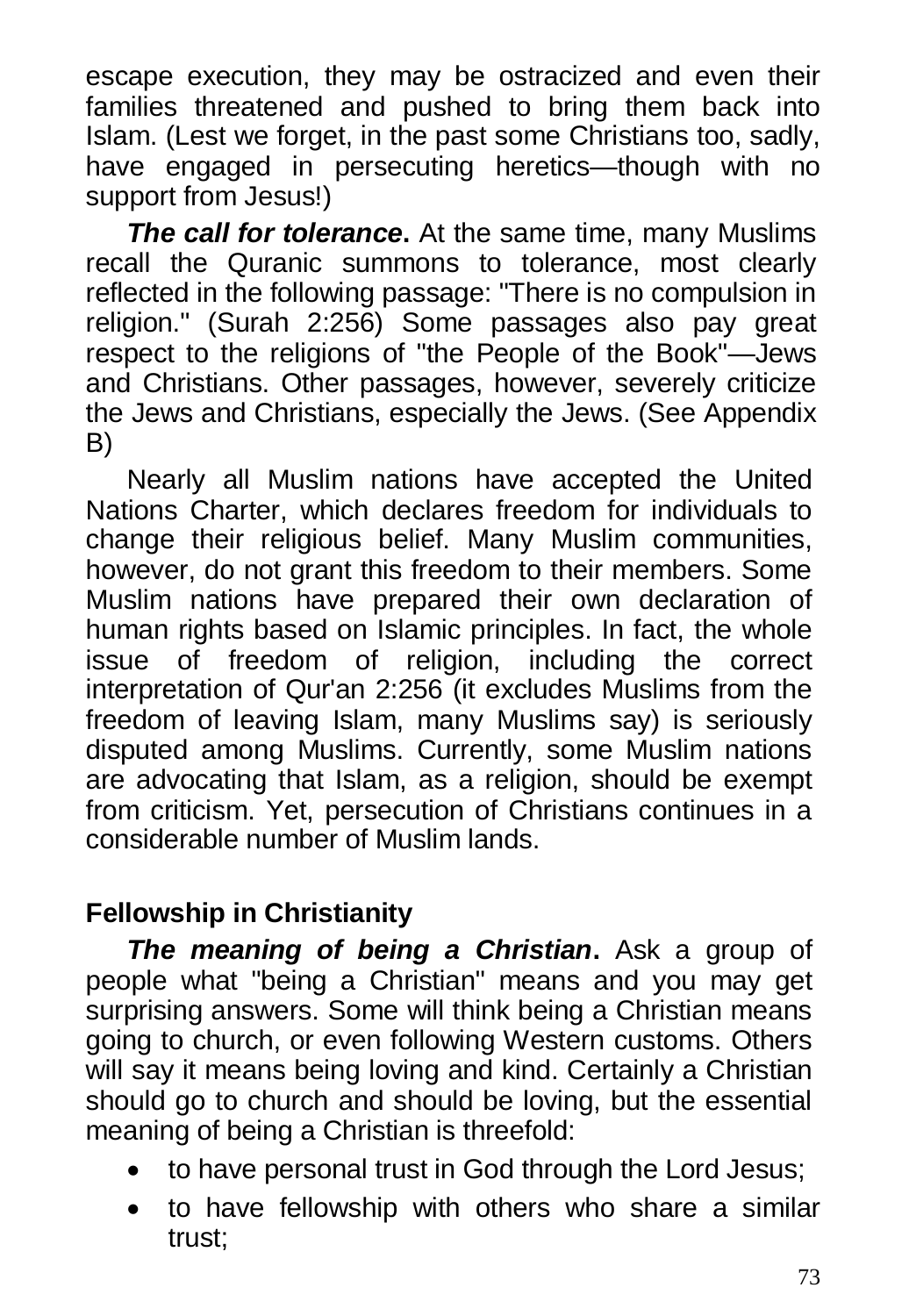to live as a disciple of Jesus, living not only for oneself but also for others.

This definition warns us against three common misunderstandings of Christianity: formalism, individualism and perfectionism:

*Formalism***.** That is, relying too much on the outward form and expression. To be a Christian is not to be born into a certain community with a particular culture, or to follow certain customs and laws, or even to perform religious rituals regularly. No! Being a Christian means having a personal relation with God and trust in God through Christ that is rooted in and manifested from the heart.

*Individualism***.** That is, thinking that faith is merely an individual thing, "just between you and God," and that there is no need for a Christian to join a church fellowship and to participate with fellow Christians in the worship of God. Faith is certainly personal, but it is also something that you should have in fellowship with other believers. To be "born again" means also to be born into a family! A Christian is a member of the Body of Christ. "We proclaim to you what we have seen and heard, so that you also may have fellowship with us." (1 John 1:3; see also Mark 3:33-35; 1 Corinthians 12:27; Ephesians 2:13-19)

*Perfectionism***.** That is, thinking that a person is not a Christian until he or she is perfect in knowledge of Christian doctrine, perfect in obedience to Church rules, and perfect in overcoming all sins. No! Those who put their trust in God through Christ are at once Christians; they have entered the Christian fellowship and the new life in Christ. Their understanding of Christianity may be weak and their morality may still be doubtful. But our Gospel is of God's grace for sinners. Jesus died so that we may live. We must trust that by God's grace (with the help of Christian fellowship also) we will grow in knowledge and in Christian character. (See Ephesians 2:8-10; Romans 5:8; 14:1, 10-13; Galatians 6:1, 2; Matthew 13:24-30.)

*The loving fellowship***.** Jesus said: "By this all men will know that you are my disciples, if you love one another"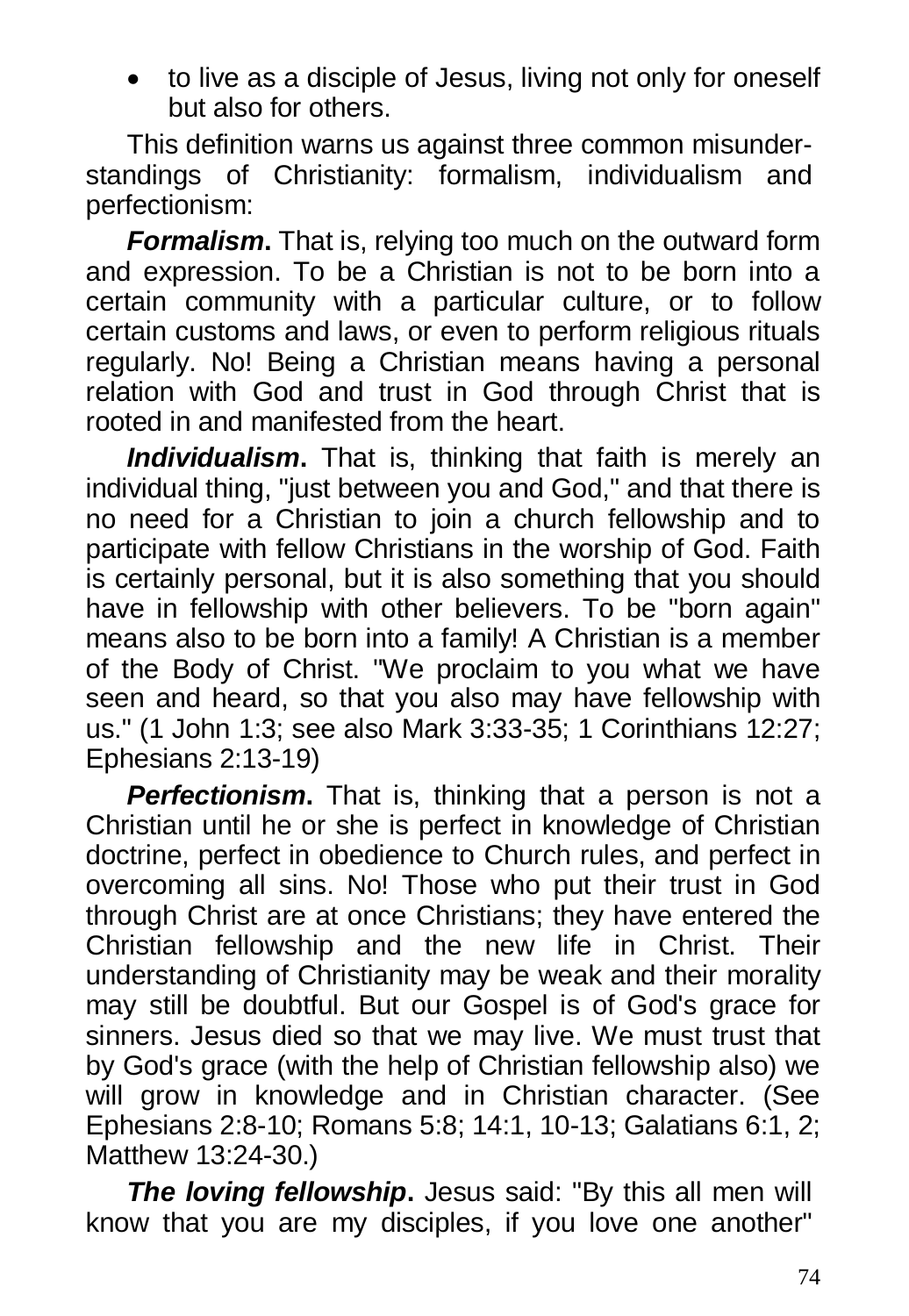(John 13:35). Paul explains further: "Therefore, as God's chosen people, holy and dearly loved, clothe yourselves with compassion, kindness, humility, gentleness and patience. Bear with each other and forgive whatever grievances you may have against one another. Forgive as the Lord forgave you." (Colossians 3:12-14)

*The outreaching fellowship.* The Church sometimes makes the mistake of separating itself from the world in order to preserve its power, its customs or its purity, for fear of being "contaminated." The Church sometimes adopts a particular culture or discipline as a sort of "wall" to defend itself from the world. We know there are real dangers and problems for Christians in mixing with the world, including the Muslim world. Nevertheless, the Church must reach out in service and in witness. Jesus said: "Therefore, go and make disciples" (Matthew 28:19). He said: "My prayer is not that you take them out of the world but that you protect them from the evil one ... As you sent me into the world, I have sent them into the world." (John 17:15-18)

### **Helping the Enquirer**

*Build bridges of love***.** Try to break down the feeling that Muslims and Christians are two hostile communities sharply differing in religion and culture, separated in dress, custom, place of residence and perhaps even language. We are to "love our neighbour," loving the neighbour "the Good Samaritan way." In this way both communities might accent the positive rather than the negative and thereby become more understanding and tolerant of each other, each helping and being helped.

*Emphasize sincerity***.** Given more mutual respect and credibility among Christians and Muslims, can we discuss with Muslims our concerns about the traditional Muslim law of apostasy—and persecution of Christians? For does not this law compel people to profess what they do not believe, to act insincerely and hypocritically? Indeed, there should be no compulsion in religion!

Also, with your enquirer, emphasize sincerity. What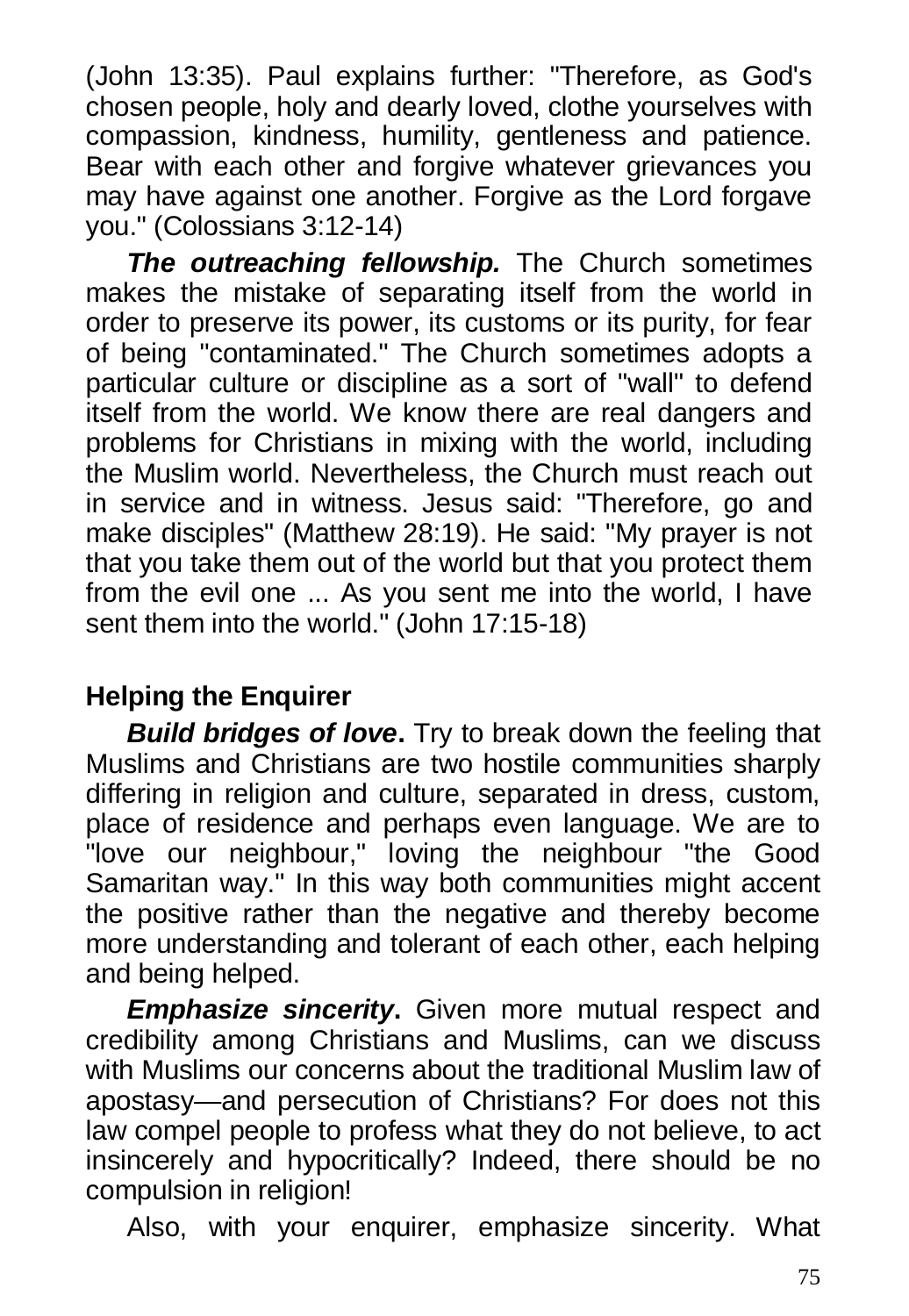motivates the enquirer to become a Christian? First, Christians must be aware that converts from Islam to Christianity may have to pay a heavy price for leaving Islam. On the other hand, the convert must know that Christians are not trying to get converts by any means, good or bad. You, a Christian, are presenting the Gospel in the hope that people will freely and sincerely put their trust in God as Jesus the Messiah has revealed Him. Your sole motive is to offer your Muslim friend what God has already provided you, that is, your assurance of salvation and new life.

*Love the enquirer***.** Inspire other Christians to love the Muslim as well. An Iranian convert from Islam said: "Most Muslims I know who have followed Christ have done so because of the sacrificial life and sustained love of some Christian friend." To love Muslims means to:

*Understand Muslims***.** Put yourself in their shoes. Are the Muslim enquirers with whom you have contact subject to any serious family/community opposition? The intensity of the opposition, of course, may vary. Still, Muslim enquirers anywhere may be, or should be, aware of it and share it. In any case, as already noted, you should not expect them to be "perfect Christians" right away.

*Pray for Muslims***.** And pray with them. Visit them and give them a warm welcome to your home as well as to a worship service. If the church services are not held in their language, may group worship (however small) in their language be considered? In a home, if not in a church building?

*Help Muslims***.** Here the implications of where and how to help may vary greatly. In countries where Muslims and Shariah dominate, the cost of conversion may be the loss of family, friends, job and much worldly security, perhaps even open persecution. As far as possible, help converts to maintain their independence and to be self-reliant. If necessary, compensate them when they suffer loss, to regain their self-reliance.

Related to the above is the concern of Christians in the West for new refugees, among whom also there may be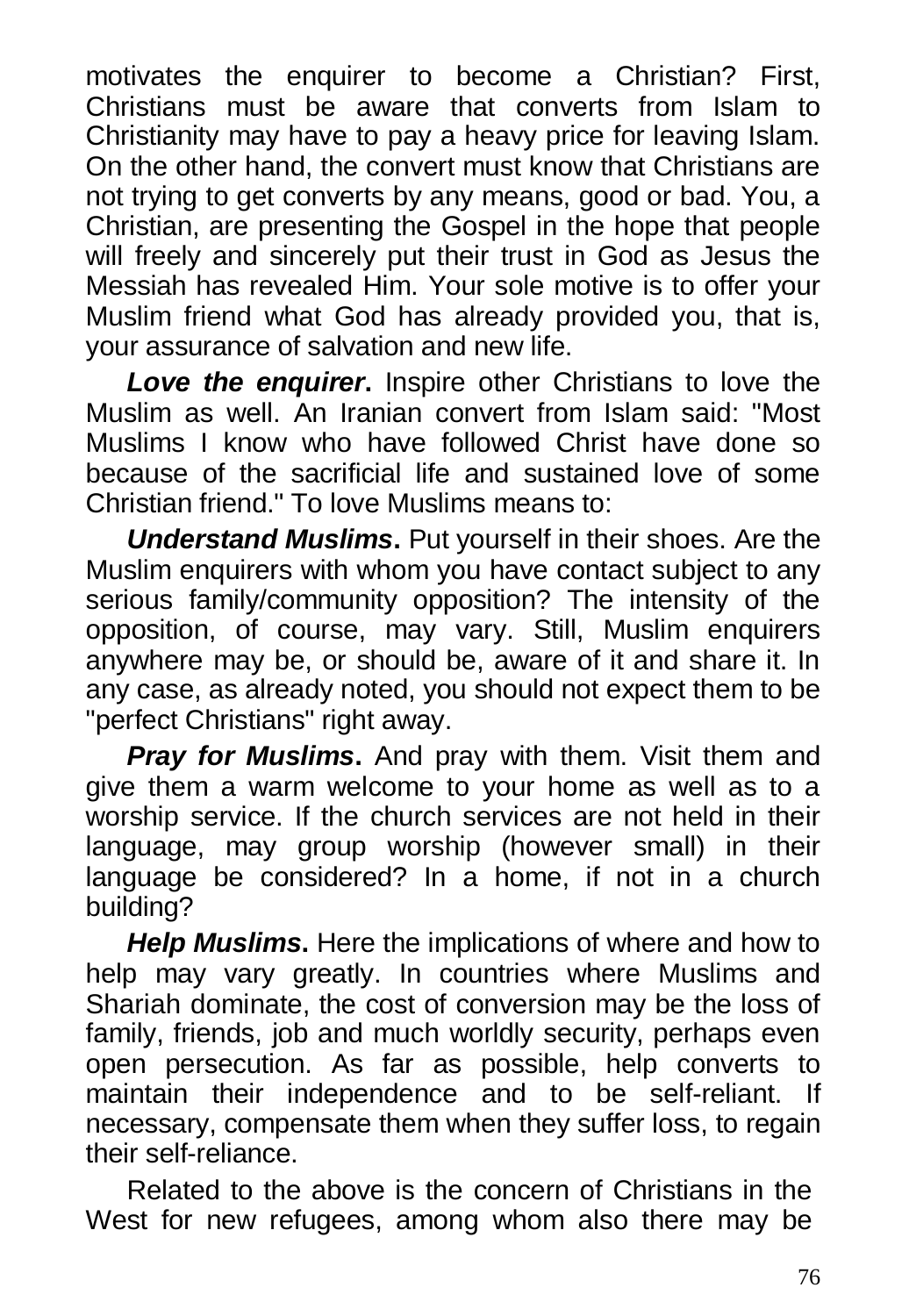converts from Islam who have undergone persecution in their native land. For these—and why not for new Muslim immigrants also, if they wish? Christian congregations can help such families use whatever resources are available to ease their integration into their new surroundings. In the process, we may learn not only how to graciously give to these new immigrants but also how to graciously receive from them, in areas which do not conflict with Christian faith. We can often learn a lot about hospitality, for example, from our Muslim friends.

*Teach the enquirers***.** Help enquirers to understand Christian beliefs and practices in order that they may grow in personal faith and, at the same time, be able to answer questions and criticisms from other Muslims. Go through this book, especially the sections "Discussion with a Muslim friend" in Chapters 4 to 12. Explain the place of fellowship in Christian faith. Tell them that the Church of Christ is made up of pardoned sinners, not of perfect saints! This may encourage them to join the local church and to help them recognize that the present members of the church are likewise not perfect! Prepare them to tell others about Jesus, to face difficulties and, yes, even persecution, may God forbid! (Matthew 5:11,12; Mark 8:31-38; 1 Peter 2:9,19-25)

### **About Baptism and Profession of Faith**

Both enquirers and their Christian friends must earnestly seek the guidance of the Holy Spirit about the time for open profession of Christian faith and baptism. Enquirers, of course, should make the decision.

 It is a normal and needful part of the Christian life to declare one's faith openly and to be baptized. "Secret believers" who tell no one of their faith are missing some of the greatest riches of the Christian life. Believers who profess their faith without being baptized may be in a "safer" position, but still miss a great blessing. Nevertheless, we have to look sympathetically at the practical difficulties.

It would normally be wrong to baptize a minor without parental consent. The age of majority, when the youth can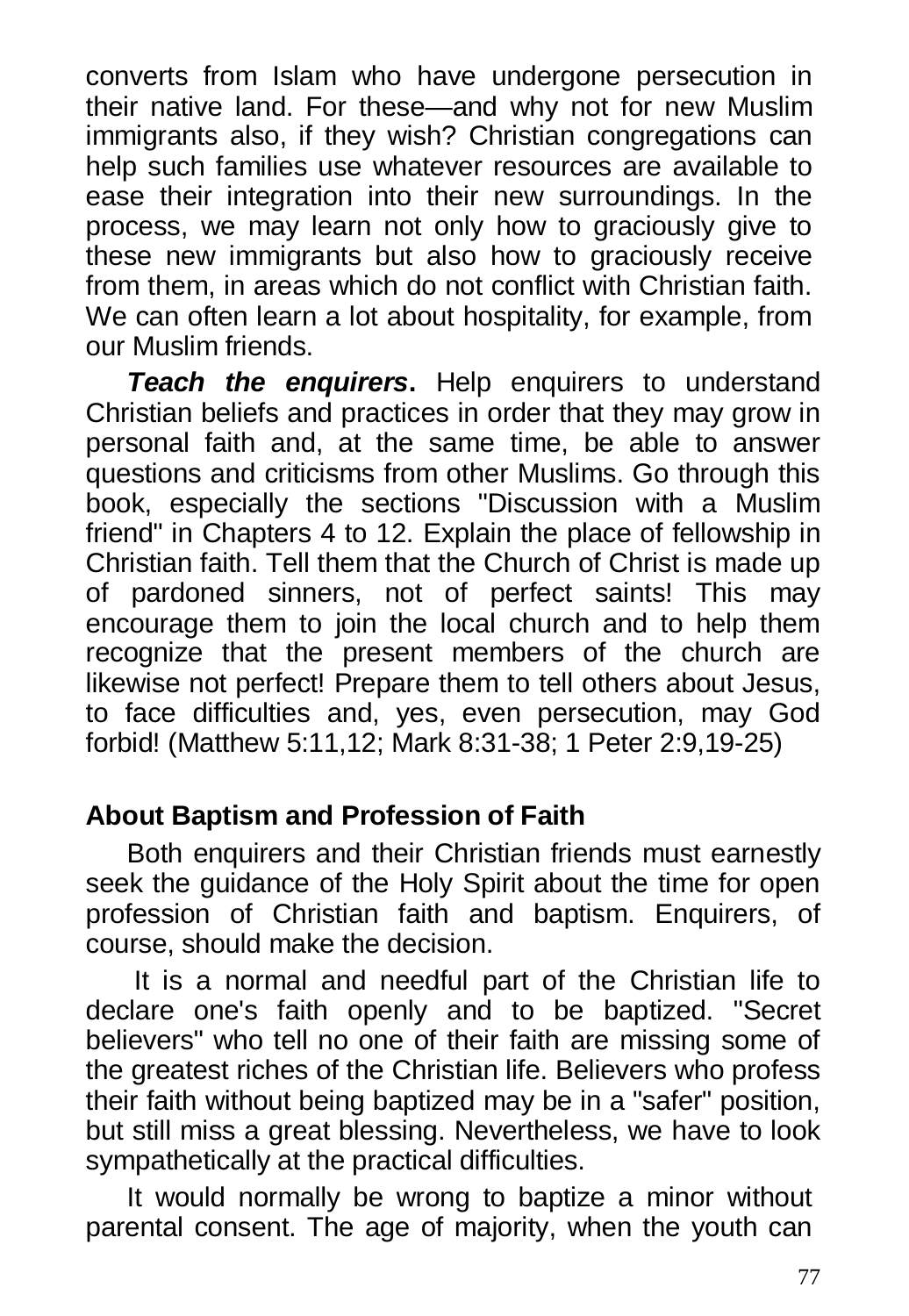act independently, may depend on the outlook of the local society.

Most Muslim communities regard a woman (at least a young woman) as a dependent in the same sense that a child is. It will generally do more harm than good to baptize her without the consent of parents or husband. If a woman is to be baptized, the greatest care must be taken to do it honourably and to give her the support of the Christian fellowship.

When an adult Muslim male puts his trust in Christ, he should be helped to see from the Bible the value of profession of faith and baptism. It should be expected that the Holy Spirit will lead him to an earnest desire to take these steps.

On the other hand, it is understandable that such a man may wish to become well-grounded in the faith and Bible knowledge before exposing himself to the criticism and perhaps persecution of his fellows. He may want to become financially independent first. Or he may also wish to postpone his baptism for a year or two so that he can witness in his Muslim community instead of being cast out at once. Thus he might win his family and some friends to be baptized as a group. Or, at least, Muslims might come to tolerate his conversion.

Nevertheless, there is a tremendous danger in such postponement of baptism. Cut off from Christian fellowship and without the challenge of witnessing, the new convert's faith may weaken. After a certain point it is usually better for new believers to be baptized and to join the Church, even if this means they must be cut off from Muslim society. Quite often, in fact, converts will be aware of one or two family members sympathetic to their conversion.

We must prayerfully rely on the Holy Spirit to indicate to the converts themselves the right time for baptism. Christians must surround the enquirers with love and fellowship both before and after baptism. At baptisms, there should be Christian sponsors who will take special responsibility to guide and encourage, more so on the day of baptism and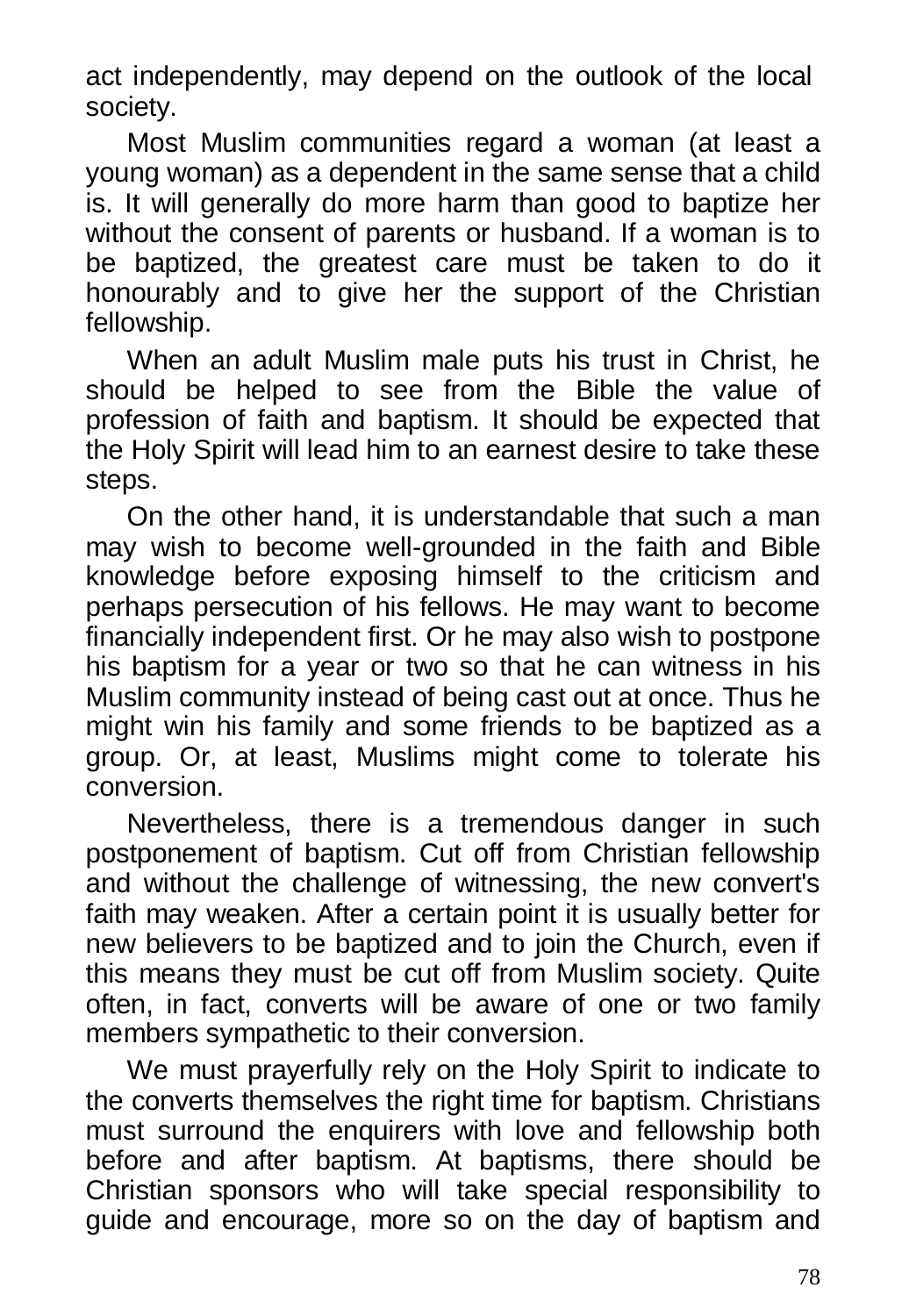thereafter, if opponents are threatening them. Someone should warmly and intentionally receive the new believer into their family. Holidays are a time of special importance. Tragic to be alone at Christmas, Easter, Thanksgiving, or any other time of family celebration.

### **APPENDIX A An Outline of Islam**

#### **Its Origin**

"Islam," an Arabic word, means "submission to the will of God." A Muslim is one who submits to God. So, in a sense, all the prophets proclaiming one God, and their followers, have been Muslims. But in everyday speech, a "Muslim" means one who submits to the will of God as revealed in the Qur'an and the Hadith (or, as a Muslim may add, in the Shariah) and who accepts Muhammad as the Messenger of God.

Muhammad was born in Mecca (in what is today Saudi Arabia) about 570 A.D. In this part of Arabia the majority of the people were idolaters. Alongside them were some Jews and Christians, and even the idolaters believed in the supreme God (Allah).

According to general Muslim understanding, from about 610 A.D. Muhammad began to receive, as he believed, revelations sent down from Allah through the angel Gabriel *(Jibril)*. Muslim Tradition *(Hadith)* tells us that these revelations continued from time to time for about the next twenty-two years and were eventually gathered together to form the Qur'an under Islam's third caliph, Uthman, some twenty years after the death of Muhammad. Muhammad began to preach that man must give thanks to Allah for all things, worship nothing beside Him, and do good in preparation for the Last Judgement.

A small community of believers gathered around Muhammad, but they were persecuted by the Meccans. So, in 622 A.D., Muhammad and his close companion, Abu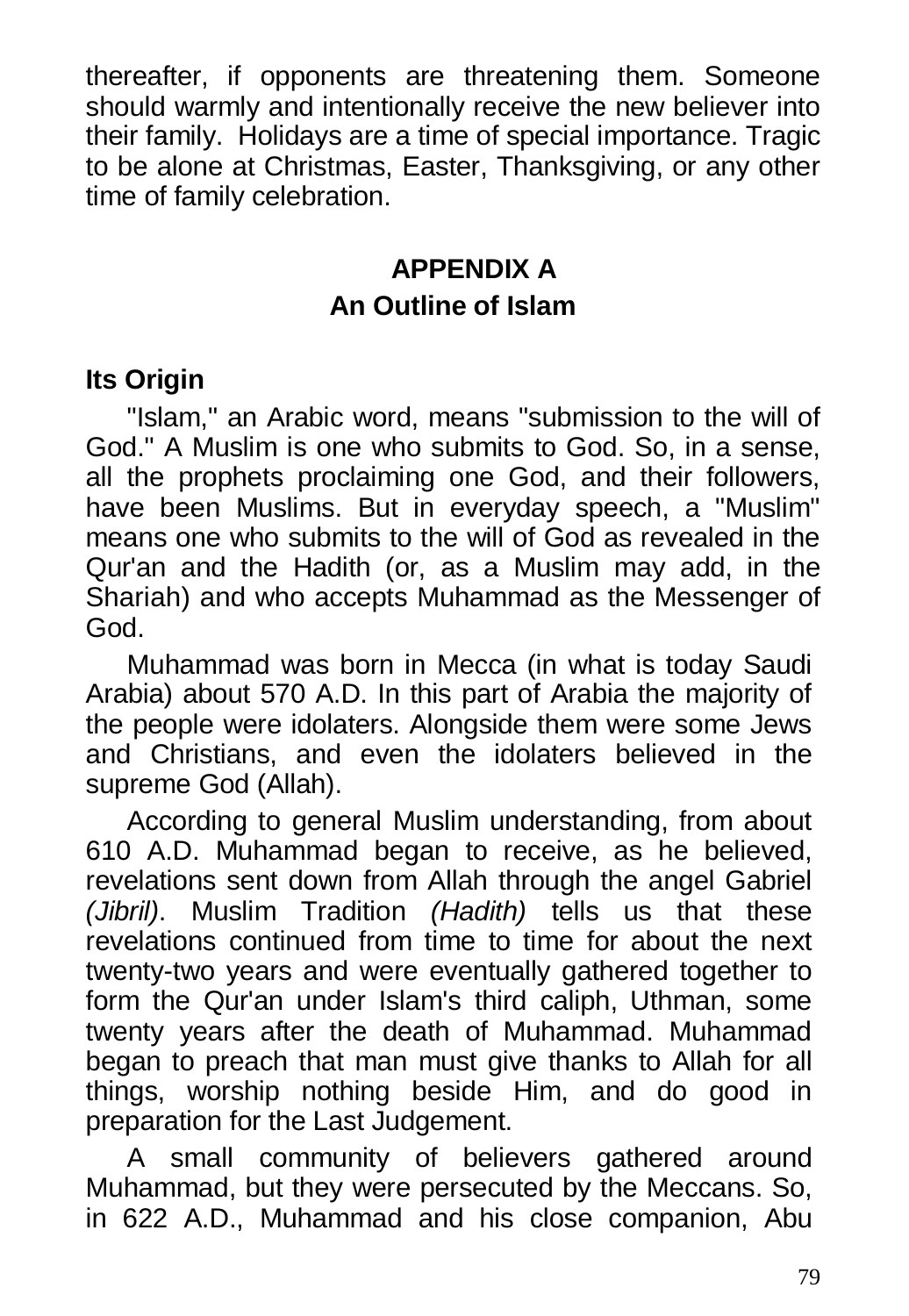Bakr, emigrated from Mecca to Medina. The migration from Mecca to Medina, called the *hijrah*, marks the beginning of the Islamic calendar. In Medina he was no longer only leader of a religious minority but became the ruler of a city. His revelations now laid down rules for the whole life of the community: not only its religious ritual, but also the laws of marriage, commerce and warfare, the administration of justice and the rules of courtesy.

More and more Arabian tribes accepted Islam as their religion and Muhammad as ruler until, in 630 A.D., even the Meccans submitted. In 632 A.D. Muhammad led the pilgrimage to Mecca, preached his "farewell sermon," and died soon after.

Islam spread rapidly. Within one hundred years of Muhammad's death, Islam had spread westward throughout the whole of North Africa and extended eastwards to the borders of India. Generally, in the course of time it spread by warfare, by commerce and by Sufi Muslim movements. Today probably well over one-fifth of the world's population is Muslim.

#### **Its Beliefs and Practices**

As noted above, Islam is derived especially from the Qur'an (the Word of God, according the Muslims) and the Hadith (the inspired Traditions of the words and deeds of Muhammad especially, according to Muslims). The following extracts of Muslim origin give a little idea of Muslim beliefs and practices:

### **The Articles of Muslim Belief**

1. Allah $^2$ 

-

- 2. His angels
- 3. His Scriptures
- 4. His messengers

 $2$  God in both the Arabic Bible and the Arabic Qur'an is designated as "Allah". The existence of the term "Allah" precedes the time of Muhammad and the origin of Islam. It may be said that Allah is the sole Arabic name for God.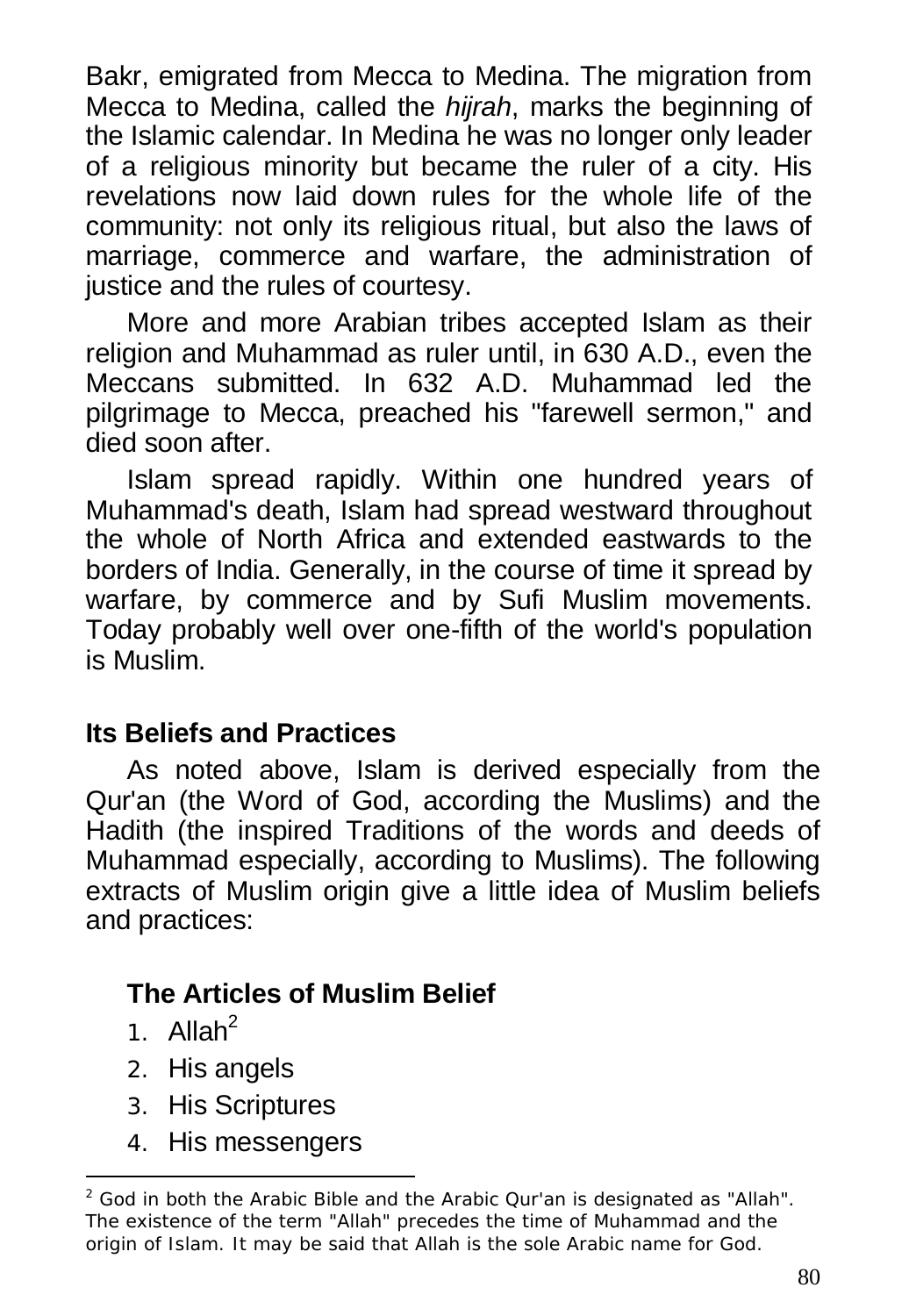5. The Day of Resurrection and Judgement

Some Muslims have added:

6. Destiny: The decreeing of good and evil by Allah Most High

### **The Pillars of Muslim Practice**

Muslims would say: "The messenger of God (blessing and peace be upon him) said: 'Islam is built upon five pillars'":

- 1. Confession: Bearing witness that there is no God but Allah and that Muhammad is the Messenger of Allah
- 2. Prayer: Performing the ritual prayer
- 3. Alms: Paying the ritual alms
- 4. Fasting: The fast in the month of Ramadan
- 5. Pilgrimage: Pilgrimage to the House in Mecca *(Kabah)* for whoever can perform it

### **Muslim Ethics**

Some of Muhammad's first followers in Mecca fled to Ethiopia, where the Christian king treated them kindly. This is how they explained Islam to him, according to a Muslim source:

O king, we were an uncivilized people, worshipping idols, eating corpses, breaking ties of kinship, failing in our duty toward those under our protection, the strong among us devouring the weak. Thus we were until Allah sent to us a messenger. He summoned us to acknowledge God's Unity and to worship Him and to renounce the stones and images which we and our fathers formerly worshipped. He commanded us to speak the truth, to be faithful, to respect ties of kinship, to treat well those under our protection, and to refrain from crimes and bloodshed.

He forbade us to commit abominations, tell lies, devour the property of orphans or slander chaste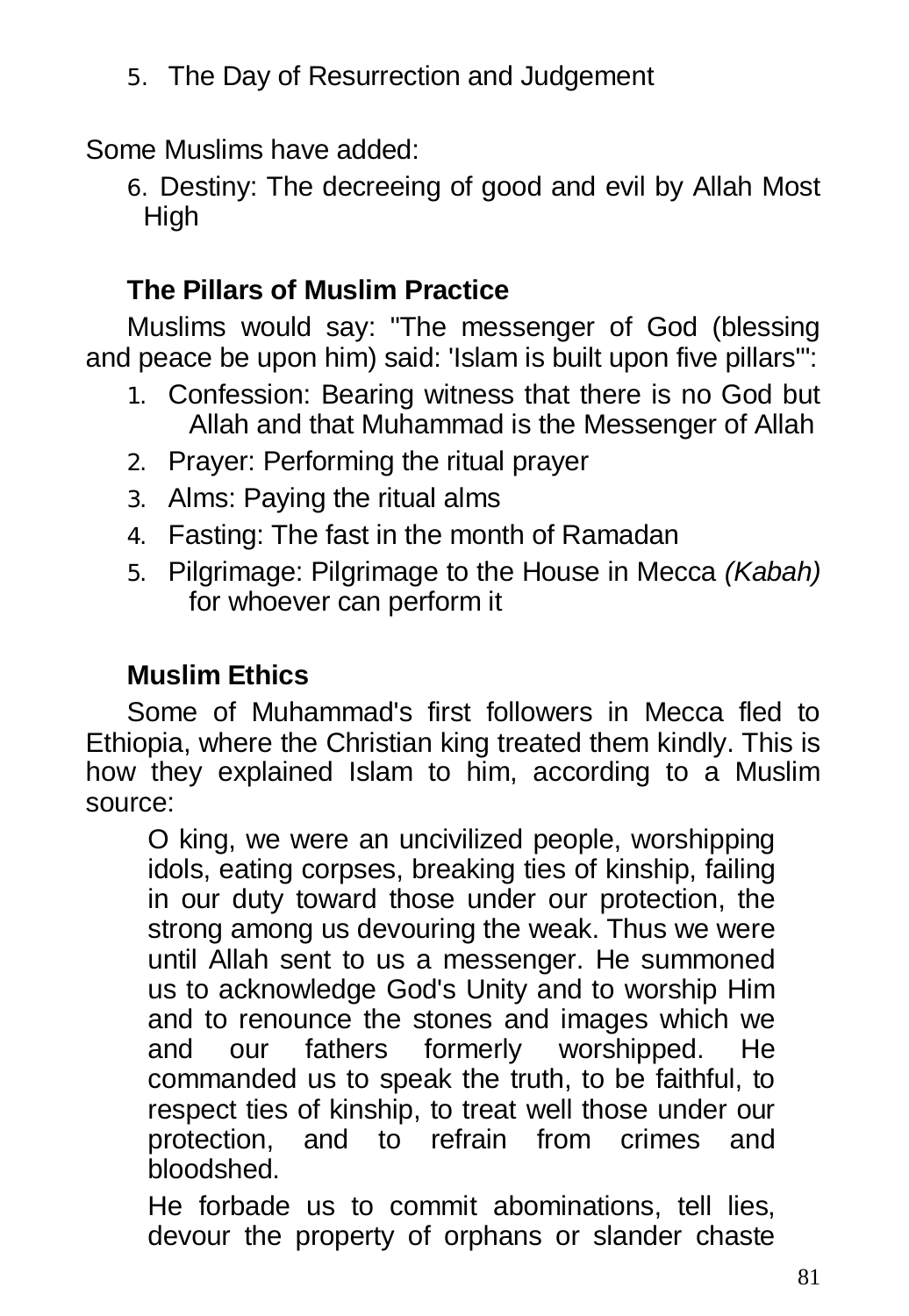women. He commanded us to worship Allah alone and not to associate anything with Him and he gave us orders about prayer, almsgiving and fasting. So we trusted him, believed in him and followed that which he brought from Allah.

Thereupon our people persecuted us, so we emigrated to your country, having chosen you above all others, hoping that near you we shall not be unjustly treated, O king.

## **Muslim Prayer**

The opening Surah of the Qur'an, called *Fatihah*, recited at every prayer time:

Praise be to Allah, Lord of the Worlds,

The Beneficent, the Merciful.

Owner of the Day of Judgement,

Thee (alone) we worship; Thee (alone) we ask for help.

Show us the straight path,

- The path of those whom Thou hast favoured;
- Not (the path) of those who earn Thine anger

nor of those who go astray.

Surah 2: 84, 86, some concluding verses:

Unto Allah (belongeth) whatsoever is in the heavens and whatsoever is in the earth; and whether ye make known what is in your minds or hide it, Allah will bring you to account for it. He will forgive whom He will and He will punish whom He will. Allah is able to do all things ...

Allah tasketh not a soul beyond its scope. For it (is only) that which it hath earned, and against it (only) that which it hath deserved. Our Lord! Condemn us not if we forget, or miss the mark! Our Lord! Lay not on us such a burden as Thou didst lay on those before us! Our Lord! Impose not on us that which we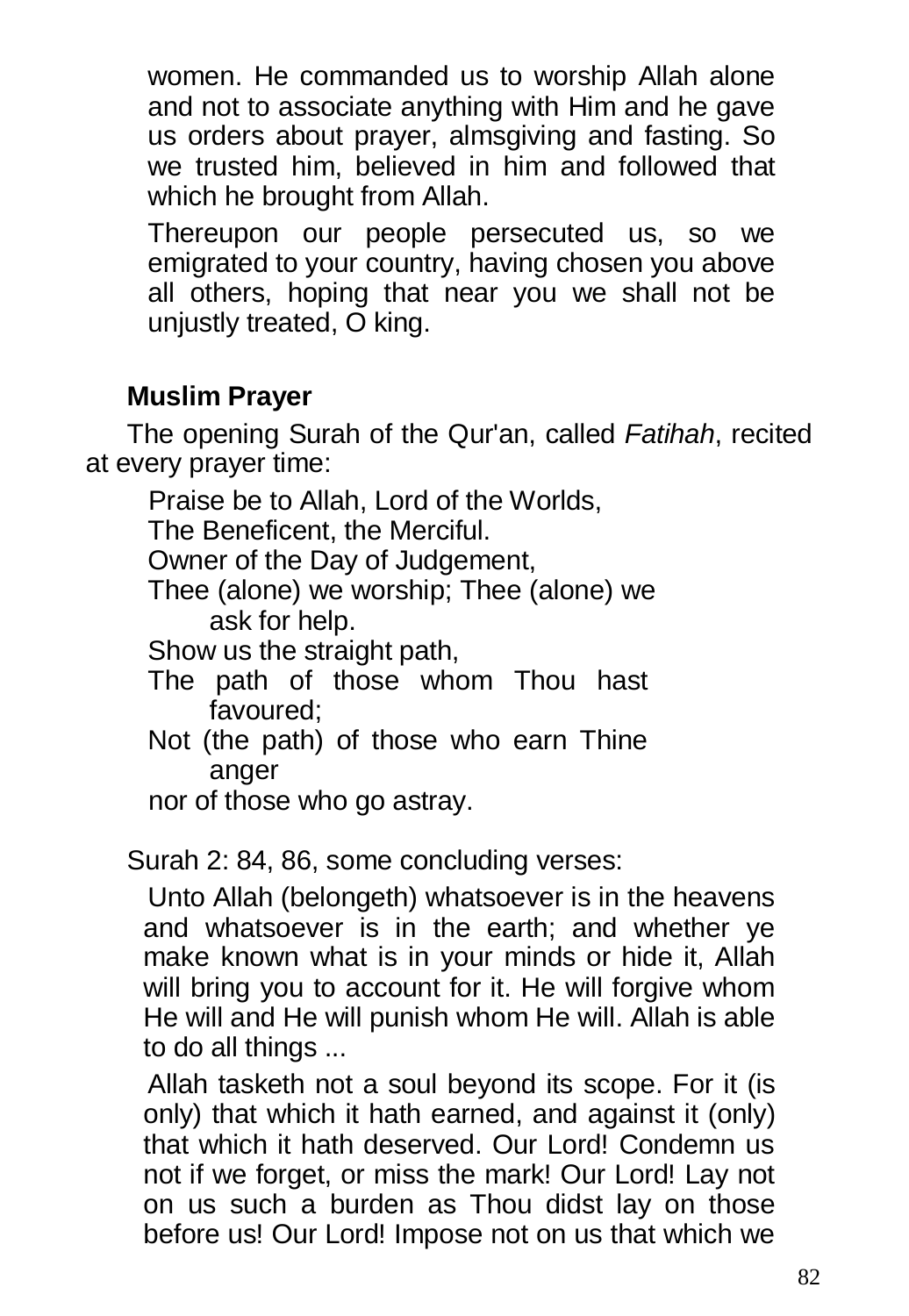have not the strength to bear! Pardon us, absolve us and have mercy on us, Thou, our Protector, and give us victory over the disbelieving folk.

### **APPENDIX B The People of the Book**

The Qur'an frequently refers to the Jews and Christians as People of the Book. According to the Qur'an, as God revealed the Qur'an to the Arabs through Muhammad, so He had revealed the Tawrat to Moses and the Injil to Jesus. Muhammad saw himself as a prophet following after Moses and Jesus in the line of God's prophets to the world. As long as Muhammad remained in Mecca, it appears that he maintained good relations with both Jews and Christians and also with members of other monotheistic religions. About them the Qur'an says:

Lo! those who believe (in that which is revealed unto thee, Muhammad), and those who are Jews, and Christians, and Sabaeans—whoever believeth in Allah and the Last Day and doeth right—surely their reward is with their Lord, and there shall no fear come upon them, neither shall they grieve. (2:62)

When Muhammad moved from the city of Mecca to the city of Medina, he came into closer contact with the Jews who formed an important segment of the population in that city. In the course of time, however, their good relationship broke down. The Jews, it appeared, could not accept Muhammad as a prophet. In turn, Muhammad and his followers, at that time accustomed to praying while facing Jerusalem, changed their direction for prayer to Mecca. There they focused in particular on a structure called the *Kabah* which, Muhammad claimed, Abraham and his son Ismail (Ishmael) had built and had dedicated to the one God. Eventually, the Jews, while maintaining their traditional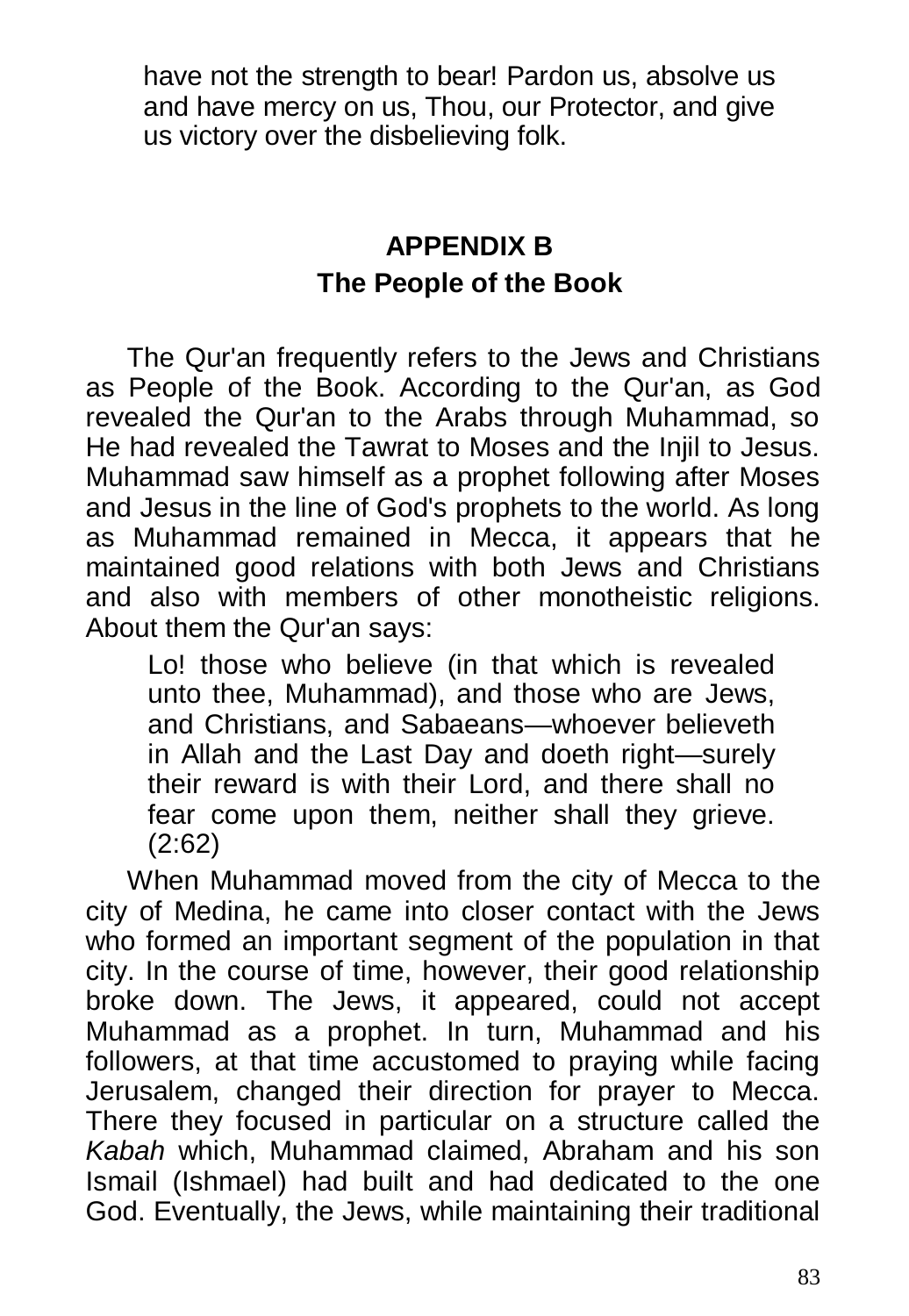religion, submitted to Muhammad and Muslim rule.

Perhaps the initial good relations between Christians and Muslims are best seen when, at the request of Muhammad, the Ethiopian king, a Christian, welcomed Muhammad's new followers to come to Ethiopia, away from their Arab enemies in Mecca who had begun persecuting them. At that time Muhammad still resided in Mecca. Yet even after Muhammad moved to Medina, for the most part he continued to look with favour upon the Christians. The Qur'an speaks of Christians as "the nearest in affection" to the Muslims. (Surah 5:82) Nevertheless, it also advises Muslims not to take Jews and Christians as their friends (Surah 5:51), noting also that the Jews and the Christians feuded with each other. (Surah 2:113) The Qur'an clearly attests to the growing tensions and fractured relationships between the Muslims vs. both the Jews and the Christians.

The following Quranic passages have negatively influenced Muslim attitudes toward the Jews and the Christians and subsequent Muslim actions against them virtually from the time of Muhammad, throughout the period of the first four caliphs and even until the present. For all practical purposes, these passages summarize Islam's understanding of itself as superior to all other religions. (Surah 3:85) These verses read:

Fight against such of those who have been given the Scripture as believe not in Allah nor the Last Day, and forbid not that which Allah hath forbidden by His messenger, and follow not the religion of truth, until they pay the tribute readily, being brought low.

And the Jews say: Ezra is the son of Allah, and the Christians say: The Messiah is the son of Allah. That is their saying with their mouths. They imitate the saying of those who disbelieved of old. Allah (Himself) fighteth against them. How perverse they are!

He it is who hath sent His messenger with the guidance and Religion of Truth, that He may cause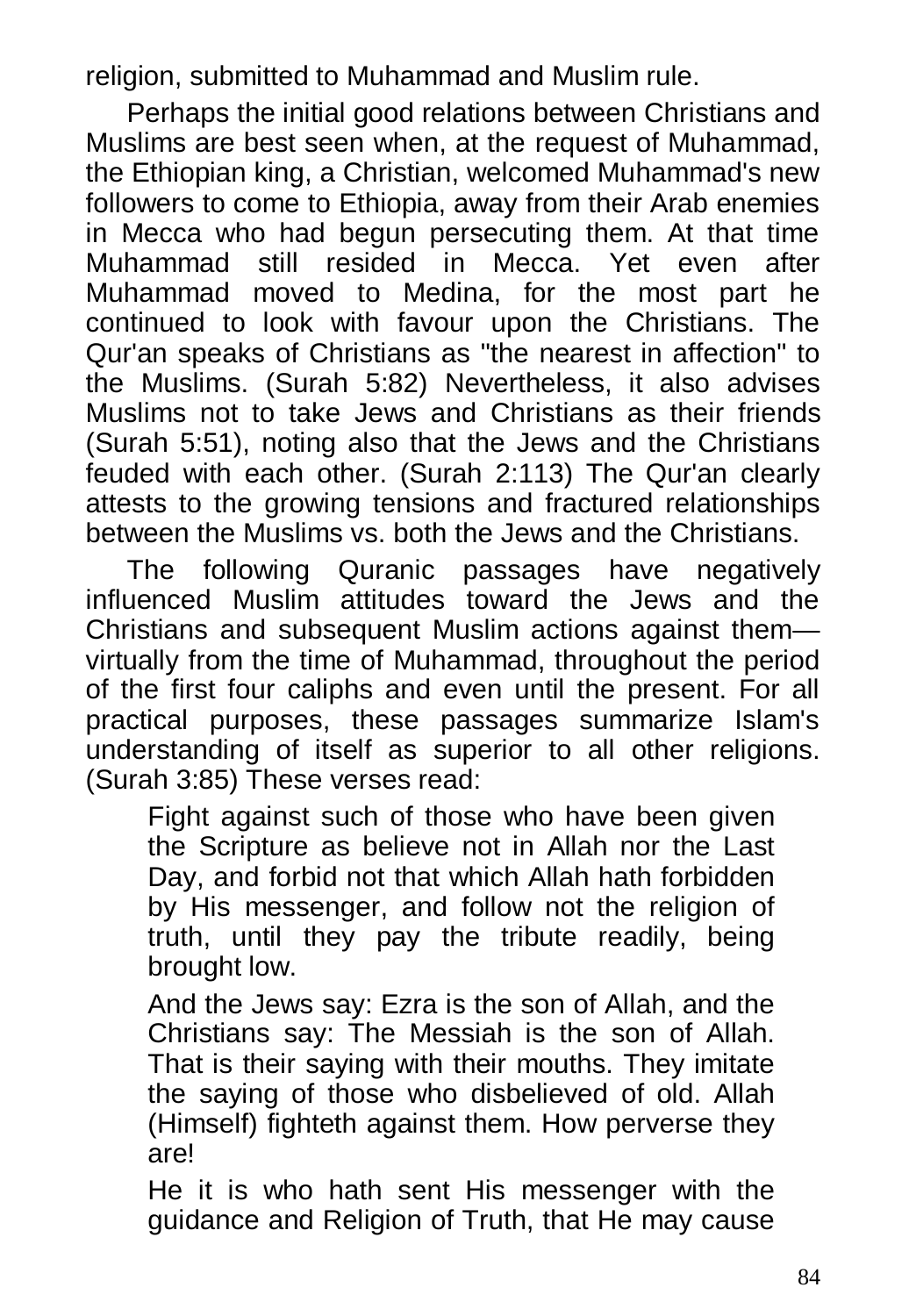it to prevail over all religion, however much the idolaters may be averse. (Surah 9: 29,30,33)

Historically, Muslims have considered Surah 9 to be among the latest revelations of God to Muhammad.

No doubt, the significance of these verses is well rooted in the Shariah also. At the same time, they clearly indicate the Qur'an's claim that Islam alone is acceptable to God. (Surah 3:79) Yet, if such verses continue to strongly influence the mindset of so many Muslims, including even those in our local communities, still how many Muslims there may be who oppose the spirit of these verses or may even be unaware of them.

In any case, the Bible leaves Christians with only one option: God loves Muslims. And, as Christians, so do we! Or, if we are in doubt, we know we ought to love them! Yet, how often, we incline toward strife instead of life. O God, may we pray, guide us upon the straight path, Your straight path of love, not the path of those who go astray. In Jesus' Name, Amen.

### **APPENDIX C Muslim and Christian Intermarriage**

Currently more young people are mingling with others of other faiths and are deciding for themselves whom to marry. Not surprisingly, Christians and Muslims meet and are attracted to one another. Both Muslim and Christian, if they are more than Muslim or Christian in name only, should honestly consider the implications of Christian-Muslim intermarriage before betrothal and marriage—each not only in self-interest, but in the other's interest also.

In many Muslim areas, Muslim men have only one wife. Some Muslims also openly prefer monogamy, condemn polygamy and dislike divorce. Yet Muslim law allows a Muslim man to have four wives, though not a woman four husbands. According to Muslim law, a Muslim husband may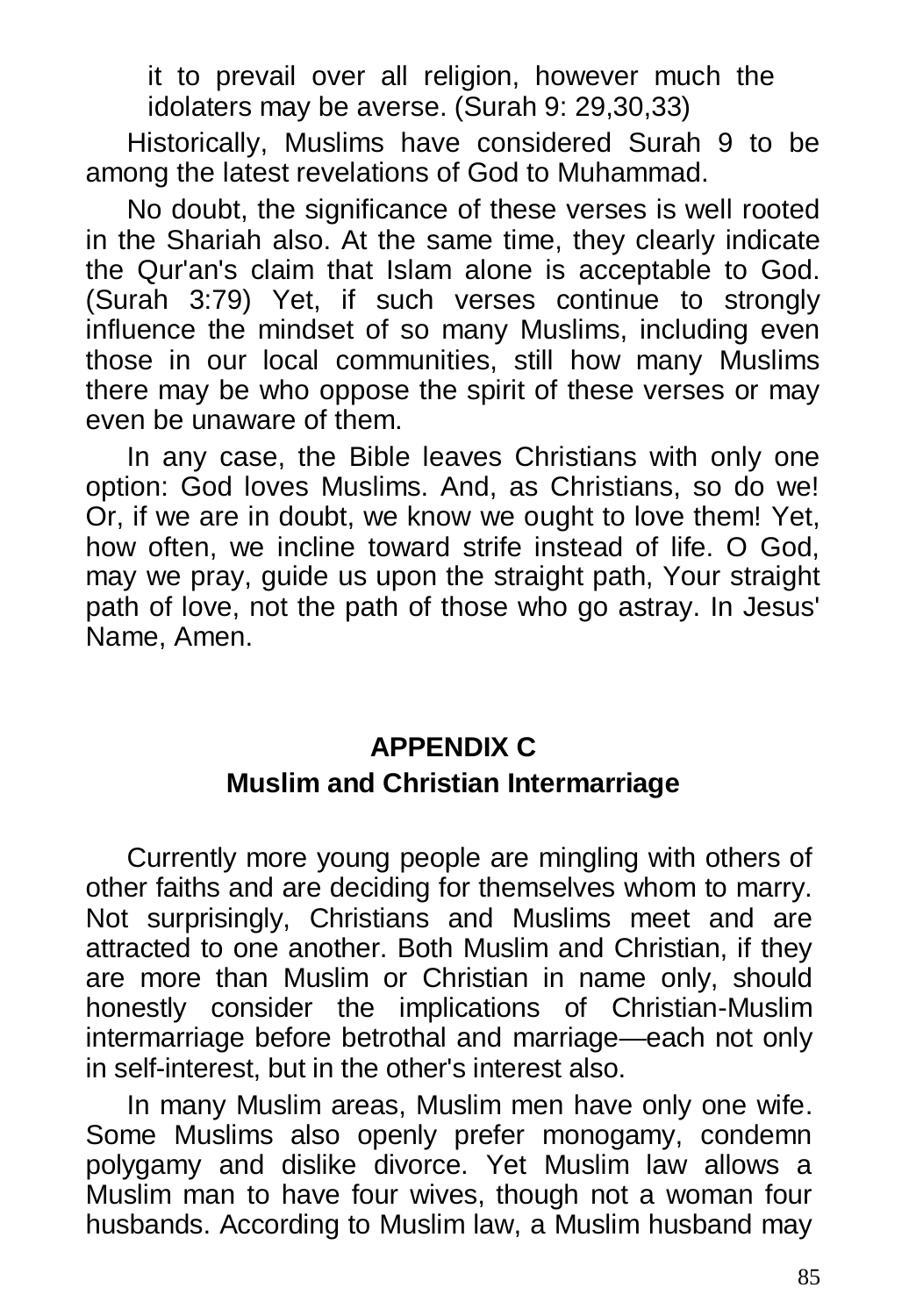easily divorce his wife, but not so easily a wife her husband.

Again, according to Muslim law, a Muslim man may marry a Christian or Jewish woman, since both Jews and Christians are People of the Scriptures. A Muslim woman, however, may marry only a Muslim man, again according to Muslim law. The Christian or Jewish woman who marries a Muslim man may retain her faith. But, in many cases, such women are pressured to become Muslim. The children of such marriages must be brought up as Muslims, the premise here being that the man is the head of the house.

Muslim marriage is essentially a contract. Christian marriage is a lifelong covenant. II Corinthians 6:14 reminds us that the Christian is not to be "yoked together with unbelievers." Is there any more significant yoke than that of marriage? Can a Christian in good conscience enter into a marriage relationship with anyone who is not a committed Christian—whether atheist, Hindu, Muslim, nominal Christian—and be able to honour Christ with a whole heart in the marriage and home? Would there be no conflict of loyalties?

Christian marriage: God's way, Biblically-paved, straight and narrow. No detours.

#### **APPENDIX D**

#### **What Is the Nature of "the Glorious Qur'an, the Word of God"?**

#### **An introductory response to a frequent Muslim question and a little mind-stretcher on Muslim and Christian reasoning**

**Muslim:** According to Christians is Jesus God, or the Son of God, or …?

**Christian:** Let me begin to answer your question with a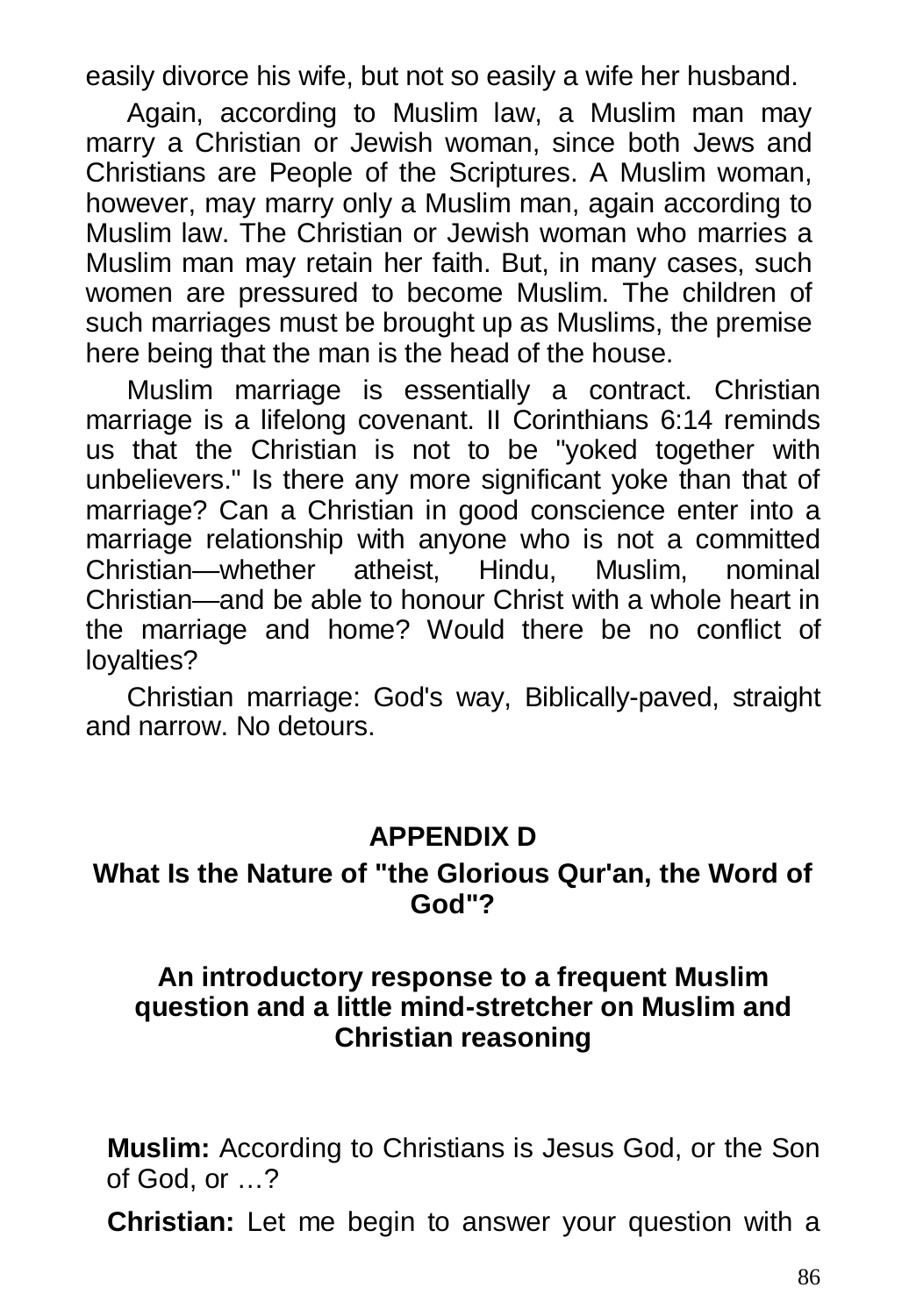question. I have heard Muslims say the Qur'an is the Word of God, the eternal Word of God. Is the Qur'an God?

**Muslim:** Is the Qur'an God? Of course not! God forbid! God is one! But, yes, the Qur'an is the Word of God, even the eternal Word of God.

**Christian:** But if the Qur'an is not God, then the Qur'an must be less than God, created, finite, temporal. Is it so?

**Muslim:** No, it is not quite so simple. Indeed, God is one! He alone is God and no one or nothing is like Him. This, however, does not tell us who God is. On the basis of the Qur'an, Muslims have also defined who God is and what He does. You know how the Qur'an, and the Hadith also, provide descriptions of God, what Muslims call God's Beautiful Names, and you have seen Muslims with their rosaries (*tasbih*) recite God's ninety-nine Beautiful Names. Based on these Names, Muslim scholars began to define God—who He is and what He does—in terms of His attributes (*siffat*). Thus God is called the Knower and hence He possesses the attribute of knowledge; He is called the Living One and the Mighty One, hence He possesses the attributes of life and power. Some scholars have spoken of God's seven attributes, others of eight and still others of more.

But then came the more difficult question: How to define the attributes themselves. Are they created or uncreated? And how do they relate with each other and with the eternal being/essence (*dhat*) of God? Briefly stated here, Orthodox Islam has defined God's attributes as separate entities, eternal and uncreated and subsisting in God's eternal essence. The recognized formula: "They are not He nor are they other than He."

**Christian:** Well now, this is interesting. Why don't we hear more about Islam's understanding about God, Islamic theological definitions and their intricacies? But what does all this have to do with the Qur'an itself and its nature?

**Muslim:** Clearly from the Qur'an God is a Speaker.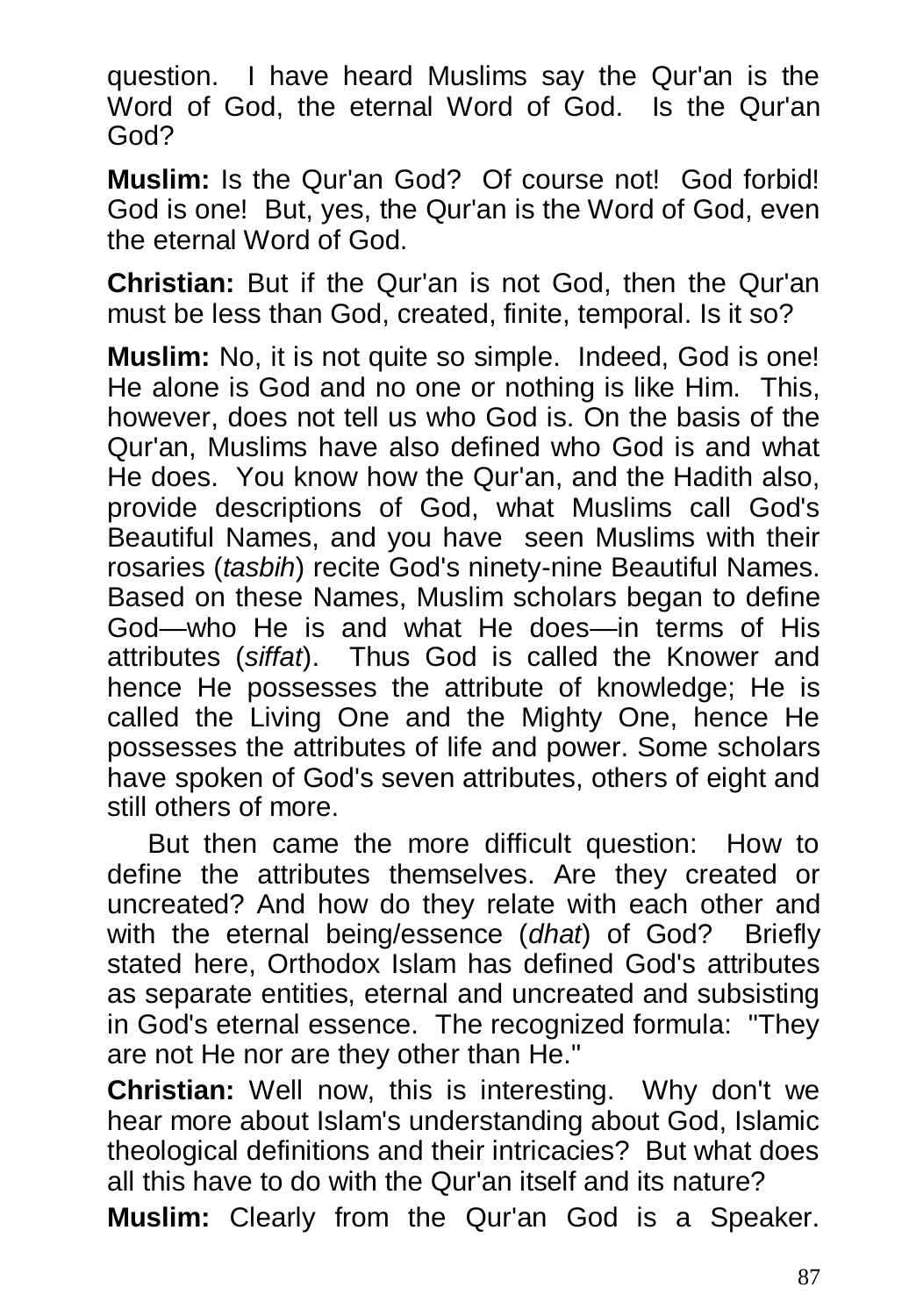Hence one of His attributes is Speech/Word (*Kalam*). So the Qur'an as the Word of God is an attribute of God and, therefore, not God nor other than God.

**Christian:** Then, if I am hearing you correctly, are you saying that the Qur'an is not God and is not a creation? If the Qur'an is neither divine nor temporal, then … well … tell me what you mean. I want to understand.

**Muslim:** Again, according to Orthodox Islam, the Qur'an as the Word of God is not God, nor is it other than God.

**Christian:** Just a moment. If the Qur'an is not God and the Qur'an is not other than God, then what is it? Is this to say that the Qur'an is not God and the Qur'an is God? Or even that the Qur'an is not God, yet of God (whatever that means), and therefore possibly other than and even more than God—in the sense that it is also a book, or has become a book?

**Muslim:** According to Orthodox Islam, the Qur'an is the eternal Word of God. More precisely, Orthodox Islam notes that the Qur'an is the representation on earth of the eternal Word of God, the Mother of the Book (*Umm al-Kitab*) inscribed on the Preserved Tablet *(Lawh Mahfuz)* in Heaven. Through the Angel Gabriel God revealed it to Muhammad.

**Christian:** If the Qur'an is the eternal Word of God revealed by God to people, is it a real book on earth?

**Muslim:** Yes, indeed! Orthodox Islam understands the Qur'an to be both uncreated and created. The eternal Word of God became a real book. It is a little difficult to explain. The relation between the created and the uncreated is a little complex. Yet finally Orthodox Islam has upheld and continues to uphold the basic Islamic confession that God is one. Orthodox Islam defines the unity of God as a series of God's individual and eternal attributes subsisting together separately within the essence of God—a unity encompassing plurality, a unity more than a unit.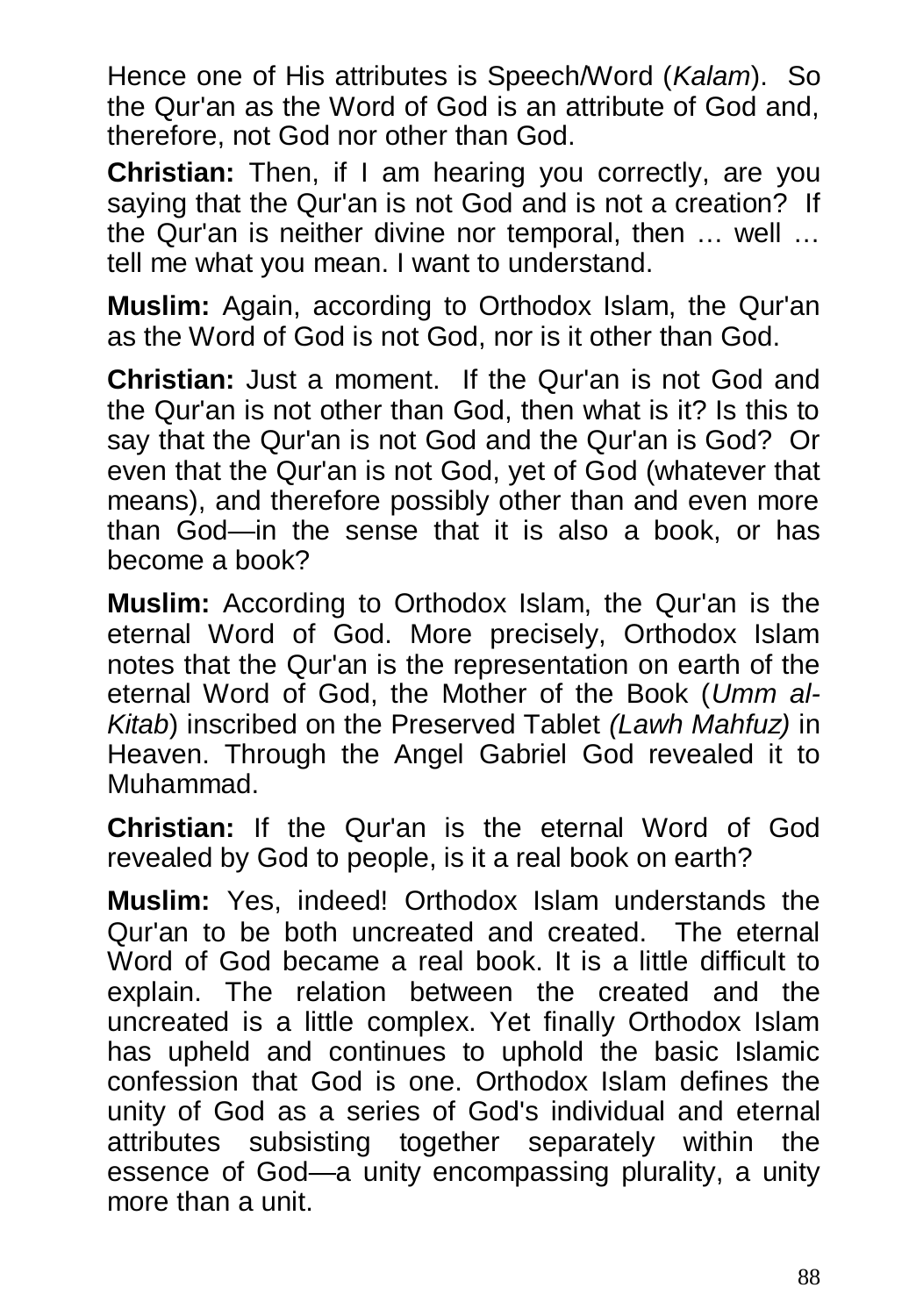#### **\*\*\*\*\*\*\*\*\*\*\*\*\*\*\*\*\*\*\*\*\*\*\*\*\*\*\*\*\*\*\*\*\*\*\*\*\*\*\*\*\*\*\*\*\*\*\*\*\*\*\*\*\*\***

Thus far the dialogue. Obviously Muslims have given serious thought to who God is, what He does, and His relation to His creation. The Muslim community, like the Christian, is not monolithic theologically. For example, the Mutazilah, another Muslim movement, whose members are called the People of (God's) Unity and Justice, contended for a purer and even more absolute Oneness of God, dismissing the concept of separate eternal attributes as eternal entities subsisting within the eternal being of God. The Orthodox, they said, believed in a plurality of eternals, thus negating God's unity. To them the Orthodox, like the Christians, were idolaters. The Orthodox were seen as even greater idolaters, in that Christians believe in only three eternals, not in seven or more eternals as the Orthodox Muslims believe. It follows that the Mutazilah, like the Shiah and other Muslim movements, have concluded that the Qur'an is only created.

Then, back to our original consideration about Jesus' relation with God: Could Muslims' understanding of the Qur'an's relation with God help them grasp the Biblical understanding of Jesus, both as Word of God and Son of God, and His relation with God—a relation also free from any idea of sexual significance? Briefly stated: If God's eternal Word can be thought to be "enbooked" (the Qur'an), then surely God's eternal Word also can be thought to become incarnated (enfleshed) as a human being, Jesus the Messiah?

But why stop here? Could the dialogue, in fact, profitably be continued in a discussion of how the Mother of the Book inscribed on the Preserved Tablet relates to the Qur'an? How, for example, is one to understand the nature of motherhood here? May motherhood here imply fatherhood involvement also? Then for the Qur'an also the designation of son or daughter?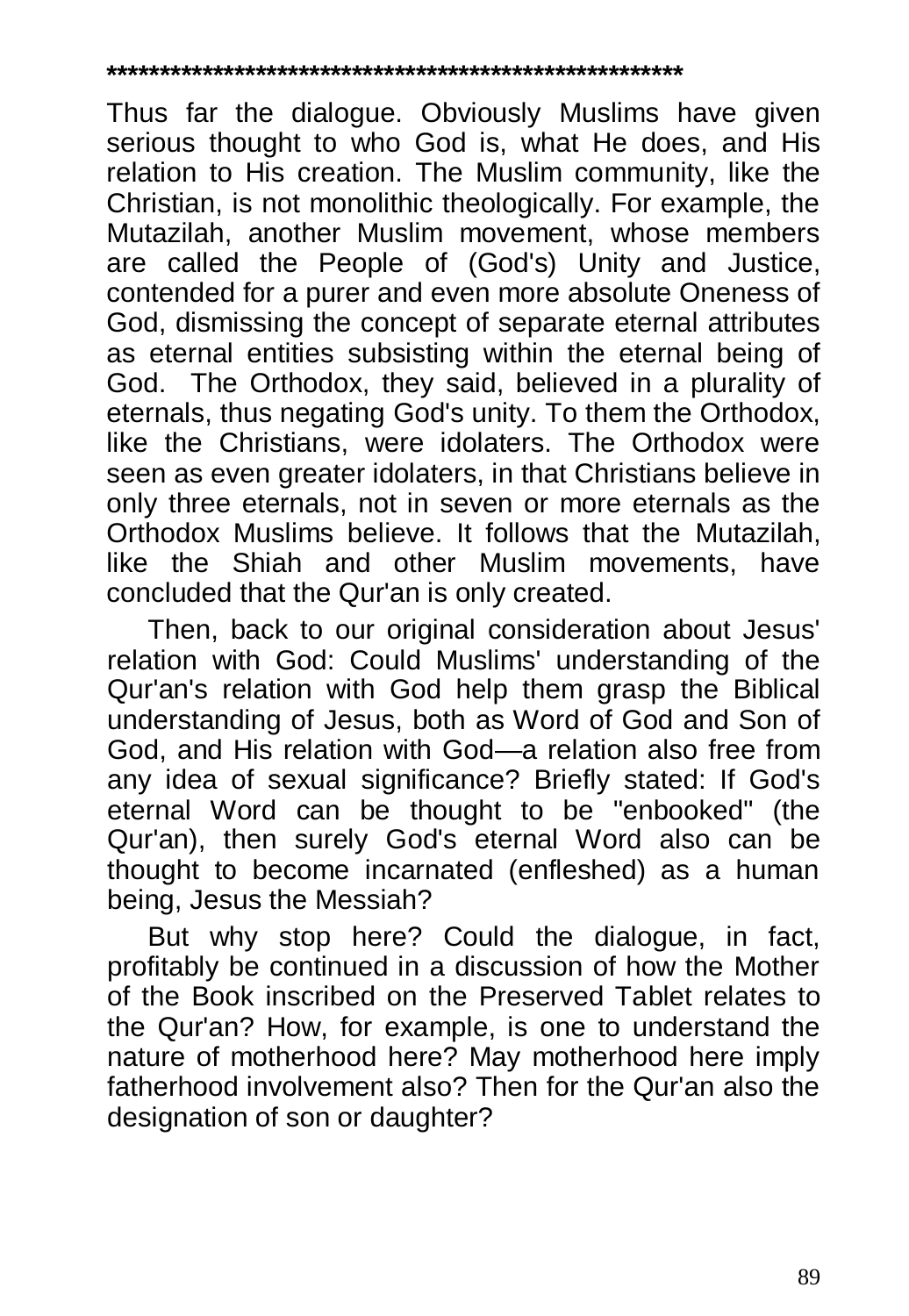### **APPENDIX E A Glossary of Islamic Terms<sup>3</sup>**

#### **Practices**

| Kalimah        | The Muslim Confession that there<br>is no god but God (Allah) and<br>Muhammad is His prophet |
|----------------|----------------------------------------------------------------------------------------------|
| Salat or Namaz | <b>Ritual prayer</b>                                                                         |
| Sawm or Rozah  | Fasting                                                                                      |
| Zakat          | Legal alms                                                                                   |
| Hajj           | Pilgrimage to Mecca                                                                          |
| Din            | Religion, judgement. The above are<br>the five pillars of Din in Islam.                      |

#### **Special Days and Festivals**

| Ramadan         | The month of fasting                                                                                               |
|-----------------|--------------------------------------------------------------------------------------------------------------------|
| Id al-Fitr      | The festival of the breaking of the<br>fast                                                                        |
| Id al-Adha      | The festival commemorating<br>Abraham's readiness to sacrifice his<br>son                                          |
| <b>Muharram</b> | The month in which the martyrdom<br>of Husain, son of Ali and grandson<br>of Muhammad, is especially<br>remembered |

#### **Some Prophets and Messengers**

| Aiyub          | Job     |
|----------------|---------|
| Dawud          | David   |
| Harun          | Aaron   |
| <i>Ibrahim</i> | Abraham |

-

<sup>&</sup>lt;sup>3</sup> The English transliteration of some of the Arabic vocabulary, apart from the word "Qur'an", is conveniently simplified throughout this publication.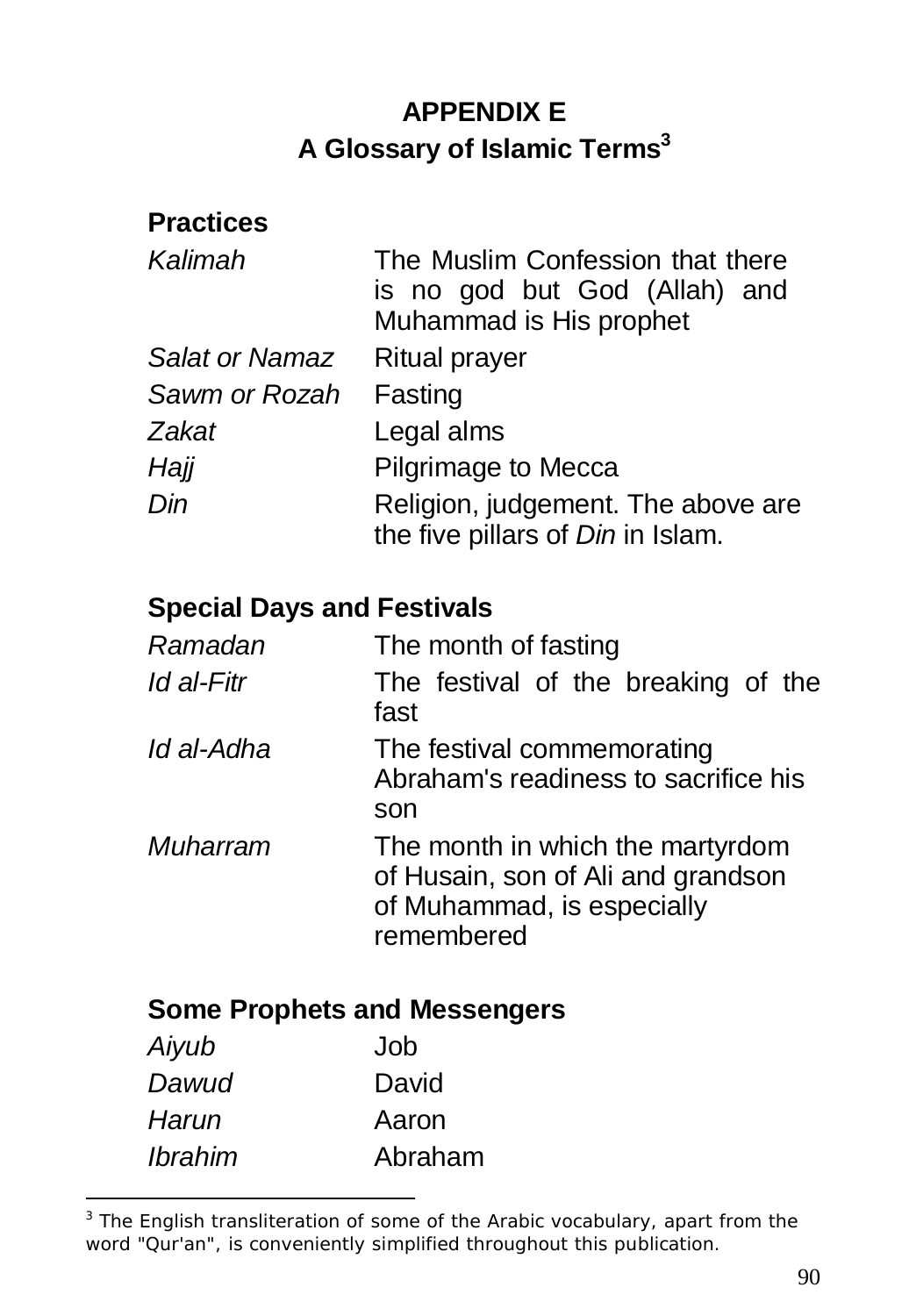| llyas        | Elijah              |
|--------------|---------------------|
| Isa al-Masih | <b>Jesus Christ</b> |
| Musa         | <b>Moses</b>        |
| Nuh          | Noah                |
| Yahya        | John the Baptist    |
| Yunus        | Jonah               |

# **Sacred Scriptures**

| <b>Tawrat</b> | <b>Testament</b> | Torah, Pentateuch, the                | Old |
|---------------|------------------|---------------------------------------|-----|
| Zabur         | <b>Psalms</b>    |                                       |     |
| Injil         |                  | Evangel, New Testament                |     |
| Ahl al-Kitab  | Christians)      | People of the Book (Jews and          |     |
| Ayah          | Qur'an           | A revelation, sign or verse of the    |     |
| Surah         |                  | A revelation or chapter of the Qur'an |     |

## **Other**

| An unorthodox (sometimes banned)<br>Muslim sect                                              |
|----------------------------------------------------------------------------------------------|
| In the name of Allah; an invocation                                                          |
| Essence, substance, being                                                                    |
| Free prayer                                                                                  |
| The first surah in the Qur'an                                                                |
| Canonical Tradition, primarily<br>accounts of Muhammad, his words<br>and deeds               |
| Muhammad's migration from Mecca<br>to Medina, from which date the<br>Islamic calendar begins |
| The devil                                                                                    |
|                                                                                              |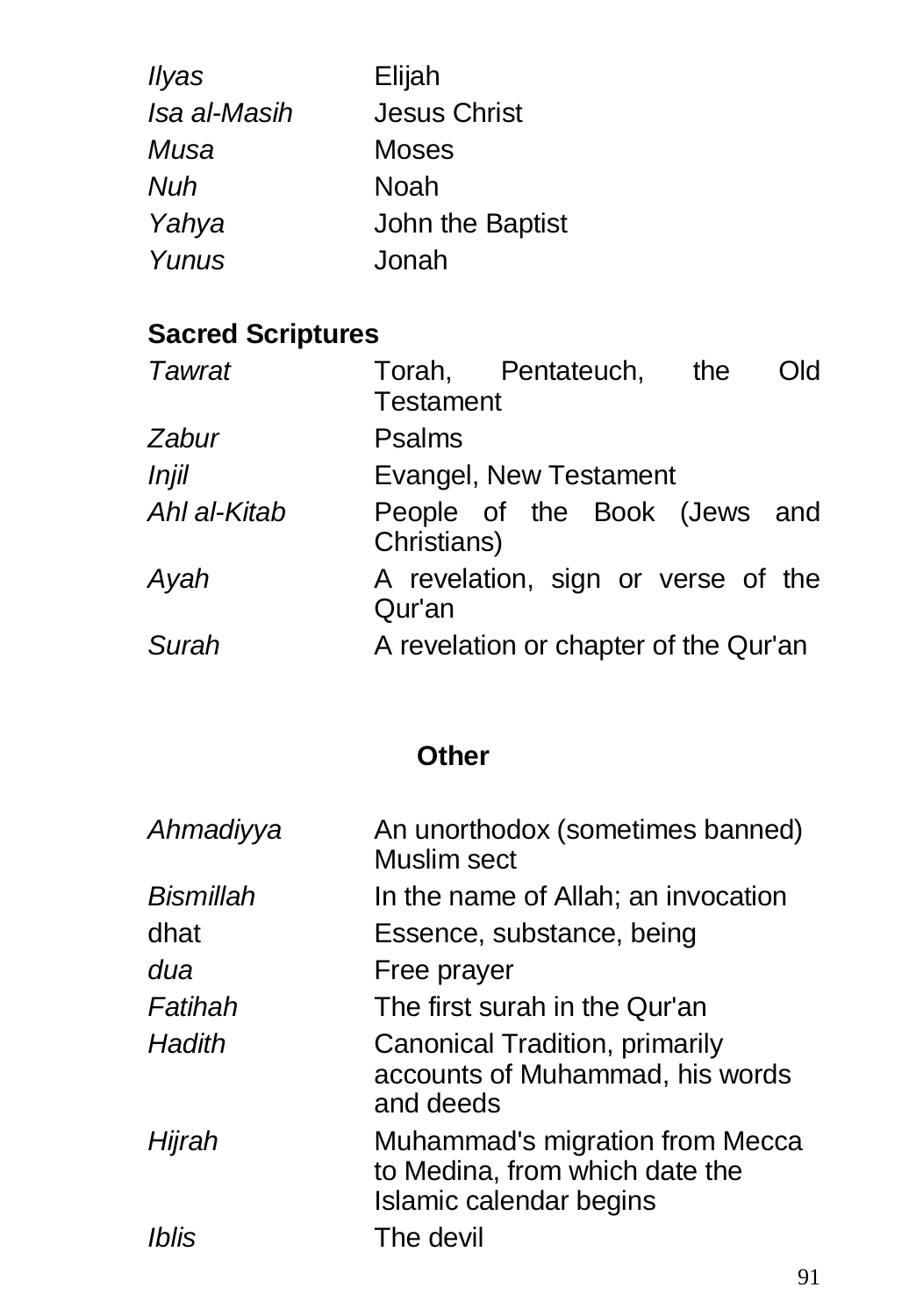| ibn al-sabil      | "son of the path", traveller                                                                   |
|-------------------|------------------------------------------------------------------------------------------------|
| ilham             | Revelation, inspiration                                                                        |
| imam              | Prayer leader; special leader of<br><b>Shiah Muslims</b>                                       |
| iman              | Faith, belief                                                                                  |
| jahannam          | Hell                                                                                           |
| jannat            | Garden, Heaven                                                                                 |
| Jibrail or Jibril | Gabriel                                                                                        |
| kafir             | One who is guilty of kufr (unbelief,<br>blasphemy), an infidel                                 |
| Khalifah          | A successor to Muhammad, as<br>caliph (ruler) over Muslims                                     |
| kitab             | Book, scriptures, record of our deeds                                                          |
| Lawh Mahfuz       | Preserved Tablet on which the<br>Qur'an is inscribed                                           |
| malak             | Angel                                                                                          |
| mushrik           | One who is guilty of shirk (idolatry,<br>polytheism, associating something<br>with God)        |
| nabi              | Prophet                                                                                        |
| rasul             | Messenger, apostle                                                                             |
| Shahadah          | see Kalimah                                                                                    |
| <b>Shariah</b>    | The Islamic law                                                                                |
| Shiah             | The major split in Islam, originally<br>political                                              |
| siffah            | attribute                                                                                      |
| shirk             | see mushrik                                                                                    |
| Sufi              | A Muslim mystic                                                                                |
| Sunni             | The main<br>division of<br>Islam;<br>a<br>follower of<br>the sunna<br>(path)<br>0f<br>Muhammad |
| tasbih            | Rosary                                                                                         |
| Tawhid            | The unity (Oneness) of God                                                                     |
| ulama             | Muslim scholars                                                                                |